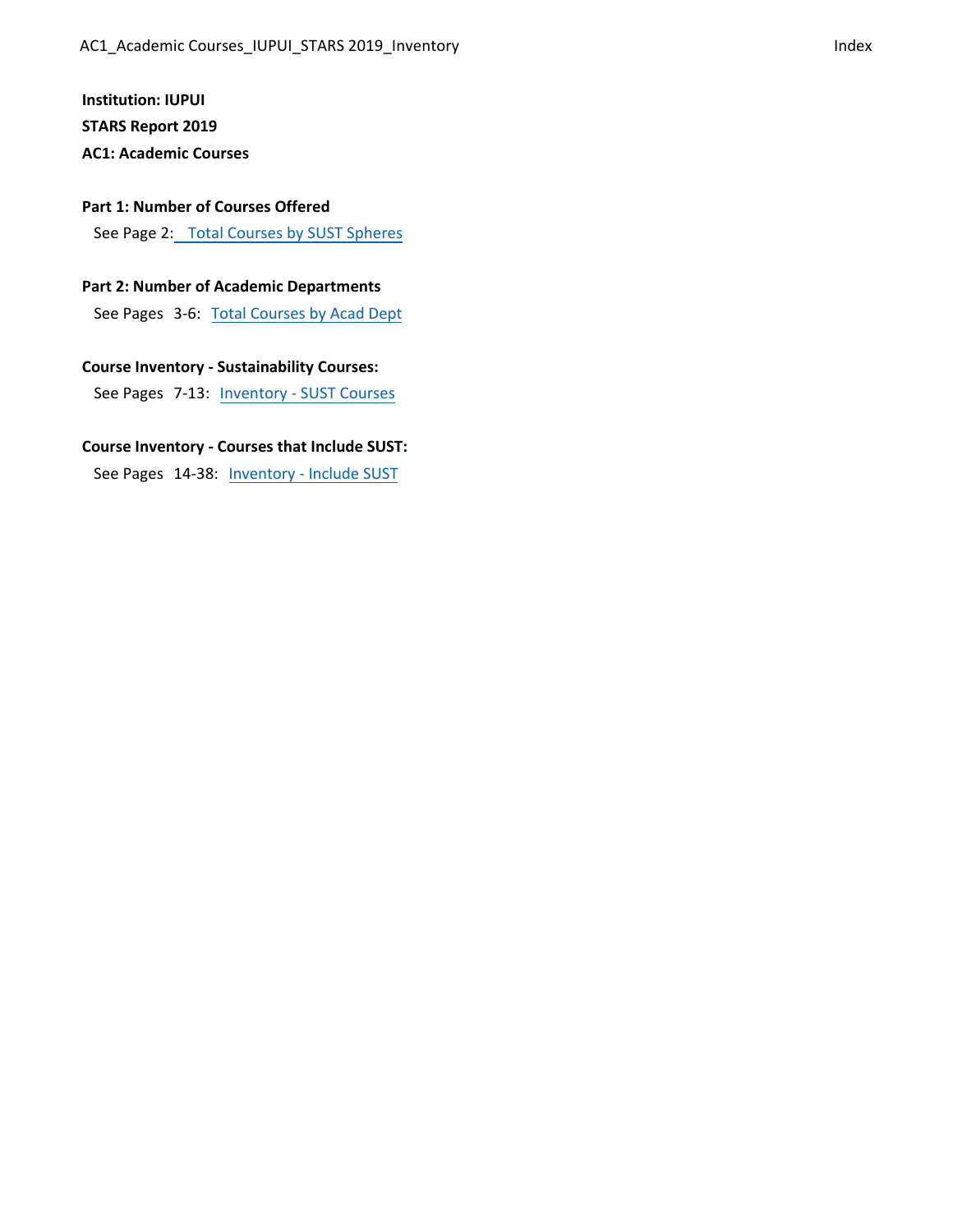<span id="page-1-0"></span>

| <b>Institution Code</b>                         |              | (All) AC1: Summary of Courses (includes all Sections) | $Key: 0$ and $\#N/A = N$                |                         |        |                    |                         |
|-------------------------------------------------|--------------|-------------------------------------------------------|-----------------------------------------|-------------------------|--------|--------------------|-------------------------|
| <b>Total Enrollment</b>                         | (A  )        |                                                       |                                         |                         |        |                    | $1 = 1$ sphere of SUST  |
|                                                 |              |                                                       | <b>Number of Sustainability Spheres</b> |                         |        |                    | $2 =$ Courses that Incl |
| <b>Count of Course Catalog Number mn Labels</b> |              |                                                       |                                         |                         |        |                    | $3 =$ Sustainability Co |
| <b>Row Labels</b>                               | $\mathbf{0}$ | $\mathbf{1}$                                          | $\overline{2}$                          | $\overline{\mathbf{3}}$ | #N/A   | <b>Grand Total</b> |                         |
| <b>DENT</b>                                     | 4            | 5                                                     | $\mathbf{1}$                            |                         | 393    | 403                |                         |
| GRAD                                            | 981          | 2,312                                                 | 582                                     | 48                      | 3,786  | 7,709              |                         |
| GRD1                                            |              | 8                                                     |                                         |                         | 35     | 43                 |                         |
| LAW                                             | 128          | 72                                                    | 1                                       | 6                       | 609    | 816                |                         |
| <b>MED</b>                                      | 32           | 13                                                    |                                         |                         | 230    | 275                |                         |
| <b>UGRD</b>                                     | 2,436        | 5,342                                                 | 1,843                                   | 198                     | 10,174 | 19,993             |                         |
| <b>Grand Total</b>                              | 3,581        | 7,752                                                 | 2,427                                   | 252                     | 15,227 | 29,239             |                         |
|                                                 |              |                                                       |                                         |                         |        |                    |                         |
| # of Sustainability Spheres                     |              |                                                       |                                         |                         |        |                    |                         |
| (Economic/Environmental/Social                  |              |                                                       |                                         |                         |        |                    |                         |
| ):                                              |              | 1                                                     | $\overline{2}$                          | 3                       | #N/A   |                    |                         |
| <b>Total UG</b>                                 |              | 5,342                                                 | 1,843                                   | 198                     | 10,174 | 19,993             |                         |
|                                                 |              |                                                       |                                         |                         |        |                    |                         |
|                                                 |              |                                                       |                                         |                         |        |                    |                         |
| <b>Total Grad</b>                               |              | 2,410                                                 | 584                                     | 54                      | 5,053  | 9,246              |                         |
|                                                 |              |                                                       |                                         |                         |        |                    |                         |
|                                                 |              |                                                       |                                         |                         |        |                    |                         |
|                                                 |              | 7,752                                                 | 2,427                                   | 252                     | 15,227 | 29,239             |                         |

**26.5% 8.3% 0.9% 52.1%**

**AC1: Summary of Courses (includes all Sections)**

**9.16%**

<mark>nd #N/A = None</mark> ses that Include Sustainability (based on @ least 2 SUST areas) ainability Courses (incl economic/social/environmental aspects of SUST)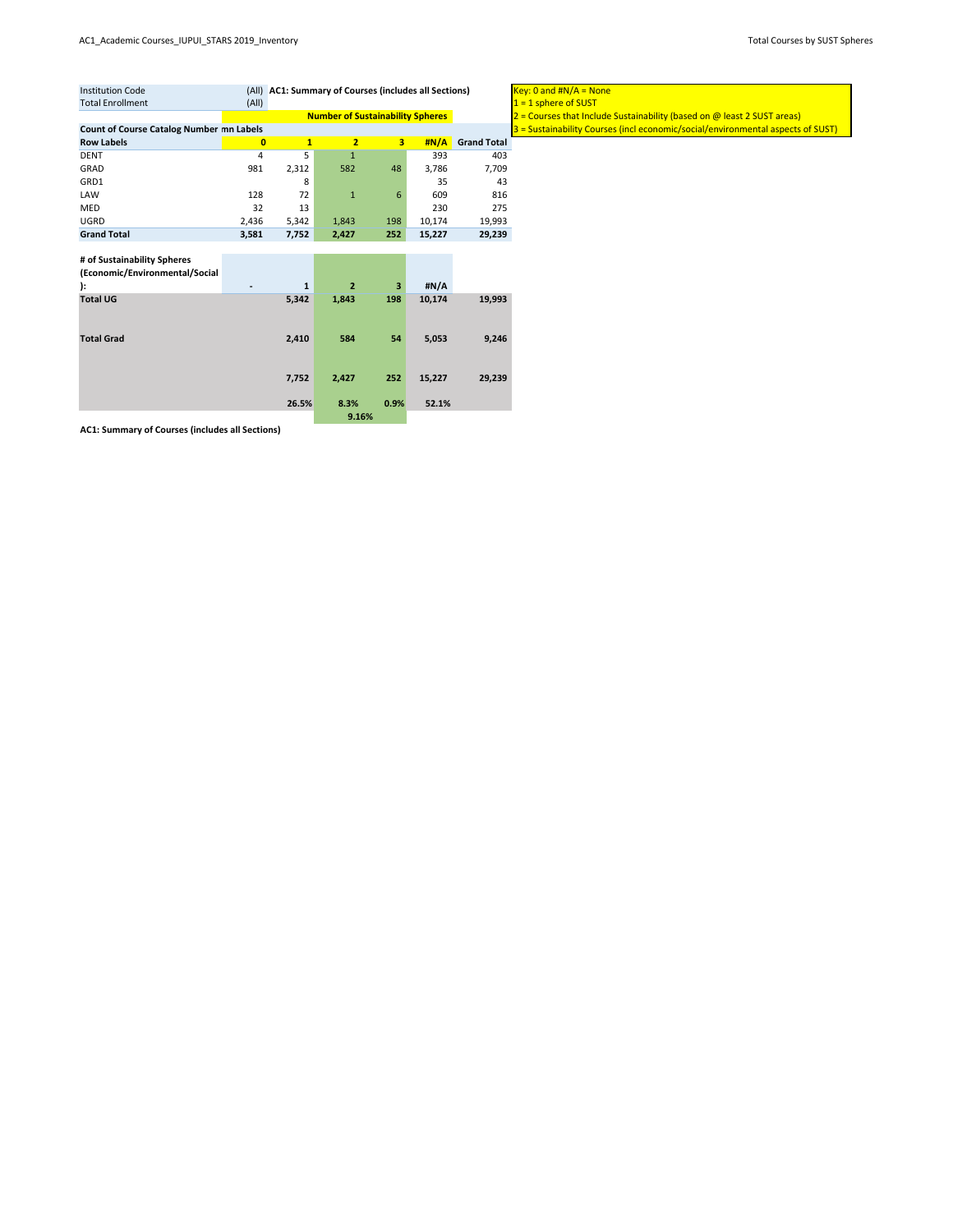<span id="page-2-0"></span>

| <b>Institution Code</b> |  |
|-------------------------|--|
|-------------------------|--|

- Institution Code (All) (All) (All) 2 = Courses that Include Sustainability (based on @ least 2 SUST areas)
	- 3 = Sustainability Courses (incl economic/social/environmental aspects of SUST)

| <b>Count of Course ID</b>                                    | <b>Column Labels</b>    |                |                     |              |                |                    |
|--------------------------------------------------------------|-------------------------|----------------|---------------------|--------------|----------------|--------------------|
| <b>Row Labels</b>                                            | $\pmb{0}$               | $\mathbf 1$    | $\overline{2}$      |              |                | 3 #N/A Grand Total |
| <b>DENT</b>                                                  | $\overline{\mathbf{4}}$ | 5              | $\mathbf{1}$        |              | 393            | 403                |
| Dentistry<br><b>GRAD</b>                                     | $\overline{4}$          | 5<br>981 2312  | $\mathbf{1}$<br>582 | 48           | 393<br>3786    | 403<br>7709        |
| <b>American Studies</b>                                      |                         |                | $\mathbf{1}$        |              | 8              | 9                  |
| Anatomy                                                      | $\overline{7}$          |                |                     |              | 15             | 22                 |
| Anesthesiology                                               |                         |                |                     |              | 20             | 20                 |
| Anthropology                                                 |                         | 3              | 32                  |              | 35             | 70                 |
| Biochemistry                                                 |                         | 5              |                     |              | 10             | 15                 |
| Biology                                                      | 6                       |                |                     |              | 210            | 216                |
| <b>Biomedical Engineering</b>                                | 39                      |                |                     |              | 95             | 134                |
| <b>Biophysics</b>                                            |                         |                |                     |              | 3              | 3                  |
| <b>Biostatistics (Public Health)</b>                         | 18                      | 18             |                     |              | 52             | 88                 |
| <b>Business</b>                                              | $\mathbf{1}$            | 91             | 8                   |              | 93             | 193                |
| <b>Business Columbus</b><br><b>Business Prof Accountancy</b> |                         | 8              | $\overline{4}$      |              | 43<br>103      | 55<br>103          |
| Candidate                                                    |                         |                |                     |              | 13             | 13                 |
| <b>Chemistry and Chemical Biology</b>                        | $\overline{2}$          |                |                     |              | 141            | 143                |
| <b>Communication &amp; Theatre</b>                           | 72                      | 36             |                     |              | 43             | 151                |
| <b>Computer Science</b>                                      | 6                       |                |                     |              | 157            | 163                |
| Economics                                                    |                         | 11             | 15                  |              | 10             | 36                 |
| Education                                                    | 24                      | 712            | 11                  |              | 349            | 1096               |
| Electrical & Comp Eng Tech                                   |                         | $\overline{2}$ |                     |              |                | $\overline{2}$     |
| Electrical & Computer Engr                                   | 17                      | 61             |                     |              | 122            | 200                |
| English                                                      |                         | 58             | 8                   |              | 85             | 151                |
| <b>Environmental Health Science</b>                          |                         |                | 45                  | 3            | $\mathbf{1}$   | 49                 |
| Epidemiology                                                 | $\mathbf{1}$            | 73             |                     |              | 12             | 86                 |
| Forensic & Investigative Sci                                 | 16                      | $\mathbf{1}$   |                     |              | 24             | 41                 |
| French                                                       |                         | 2              |                     |              | $\mathbf{1}$   | 3                  |
| Geography<br>Geology                                         |                         | 10             | 3                   |              | 25<br>91       | 38<br>111          |
| Germanic Languages                                           |                         | 20<br>1        |                     |              | 5              | 6                  |
| Graduate                                                     |                         |                |                     |              | 14             | 14                 |
| <b>Graduate Medicine</b>                                     | 16                      |                |                     |              | 63             | 79                 |
| <b>Health Policy and Management</b>                          |                         | 12             | 91                  |              | 18             | 121                |
| Health, Phys Ed, & Recreation                                | $\overline{4}$          | $\overline{7}$ | $\overline{2}$      |              | 22             | 35                 |
| Herron School of Art & Design                                | 18                      | 23             | 21                  | 30           | 57             | 149                |
| History                                                      |                         | 34             | $\mathbf{1}$        | $\mathbf{1}$ | 51             | 87                 |
| Industrial Engr Technology                                   | 8                       |                |                     |              | 10             | 18                 |
| Informatics                                                  | 264                     | 40             | 6                   |              | 206            | 516                |
| Journalism & Public Relations                                | $\overline{7}$          | 4              | $\mathbf{1}$        |              | 28             | 40                 |
| Library & Information Science                                | 63                      | 14             | $\overline{4}$      |              | 10             | 91                 |
| Linguistics                                                  | 8                       |                |                     |              | 8              | 16                 |
| Mathematics                                                  | $\mathbf{1}$            |                |                     |              | 113            | 114                |
| <b>Mechanical Engineering</b>                                | $\overline{7}$          | 105            | $\mathbf{1}$        | 6            | 136            | 255                |
| <b>Medical Genetics</b>                                      | $\overline{7}$          | 3              |                     |              | 33             | 43                 |
| Medical Humanities & Hlth Stud                               | $\mathbf{1}$            |                | 15                  |              |                | 16                 |
| <b>Medical Neurobiology</b><br><b>Medical Sciences</b>       | 3<br>$\overline{2}$     |                |                     |              | 14<br>4        | 17<br>6            |
| Microbiology                                                 | 3                       |                |                     |              | 17             | 20                 |
| <b>Museum Studies</b>                                        | 32                      |                |                     |              | 3              | 35                 |
| Music                                                        | 30                      | $\mathbf{1}$   |                     |              | 25             | 56                 |
| New Media                                                    | 94                      | $\mathbf{1}$   | $\mathbf{1}$        |              | 28             | 124                |
| <b>Nursing</b>                                               | 127                     | 126            | 11                  |              | 151            | 415                |
| <b>Online Class Connect</b>                                  |                         |                |                     |              | 10             | 10                 |
| Org Leadership & Supervision                                 | 16                      | 3              | $\overline{4}$      | $\mathbf{1}$ | 36             | 60                 |
| <b>Overseas Studies</b>                                      |                         | 8              |                     |              | 35             | 43                 |
| Pathology                                                    | 12                      |                |                     |              | 8              | 20                 |
| Pharmacology                                                 | 4                       |                |                     |              | 18             | 22                 |
| Philanthropy                                                 | $\mathbf{1}$            | 39             | 22                  |              | 37             | 99                 |
| Philosophy                                                   |                         | 19             | 9                   |              | 17             | 45                 |
| Physics                                                      | $\overline{2}$          |                |                     |              | 32             | 34                 |
| Physiology                                                   | 4                       |                |                     |              | 24             | 28                 |
| <b>Political Science</b><br>Psychology                       | 10                      | 8<br>35        | $\overline{7}$      |              | 8<br>185       | 16<br>237          |
| <b>Public And Envir Affairs</b>                              | 5                       | 320            | 48                  | 6            | 6              | 385                |
| <b>Public Health</b>                                         |                         | $\overline{2}$ |                     |              |                | $\overline{2}$     |
| <b>Radiation Oncology</b>                                    | 3                       |                |                     |              | 15             | 18                 |
| <b>Religious Studies</b>                                     |                         |                |                     |              | 3              | 3                  |
| Sch of Hlth & Rehab Sciences                                 |                         | 222            | 29                  |              | 73             | 324                |
| School of Social Work                                        | 3                       | 140            | 113                 |              | 358            | 614                |
| Social and Behavioral Science                                |                         | 14             | 21                  | $\mathbf{1}$ |                | 36                 |
| Sociology                                                    |                         |                | 42                  |              | 25             | 67                 |
| Spanish                                                      | 7                       | 14             |                     |              | 6              | 27                 |
| <b>Statistics</b>                                            | $\overline{2}$          |                |                     |              | 39             | 41                 |
| <b>Technical Communications</b>                              |                         |                |                     |              | 2              | 2                  |
| Technology                                                   | 8                       | 6              |                     |              | 62             | 76                 |
| Tourism Conv & Event Mgmt                                    |                         |                | $\overline{2}$      |              | $\overline{7}$ | 9                  |

 $1 = 1$  sphere of SUST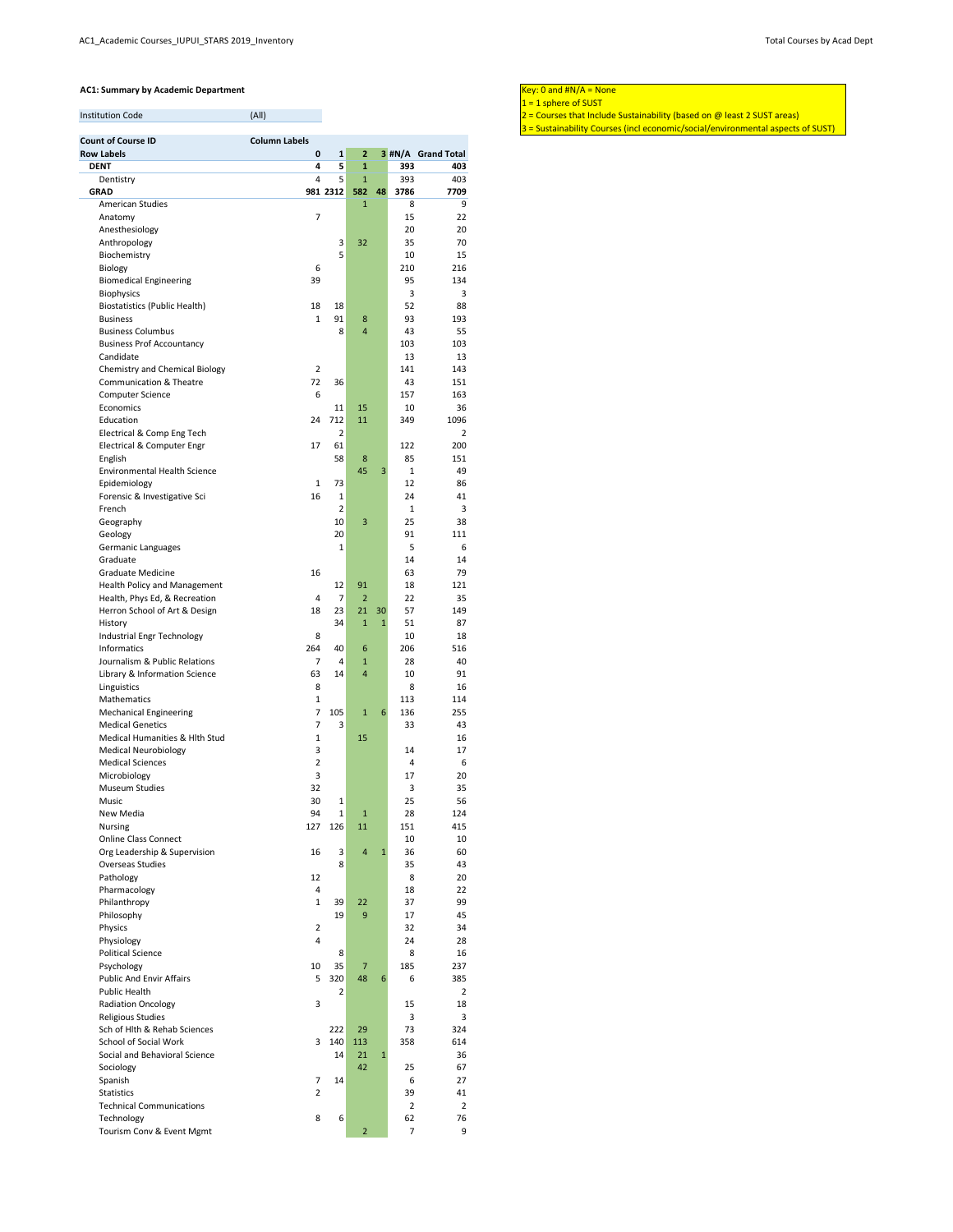| <b>Institution Code</b> |  |
|-------------------------|--|
|-------------------------|--|

- Institution Code (All) (All) (All) 2 = Courses that Include Sustainability (based on @ least 2 SUST areas)
	- 3 = Sustainability Courses (incl economic/social/environmental aspects of SUST)

| <b>Count of Course ID</b>                            | <b>Column Labels</b> |             |                |                |                          |                    |
|------------------------------------------------------|----------------------|-------------|----------------|----------------|--------------------------|--------------------|
| <b>Row Labels</b>                                    | $\pmb{0}$            | ${\bf 1}$   | $\overline{2}$ |                |                          | 3 #N/A Grand Total |
| <b>Women's Studies</b>                               |                      |             | $\overline{4}$ |                |                          | 4                  |
| World Languages And Cultures                         |                      |             |                |                | 3                        | 3                  |
| GRD1                                                 |                      | 8           |                |                | 35                       | 43                 |
| <b>Business</b>                                      |                      | 6           |                |                | 30                       | 36                 |
| Innovation & Implement Science                       |                      | 2           |                |                | 5                        | $\overline{7}$     |
| <b>LAW</b>                                           | 128                  | 72          | $\mathbf{1}$   | 6              | 609                      | 816                |
| Law                                                  | 128                  | 72          | $\mathbf{1}$   | 6              | 609                      | 816                |
| <b>MED</b>                                           | 32                   | 13          |                |                | 230                      | 275                |
| Anatomy                                              | 8                    |             |                |                | 12                       | 20                 |
| Biochemistry                                         |                      | 1           |                |                | 3                        | 4                  |
| <b>Medical Chemistry</b>                             | 1                    |             |                |                | 1                        | $\overline{2}$     |
| <b>Medical Genetics</b>                              | $\overline{2}$       | 1           |                |                | $\overline{2}$           | 5                  |
| <b>Medical Microbiology</b>                          |                      |             |                |                | 1                        | $\mathbf{1}$       |
| <b>Medical Sciences</b>                              | 3                    | 2           |                |                | 22                       | 27                 |
| Medicine                                             | 5                    | 9           |                |                | 133                      | 147                |
| <b>Medicine Registrations</b>                        |                      |             |                |                | 21                       | 21                 |
| Microbiology                                         | 4                    |             |                |                | 4                        | 8                  |
| Pathology                                            |                      |             |                |                | 13                       | 13                 |
|                                                      |                      |             |                |                |                          |                    |
| Pharmacology                                         | $\overline{2}$       |             |                |                | 6                        | 8                  |
| Physiology                                           | $\overline{7}$       |             |                |                | $\overline{2}$           | 9                  |
| State-Wide Medical Educ Prog                         |                      |             |                |                | 10                       | 10                 |
| <b>UGRD</b>                                          |                      |             |                |                | 2436 5342 1843 198 10174 | 19993              |
| Aerospace Studies                                    |                      |             |                |                | 36                       | 36                 |
| Afro-American Studies                                | 1                    | 16          | 5              | $\overline{3}$ | 20                       | 45                 |
| Amer Sign Lang/Eng Interpret                         |                      | 57          |                |                | 21                       | 78                 |
| <b>American Studies</b>                              | 48                   | 27          |                |                | $\mathbf{1}$             | 76                 |
| Anthropology                                         | 4                    | 88          | 91             | $\overline{2}$ | 23                       | 208                |
| Architectural Technology                             |                      |             |                |                | 49                       | 49                 |
| Art                                                  | 4                    | 9           | 3              |                |                          | 16                 |
| Astronomy                                            |                      | 10          |                |                | 7                        | 17                 |
| <b>Bio Technology</b>                                |                      |             |                |                | $\mathbf{1}$             | $\mathbf{1}$       |
| Biology                                              | $\overline{2}$       | 215         | 5              |                | 751                      | 973                |
| <b>Biomedical Engineering</b>                        | 9                    |             |                |                | 26                       | 35                 |
| <b>Biostatistics (Public Health)</b>                 | 1                    |             | $\overline{2}$ |                | $\overline{2}$           | 5                  |
| <b>Business</b>                                      | 25                   | 799         | 130            | 4              | 307                      | 1265               |
| Candidate                                            |                      |             |                |                | 8                        | 8                  |
| Chemistry                                            | $\overline{7}$       | 3           |                |                | 34                       | 44                 |
| <b>Chemistry and Chemical Biology</b>                | 138                  | 14          |                |                | 563                      | 715                |
| <b>Classical Studies</b>                             | $\overline{2}$       | 18          | $\overline{2}$ |                | 12                       | 34                 |
|                                                      |                      |             |                |                | 14                       | 14                 |
| <b>College Of Arts And Sciences</b><br>Communication |                      |             |                |                |                          |                    |
|                                                      |                      | 1           |                |                | 4                        | 5                  |
| <b>Communication &amp; Theatre</b>                   | 54                   | 41          | $9\,$          |                | 399                      | 503                |
| Computer & Info Technology                           | $\mathbf{1}$         |             |                |                | 91                       | 92                 |
| <b>Computer Graphics Technology</b>                  | 24                   |             |                |                | 81                       | 105                |
| <b>Computer Science</b>                              | 29                   |             |                |                | 167                      | 196                |
| <b>Construction Engr Mgmt Tech</b>                   |                      | 25          | 3              |                | 58                       | 86                 |
| <b>Dental Assisting</b>                              |                      | 3           |                |                | 56                       | 59                 |
| <b>Dental Auxiliary Education</b>                    |                      |             |                |                | $\overline{2}$           | $\overline{2}$     |
| Dental Hygiene                                       |                      | $\mathsf 9$ |                |                | 43                       | 52                 |
| Division of Labor Studies                            |                      | 3           | 23             |                | 128                      | 154                |
| East Asian Lang & Culture                            | 12                   | 10          |                |                | 23                       | 45                 |
| Economics                                            |                      | 43          | 153            | 10             | 11                       | 217                |
| Education                                            | 6                    | 176         | 55             |                | 713                      | 950                |
| Electrical & Comp Eng Tech                           | 14                   | 5           |                |                | 120                      | 139                |
| Electrical & Computer Engr                           | 28                   | 6           |                |                | 148                      | 182                |
| <b>Emergency Medical Services</b>                    |                      |             |                |                | 30                       | 30                 |
| <b>Energy Engineering</b>                            |                      |             | 40             | $\mathbf{1}$   | $\overline{7}$           | 48                 |
| Engineering                                          | 26                   | 38          |                |                | 40                       | 104                |
| <b>Engineering Technology</b>                        |                      |             |                |                | 13                       | 13                 |
| Engineering, Freshman                                |                      | 7           |                |                | 12                       | 19                 |
| English                                              | 5                    | 378         | 16             |                | 540                      | 939                |
| <b>Environmental Health Science</b>                  |                      | 4           | 20             | 3              | 4                        | 31                 |
| Epidemiology                                         |                      | 6           |                |                | 15                       | 21                 |
| <b>Film Studies</b>                                  |                      | 7           |                |                | 11                       | 18                 |
| Folklore                                             |                      | 9           |                |                |                          | 9                  |
| Foods & Nutrition                                    |                      | 26          | 15             |                |                          | 41                 |
|                                                      |                      |             |                |                |                          | $\overline{2}$     |
| Foreign Language Study                               |                      |             |                |                | $\overline{2}$           |                    |
| Forensic & Investigative Sci                         | 29                   | 1           |                |                | 78                       | 108                |
| French                                               |                      | 26          |                |                | 32                       | 58                 |
| <b>General Science</b>                               | 6                    | 62          | $\overline{4}$ |                | 34                       | 106                |
| <b>General Studies</b>                               |                      |             |                |                | 21                       | 21                 |
| Geography                                            |                      | 41          | 15             | 15             | 11                       | 82                 |
| Geology                                              |                      | 351         | $\overline{a}$ |                | 24                       | 379                |
| Germanic Languages                                   |                      | 50          | 3              |                | 14                       | 67                 |
| <b>Health Information Management</b>                 | 58                   | 2           |                |                | 38                       | 98                 |
| <b>Health Policy and Management</b>                  |                      | 39          | 29             | $\overline{7}$ | 1                        | 76                 |
| Health, Phys Ed, & Recreation                        | 40                   | 108         | 68             |                | 362                      | 578                |

 $1 = 1$  sphere of SUST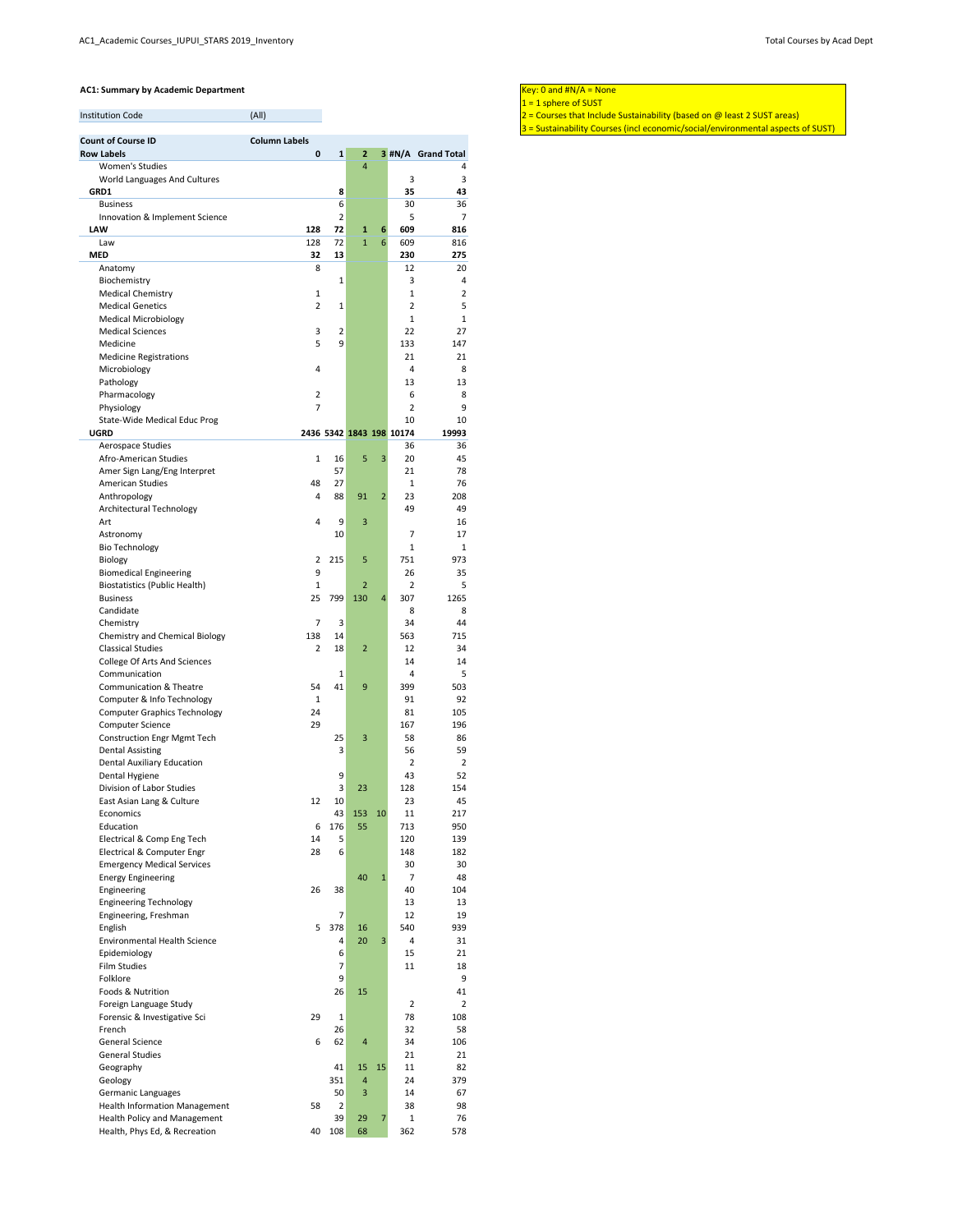3 = Sustainability Courses (incl economic/social/environmental aspects of SUST)

| <b>Count of Course ID</b>                             | <b>Column Labels</b> |                |                                  |              |                          |                    |
|-------------------------------------------------------|----------------------|----------------|----------------------------------|--------------|--------------------------|--------------------|
| <b>Row Labels</b>                                     | $\pmb{0}$            | $\mathbf 1$    | $\overline{2}$                   |              |                          | 3 #N/A Grand Total |
| Healthcare Engr Tech Mgmt                             | 18                   | 18             |                                  |              | 21                       | 57                 |
| Herron School of Art & Design                         | 350                  | 57             | 15                               | 23           | 271                      | 716                |
| History                                               |                      | 42             | 77                               | $\mathbf{1}$ | 40                       | 160                |
| Honors                                                |                      |                |                                  |              | 17                       | 17                 |
| Industrial Engr Technology                            |                      | $\overline{2}$ |                                  |              | 27<br>5                  | 27                 |
| Industrial Technology<br><b>Informatics</b>           | 287                  | 26             | $\overline{2}$<br>$\overline{2}$ |              | 43                       | 9<br>358           |
| <b>Interior Design</b>                                |                      | 37             | $\overline{2}$                   | 3            | 23                       | 65                 |
| <b>International Studies</b>                          |                      | 9              |                                  |              | $\overline{2}$           | 11                 |
| Italian                                               |                      | 1              |                                  |              |                          | 1                  |
| Journalism & Public Relations                         | 30                   | 19             | 6                                |              | 25                       | 80                 |
| Labor Studies                                         |                      | 5              | 29                               |              | 206                      | 240                |
| Latin                                                 |                      |                |                                  |              | $\overline{2}$           | $\overline{2}$     |
| Latino Studies                                        |                      | 14             |                                  |              | 5                        | 19                 |
| Liberal Arts and Mgmt Program                         |                      | 29             | 10                               |              |                          | 39                 |
| Library & Information Science                         | 4                    | $\mathbf{1}$   |                                  |              | 4                        | 9                  |
| Manufacturing Engineering Tech                        |                      |                |                                  |              | 12                       | 12                 |
| Mathematics                                           | 30                   | $\mathbf{1}$   |                                  |              | 735                      | 766                |
| <b>Mechanical Engineering</b>                         |                      | 137            | 6                                |              | 132                      | 275                |
| <b>Mechanical Engr Tech</b>                           | 38                   | 91             |                                  |              | 147                      | 276                |
| Medical Humanities & Hlth Stud                        |                      |                | 33                               |              |                          | 33                 |
| <b>Medical Sciences</b>                               |                      |                |                                  |              | 1                        | 1                  |
| Medicine                                              | $\mathbf{1}$         | 4              |                                  |              | 29                       | 34                 |
| Microbiology                                          |                      |                |                                  |              | 8                        | 8                  |
| Military                                              | 39<br>20             |                |                                  |              | 11<br>18                 | 50<br>38           |
| Motorsports Engineering<br><b>Motorsports Studies</b> |                      |                |                                  |              | 3                        | 3                  |
| <b>Museum Studies</b>                                 | 51                   |                |                                  |              | 3                        | 54                 |
| Music                                                 | 102                  | 32             |                                  |              | 221                      | 355                |
| Native Amercn & Indigenous St                         |                      | 7              |                                  |              | 6                        | 13                 |
| Near Eastern Lang & Cult                              |                      | 8              |                                  |              |                          | 8                  |
| New Media                                             | 119                  | 3              |                                  |              | 183                      | 305                |
| <b>Nursing</b>                                        | 284                  | 880            | 282                              | 80           | 190                      | 1716               |
| <b>Online Class Connect</b>                           |                      | 3              |                                  |              | 29                       | 32                 |
| Org Leadership & Supervision                          | 6                    | 60             |                                  | 8            | 126                      | 200                |
| <b>Overseas Studies</b>                               |                      | 10             |                                  | $\mathbf{1}$ | 143                      | 154                |
| Pathology                                             | $\overline{7}$       |                |                                  |              | 81                       | 88                 |
| Philanthropy                                          |                      | 12             | 8                                |              | 42                       | 62                 |
| Philosophy                                            |                      | 76             | $\overline{7}$                   |              | 23                       | 106                |
| Physics                                               | 78                   | 5              |                                  |              | 344                      | 427                |
| <b>Political Science</b>                              | 41                   | 80             | 14                               |              | 53                       | 188                |
| Program for Intensive English                         | 49                   | 212            | 91                               |              | 268<br>165               | 268<br>517         |
| Psychology<br><b>Public And Envir Affairs</b>         | 58                   | 312            | 150                              | 16           | 55                       | 591                |
| <b>Public Health</b>                                  |                      | $\overline{2}$ |                                  |              |                          | 2                  |
| Purdue School of Science                              |                      | 1              |                                  |              |                          | 1                  |
| Purdue School of Technology                           | $\overline{2}$       |                | 6                                |              | 8                        | 16                 |
| <b>Radiation Oncology</b>                             |                      |                |                                  |              | 33                       | 33                 |
| Radiology                                             | 15                   |                |                                  |              | 137                      | 152                |
| Religion                                              |                      |                |                                  |              | 2                        | $\overline{2}$     |
| Religious Studies                                     |                      | 39             | 18                               | $\mathbf{1}$ | 15                       | 73                 |
| Sch of Hlth & Rehab Sciences                          |                      | 42             | 49                               |              | 67                       | 158                |
| <b>School of Informatics</b>                          |                      |                |                                  |              | 6                        | 6                  |
| <b>School Of Liberal Arts</b>                         | 9                    |                |                                  |              | 55                       | 64                 |
| School of Physical Education                          |                      |                |                                  |              | 3                        | 3                  |
| <b>School of Social Work</b>                          |                      | 77             | 54                               |              | 46                       | 177                |
| Social and Behavioral Science                         |                      | 11             | 26                               | $\mathbf{1}$ |                          | 38                 |
| Social Work                                           |                      |                | 2                                |              |                          | 2                  |
| Sociology                                             |                      | 4              | 181                              |              | 5                        | 190                |
| Spanish                                               | 14                   | 134            |                                  |              | 73                       | 221                |
| <b>Statistics</b>                                     | 1                    |                |                                  |              | 83                       | 84                 |
| <b>Technical Communications</b>                       | 46                   | 1              |                                  |              | 113                      | 160                |
| Technology<br>Technology Leadrshp & Innovatn          | 110                  | 14             | $\overline{2}$                   | 8<br>4       | 249<br>82                | 383                |
| Theatre                                               |                      | 16             |                                  |              | 3                        | 102<br>3           |
| Tourism Conv & Event Mgmt                             | 51                   | 60             | 39                               | 7            | 129                      | 286                |
| <b>University College</b>                             | $\overline{2}$       | 13             |                                  |              | 138                      | 153                |
| <b>Women's Studies</b>                                |                      |                | 37                               |              |                          | 37                 |
| World Languages And Cultures                          | 1                    | $\overline{2}$ |                                  |              |                          | 3                  |
| <b>Grand Total</b>                                    |                      |                |                                  |              | 3581 7752 2427 252 15227 | 29239              |

 $1 = 1$  sphere of SUST

Institution Code (All) (All) (All) 2 = Courses that Include Sustainability (based on @ least 2 SUST areas)

Total UG 124 41.1%

| <b>MED</b> |  | $\overline{\phantom{0}}$ |
|------------|--|--------------------------|
| LAW        |  |                          |

51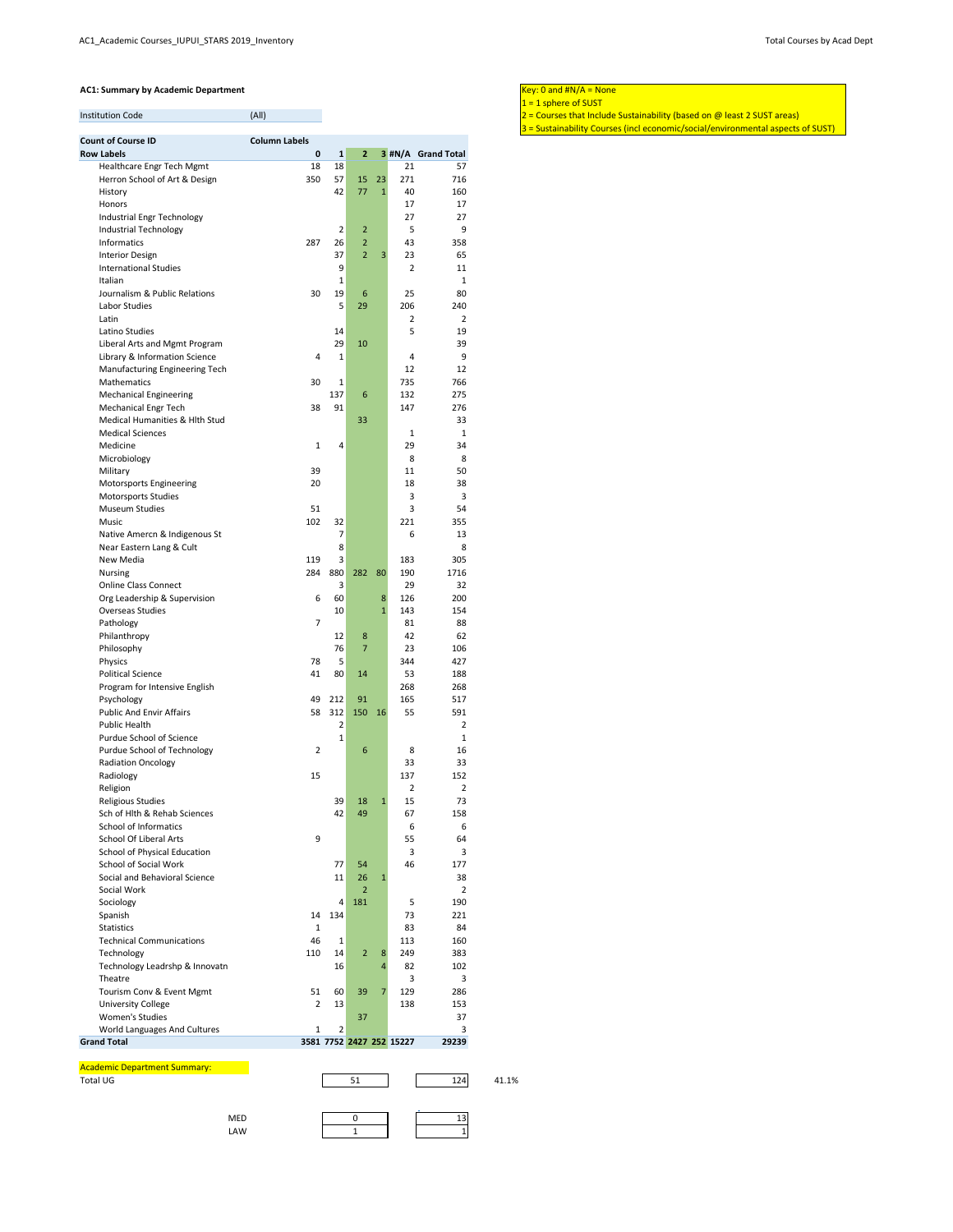3 = Sustainability Courses (incl economic/social/environmental aspects of SUST)

|                                  |                      |                    | <u>IT – T Philair ni SND i </u>                                           |
|----------------------------------|----------------------|--------------------|---------------------------------------------------------------------------|
| (A  )<br><b>Institution Code</b> |                      |                    | $2$ = Courses that Include Sustainability (based on @ least 2 SUST areas) |
|                                  |                      |                    | $3$ = Sustainability Courses (incl economic/social/environmental aspects  |
| <b>Count of Course ID</b>        | <b>Column Labels</b> |                    |                                                                           |
| <b>Row Labels</b>                | $\mathbf{0}$         | 3 #N/A Grand Total |                                                                           |
| GRD1                             |                      |                    |                                                                           |
| GRAD                             | 31                   | 76                 |                                                                           |
| <b>DENT</b>                      |                      |                    |                                                                           |
| <b>Total GRAD</b>                | 33                   | 93                 | 35.5%                                                                     |
|                                  |                      |                    |                                                                           |
| <b>Total All</b>                 | 84                   | 217                | 38.7%                                                                     |

 $1 = 1$  sphere of SUST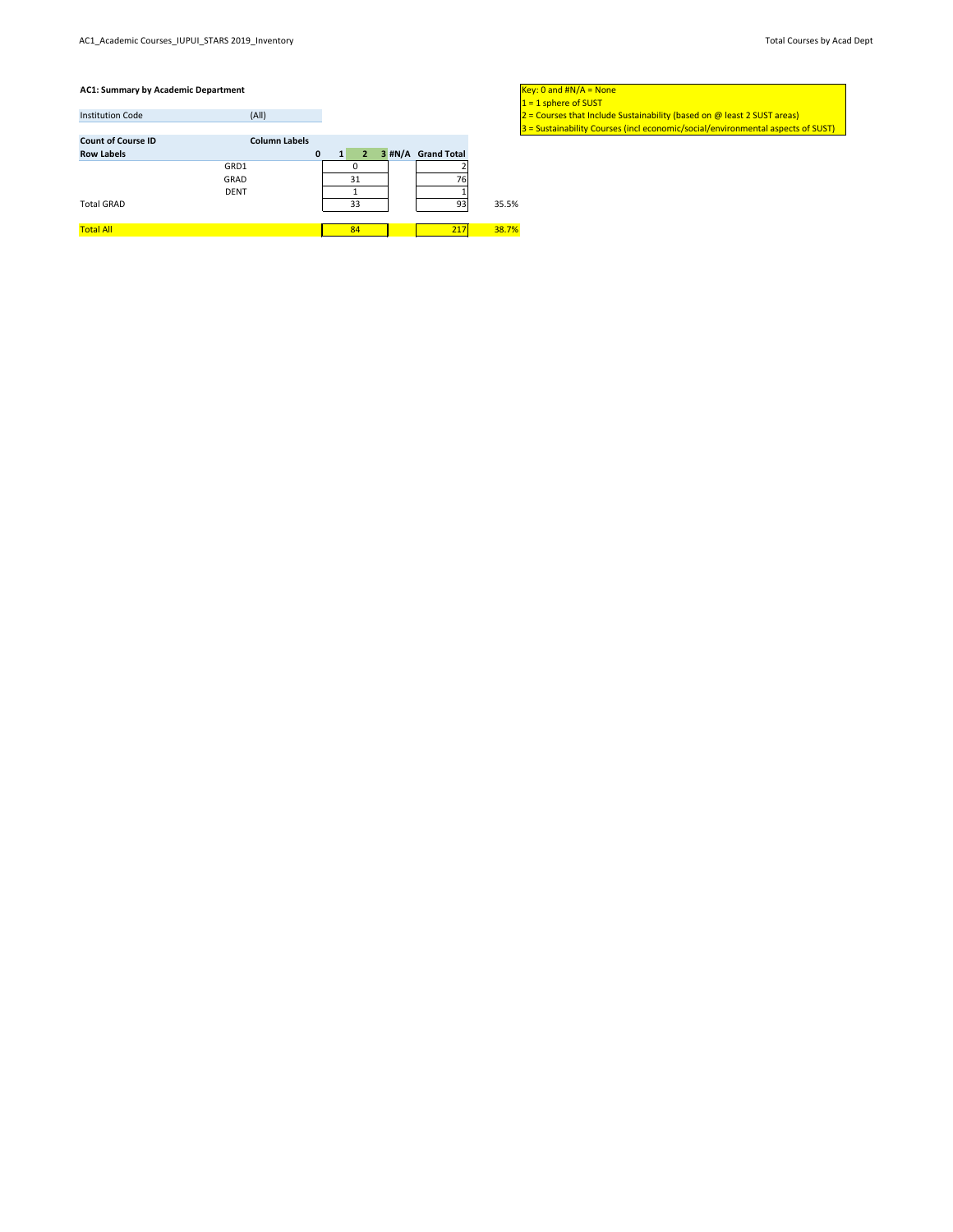$\sim$ 

<span id="page-6-0"></span>

| <b>SUST Spheres</b> | 3                                 | $3$ = Sustainability Courses (incl economic/social/environmental aspects of SUST) |                                                                                                                                                                                                                                                                                                                                                                                                                                                                                                                                                                                                                                                                                                                                                                                                                                                                                                                                                                                                                                                                                                                                                                                                                                                                                                                                                                                                                                                                                                                  |
|---------------------|-----------------------------------|-----------------------------------------------------------------------------------|------------------------------------------------------------------------------------------------------------------------------------------------------------------------------------------------------------------------------------------------------------------------------------------------------------------------------------------------------------------------------------------------------------------------------------------------------------------------------------------------------------------------------------------------------------------------------------------------------------------------------------------------------------------------------------------------------------------------------------------------------------------------------------------------------------------------------------------------------------------------------------------------------------------------------------------------------------------------------------------------------------------------------------------------------------------------------------------------------------------------------------------------------------------------------------------------------------------------------------------------------------------------------------------------------------------------------------------------------------------------------------------------------------------------------------------------------------------------------------------------------------------|
| <b>Row Labels</b>   | <b>Course Academic Group Code</b> | <b>Course Description</b>                                                         | <b>Course Description Value</b>                                                                                                                                                                                                                                                                                                                                                                                                                                                                                                                                                                                                                                                                                                                                                                                                                                                                                                                                                                                                                                                                                                                                                                                                                                                                                                                                                                                                                                                                                  |
| <b>GRAD</b>         | <b>ENGR</b>                       | <b>ENERGY ASSESS INDUSTRL PROCESS</b>                                             | Energy Assessment of Industrial ProcessesThe course provides and analyzes methodologies for improving energy<br>efficiency in the manufacturing sector. The manufacturing equipment and processes will be analyzed in terms of energy<br>consumption and optimization. It provides the technical and analytical foundation for students on assessing industrial<br>processes to evaluate measures for optimizing energy efficiency in industrial, electrical, motor drive, compressed air,<br>process heating, process cooling, lighting, space conditioning, combined heat and power systems. This course is<br>designed for students who are interested in energy efficiency.                                                                                                                                                                                                                                                                                                                                                                                                                                                                                                                                                                                                                                                                                                                                                                                                                                  |
|                     |                                   | <b>ENERGY MANAGEMENT PRINCIPLES</b>                                               | Energy Management PrinciplesThis course provides energy management principles for industrial applications. Various<br>energy management methods, commitments, and strategies for continuous improvement as well as international<br>standards will be analyzed and integrated. This course emphasizes real world applications including: critiquing utility<br>rates structure and assessing costs; characterizing and quantifying energy saving opportunities at industrial facilities;<br>determining investment payback scenarios and considerations.                                                                                                                                                                                                                                                                                                                                                                                                                                                                                                                                                                                                                                                                                                                                                                                                                                                                                                                                                         |
|                     |                                   | HYBRID ELECTRIC TRANSPORTATION                                                    | Hybrid & Electric TransportationClass 3. This course will cover fundamentals of hybrid electric and battery electric<br>transportation systems with particular emphasis on automotive vehicles. It will cover basic powertrain configurations of<br>Hybrid Electric Vehicle (HEV), Plug-in Hybrid Electric Vehicle (PHEV), and Battery Electric Vehicle (BEV). The principal<br>element of these powertrain will be discussed: Battery, Electric Motor, Engine, Transmission. This course will cover<br>fundamental design concepts for HEV/PHEV and BEV powertrain. Efficient methods of component sizing via<br>appropriate modeling and analysis methodologies will also be introduced. A basic introduction to power electronic<br>components and microprocessor based controllers for these powertrains will also be given. An in-depth coverage will<br>be given on the energy and power management of HEV/PHEV and BEV powertrain once the design is complete.<br>Introduction of various concepts and terminologies, the state of the art development, energy conversion and storage<br>options, modeling, analysis, system integration and basic principles of vehicle controls will be covered as well. Upon<br>completion of this course, students should be able to follow the literature on these subjects and perform modeling,<br>design, analysis and development work in this field. A field demonstration of a PHEV will be used to further enhance the<br>learning experience in this course. |
|                     |                                   | INDUST ENRGY ASSESS:TOOLS&APPL                                                    | Industrial Energy Assessment: Tools and Applications This course synthesizes advanced energy efficiency, energy<br>auditing, and energy assessment methods and practices. Several types of industrial audits will be analyzed with respect<br>to the methods, tools (hand and software), and industrial applications. Topics include: the audit process for energy,<br>industrial productivity, and waste stream audits; audit components: energy bill analysis and economic analysis; audit<br>system mechanics related to building envelop, electrical system, HVAC system, waste heat recovery, lighting,<br>cogeneration, and other prevalent industrial systems; and measurement instrumentation issues for each industrial<br>system. Students will enhance learning from a class project, which requires completion of an industrial scale energy<br>audit.                                                                                                                                                                                                                                                                                                                                                                                                                                                                                                                                                                                                                                               |
|                     |                                   | <b>INTRO TO RENEWABLE ENERGY</b>                                                  | Introduction to Renewable EnergyClass 3. This is an introductory course on renewable energy. The students will learn<br>the fundamental principles of the various renewable energy options and their applications and costs. After taking this<br>course, the students will be familiar with the economic and societal impact of renewable energy systems, and be able                                                                                                                                                                                                                                                                                                                                                                                                                                                                                                                                                                                                                                                                                                                                                                                                                                                                                                                                                                                                                                                                                                                                           |

to participate in the design or selection of renewable energy systems.

| <b>HERR</b> | <b>COLLABORATIVE STUDIO 5</b> | Collaborative Action Research in Design 5 <span face="Times New Roman" size="3" style="font-family: Times New Roman;&lt;br&gt;font-size: medium;"></span> <p>Studio. Initiating basic application and synthesis of Design Leadership. During the fifth<br/>semester in the program, students further develop and apply their skills for design leadership by facilitating cross-<br/>disciplinary, collaborative design projects.</p> <p><span face="Times New Roman" size="3" style="font-family: Times&lt;br&gt;New Roman; font-size: medium;"></span></p> <span face="Times New Roman" size="3" style="font-family: Times New&lt;br&gt;Roman; font-size: medium;"></span> |
|-------------|-------------------------------|------------------------------------------------------------------------------------------------------------------------------------------------------------------------------------------------------------------------------------------------------------------------------------------------------------------------------------------------------------------------------------------------------------------------------------------------------------------------------------------------------------------------------------------------------------------------------------------------------------------------------------------------------------------------------|
|             | <b>COLLABORATIVE STUDIO 6</b> | Collaborative Action Research in Design 6 <span face="Times New Roman" size="3" style="font-family: Times New Roman;&lt;br&gt;font-size: medium;"></span> <p>Studio. Initiating intermediate application and synthesis of Design Leadership. During<br/>this course, students further develop and apply their skills for design leadership by facilitating cross-disciplinary,<br/>collaborative design projects.</p> <span face="Times New Roman" size="3" style="font-family: Times New Roman; font-&lt;br&gt;size: medium;"></span>                                                                                                                                       |
|             | <b>COLLABORATIVE STUDIO 7</b> | Collaborative Action Research in Design 7 <span face="Times New Roman" size="3" style="font-family: Times New Roman;&lt;br&gt;font-size: medium;"></span> <p><span>Studio. Mastering advanced application and synthesis of Design Leadership.<br/>During this course</span><span>, students further develop and apply their skills for design leadership by facilitating<br/>cross-disciplinary, <span>collaborative design projects.</span></span></p> <span <br="" face="Times New Roman" size="3">style='font-family: Times New Roman; font-size: medium;'&gt;</span>                                                                                                     |
|             | <b>COLLABORATIVE STUDIO 8</b> | Collaborative Action Research in Design 8 <span face="Times New Roman" size="3" style="font-family: Times New Roman;&lt;br&gt;font-size: medium;"></span> <p>Studio. Evaluating mastery of advanced Design Leadership. During this course,<br/>students evaluate their skills for design leadership by conducting critical reflection on experiences and learning from<br/>the facilitation of cross-disciplinary, collaborative design projects.</p> <span <br="" face="Times New Roman" size="3">style='font-family: Times New Roman; font-size: medium;'&gt;</span>                                                                                                       |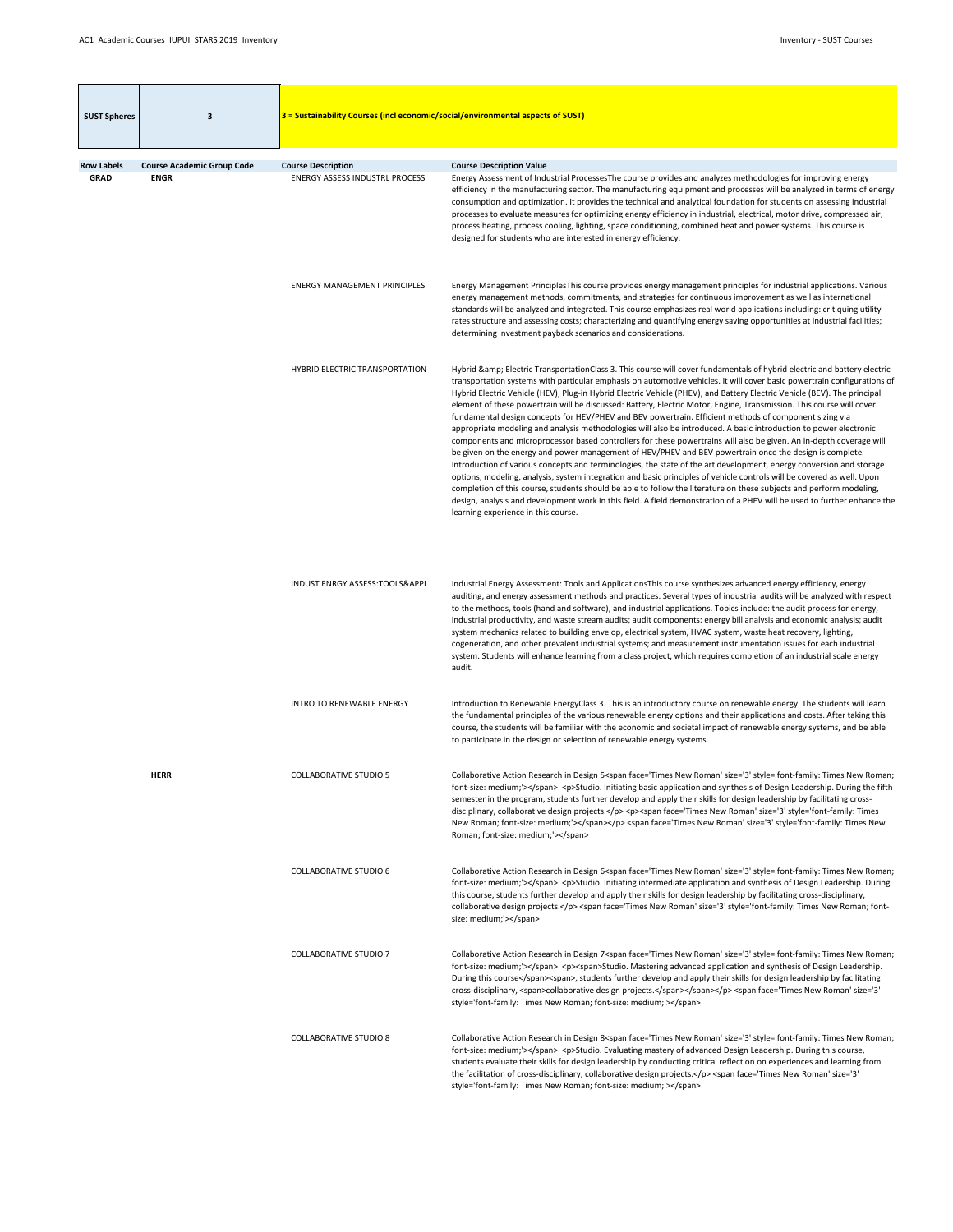| <b>SUST Spheres</b>              | -3                                                                                                                                                                                                                                                                                                                                                                                                                                                     | $3$ = Sustainability Courses (incl economic/social/environmental aspects of SUST)                                                                                                  |                                                                                                                                                                                                                                                                                                                                                                                                                                                                                                                                                                                                                                                                  |
|----------------------------------|--------------------------------------------------------------------------------------------------------------------------------------------------------------------------------------------------------------------------------------------------------------------------------------------------------------------------------------------------------------------------------------------------------------------------------------------------------|------------------------------------------------------------------------------------------------------------------------------------------------------------------------------------|------------------------------------------------------------------------------------------------------------------------------------------------------------------------------------------------------------------------------------------------------------------------------------------------------------------------------------------------------------------------------------------------------------------------------------------------------------------------------------------------------------------------------------------------------------------------------------------------------------------------------------------------------------------|
|                                  |                                                                                                                                                                                                                                                                                                                                                                                                                                                        |                                                                                                                                                                                    |                                                                                                                                                                                                                                                                                                                                                                                                                                                                                                                                                                                                                                                                  |
| <b>Row Labels</b><br><b>GRAD</b> | <b>Course Academic Group Code</b><br><b>HERR</b>                                                                                                                                                                                                                                                                                                                                                                                                       | <b>Course Description</b><br><b>COLLABRTV ACTN RSRCH IN DSGN 1</b>                                                                                                                 | <b>Course Description Value</b><br>Collaborative Action Research in Design IStudio. Application and integration of theory, methods and skills for designing<br>as a cross-disciplinary collaborative process for innovation. Focusing on human-centered design research to support<br>problem finding and fact finding phases of methodology for formulating problems/opportunities, formulating solutions<br>and implementing solutions. Team approach to translation action research.                                                                                                                                                                          |
|                                  |                                                                                                                                                                                                                                                                                                                                                                                                                                                        | <b>COLLABRTV ACTN RSRCH IN DSGN 2</b>                                                                                                                                              | Collaborative Action Research in Design IIStudio. Application and integration of theory, methods and skills for designing<br>as a cross-disciplinary collaborative process for innovation. Focusing on analytical techniques including mapping<br>challenges to support the problem defining phase of a methodology for formulating problems/opportunities,<br>formulating solutions and implementing solutions. Team approach to translational action research.                                                                                                                                                                                                 |
|                                  |                                                                                                                                                                                                                                                                                                                                                                                                                                                        | <b>COLLABRTV ACTN RSRCH IN DSGN 3</b>                                                                                                                                              | COLLABRTV ACTN RSRCH IN DSGN 3Studio. Application and integration of theory, methods and skills for designing as a<br>cross-disciplinary collaborative process for innovation. Focusing on techniques for synthesizing design research to<br>support the idea finding phase of a methodology for formulating problems/opportunities, formulation solutions and<br>implementing solutions. Team approach to translational action research.                                                                                                                                                                                                                        |
|                                  |                                                                                                                                                                                                                                                                                                                                                                                                                                                        | <b>COLLABRTV ACTN RSRCH IN DSGN 4</b>                                                                                                                                              | COLLABRTV ACTN RSRCH IN DSGN 4Studio. Application and integration of theory, methods and skills for designing as a<br>cross-disciplinary collaborative process for innovation. Focusing on techniques for evaluating proposals to support the<br>optimizing and implementing phases of a methodology for formulating problems/opportunities, formulating solutions<br>and implementing solutions. Team approach to translational action research.                                                                                                                                                                                                                |
|                                  |                                                                                                                                                                                                                                                                                                                                                                                                                                                        | DESIGN METHODS FOR IDEATING<br>DESIGN METHODS FOR PROTOTYPING<br><b>DESIGN THINKING &amp; SENSEMAKING</b><br><b>INDEP STUDY DESIGN THINKING</b><br><b>INTRO TO DESIGN THINKING</b> | <b>DESIGN METHODS FOR IDEATING</b><br>DESIGN METHODS FOR PROTOTYPING<br><b>DESIGN THINKING &amp; SENSEMAKING</b><br><b>INDEP STUDY DESIGN THINKING</b><br>Introduction to Design ThinkingSeminar. Theorizing and evaluating design as a specialized way of thinking. Examining<br>collaborative, cross-disciplinary innovation processes requiring skills for identifying and framing challenges and<br>generating and optimizing solutions. Surveying essential processes and process skills to deploy design thinking for the<br>development of creative solutions to complex systems level challenges.                                                        |
| INTRO TO HUMAN FACTORS IN DSGN   | Introduction to Human Factors in DesignSeminar. Investigating knowledge and theories to support people-driven<br>innovation as an inclusive co-creative process. Identifying, analyzing synthesizing and evaluating many characteristics of<br>audiences and contexts. These include physical, cognitive, cultural and social human factors as well as the economic,<br>technological and environmental issues that inform and shape design responses. |                                                                                                                                                                                    |                                                                                                                                                                                                                                                                                                                                                                                                                                                                                                                                                                                                                                                                  |
|                                  |                                                                                                                                                                                                                                                                                                                                                                                                                                                        | LEADERSHIP IN DESIGN EDUCATION                                                                                                                                                     | Leadership in Design Education <span face="Times New Roman" size="3" style="font-family: Times New Roman; font-size:&lt;br&gt;medium;"></span> <p>Seminar. Examining application of design thinking as a strategy for leading change in the<br/>context of higher design education. Surveying principles and purposes of higher education and frameworks of<br/>scholarship. Analyzing design thinking for integrative learning and civic innovation. Evaluating principles of collaborative<br/>design for educating citizen professionals.</p> <span face="Times New Roman" size="3" style="font-family: Times New&lt;br&gt;Roman; font-size: medium;"></span> |

| LEADERSHIP IN DESIGN PRACTICE        | Leadership in Design Practice <span face="Times New Roman" size="3" style="font-family: Times New Roman; font-size:&lt;br&gt;medium;"></span> <p><span>Seminar. Examining design leadership as a specialized set of action logics and behaviors.<br/>Surveying established frameworks of leadership. Analyzing design thinking in terms of organizational leadership.<br/>Evaluating design thinking as a guiding principle to initiate change and to facilitate creative solutions within complex<br/>and ambiguous systems level challenges.</span></p> <span face="Times New Roman" size="3" style="font-family: Times&lt;br&gt;New Roman; font-size: medium;"></span> |
|--------------------------------------|---------------------------------------------------------------------------------------------------------------------------------------------------------------------------------------------------------------------------------------------------------------------------------------------------------------------------------------------------------------------------------------------------------------------------------------------------------------------------------------------------------------------------------------------------------------------------------------------------------------------------------------------------------------------------|
| METHODS FOR DESIGN ANALYSIS          | Methods for Design AnalysisMethods. Application and integration of theory, methods and skills for design analysis in<br>the context of cross-disciplinary collaborative process for innovation. Identifying patterns and framing insights.<br>Emphasis on defining problems in fuzzy situations. Surveying, performing and evaluating design analysis methodologies<br>from multiple disciplinary perspectives. Techniques include challenge mapping and card sorting.                                                                                                                                                                                                    |
| <b>METHODS FOR DESIGN EVALUATION</b> | Methods for Design EvaluationMethods. Application and integration of theory, methods, and skills for design<br>evaluation, optimization and implementation in the context of a cross-disciplinary collaborative process for innovation.<br>Emphasizing techniques to support decision-making. Surveying, performing, and comparing design evaluation and<br>implementation tools including user studies, criteria grids, paired comparison analysis and action planning.                                                                                                                                                                                                  |
| METHODS FOR DESIGN SYNTHESIS         | Design Methods for Design SynthesisApplication and integration of theory, methods and skills for design synthesis in<br>the context of a cross-disciplinary collaborative process for innovation. Emphasizing divergent thinking, active deferral<br>of judgment and ideation. Surveying, performing and evaluation design synthesis methods for exploring and conceiving<br>plans. Techniques include lateral thinking, brainstorming and synetics.                                                                                                                                                                                                                      |
| PEOPLE-CENTERD DESIGN RESEARCH       | Design Method: People-Centered Design ResearchMethods. Foundation in design research. Application and integration<br>of theory, methods, and skills for initiating people-centered (and participatory) design research activities. Performing<br>generative, evaluative, and experimental research to inform designing. Accounting for audiences and contexts including<br>recognition of physical, cognitive, cultural, and social human factors that shape design responses.                                                                                                                                                                                            |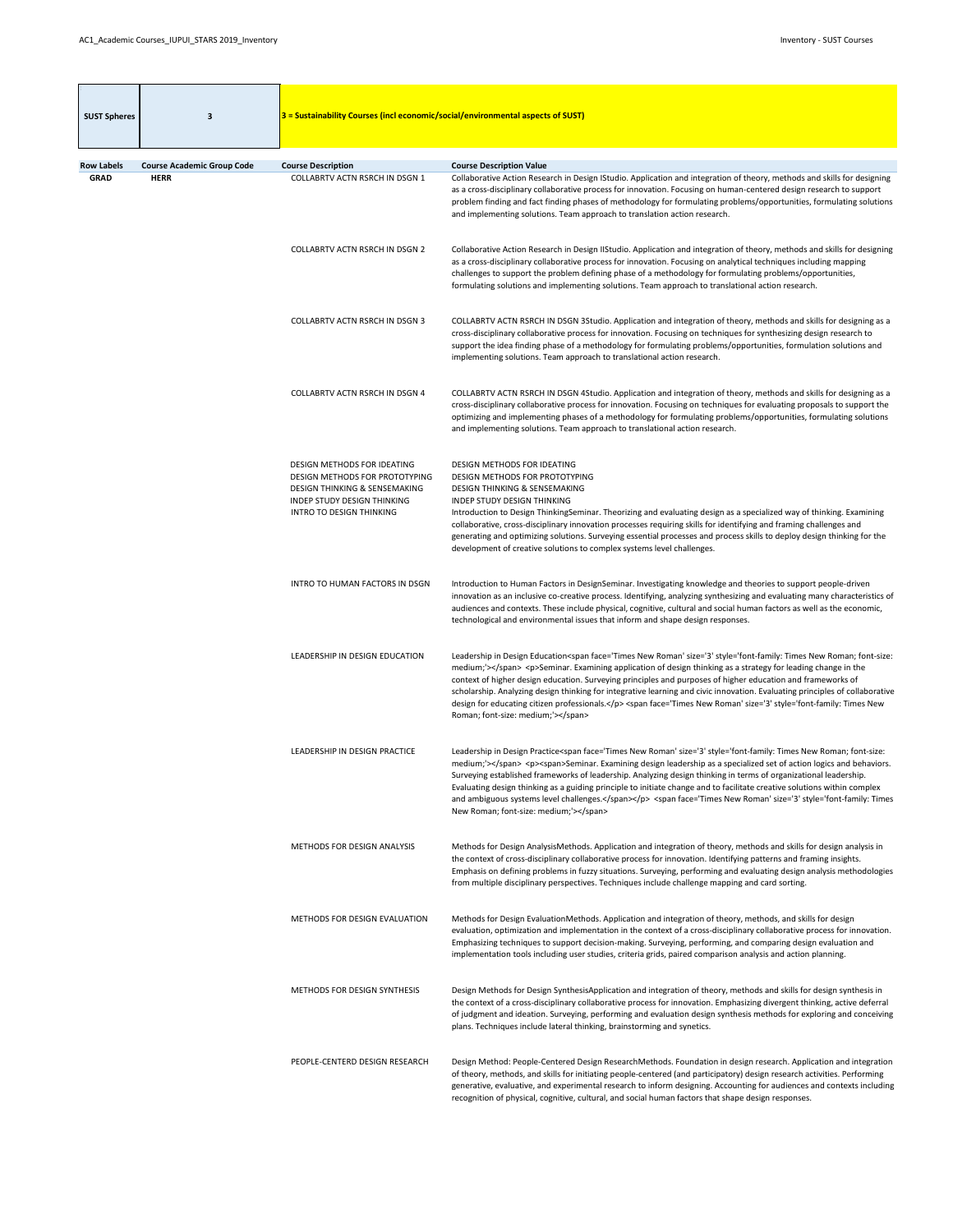| <b>SUST Spheres</b> | 3                                 | 3 = Sustainability Courses (incl economic/social/environmental aspects of SUST) |                                                                                                                                                                                                                                                                                                                                                                                                                                                                                                                                                                                                                                                                                                                                                      |
|---------------------|-----------------------------------|---------------------------------------------------------------------------------|------------------------------------------------------------------------------------------------------------------------------------------------------------------------------------------------------------------------------------------------------------------------------------------------------------------------------------------------------------------------------------------------------------------------------------------------------------------------------------------------------------------------------------------------------------------------------------------------------------------------------------------------------------------------------------------------------------------------------------------------------|
| <b>Row Labels</b>   | <b>Course Academic Group Code</b> | <b>Course Description</b>                                                       | <b>Course Description Value</b>                                                                                                                                                                                                                                                                                                                                                                                                                                                                                                                                                                                                                                                                                                                      |
|                     | <b>HERR</b>                       | THESIS STUDIO I                                                                 | Thesis Studio 1 <span face="Times New Roman" size="3" style="font-family: Times New Roman; font-size:&lt;br&gt;medium;"></span> <p><span><span>Studio. Introduction to the theory, methods and skills for developing and<br/>con??structing a research project plan. Focusing on techniques for the integration and application of concepts and<br/>theories into a concise project plan including a clear methodology and research design.</span></span></p><br><p><span><span><span><span face="Times New Roman" size="3" style="font-family: Times New Roman; font-size:&lt;br&gt;medium;"></span></span></span></span></p> <span face="Times New Roman" size="3" style="font-family: Times New Roman;&lt;br&gt;font-size: medium;"></span>       |
|                     |                                   | THESIS WRITING 2                                                                | Thesis Writing 2 <span face="Times New Roman" size="3" style="font-family: Times New Roman; font-size:&lt;br&gt;medium;"></span> <p><span><span>Studio. Application and integration of theory, methods and skills for assessing<br/>project outcomes. Focusing on techniques for analysis of design activities and synthesis of research findings including<br/>project documentation and theoretical analysis of designed outcomes.</span></span></p> <span face="Times New&lt;br&gt;Roman" size="3" style="font-family: Times New Roman; font-size: medium;"></span>                                                                                                                                                                               |
|                     | <b>LIBA</b>                       | INTL HUMANITARIAN ASSISTANCE                                                    | History of International Humanitarian AssistanceThis course covers the history of international humanitarian assistance<br>during the 19th and 20th centuries. Its focus is on the movements and activities that developed in wealthier countries<br>(Europe and the U.S.) which attempted to help those<br>in other lands in need of assistance (e.g., food, shelter,<br>medical care), as a result of a variety of causes, both natural and man-made, such as famine, flood, epidemics,<br>earthquakes and volcanoes as well as wars and government oppression.<br>The responses took many forms,<br>governmental and nongovernmental, in a world that underwent very dramatic changes during the nineteenth and<br>twentieth centuries.           |
|                     | <b>PBHL</b>                       | FUND OF PRODUCT STEWARDSHIP                                                     | Fundamentals of Product Stewardship <p>Introduction to regulatory, customer, and societal issues that affect<br/>consumer and intermediate products and how to incorporate solutions into business strategy using appropriate tools,<br/>concepts, and systems.?? Examines the product supply chain, from the sourcing of raw materials, manufacturing of<br/>materials into products, transportation, retail, and use, to their end-of-life.</p>                                                                                                                                                                                                                                                                                                    |
|                     |                                   | INTRO TO PH SOC AND BEHV SCI                                                    | Social and Behavioral Science in Public Health <p>This course is designed to introduce students to the social and<br/>behavioral science principles that provide the foundation for health program planning and disease prevention with an<br/>emphasis on population-based public health approaches. Students will explore topics that promote a broader and<br/>better understanding of determinants of health; the multiple factors contributing to health and illness behaviors; and<br/>the fundamentals, theories and principles that shed light on health and illness behaviors. Students will be introduced to<br/>the important complementary and inter-related relationships between behavioral and social determinants of<br/>health.</p> |
|                     |                                   | PRODUCT IMPROVEMENT & SUSTAIN                                                   | Product Hazard, Exposure & Risk Assessment <p>Presents best practices in product design, focusing on materials<br/>selection, packaging and sustainability.?? Examines alternatives in the product development cycle where improvement<br/>opportunities exist to reduce potential impact on human and environmental health while providing comparable or<br/>superior efficacy, and competitive advantage to business.?? Explore sustainability concepts and their impact on product<br/>development and design.</p>                                                                                                                                                                                                                                |
|                     | <b>SPEA</b>                       | <b>BENEFIT COST ANALYSIS</b>                                                    | Benefit-Cost Analysis of Public and Environmental PoliciesP: V517 or consent of instructor. A course applying benefit-<br>cost analysis to public and environmental policies. The first part of the course develops the foundation of benefit-cost<br>analysis. The second part of the course consists of case studies applying benefit-cost analysis to actual policy decisions.                                                                                                                                                                                                                                                                                                                                                                    |
|                     |                                   | <b>ENRGY, POLICY &amp; SUSTAINABILITY</b>                                       | Energy, Policy, and Sustainability This course is designed to investigate the origins of U.S. and Indiana energy policies,<br>and apply the concept of sustainability to the analysis of past and current energy policies, as well as the development<br>and adoption of future energy policy alternatives.                                                                                                                                                                                                                                                                                                                                                                                                                                          |
|                     |                                   | PRIN OF URBAN & REGIONAL SCI                                                    | Principles of Urban and Regional ScienceDiscussion of the basic processes of change and development in regional<br>systems, with emphasis on metropolitan regions. Includes economic, demographic, and environmental aspects of their<br>interactions.                                                                                                                                                                                                                                                                                                                                                                                                                                                                                               |
|                     |                                   | SUSTAINABILITY ASSESSMENT                                                       | Sustainability AssessmentThere has been a proliferation of various metrics that measure the sustainability of products,<br>services, buildings, and institutions.?? Three are developed: life cycle analysis (IS014040), the USGBC's LEED<br>certification, and the AASHE's STARS metric. Various uses of these metrics to design products, certify performances,<br>and improve outcomes will be evaluated. ?                                                                                                                                                                                                                                                                                                                                       |
|                     |                                   | <b>URBAN SUSTAINABILITY</b>                                                     | Urban Sustainability This course is an introduction to urban government and policy issues within the context of<br>sustainability. Specifically, the course introduces social, fiscal, economic, physical, and political aspects of sustainable<br>policy in urban areas.                                                                                                                                                                                                                                                                                                                                                                                                                                                                            |
|                     | <b>TECH</b>                       | SUS PRACTICE IN EUROPEAN UNION                                                  | Sustainable Practices in Bussiness & Industry in the European UnionThis course examines and critically assesses<br>sustainable practices in businesses, industries, and/or municipalities in Germany or France. Students will spend one<br>week in Marseille, France or Mannheim, Germany visiting, touring, and analyzing businesses, industries or<br>municipalities on their sustainable practices. In addition, to learning about the organization's sustainable practices,<br>students will also learn about their specific country's culture and some language skills.                                                                                                                                                                         |
| <b>LAW</b>          | <b>LAW</b>                        | <b>ENVIRONMENTAL LAW</b>                                                        | Environmental Lawintroduces students to many of the major concepts and statutes in federal environmental law. Laws<br>covered may include the Clean Air Act, the Clean Water Act, the Endangered Species Act, CERCLA/Superfund, and the<br>Solid Waste Disposal Act/RCRA. Additional topics may include cost-benefit analysis, risk assessment, ecosystem services<br>and valuing the environment, and statutory interpretation.                                                                                                                                                                                                                                                                                                                     |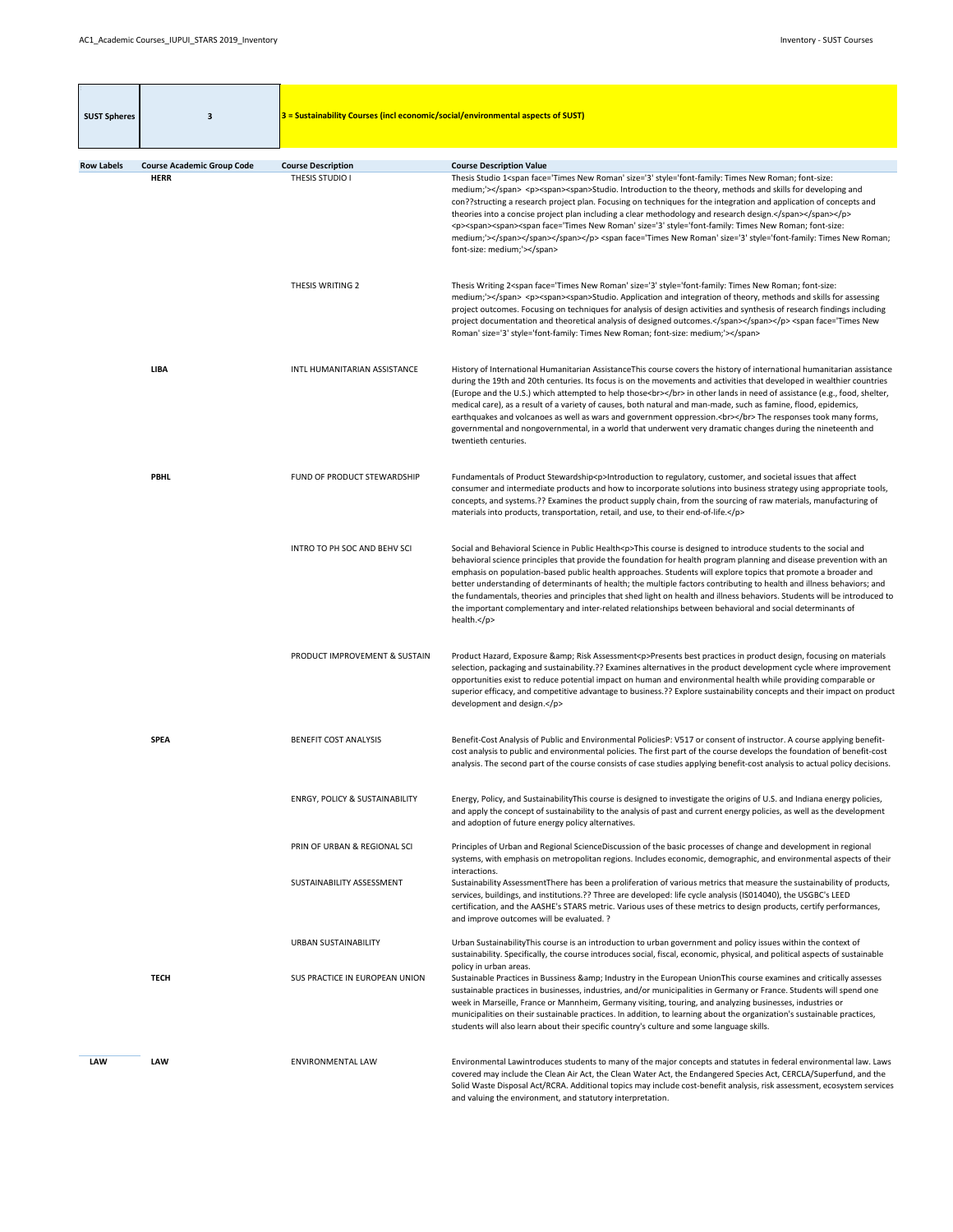| <b>SUST Spheres</b>             | 3                                               | 3 = Sustainability Courses (incl economic/social/environmental aspects of SUST)                        |                                                                                                                                                                                                                                                                                                                                                                                                                                                                                                                                                                                                                                                                                       |
|---------------------------------|-------------------------------------------------|--------------------------------------------------------------------------------------------------------|---------------------------------------------------------------------------------------------------------------------------------------------------------------------------------------------------------------------------------------------------------------------------------------------------------------------------------------------------------------------------------------------------------------------------------------------------------------------------------------------------------------------------------------------------------------------------------------------------------------------------------------------------------------------------------------|
| <b>Row Labels</b><br><b>LAW</b> | <b>Course Academic Group Code</b><br><b>LAW</b> | <b>Course Description</b><br>INTL ENVIRONMENTAL LAW                                                    | <b>Course Description Value</b><br>International Environmental Lawexamines how international law and legal institutions are responding to transboundary<br>and global environmental challenges. Students review prominent issues such as climate change, water scarcity,<br>deforestation, biodiversity loss, ozone depletion, mineral extraction, and marine resource threats, in the context of<br>international development and transboundary trade. Students then analyze selected issues in depth, looking at the<br>science and law of specific environmental challenges as well as the political, economic, and cultural context within<br>which solutions must be formulated. |
|                                 |                                                 | SEM IN ENVIRON LAW & POLICY<br><b>SUSTAINABLE DEV &amp; NATRL RESRC</b><br><b>WTO LAW</b>              | SEM IN ENVIRON LAW & POLICY<br><b>SUSTAINABLE DEV &amp; NATRL RESRC</b><br>World Trade Organization (WTO) Law begins with analysis of why nations trade and the effects of free trade vs.<br>protectionism, typical import and export rules and procedures, and various forms of trade barriers. The main focus is<br>on establishment of GATT and WTO rules and their impact on modern trade in goods and services. The course finishes<br>with an outlook on twenty-first century hot spots in international trade, such as intellectual property rights,<br>environmental protection, human rights and labor standards, and the perspectives of developing countries.              |
| <b>UGRD</b>                     | <b>BUS</b>                                      | <b>BUSINESS &amp; SOCIETY</b>                                                                          | Business and SocietyP: I-Core; senior standing. Examines major ethical theories as a basis for analyzing ethical behavior<br>in the business environment. Investigates such issues as economic competition, discriminatory practices, manipulation<br>of power, environmental conservation, and organizational cultures.                                                                                                                                                                                                                                                                                                                                                              |
|                                 | <b>ENGR</b>                                     | <b>SUSTAINABLE ENERGY</b>                                                                              | Sustainable EnergyThe objective of this course is to familiarize the students with various forms of available energy.??<br>The concept of these energies in terms of efficiency, raw material, safety, economy and environmental impact will be<br>introduced.                                                                                                                                                                                                                                                                                                                                                                                                                        |
|                                 | <b>HERR</b>                                     | DESIGNING PEOPLE-CENTERED EXP<br><b>DSGNING PEOPLE-CENTERD SERV II</b><br>HIST OF VISUAL COMMUNICATION | DESIGNING PEOPLE-CENTERED EXP<br>Designing People-Centered Services II<br>A History of Visual Communication Design: 1800 to PresentP: ENG W131 or equivalent. Examining the cultural, social,<br>political, economic comma and technological forces that shape visual communication design solutions. Focusing on the<br>audiences and contexts to which designers must respond. A Western European and American perspective on the<br>period from 1880 to the present.                                                                                                                                                                                                               |
|                                 |                                                 | SERVICE EXPERIENCE DESIGN I<br>VC 1: ELEMENTS & PRINCIPLES                                             | <b>Designing People-Centered Services I</b><br>VC 1: ElementsP: Foundation Program. C: V211, V212. Studio course. Introductory skills development for visual<br>communication majors. Exploring varied means of graphic representation utilizing formal elements and principles of<br>visual communication design. Identifying, contrasting, and analyzing techniques for the invention of two-dimensional<br>form with the purpose of communicating information, concepts, and emotions.                                                                                                                                                                                             |
|                                 |                                                 | VC 2: DESIGN METHODOLOGY                                                                               | VC 2: Design MethodologyP: V210, V211, V212 and V214 C: V221 and V222. Studio course. Application and integration<br>of knowledge and skills for visual communication majors. Defining communication problems; evaluating analytical,<br>synthetic, intuitive approaches to problem solving; creating visual concepts to represent complex messages; and<br>developing critical thinking. Integrating professional service for civic communication with reflection on personal values.                                                                                                                                                                                                |
|                                 |                                                 | VC 3: IDENTIFYING PROBLEMS                                                                             | Identifying ProblemsP: V220, V221, V222. C: V311, V312. Studio course. Application and integration of knowledge and<br>skills for visual communication majors. Methods of managing complex communication design needs of institutions.<br>Directing inquiries in unstructured situations with undefined problems. Managing expressions and impressions.<br>Integrating professional service for civic communication with reflection on personal values.                                                                                                                                                                                                                               |
|                                 |                                                 | VC 4: FACILITATING SOLUTIONS                                                                           | VC 4: Facilitating SolutionsP: V310. Studio course. Application and integration of knowledge and skills for visual<br>communication majors. Methods to facilitate solutions to unframed community issues. Exploring social roles of<br>designers as researchers, reporters, and editors in collaborative teams. Integrating professional service for civic<br>communication with reflection on personal values.                                                                                                                                                                                                                                                                       |
|                                 |                                                 | <b>VCD 5: METHODS FOR INNOVATION</b>                                                                   | VC 5: Designing for InnovationP: V320 or permission of instructor. Studio course with cross-disciplinary team<br>collaboration. Application, integration, and synthesis of knowledge and skills for visual communication majors and<br>subject matter experts. Advanced methods for designing for innovation. Discovering and shaping opportunities for<br>socially relevant innovations. Integrating professional service for civic communication with reflection on personal<br>values.                                                                                                                                                                                             |
|                                 | <b>LIBA</b>                                     | <b>CONSUMPTION ETHICS &amp; GOOD LIFE</b>                                                              | The Ethics of ConsumptionWhat is good consumption? Do consumers have moral duties? Combining the ethical<br>perspectives of religion and philosophy with the empirical realities of economics and public policy, this course examines<br>the social and environmental costs of consumption while valuing individual tastes and economic incentives. Course<br>fulfills junior-senior integrator requirement.                                                                                                                                                                                                                                                                          |
|                                 |                                                 | <b>GEOGRAPHY OF INDIANA</b>                                                                            | Geography of IndianaA geographical analysis of the state of Indiana. Emphasis placed on the interrelationship of the                                                                                                                                                                                                                                                                                                                                                                                                                                                                                                                                                                  |
|                                 |                                                 | <b>GEOGRAPHY OF LATIN AMERICA</b>                                                                      | state's physical and human geography.<br>Geography of Latin AmericaNational and regional variations in terrain, climate, natural resources, and economic and<br>social life in Mexico, Central America, the West Indies, and South America.                                                                                                                                                                                                                                                                                                                                                                                                                                           |
|                                 |                                                 | <b>GEOGRAPHY OF NORTH AMERICA</b>                                                                      | Geography of North AmericaContinental and regional variations in terrain, climate, and economic and social life of the<br>United States and Canada, with emphasis on geographical principles, sources of data, and techniques of investigation.                                                                                                                                                                                                                                                                                                                                                                                                                                       |
|                                 |                                                 | <b>GREENHOUSE EFF &amp; GLBL WARMING</b>                                                               | The Greenhouse Effect and Global WarmingIntroduction to the greenhouse effect and global carbon cycle. Attention<br>will be directed to how, when, and where humans have altered this cycle and the implications for future climates.<br>Methods for monitoring climate change will be studied and areas of greatest uncertainty identified. Particular attention<br>will be directed to the spatial pattern of projected effects produced by global climate models.                                                                                                                                                                                                                  |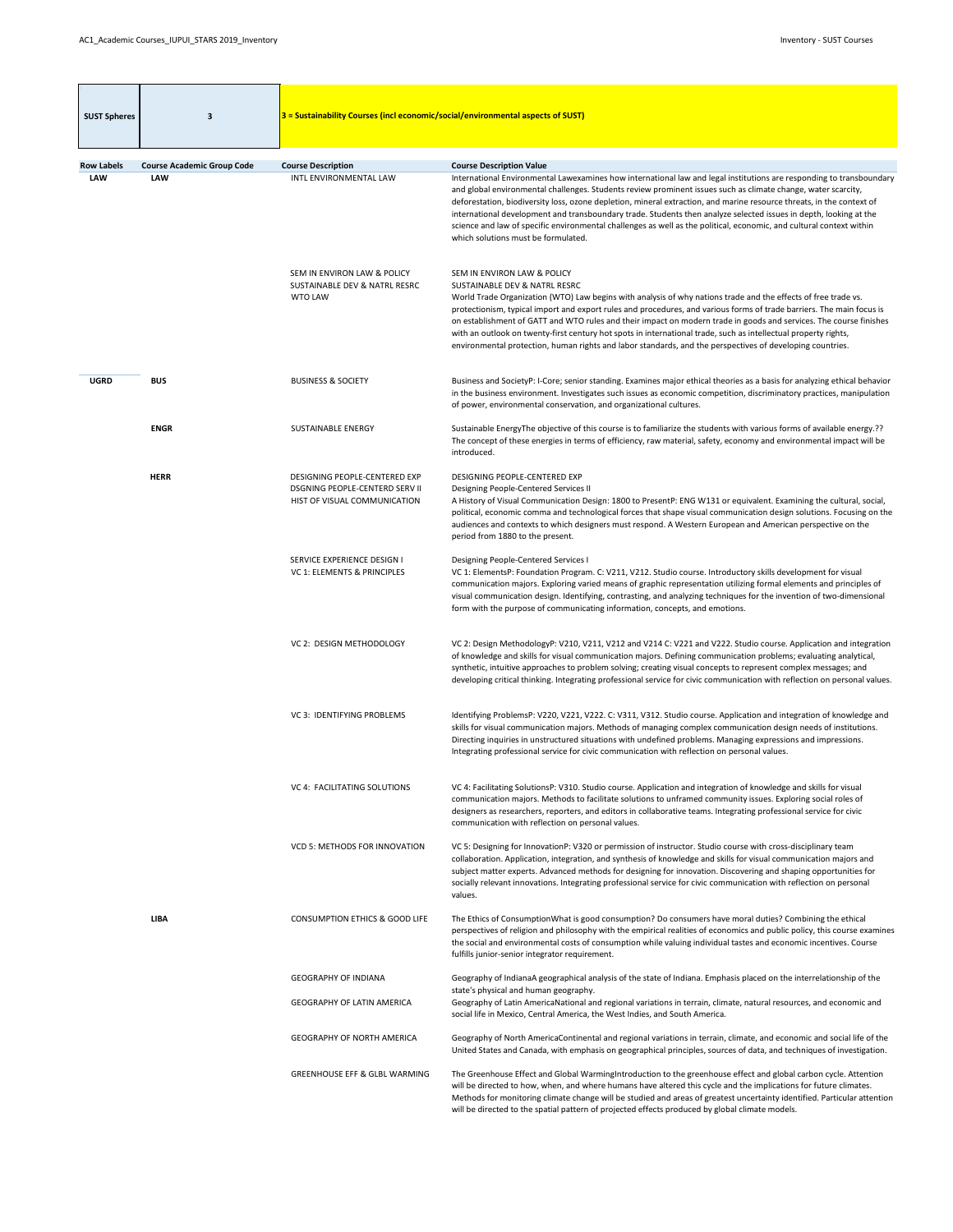| <b>SUST Spheres</b> | 3                                                | $3$ = Sustainability Courses (incl economic/social/environmental aspects of SUST) |                                                                                                                                                                                                                                                                                                                                                                                                                                                                                                                                                                                                                                                                                                                                                   |
|---------------------|--------------------------------------------------|-----------------------------------------------------------------------------------|---------------------------------------------------------------------------------------------------------------------------------------------------------------------------------------------------------------------------------------------------------------------------------------------------------------------------------------------------------------------------------------------------------------------------------------------------------------------------------------------------------------------------------------------------------------------------------------------------------------------------------------------------------------------------------------------------------------------------------------------------|
|                     |                                                  |                                                                                   |                                                                                                                                                                                                                                                                                                                                                                                                                                                                                                                                                                                                                                                                                                                                                   |
| <b>Row Labels</b>   | <b>Course Academic Group Code</b><br><b>LIBA</b> | <b>Course Description</b><br>HISTORICAL ARCHAEOLOGY                               | <b>Course Description Value</b><br>Historical ArchaeologyWe will examine the ways in which historical archaeologists investigate Colonial and American<br>cultures and lifeways in various regions of North America throughout time. Special attention will be given to<br>understanding the long and complex history of Native American/European interactions. North American social systems,<br>interaction with and exploitation of the environment, technologies, and material culture. The theory and methods used<br>by historical archaeologists will also be emphasized.                                                                                                                                                                  |
|                     |                                                  | HUMAN IMPACT ON ENVIRONMENT                                                       | Human Impact on EnvironmentA systematic examination of how people have altered patterns of climate, hydrology,<br>land forms, soils, and biota. Course emphasizes that understanding human impacts requires knowledge of both the<br>sociocultural forces that drive human activity and the natural processes that determine environmental patterns.                                                                                                                                                                                                                                                                                                                                                                                              |
|                     |                                                  | INTL HUMANITARIAN ASSISTANCE                                                      | History of International Hunaitarian Assistance This course covers the history of international humanitarian assistance<br>during the 19th and 20th centuries. Its focus is on the movements and activities that developed in wealthier countries<br>(Europe and the U.S.) which attempted to help those in other lands in need of assistance (e.g., food, shelter, medical<br>care), as a result of a variety of causes, both natural and man-made, such as famine, flood, epidemics, earthquakes and<br>volcanoes as well as wars and government oppression. The responses took many forms, governmental and<br>nongovernmental, in a world that underwent very dramatic changes during the nineteenth and twentieth<br>centuries.??PUL=5, 2, 3 |
|                     |                                                  | INTR: AFR AMER& AFRI DIASP STUDY                                                  | Introduation to African American and African Diaspora StudiesIntroduction to the theory, method, and content of<br>African American and African Diaspora Studies. Examines the social, political, cultural, and economic experiences of<br>people comprising the African Diaspora. Utilizes an interdisciplinary approach and conceptual, theoretical, and<br>analytical frameworks to illustrate the interconnectedness of black peoples experiences and the importance of studying<br>AAADS as a field of scholarly inquiry.                                                                                                                                                                                                                    |
|                     |                                                  | OVST IN GERMANY-GO GREEN<br>SURVEY OF APPLIED ANTHROPOLOGY                        | <b>OVST IN GERMANY-GO GREEN</b><br>Survey of Applied AnthropologyP: A104 or A304, and A103 or A303, or permission? of instructor. A survey of such<br>issues in applied anthro-pology as cultural resource management, community development, cross-cultural<br>communication, Third World development, museum studies, archaeological ethics, and the impact of human diversity<br>on health care, education, and social programs.                                                                                                                                                                                                                                                                                                               |
|                     |                                                  | <b>SURVEY OF ECONOMIC ISS &amp; PROB</b>                                          | Survey of Current Economic Issues and ProblemsFor nonmajors only. Basic economic principles applied to current<br>social issues and problems. Topics covered will typically include inflation, unemployment, wage and price controls,<br>welfare, social security, national debt, health programs, food prices, pollution, crime, mass transit, revenue sharing,<br>multinationals, population, and energy. Not open to those with previous college-level economics courses.                                                                                                                                                                                                                                                                      |
|                     |                                                  | <b>WEATHER AND CLIMATE</b>                                                        | Weather and ClimateSystematic study of atmospheric processes and interrelationships, with a focus on understanding<br>the physical basis of weather and climate. Emphasis on components of radiation and energy balances, atmospheric<br>circulation, global weather systems, human effects on climate, and climate change.                                                                                                                                                                                                                                                                                                                                                                                                                       |
|                     |                                                  | <b>WORLD GEOGRAPHY</b>                                                            | World GeographyAn analysis of the existing and emerging geographic patterns in the world and of the processes and<br>trends producing such patterns. An examination of the global scale of human activities and interaction with the<br>environment and the linkages tying the various regions of the world into a single, global system.                                                                                                                                                                                                                                                                                                                                                                                                         |
|                     | <b>NURS</b>                                      | HEALTH POPULATIONS PRACTICUM                                                      | Promoting Healthy Populations PracticumStudents assess individuals, families, and communities providing needed<br>education, preventative services, and support. Students provide individual and population based care in community<br>based settings, giving consideration to the perspective of those being served.                                                                                                                                                                                                                                                                                                                                                                                                                             |
|                     |                                                  | PROMOTING HEALTHY POPULATIONS                                                     | PROMOTING HEALTHY POPULATIONS<br>Promoting Healthy PopulationsThis course focuses on preventative health care and health promotion in individuals,<br>families, and communities, considering the influence of culture and lifespan development. Using biophysical,<br>environmental, spiritual, sociocultural and economic determinants of health, students focus on improving health<br>outcomes with individuals, families, and communities.??                                                                                                                                                                                                                                                                                                  |
|                     | <b>PBHL</b>                                      | <b>CONTEMPORARY HEALTH ISSUES</b>                                                 | Contemporary Health IssuesAn examination of current public health, environmental health, and health service delivery<br>issues in the U.S. Topics include the organization and costs of health systems, access to care, and the interrelationships<br>between risk factors and health; also, environmental challenges facing our society and their impact on health.                                                                                                                                                                                                                                                                                                                                                                              |
|                     |                                                  | <b>ENGY CLIM CHG RESIL &amp; HLTH</b>                                             | Energy, Climate Change, Resilience, and Health <p>Climate change is a contentious, complex and important topic. In this<br/>course, we will address the whole complexity of climate change, explore its connection to energy consumption and<br/>discuss its impacts on human health and welfare and the possible remediation to together navigate a sustainable path<br/>of going forward both as a society and an individual.??</p>                                                                                                                                                                                                                                                                                                             |
|                     |                                                  | FOOD WATER SAFTY SCAR SECURITY                                                    | Food and Water: Safety, Scarcity, Security <p>An exploration of food and water use, sanitation and safety, and its<br/>availability. ?? We will examine the impact of human activity, including the demands of population growth, industrial<br/>development, and advancement in technology on food, water, and human health.</p>                                                                                                                                                                                                                                                                                                                                                                                                                 |
|                     |                                                  | POLICY & MGMT FOR POPUL HLTH                                                      | Policy and Management in Population Health <span>This course will examine the concepts of health policy and<br/>management and its impact on social behavioral and environmental public health sciences. ?? Content covered will<br/>include fundamental characteristics and organizational structure of the public health system. ??Basic concepts of legal,<br/>ethical, economic and regulatory dimensions of health care, public health policy and the roles, and responsibilities of<br/>different agencies and branches of government will be addressed. ?? Strategies to advocate for policies and provide<br/>public education will also be introduced.</span>                                                                            |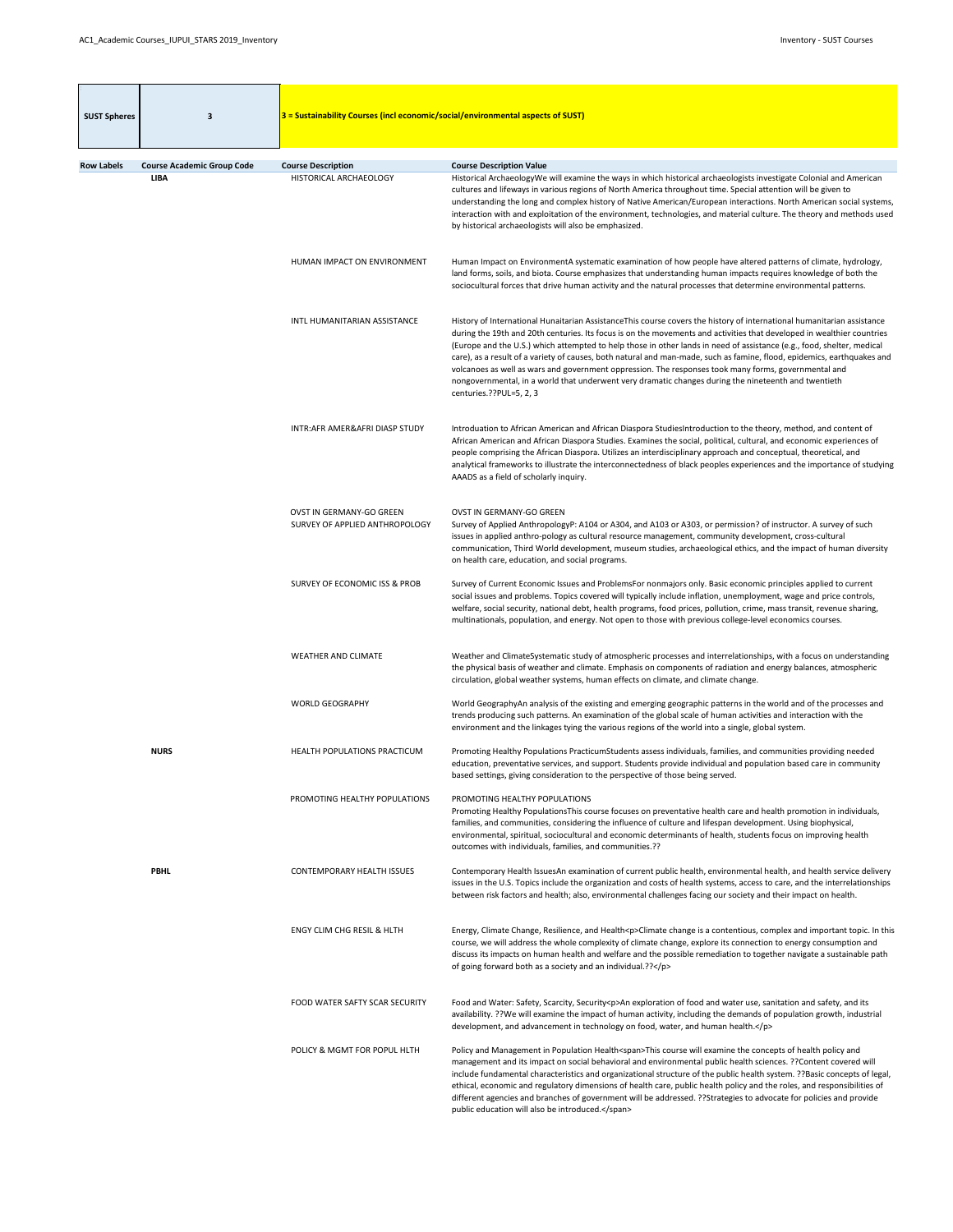| <b>SUST Spheres</b> | 3                                 | $3$ = Sustainability Courses (incl economic/social/environmental aspects of SUST) |                                                                                                                                                                                                                                                                                                                                                                                                                                                                                                                                                                                                                                                                                                                                                                                                                                                                                                                                                                                                                                                                                                                                                                                   |
|---------------------|-----------------------------------|-----------------------------------------------------------------------------------|-----------------------------------------------------------------------------------------------------------------------------------------------------------------------------------------------------------------------------------------------------------------------------------------------------------------------------------------------------------------------------------------------------------------------------------------------------------------------------------------------------------------------------------------------------------------------------------------------------------------------------------------------------------------------------------------------------------------------------------------------------------------------------------------------------------------------------------------------------------------------------------------------------------------------------------------------------------------------------------------------------------------------------------------------------------------------------------------------------------------------------------------------------------------------------------|
| <b>Row Labels</b>   | <b>Course Academic Group Code</b> | <b>Course Description</b>                                                         | <b>Course Description Value</b>                                                                                                                                                                                                                                                                                                                                                                                                                                                                                                                                                                                                                                                                                                                                                                                                                                                                                                                                                                                                                                                                                                                                                   |
|                     | <b>PBHL</b>                       | SOCIAL DETERMINANTS OF HEALTH                                                     | A Public Health Journey through the Social Determinants of Health This course is designed to introduce students to an<br>ecological perspective of health, going beyond biology and individual factors to investigate the influence on health of<br>the social systems in which individuals live, work, and play. The factors we will explore in this course, often referred to<br>as the social determinants of health include education, income, housing, employment, neighborhood environments,<br>discrimination, social and community networks, culture, healthcare, and others. We will review evidence supporting<br>the biological mechanisms by which social influences have physiologic consequences expressed as disease. We will<br>explore the complex interplay of factors that shape health throughout life. Students will gain an understanding of the<br>cumulative effect of social advantage or disadvantage on health over one's lifetime, and how these social systems<br>contribute to well-established patterns of health inequities. The ethical concept of social justice and its relationship to<br>health inequities will be integrated in the course. |
|                     | <b>PED</b>                        | SPORTS TOURISM DEVELOPMENT                                                        | Sports Tourism Development <p>Examines the relationship between sport and tourism phenomena with regard to<br/>community and business growth.?? Paradigms of experience, historical development, globalization, mobility,<br/>sustainability, culture, identity, current practices in sport tourism marketing and operations are core components of<br/>this course.</p>                                                                                                                                                                                                                                                                                                                                                                                                                                                                                                                                                                                                                                                                                                                                                                                                          |
|                     |                                   | TOURISM POLICY&SUSTAINABILITY                                                     | Tourism Policy and Sustainability <p>Examines the relationships among tourism, sustainability and development.??<br/>Focuses on the development of tourism policy at local, state, national and international levels.?? Discusses theories of<br/>development as economic, environmental and socio-cultural concepts.</p>                                                                                                                                                                                                                                                                                                                                                                                                                                                                                                                                                                                                                                                                                                                                                                                                                                                         |
|                     | <b>SPEA</b>                       | <b>ENVIRONMENTAL JUSTICE</b>                                                      | Environmental JusticeThe study of disparate impact of environmental policies and practices on various population<br>groups, both within the United States and internationally. This course includes studying the role of power, class, race<br>and politics in the development and enforcement of environmental regulations.                                                                                                                                                                                                                                                                                                                                                                                                                                                                                                                                                                                                                                                                                                                                                                                                                                                      |
|                     |                                   | NAT RES & ENVIRONMENTAL POLICY                                                    | Natural Resources and Environmental PolicyThis course develops the role of the public sector to develop environmental<br>policy at the national, subnational, and international level. The political, environmental, and economic aspects of<br>pollution and pollution control will be assessed.                                                                                                                                                                                                                                                                                                                                                                                                                                                                                                                                                                                                                                                                                                                                                                                                                                                                                 |
|                     |                                   | PRINCIPLES OF SUSTAINABILITY                                                      | Principles of SustainabilityMeeting the needs of the present without jeopardizing the future involves an<br>interrelationship between environmental, social, and economic systems. This course introduces and investigates the<br>interrelationships between these approaches to synthesize a basic understanding that can lead to sustainable policies in<br>the public, nonprofit and for-profit sectors.                                                                                                                                                                                                                                                                                                                                                                                                                                                                                                                                                                                                                                                                                                                                                                       |
|                     |                                   | SUSTAINABLE COMMUNITY DEVELOP                                                     | Sustainable Community DevelopmentThis course examines the challenges of achieving sustainable community<br>development and explores how community planning, zoning, regulation, legislation, economic policy, transportation<br>strategy, energy policy, and stakeholder engagement can work together to minimize long-term costs and maximize long-<br>term benefits to a community's ecosystem, economy, culture, and public health.                                                                                                                                                                                                                                                                                                                                                                                                                                                                                                                                                                                                                                                                                                                                            |
|                     |                                   | SUSTAINABLE MANAGEMENT                                                            | Sustainable Management This course examines the role of management in public and nonprofit organizations. Special<br>attention is given to the application of the principles of sustainability to management, methods for public and interest<br>group participation, communication and conflict resolution, and evidence-based management designed to track<br>organizational progress.                                                                                                                                                                                                                                                                                                                                                                                                                                                                                                                                                                                                                                                                                                                                                                                          |
|                     |                                   | <b>SUSTAINABLE POLICY</b>                                                         | Sustainable PolicyThis course investigates the difficulties of incorporating long-term environmental, social, and<br>economic concerns into policy proposals. The principles of sustainability are applied to policy considerations and<br>existing policies are analyzed for their long-term impact.                                                                                                                                                                                                                                                                                                                                                                                                                                                                                                                                                                                                                                                                                                                                                                                                                                                                             |
|                     |                                   | URBAN STRUCTURE AND POLICY                                                        | Urban Structure and PolicyAn introduction to urban government and policy issues. Topics include urban government<br>structure and policy making, the economic foundations and development of cities, demography of cities and suburbs,<br>land-use planning, and other selected urban policy problems. Credit not given for both SPEA-V 161 and SPEA-V 264.                                                                                                                                                                                                                                                                                                                                                                                                                                                                                                                                                                                                                                                                                                                                                                                                                       |
|                     | <b>SWT</b><br><b>TECH</b>         | <b>INTRO LEAN &amp; SUSTAINABLE SYS</b><br><b>EMERGING GREEN TECHNOLOGY</b>       | <b>INTRO LEAN &amp; SUSTAINABLE SYS</b><br>Emerging Green TechnologiesThis course will allow for examination of the very latest emergent green technologies in<br>renewable energy, green buildings, and sustainable design, as well as, other green technology emerging in the<br>marketplace or in development stages.?? Students will be immersed in the study of technology that is on the 'bleeding<br>edge' of technological development worldwide.                                                                                                                                                                                                                                                                                                                                                                                                                                                                                                                                                                                                                                                                                                                         |
|                     |                                   | <b>GO GREEN</b><br><b>GREEN BUILDING INFO MODELING</b>                            | Go Green<br>Green Building Information ModelingThis course examines the BIM or Building Information Modeling approach to the<br>design and construction of buildings.?? Topics include, but are not limited to: parametric modeling, interoperability,<br>clash detection and BIM implications for architects, engineers, interior designers, managers and contractors.?? An<br>emphasis will be placed upon interpreting, designing, and assessing how sustainable technologies (e.g., energy<br>efficiency) can be assessed using BIM tools and modeling techniques.                                                                                                                                                                                                                                                                                                                                                                                                                                                                                                                                                                                                            |
|                     |                                   | <b>INTRO TO GREEN BUILDING TECH</b>                                               | Introduction to Green Building TechnologyThis course examines, discusses and analyzes buildings.?? In particular, it<br>delves into an introduction into green building science and technology.?? Building systems and assemblies (both<br>residential and commercial) will be discussed and will include topics such as the principles of: thermal efficiency and<br>comfort, climate, shading, site design, daylighting, efficient building envelopes and mechanical equipment.?? An<br>emphasis will be placed upon interpreting, designing, assessing and applying green solutions and details for building<br>construction purposes.                                                                                                                                                                                                                                                                                                                                                                                                                                                                                                                                         |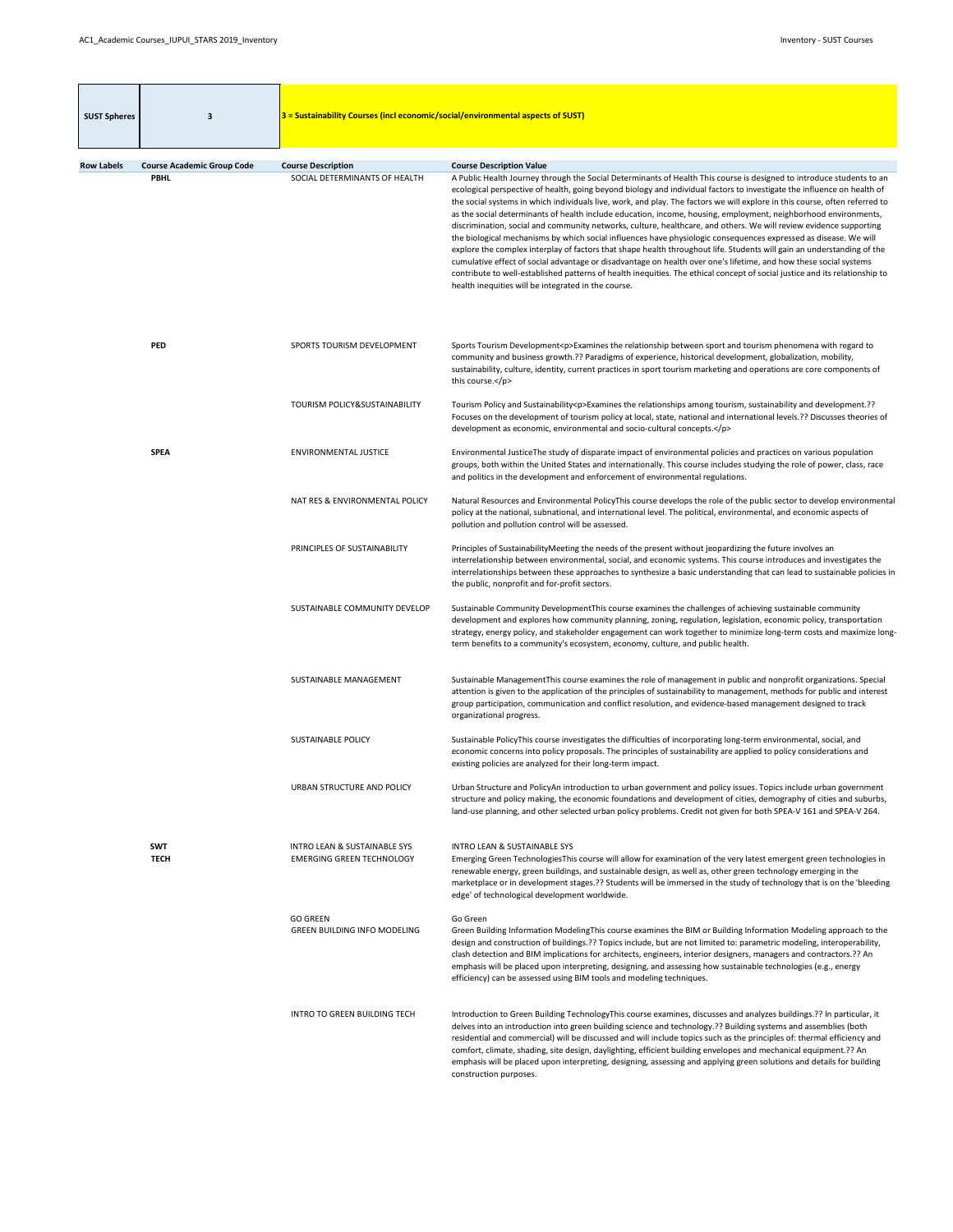| <b>SUST Spheres</b> | $\overline{\mathbf{3}}$           | 3 = Sustainability Courses (incl economic/social/environmental aspects of SUST) |                                                                                                                                                                                                                                                                                                                                                                                                                                                                                                                                                                                                                                                                    |
|---------------------|-----------------------------------|---------------------------------------------------------------------------------|--------------------------------------------------------------------------------------------------------------------------------------------------------------------------------------------------------------------------------------------------------------------------------------------------------------------------------------------------------------------------------------------------------------------------------------------------------------------------------------------------------------------------------------------------------------------------------------------------------------------------------------------------------------------|
| <b>Row Labels</b>   | <b>Course Academic Group Code</b> | <b>Course Description</b>                                                       | <b>Course Description Value</b>                                                                                                                                                                                                                                                                                                                                                                                                                                                                                                                                                                                                                                    |
|                     | <b>TECH</b>                       | <b>INTRO TO SUSTAIN PRINC &amp; PRAC</b>                                        | Introduction to Sustainable Principles and PracticesThis course will introduce students to sustainability and its<br>principles. The course focuses on how and why sustainability became important in the world. The course covers:<br>principles of sustainability; history of sustainability; historical economic aspects of sustainability; the definitions of<br>sustainability and sustainable development. The course also introduces students to the applications of the principles of<br>sustainability to design, building, energy, and commerce. The course presents examples of successful international<br>community sustainable development projects. |
|                     |                                   | LEAD & ECON ASPECTS OF SUSTAIN                                                  | Leadership and Economic Aspects of Sustainable TechnologiesClass 3. This course will examine what it takes to be an<br>environmental leader. It will look at the standards, implicit or explicit, that you must meet to be green. How you<br>communicate what your sustainable technologies business is doing right and what it is doing wrong. How your<br>sustainable technology company can be heard amid the 'green noise' in the market place and what are the new<br>opportunities emerging for companies in the green economy.                                                                                                                              |
|                     |                                   | RENEWABLE ENERGY SYSTEMS<br>SUSTAINABLE DESIGN-ENG & TECH                       | Renewable Energy SystemsCourse provides the students with an introduction to renewable energy sources.?? Topics<br>include photovoltaic, solar thermal systems, fuel-cells, hydrogen, wind power, waste heat, bio-fuels, wave/tidal power,<br>geothermal power and hydroelectric.?? Analysis of technical, economic, environment, politics, and social policy are<br>integral components of the course.<br>Sustainable Design in Engineering and Technology                                                                                                                                                                                                        |
| <b>Grand Total</b>  |                                   |                                                                                 |                                                                                                                                                                                                                                                                                                                                                                                                                                                                                                                                                                                                                                                                    |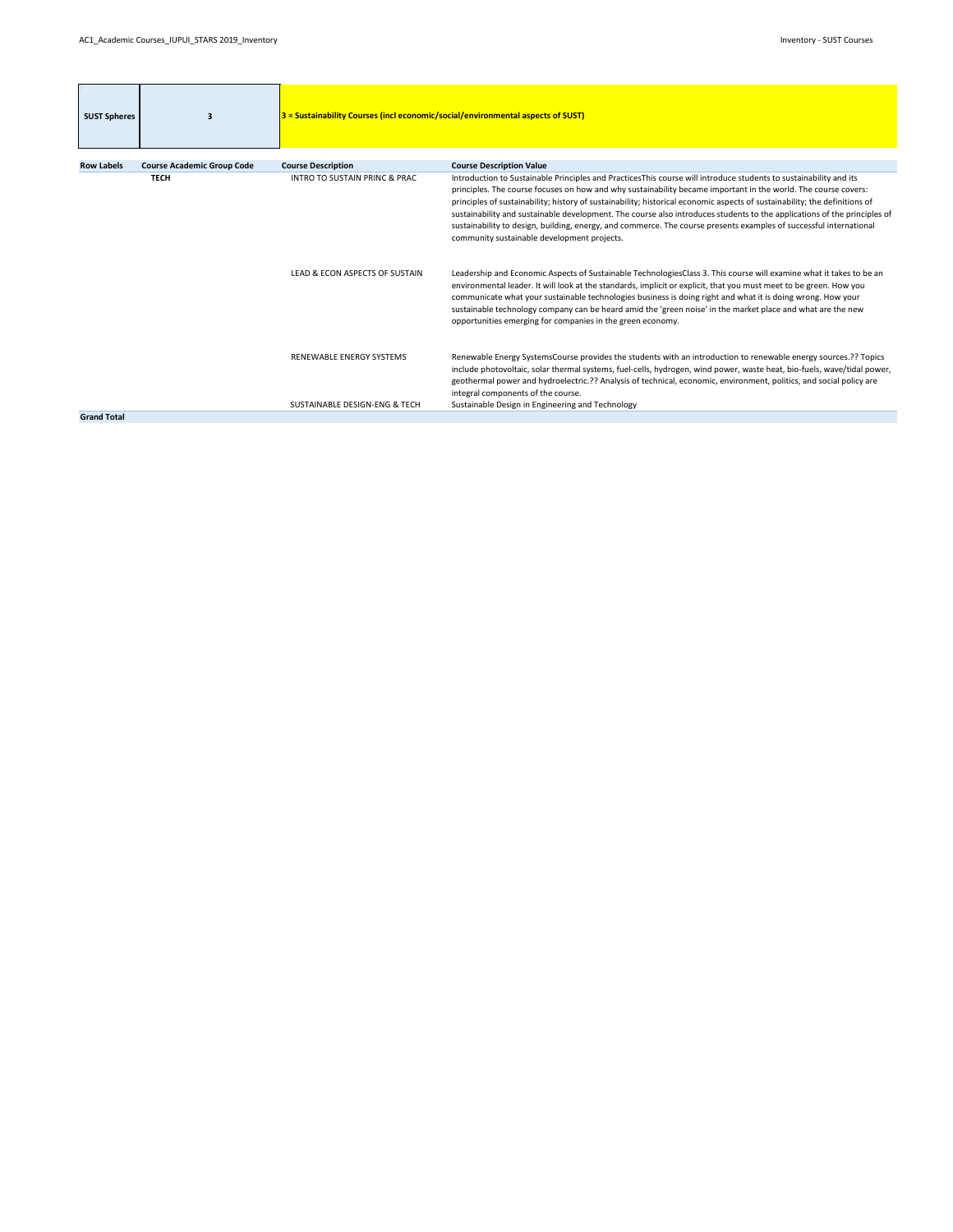<span id="page-13-0"></span>

| <b>SUST Spheres</b>              | $\overline{2}$                                                 | $2$ = Courses that Include Sustainability (based on @ least 2 SUST areas) |                                                                                                                                                                                                                                                                                                                                                                                                                                                                                                                                                                                                                                                                                                                                                                                                                                                                                                                                                                                                                                                                                                                                                                                                                                                                                                                                                                                                                                                                                                                                                                                                                                                                                                                                                                                                                                                                                                                                                                                                                                                                     |
|----------------------------------|----------------------------------------------------------------|---------------------------------------------------------------------------|---------------------------------------------------------------------------------------------------------------------------------------------------------------------------------------------------------------------------------------------------------------------------------------------------------------------------------------------------------------------------------------------------------------------------------------------------------------------------------------------------------------------------------------------------------------------------------------------------------------------------------------------------------------------------------------------------------------------------------------------------------------------------------------------------------------------------------------------------------------------------------------------------------------------------------------------------------------------------------------------------------------------------------------------------------------------------------------------------------------------------------------------------------------------------------------------------------------------------------------------------------------------------------------------------------------------------------------------------------------------------------------------------------------------------------------------------------------------------------------------------------------------------------------------------------------------------------------------------------------------------------------------------------------------------------------------------------------------------------------------------------------------------------------------------------------------------------------------------------------------------------------------------------------------------------------------------------------------------------------------------------------------------------------------------------------------|
|                                  |                                                                |                                                                           |                                                                                                                                                                                                                                                                                                                                                                                                                                                                                                                                                                                                                                                                                                                                                                                                                                                                                                                                                                                                                                                                                                                                                                                                                                                                                                                                                                                                                                                                                                                                                                                                                                                                                                                                                                                                                                                                                                                                                                                                                                                                     |
| <b>Row Labels</b><br><b>DENT</b> | <b>Course Academic Group Course Description</b><br><b>DENT</b> | <b>INTRO PROFESSION DENTISTRY</b>                                         | <b>Course Description Value</b><br>Critical Thinking and Professional Behavior: An IntroductionThis course is designed to help students think critically                                                                                                                                                                                                                                                                                                                                                                                                                                                                                                                                                                                                                                                                                                                                                                                                                                                                                                                                                                                                                                                                                                                                                                                                                                                                                                                                                                                                                                                                                                                                                                                                                                                                                                                                                                                                                                                                                                            |
| <b>GRAD</b>                      | <b>BUS</b>                                                     | <b>BUSINESS OF LIFE SCI I: TRENDS</b>                                     | about the nature of health care professions and the bioethical and psychosocial dimensions of the doctor-patient<br>relationship. Problem-based, small group learning provides the fundamental means by which students learn to<br>analyze health care problems from population, behavioral, biomedical, and ethical perspectives.<br>Business of Life Sciences IThis course introduces students to all the parts of the industry including the players and                                                                                                                                                                                                                                                                                                                                                                                                                                                                                                                                                                                                                                                                                                                                                                                                                                                                                                                                                                                                                                                                                                                                                                                                                                                                                                                                                                                                                                                                                                                                                                                                         |
|                                  |                                                                | <b>BUSINESS OF LIFE SCI: VALUE CH</b>                                     | their challenges in basic science, medical devices, pharmaceuticals, generics, biotech, distributors, health care<br>providers, insurers, venture capitalists, etc. The business of life sciences is made more successful when those<br>involved in the industry recognize and understand value added at each stage. The value chain beings with the<br>sciences and ends with a health solution for a patient. In between are many stages involving several business sectors<br>engaged in manufacturing and services. A Kelley student interested in a life science career will benefit from a deeper<br>understanding of how the whole value chain works. Includes guest speakers who are specialists in various aspects of<br>this diverse set of industry sectors, who know from experience he relationships and challenges. While this course<br>looks at the big picture, a course project will give each student a chance to focus on at least one part of the value<br>chain. The course grade will be based on attendance, class participation, and a business project.<br>Business of Life Sciences IIThis course introduces students to all the parts of the industry including the players and<br>their challenges in basic science, medical devices, pharmaceuticals, generics, biotech, distributors, health care<br>providers, insurers, venture capitalists, etc. The business of life sciences is made more successful when those<br>involved in the industry recognize and understand value added at each stage. The value chain begins with the<br>sciences and ends with a health solution for a patient. In between are many stages involving several business sectors<br>engaged in manufacturing and services. A Kelley student interested in a life science career will benefit from a deeper<br>understanding of how the whole value chain works. Includes guest speakers who are specialists in various aspects of<br>this diverse set of industry sectors, who know from experience the relationships and challenges. While this course |
|                                  |                                                                |                                                                           | looks at the big picture, a course project will give each student a chance to focus on at least one part of the value<br>chain. The course grade will be based on attendance, class participation, and a business project.                                                                                                                                                                                                                                                                                                                                                                                                                                                                                                                                                                                                                                                                                                                                                                                                                                                                                                                                                                                                                                                                                                                                                                                                                                                                                                                                                                                                                                                                                                                                                                                                                                                                                                                                                                                                                                          |
|                                  |                                                                | LAW AND ETHICS IN BUSINESS                                                | Law and Ethics in BusinessThe objective is to provide the student of management with that knowledge of the<br>American legal system--its processes and the substantive law itself--which is necessary to the making of informed<br>and effective business decisions. Because the law develops and evolves in response to changing social, economic,<br>political, and technological forces, and because business decisions often carry long-lasting as well as delayed effects,<br>this course will emphasize the study of legal change. It is hoped that consideration of past legal developments will<br>give prospective managers sufficient insight into the dynamics of this process to enable them to predict as soundly as<br>possible the future legal environment in which their present decisions will bear fruit. For MBA students enrolled in<br>Summer Module IS.                                                                                                                                                                                                                                                                                                                                                                                                                                                                                                                                                                                                                                                                                                                                                                                                                                                                                                                                                                                                                                                                                                                                                                                      |
|                                  |                                                                | LDRSHIP & ETHICS BUS ENVIRONMT                                            | Leadership and Ethics in the Business EnvironmentModern businesses operate in an increasingly interdependent and<br>dynamic environment. The modern, large firm is the major institution in most contemporary industrialized societies.<br>Many actions of firms have major impacts on society as a whole, as well as on specific stakeholders. Corporate<br>actions are increasingly subject to media, public and government scrutiny. The nature of the constantly changing<br>relationship between business and its major constituencies is the focus of the course. The ethical, political, economic,<br>social, and technological considerations of various managerial decisions are investigated. The role of ethical<br>leadership and how it relates to corporate purpose and responsibility will be a major theme of this course. For MBA<br>students enrolled in Module 2B.                                                                                                                                                                                                                                                                                                                                                                                                                                                                                                                                                                                                                                                                                                                                                                                                                                                                                                                                                                                                                                                                                                                                                                               |
|                                  | <b>EDUC</b>                                                    | <b>ENVIRONMENT THRY &amp; ASSESSMENT</b>                                  | Environmental Theory and Assessment in Higher EducationSelected environmental theories are examined (e.g.,<br>human aggregate, physical/architectural, campus ecology, cultural, perceptual). Various environmental assessment<br>approaches for use in postsecondary settings are reviewed. Strategies for humanizing campus environments are<br>examined, with a particular emphasis on members of historically underrepresented groups.                                                                                                                                                                                                                                                                                                                                                                                                                                                                                                                                                                                                                                                                                                                                                                                                                                                                                                                                                                                                                                                                                                                                                                                                                                                                                                                                                                                                                                                                                                                                                                                                                          |
|                                  |                                                                | HUMAN DIVERSITY IN EDUCATION                                              | Human Diversity in EducationExplores issues related to teaching in a complex and diverse culture. Through this class<br>students will become familiar with a range of diversity issues that teachers confront in our society, including cognitive<br>abilities, learning styles, and cultural, racial, and economic backgrounds of children.                                                                                                                                                                                                                                                                                                                                                                                                                                                                                                                                                                                                                                                                                                                                                                                                                                                                                                                                                                                                                                                                                                                                                                                                                                                                                                                                                                                                                                                                                                                                                                                                                                                                                                                        |
|                                  |                                                                | INTRO TO EDUCATIONAL LDRSHP                                               | Introduction to Educational LeadershipThis course entails an introduction to the history, philosophy, and social<br>aspects of educational leadership. It reviews relevant theories of administration; the historical role of administration<br>in schools; and the political, social, economic, and philosophical frameworks that have informed administrations.                                                                                                                                                                                                                                                                                                                                                                                                                                                                                                                                                                                                                                                                                                                                                                                                                                                                                                                                                                                                                                                                                                                                                                                                                                                                                                                                                                                                                                                                                                                                                                                                                                                                                                   |
|                                  |                                                                | PROSEMINAR IN HIGHER EDUCATION                                            | Pro Seminar in Higher Education This course id designed to introduce you to and provide you with the opportunity to<br>reflect upon higher education as: the location of your educational experiences; the environment in which you<br>participate in professional practice; an organizational entity; the subject of scholarly research; and an economic,<br>social, cultural, and political institution within American society.                                                                                                                                                                                                                                                                                                                                                                                                                                                                                                                                                                                                                                                                                                                                                                                                                                                                                                                                                                                                                                                                                                                                                                                                                                                                                                                                                                                                                                                                                                                                                                                                                                  |
|                                  | <b>ENGR</b>                                                    | <b>COMPUT MODEL OF TURBULENCE</b>                                         | Fundamentals of Turbulence and ModelingClass 3. This course consists of three parts: (i) fundamentals of turbulence<br>including turbulence concepts, statistical description, and Kolmogorov hypothesis. (ii) major modeling concepts and<br>formulations such as direct numerical simulations (DNS), large eddy numerical simulation (LES), and Reynolds<br>averaged Navier-stokes simulation (RANS). Team projects related to turbulence modeling and computation with<br>applications in environment, industry, biomechanics for visualizing and experiencing turbulence.                                                                                                                                                                                                                                                                                                                                                                                                                                                                                                                                                                                                                                                                                                                                                                                                                                                                                                                                                                                                                                                                                                                                                                                                                                                                                                                                                                                                                                                                                       |
|                                  | <b>HERR</b>                                                    | ART OF THE PAST TWO DECADES<br>ART THERAPY ADV INTERNSHIP                 | Art of the Past Two DecadesA graduate seminar focusing on reading, discussion, research, and writing about themes,<br>media, issues, and trends of visual art over the past 20 years. Students use an interdisciplinary and global lens to<br>examine current practices and intellectual and social contexts for the creation and reception of new art.<br>Art Therapy Advanced Internship and Group Supervision <span face="Times New Roman" size="3" style="font-family:&lt;br&gt;Times New Roman; font-size: medium;"></span> <p>This course requires a minimum of 450 hours of supervised<br/>experience in an internship, to gain working experience in the professional practice of art therapy. Students will<br/>practice and enhance their basic counseling skills, art therapy skills, and ability to complete paperwork. This is a<br/>hands-on experience in which students make the transition to working professional. There is an expectation in this<br/>course that students will be taking on an increasing amount of responsibility for the care of clients under the<br/>guidance of the site supervisor. Students are required to provide appropriate documentation of their performance<br/>and attendance in all scheduled activities.</p> <p><span face="Times New Roman" size="3" style="font-family: Times&lt;br&gt;New Roman; font-size: medium;"></span></p>                                                                                                                                                                                                                                                                                                                                                                                                                                                                                                                                                                                                                                                                            |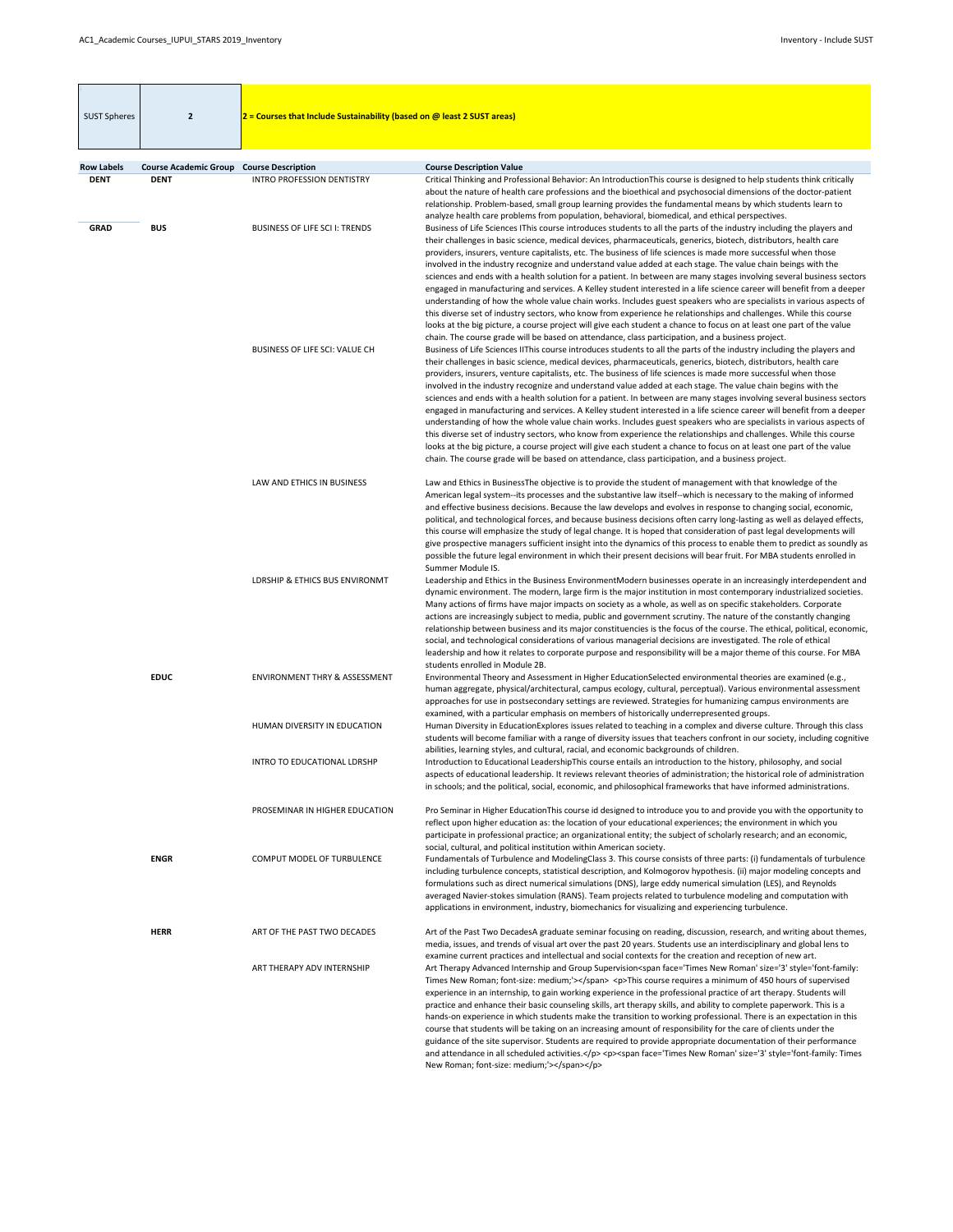| <b>SUST Spheres</b>              | $\overline{2}$                                                 | $2$ = Courses that Include Sustainability (based on @ least 2 SUST areas) |                                                                                                                                                                                                                                                                                                                                                                                                                                                                                                                                                                                                                                                                                                                                                                                                                                                                                                                                                                                                                                                                                                                                                                                                                                                                                                                                                                                                                                                                                                                                                                                                                                                                                                                                                                                                                                                                                                                                                                                                                                                                                                                                                                                                                                                                                                                                                                                                        |
|----------------------------------|----------------------------------------------------------------|---------------------------------------------------------------------------|--------------------------------------------------------------------------------------------------------------------------------------------------------------------------------------------------------------------------------------------------------------------------------------------------------------------------------------------------------------------------------------------------------------------------------------------------------------------------------------------------------------------------------------------------------------------------------------------------------------------------------------------------------------------------------------------------------------------------------------------------------------------------------------------------------------------------------------------------------------------------------------------------------------------------------------------------------------------------------------------------------------------------------------------------------------------------------------------------------------------------------------------------------------------------------------------------------------------------------------------------------------------------------------------------------------------------------------------------------------------------------------------------------------------------------------------------------------------------------------------------------------------------------------------------------------------------------------------------------------------------------------------------------------------------------------------------------------------------------------------------------------------------------------------------------------------------------------------------------------------------------------------------------------------------------------------------------------------------------------------------------------------------------------------------------------------------------------------------------------------------------------------------------------------------------------------------------------------------------------------------------------------------------------------------------------------------------------------------------------------------------------------------------|
|                                  |                                                                |                                                                           |                                                                                                                                                                                                                                                                                                                                                                                                                                                                                                                                                                                                                                                                                                                                                                                                                                                                                                                                                                                                                                                                                                                                                                                                                                                                                                                                                                                                                                                                                                                                                                                                                                                                                                                                                                                                                                                                                                                                                                                                                                                                                                                                                                                                                                                                                                                                                                                                        |
| <b>Row Labels</b><br><b>GRAD</b> | <b>Course Academic Group Course Description</b><br><b>HERR</b> | ART THERAPY INTERNSHIP I                                                  | <b>Course Description Value</b><br>Art Therapy Internship I and Group Supervision <span face="Times New Roman" size="3" style="font-family: Times New&lt;br&gt;Roman; font-size: medium;"></span> <p>Combined with T621 Art Therapy Internship II, this course requires a<br/>minimum of 450 hours of supervised experience in an internship, to gain working experience in the professional<br/>practice of art therapy and counseling. Students will practice and enhance their basic counseling skills, art therapy<br/>skills, and ability to complete paperwork. This is a hands-on experience in which students make the transition to<br/>working professional. Students are required to provide appropriate documentation of their performance and<br/>attendance in all scheduled activities<span face="Times New Roman" size="3" style="font-family: Times New Roman;&lt;/th&gt;&lt;/tr&gt;&lt;tr&gt;&lt;th&gt;&lt;/th&gt;&lt;th&gt;&lt;/th&gt;&lt;td&gt;ART THERAPY INTERNSHIP II&lt;/td&gt;&lt;td&gt;font-size: medium;"></span></p><br>Art Therapy Internship II and Group Supervision <span face="Times New Roman" size="3" style="font-family: Times&lt;br&gt;New Roman; font-size: medium;"></span> <p><span face="Times New Roman" size="3" style="font-family: Times New&lt;br&gt;Roman; font-size: medium;"><span face="Times New Roman" size="3" style="font-family: Times New Roman; font-size:&lt;br&gt;medium;"></span></span></p> <p>Combined with T620 Art Therapy Internship I, this course requires a minimum of<br/>450 hours of supervised experience in an internship, to gain working experience in the professional practice of art<br/>therapy and counseling. Students will practice and enhance their basic counseling skills, art therapy skills, and ability<br/>to complete paperwork. This is a hands-on experience in which students make the transition to working professional.<br/>Students are required to provide appropriate documentation of their performance and attendance in all scheduled<br/>activities.</p> <p><span face="Times New Roman" size="3" style="font-family: Times New Roman; font-size:&lt;/td&gt;&lt;/tr&gt;&lt;tr&gt;&lt;th&gt;&lt;/th&gt;&lt;th&gt;&lt;/th&gt;&lt;td&gt;&lt;/td&gt;&lt;td&gt;medium;"><span face="Times New Roman" size="3" style="font-family: Times New Roman; font-size:&lt;br&gt;medium;"></span></span></p> |
|                                  |                                                                | ART THERAPY WITH ADULTS                                                   | Art Therapy with Families and Adults <span face="Times New Roman" size="3" style="font-family: Times New Roman;&lt;br&gt;font-size: medium;"></span> <p>This course will explore the complicated and dynamic issues involved with adult<br/>treatment and in family groups. There will be a brief look into families as a cultural institution as well as cultural<br/>differences. The course will explore of the many issues that arise in families and the best practices in art therapy that<br/>can be used to help. Students will also delve into the ways parents and children interact including discipline, care<br/>giving, behavioral problems, illness, communication, expectations, differentiation, and developmental<br/>transitions.</p> <span face="Times New Roman" size="3" style="font-family: Times New Roman; font-size:&lt;/td&gt;&lt;/tr&gt;&lt;tr&gt;&lt;th&gt;&lt;/th&gt;&lt;th&gt;&lt;/th&gt;&lt;td&gt;ASSESSMENT&amp;EVAL IN ART THERAPY&lt;/td&gt;&lt;td&gt;medium;"></span><br>Assessment & Evaluation in Art TherapyThis course features lectures, group discussions, readings, a research<br>paper, and examinations that serve as an in-depth introduction to the processes of assessment and evaluation<br>relevant to the professional practice of art therapy. The course focus includes a study of art therapy assessment,<br>psychopathology, general principles of etiology, diagnosis, treatment, and prevention of mental and emotional<br>disorders and dysfunctional behavior, and general principles, and practices of the promotion of optimal mental<br>health.                                                                                                                                                                                                                                                                                                                                                                                                                                                                                                                                                                                                                                                                                                                                                                                          |
|                                  |                                                                | <b>CAPSTONE I</b>                                                         | Professional Issues Capstone <span face="Times New Roman" size="3" style="font-family: Times New Roman; font-size:&lt;br&gt;medium;"></span> <p>In combination with T631 Professional Issues Capstone II, This course features lectures, group<br/>discussions, readings, a research paper or project, and examinations that provide the graduate student an in-depth<br/>knowledge of the professional practice of art therapy and counseling. The course focus includes standards of practice<br/>in art therapy, professional preparation for credentialing, an examination of the function and methodology of<br/>research in art therapy, an understanding of the roles of mental health <span face="Cambria" size="3" style="font-&lt;br&gt;family: Cambria; font-size: medium;"></span>counseling in context of the larger field of mental health services, ways<br/>in which a network of services is utilized to help clients and the differences in inpatient, outpatient, individual and<br/>group practice settings. Exploration on how to move forward into a practice as a professional will also be discussed. A<br/>research thesis or culminating project will be required.</p>                                                                                                                                                                                                                                                                                                                                                                                                                                                                                                                                                                                                                                                                                                                                                                                                                                                                                                                                                                                                                                                                                                                                                                                                       |
|                                  |                                                                | <b>CAPSTONE II</b>                                                        | Professional Issues Capstone II <span face="Times New Roman" size="3" style="font-family: Times New Roman; font-&lt;br&gt;size: medium;"></span> <p><strong>??</strong>In combination with T630 Professional Issues Capstone I, This<br/>course features lectures, group discussions, readings, a research paper or project, and examinations thatprovide the<br/>graduate student an in-depth knowledge of the professional practice of art therapy and counseling. The course focus<br/>includes standards of practice in art therapy, professional preparation for credentialing, an examination of the<br/>function and methodology of research in art therapy, an understanding of the roles of mental health <span<br>face='Cambria' size='3' style='font-family: Cambria; font-size: medium;'&gt;counseling in context of the larger<br/>field of mental health services, ways in which a network of services is utilized to help clients and the differences in<br/>inpatient, outpatient, individual and group practice settings. Exploration on how to move forward into a practice as a<br/>professional will also be discussed. A research thesis or culminating project will be required</span<br></p> <p><span<br>face='Times New Roman' size='3' style='font-family: Times New Roman; font-size: medium;'&gt;</span<br></p>                                                                                                                                                                                                                                                                                                                                                                                                                                                                                                                                                                                                                                                                                                                                                                                                                                                                                                                                                                                                                                                             |
|                                  |                                                                | <b>CAREER COUNS FOR ART THERAPSTS</b>                                     | CAREER COUNSELING FOR ART THERAPISTSThis course is designed to introduce students to career counseling<br>theories as they apply to the field of art therapy, processes and applied techniques.?? Current assessment and<br>counseling methods will be examined in a context related to art therapy philosophy, along with the ways in which<br>developmental, ethnic, and cultural factors influence the processes and outcomes of career counseling as applied to<br>the practice of art therapy.?? Special attention will be paid to 'right-brained' strategies for breaking through<br>resistance to and increasing client investment in career counseling.                                                                                                                                                                                                                                                                                                                                                                                                                                                                                                                                                                                                                                                                                                                                                                                                                                                                                                                                                                                                                                                                                                                                                                                                                                                                                                                                                                                                                                                                                                                                                                                                                                                                                                                                        |
|                                  |                                                                | CLTRL & SOC DV IN ART THERAPY                                             | Cultural & Social Diversity in Counseling and Art TherapyThis course features lectures, group discussions,<br>readings, a journal, examinations, and a final reflection paper and art project that serve as an in-depth introduction to<br>cultural and social diversity, and to gain understanding of the historical, theoretical, and practical issues surrounding<br>the professional practice of counseling and art therapy with individuals with diverse backgrounds and cultural                                                                                                                                                                                                                                                                                                                                                                                                                                                                                                                                                                                                                                                                                                                                                                                                                                                                                                                                                                                                                                                                                                                                                                                                                                                                                                                                                                                                                                                                                                                                                                                                                                                                                                                                                                                                                                                                                                                 |
|                                  |                                                                | <b>COUNSELING THEORY AND PRACTICE</b>                                     | perspectives.<br>Counseling Theory and Practice for Art Therapists This is an introductory course on counseling and psychological<br>theory and practice involving the history of mental health care services, the role of professional counselors, the basic<br>skills of counseling and psychotherapy (basic interviewing, assessment and counseling skills), different theoretical<br>perspectives on counseling and psychotherapy, treatment plans, ways of engaging the client, and an overview of the<br>professional code of ethics for the American Counseling Association, American Psychological Association, and<br>American Art Therapy Association. The class will require personal reflection by the students on their views of<br>counseling, themselves and the role of theory in practice. Student will also engage in role playing to practice.                                                                                                                                                                                                                                                                                                                                                                                                                                                                                                                                                                                                                                                                                                                                                                                                                                                                                                                                                                                                                                                                                                                                                                                                                                                                                                                                                                                                                                                                                                                                      |
|                                  |                                                                | ETH & LEGAL ISS IN ART THERAPY                                            | Ethics & Legal Issues in Art TherapyThis course features lectures, group discussions, readings, a research paper,<br>and examinations that provide the graduate student an in-depth knowledge of ethical and legal issues relevant to the<br>professional practice of art therapy. The course focus includes knowledge of historical development of ethical<br>standards, and an understanding of the application of legal principles in today???s professional practice.                                                                                                                                                                                                                                                                                                                                                                                                                                                                                                                                                                                                                                                                                                                                                                                                                                                                                                                                                                                                                                                                                                                                                                                                                                                                                                                                                                                                                                                                                                                                                                                                                                                                                                                                                                                                                                                                                                                              |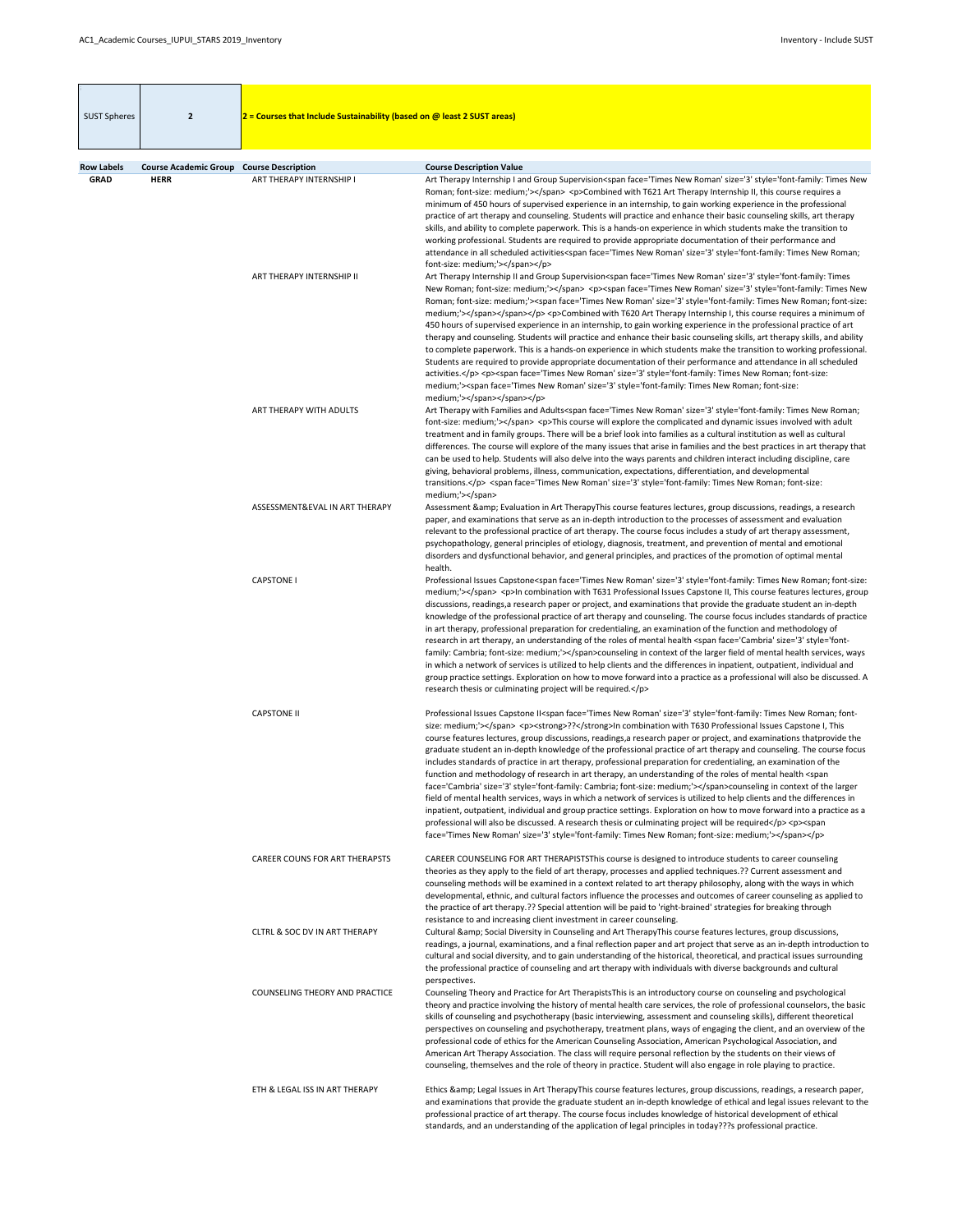| <b>SUST Spheres</b> | $\overline{2}$                                                 | $2$ = Courses that Include Sustainability (based on @ least 2 SUST areas) |                                                                                                                                                                                                                                                                                                                                                                                                                                                                                                                                                                                                                                                                                                                                                                                                                                                                                                                                                                                                                                                                                                                                                                                                                                                                                                                                                                                                                                                                                                                                                                                                                                                                                                                                                                                         |
|---------------------|----------------------------------------------------------------|---------------------------------------------------------------------------|-----------------------------------------------------------------------------------------------------------------------------------------------------------------------------------------------------------------------------------------------------------------------------------------------------------------------------------------------------------------------------------------------------------------------------------------------------------------------------------------------------------------------------------------------------------------------------------------------------------------------------------------------------------------------------------------------------------------------------------------------------------------------------------------------------------------------------------------------------------------------------------------------------------------------------------------------------------------------------------------------------------------------------------------------------------------------------------------------------------------------------------------------------------------------------------------------------------------------------------------------------------------------------------------------------------------------------------------------------------------------------------------------------------------------------------------------------------------------------------------------------------------------------------------------------------------------------------------------------------------------------------------------------------------------------------------------------------------------------------------------------------------------------------------|
|                     |                                                                |                                                                           |                                                                                                                                                                                                                                                                                                                                                                                                                                                                                                                                                                                                                                                                                                                                                                                                                                                                                                                                                                                                                                                                                                                                                                                                                                                                                                                                                                                                                                                                                                                                                                                                                                                                                                                                                                                         |
| <b>Row Labels</b>   | <b>Course Academic Group Course Description</b><br><b>HERR</b> | HIST, THRY, & PRAC OF ART THER                                            | <b>Course Description Value</b><br>History Theory and Practice of Art TherapyThis course will explore how foundations of psychotherapy are applied<br>within the context of art therapy principles and practices with clients. The Course on the history, theory and practice<br>of art therapy. Course includes role playing and practice in art therapy, the development of art therapy as a<br>therapeutic practice, and an overview of relevant psychotherapeutic theories.                                                                                                                                                                                                                                                                                                                                                                                                                                                                                                                                                                                                                                                                                                                                                                                                                                                                                                                                                                                                                                                                                                                                                                                                                                                                                                         |
|                     |                                                                | LIFESPAN DEVLP ART THERAPY                                                | LIFESPAN DEVELOPMENT FROM AN ART THERAPY PERSPECTIVEStudents will examine the biological, psychological,<br>and social development of humans through the lens of art therapy, incorporating how artistic and creative<br>development unfolds across the lifespan.?? Students will be introduced to theories of human development from<br>birth to death and will examine their relevance to the practice of art therapy.?? Class discussions will include case<br>studies, experiential exercises, and art making.?? Human development readings designed for helping professionals<br>will be interwoven with content that is specific to the field of art therapy.?? Students will participate in written and<br>arts-based exercises to enhance understanding of course content.                                                                                                                                                                                                                                                                                                                                                                                                                                                                                                                                                                                                                                                                                                                                                                                                                                                                                                                                                                                                      |
|                     |                                                                | SPECIALIZED POPULATIONS                                                   | Advanced Art Therapy Practice--Specialized Populations <span face="Times New Roman" size="3" style="font-family:&lt;br&gt;Times New Roman; font-size: medium;"></span> <p>Designed as a progressive course to meet twenty-first century<br/>healthcare trends, this specialized training course will address three clinical populations in five (5) classes per unit:<br/>Trauma, Addictions and Substance Abuse and Aging Adults. Each unit will follow a similar outline of learning tailored<br/>to the clinical population. Special needs and medical populations will also be integrated into the learning experience.<br/>This will include a brief history of counseling and psychotherapy theory and treatment implications for each<br/>population and how art therapists tailor interventions to meet the specialized needs within the general framework of<br/>art therapy theory. Didactic instruction will include when and how to refer clients and families to support services,<br/>professional boundaries, issues of transference and countertransference, treatment planning and the development<br/>of goals. <span face="Times New Roman" size="3" style="font-family: Times New Roman; font-size:&lt;br&gt;medium;"></span></p>                                                                                                                                                                                                                                                                                                                                                                                                                                                                                                                                   |
|                     |                                                                | STUDIO ART FOR ART THERAPISTS                                             | Studio Art for Art Therapists <span face="Times New Roman" size="3" style="font-family: Times New Roman; font-size:&lt;br&gt;medium;"></span> <p><strong>??</strong><span>The purpose of this class is to demonstrate experimentation and<br/>development of knowledge of different art media. Students will be expected to demonstrate an increased awareness<br/>of the psychological and emotional aspects of their own creative process and discuss how facility with a range of art<br/>media may be conceptualized when working with different demographic populations.</span></p>                                                                                                                                                                                                                                                                                                                                                                                                                                                                                                                                                                                                                                                                                                                                                                                                                                                                                                                                                                                                                                                                                                                                                                                                |
|                     |                                                                | STUDIO I: PHOTO AND INTERMEDIA                                            | Studio I: Photography and Intermedialn Studio Emphasis 1: Photography and Intermedia, students will develop their<br>conceptual, historical, and critical knowledge to form the basis for their personal studio research. Students will begin<br>to build their own community through this class via group workshops, critiques, and seminars. Students will<br>investigate and extend the framework of photography and intermedia. Intermedia incorporates theory and practice<br>through integration of new technologies with non-static, time-based, sound, digital technologies, installation,<br>through collaboration with areas of sculpture, ceramics, printmaking, painting, furniture and visual communications.<br>In this program students will begin to examine and integrate connections between creative practice, cultural,<br>scientific, critical and historical discourses as they relate and pertain to other artists, academic departments and<br>community organizations. Throughout this process students will be exposed to a wide array of theoretical and<br>reflective practices. Over the course of the semester the student will develop a graduate-level work ethic and lay the<br>groundwork for intense, research-driven studio practice. Rationale: In the first semester of graduate study the<br>student should establish a highly individual and concentrated studio practice based on adaptability, experimentation,<br>and research. This course is designed to foster individual interests while demanding a high level of intellectual and<br>critical development. Once an intense and flexible graduate practice is developed, the student will be better<br>prepared to face the challenges inherent in the career of a professional artist. |
|                     |                                                                | <b>STUDIO II: PHOTO &amp; INTERMEDIA</b>                                  | Studio II: Photography & IntermediaThis class will focus on the reasons, methods, and resources for artistic<br>engagement that liberates art from the studio and gallery. Studio Emphasis II: Photography and Intermedia continues<br>the studio practice and seminar conversations begun in the first semester's Studio Emphasis I: Photography and<br>Intermedia. Intermedia incorporates theory and practice through integration of new technologies with non-static,<br>time-based, sound, digital technologies, installation, through collaboration with areas of sculpture, ceramics,<br>printmaking, painting, furniture and visual communications. In this course students will continue to examine and<br>integrate connections between creative practice, cultural, scientific, critical and historical discourses as they relate<br>and pertain to other artists, academic departments and community organizations. Professional practices, such as,<br>writing proposals, creation of curriculum vitae, and development grants will be discussed. Rationale: Removing the<br>art making and exhibition process from the traditional studio and gallery setting is a large part of today's<br>contemporary art world. While studio and gallery settings are still perfectly valid, we want to encourage students to<br>take steps to engage outside these arenas. This course continues the individual research begun in K510 while<br>extending the reach into alterative venues and modes of working. Developing skills necessary to be a professional<br>artist is integral to the course.                                                                                                                                                                               |
|                     |                                                                | STUDIO III: PHOTO & INTERMEDIA                                            | Studio III: Photography & IntermediaThis course is designed to build on the experiences and experiments of the<br>previous two semesters, and to allow the student an opportunity to further develop an individual and effective body<br>of work. Students should have developed an original and intensive practice allowing for constant change and<br>exploration, while also providing a useful framework within which to create intermedia art. Over the course of the<br>semester the student will be working independently to develop a professional portfolio of work. Rationale: In order<br>to complete the photography and intermedia program the student must achieve a high level of independence and<br>self-motivation. The body of work created at this level should evidence awareness of contemporary theory as well as<br>a highly individual set of interests, conceptual and formal concerns.                                                                                                                                                                                                                                                                                                                                                                                                                                                                                                                                                                                                                                                                                                                                                                                                                                                                       |
|                     |                                                                | <b>URBAN ART CONTEXT</b>                                                  | Urban Art ContextP: HER R529 or consent of instructor. Introduction to the challenges, concepts, and techniques for<br>public art and art projects designed for civic engagement.                                                                                                                                                                                                                                                                                                                                                                                                                                                                                                                                                                                                                                                                                                                                                                                                                                                                                                                                                                                                                                                                                                                                                                                                                                                                                                                                                                                                                                                                                                                                                                                                       |
|                     | <b>INFO</b>                                                    | <b>BIOMEDICAL ANALYTICS</b>                                               | Biomedical AnalyticsCourse introduces the use of patient data, genomic databases, and electronic health records<br>(EHR) to improve patient care and to achieve greater efficiencies in public and private healthcare systems. The course<br>explores clinical intelligence and the role of analytics in supporting a data-driven learning healthcare system. Topics<br>include the value-driven healthcare system, measuring health system performance, existing quality/performance<br>measurement frameworks (NQF, HEDIS), comparing healthcare delivery, attributes of high performing healthcare<br>systems, and the IT infrastructure and human capital needed to leverage analytics for??health improvement.                                                                                                                                                                                                                                                                                                                                                                                                                                                                                                                                                                                                                                                                                                                                                                                                                                                                                                                                                                                                                                                                     |
|                     |                                                                | <b>BUSINESS OF HEALTH INFORMATICS</b>                                     | Business of Health InformaticsThis class focuses on the economic importance of healthcare information technology<br>adoption for value realization, as a strategic asset, as an investment, and transformation toward integrated decision<br>making. Topics covered include but are not limited to implementation of Decision Support System, barcode tracking,<br>Electronic Health Records, pay-for-performance incentives for e-prescribing.                                                                                                                                                                                                                                                                                                                                                                                                                                                                                                                                                                                                                                                                                                                                                                                                                                                                                                                                                                                                                                                                                                                                                                                                                                                                                                                                         |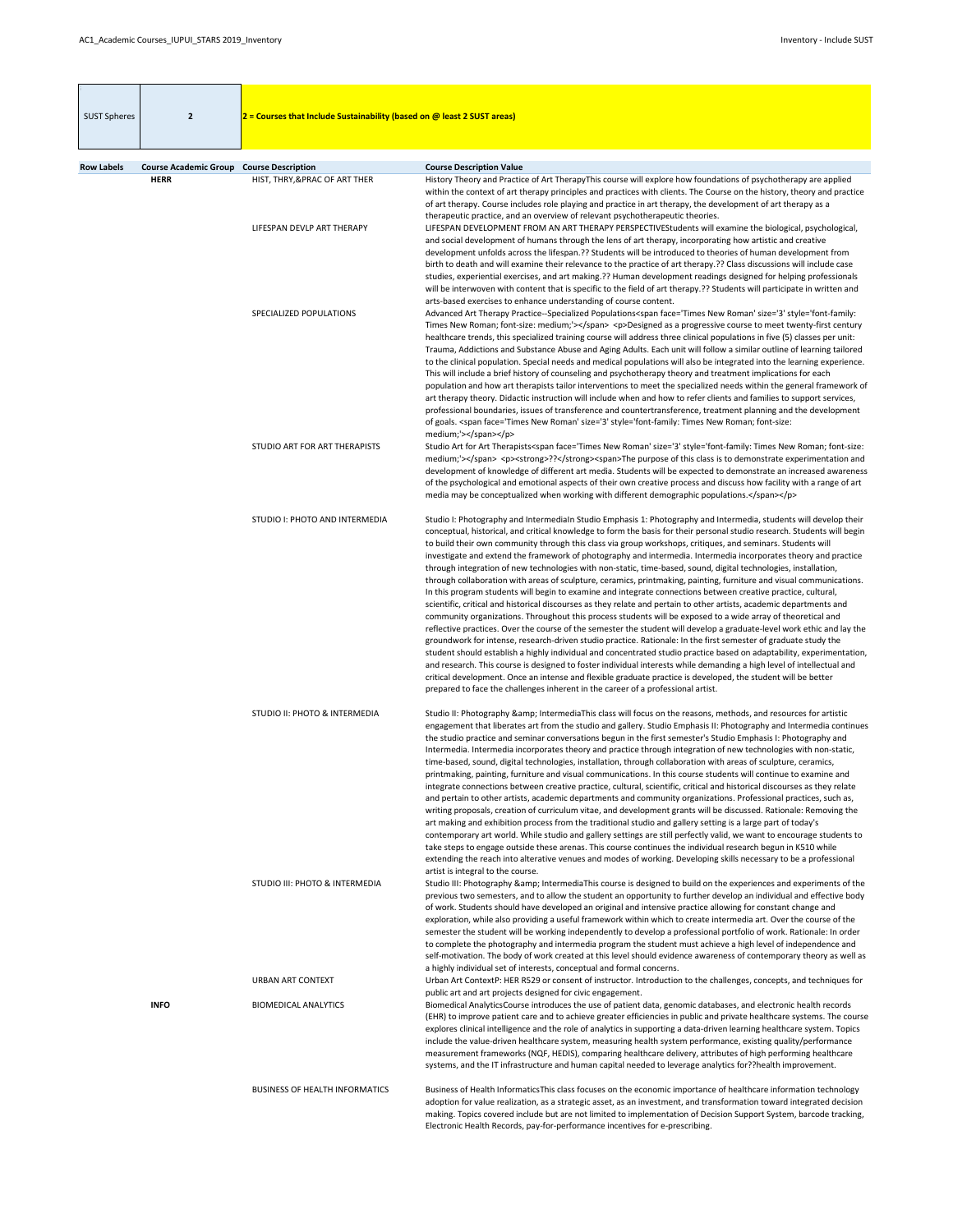| <b>SUST Spheres</b> | $\overline{2}$                                                 | $2$ = Courses that Include Sustainability (based on @ least 2 SUST areas) |                                                                                                                                                                                                                                                                                                                                                                                                                                                                                                                                                                                                                                                                                                                                |
|---------------------|----------------------------------------------------------------|---------------------------------------------------------------------------|--------------------------------------------------------------------------------------------------------------------------------------------------------------------------------------------------------------------------------------------------------------------------------------------------------------------------------------------------------------------------------------------------------------------------------------------------------------------------------------------------------------------------------------------------------------------------------------------------------------------------------------------------------------------------------------------------------------------------------|
|                     |                                                                |                                                                           |                                                                                                                                                                                                                                                                                                                                                                                                                                                                                                                                                                                                                                                                                                                                |
| <b>Row Labels</b>   | <b>Course Academic Group Course Description</b><br><b>INFO</b> | <b>CLINICAL INFORMATION SYSTEMS</b>                                       | <b>Course Description Value</b><br>Clinical Information SystemsClinical Information Systems includes: human computer interface and systems design;                                                                                                                                                                                                                                                                                                                                                                                                                                                                                                                                                                             |
|                     |                                                                |                                                                           | healthcare decision support and clinical guidelines; system selection; organizational issues in system integration;<br>project management for information technology change; system evaluation; regulatory policies; impact of the<br>Internet; economic impacts of e-health; distributed healthcare information technologies and future trends.                                                                                                                                                                                                                                                                                                                                                                               |
|                     |                                                                | <b>HISTORY OF LIBRARIES</b>                                               | History of LibrariesDevelopment of libraries and information service from earliest times to the present, with<br>emphasis on the library in relation to social, economic, cultural, and political trends.                                                                                                                                                                                                                                                                                                                                                                                                                                                                                                                      |
|                     |                                                                | PERSPECTIVES INFO PROFESSIONS                                             | Perspectives on LibrarianshipOverview of the library as a social institution-historically, currently, and for the future-<br>within social, economic, political, and cultural contexts. Focuses on the institution, the collections and formats, and<br>the users to create an understanding of the role and importance of libraries. SLIS-S 550 provides excellent<br>opportunities to help students explore the library profession.                                                                                                                                                                                                                                                                                          |
|                     |                                                                | PRINCIPLES OF MULTIMEDIA TECH                                             | Principles of Multimedia TechnologyThis course examines issues related to digital media communication in the<br>context of e-commerce and the information industry, especially its impact on the cultural, economic, social, and<br>ethical dimensions of local and global communities.? Topics also include: usability, intellectual property, and a<br>diversity of user markets for new media products.                                                                                                                                                                                                                                                                                                                     |
|                     |                                                                | SOCIAL SCIENCE INFORMATION                                                | Social Sciences InformationStudy of the core information tools in the fields of anthropology, economics, history,<br>political science, psychology, and sociology. Includes key bibliographic databases and electronic network tools.<br>Evaluation of research dealing with information channels in these fields.                                                                                                                                                                                                                                                                                                                                                                                                             |
|                     | <b>LIBA</b>                                                    | ADV REMTE SENSNG: DIG IMAGE PRO                                           | Advanced Remote Sensing: Digital Image ProcessingP: G535 or consent of instructor. Advanced remote sensing<br>theory and digital image processing techniques with an emphasis on environmental applications. Hands-on computer<br>exercises provide significant experience in introductory digital image processing for extraction of qualitative and<br>quantitative information about the Earth's terrestrial environments. Lecture and laboratory.                                                                                                                                                                                                                                                                          |
|                     |                                                                | ADVANCED SOCIOLOGICAL THEORY I                                            | Advanced Sociological Theory IP: graduate standing or consent of instructor. This is the first part of a two-semester<br>graduate course in contemporary sociological theory and theory construction. The first semester will involve the<br>student in detailed study and analysis of sociologists belonging to the positivist tradition in sociology. Students will be<br>expected to comprehend contemporary sociology in terms of its historical roots and to demonstrate their                                                                                                                                                                                                                                            |
|                     |                                                                | AMERICAN STUDIES IN PRACTICE                                              | understanding of theory construction.<br>American Studies in Practice <span>T<span>he courses examines case studies in three different contexts local<br/>(Indianapolis), national (Detroit), and international (Copenhagen) to illustrate different types of urban development.<br/>Students will combine American Studies theories with the practical methods derived from case studies to distinguish<br/>characteristics and conditions dependent on geographic and cultural differences.</span></span>                                                                                                                                                                                                                    |
|                     |                                                                | <b>CLINICAL ETHICS PRACTICUM</b>                                          | Clinical Ethics PracticumThis course provides learning experiences in a clinical setting, enabling students fully to<br>appreciate ethical issues that face health care professionals. The course is administered through the Fairbanks Center<br>for Medical Ethics at Clarian Health Partners.                                                                                                                                                                                                                                                                                                                                                                                                                               |
|                     |                                                                | <b>CLINICAL PRACTICUM</b>                                                 | Clinical Practicum in Medical Humanities <p>The Clinical Practicum will allow students the opportunity to not only<br/>gain a better understanding of clinical medicine, but also develop a better understanding of how the humanities can<br/>inform and enrich the practice of medicine in particular and healthcare in general. The clinical experience is</p>                                                                                                                                                                                                                                                                                                                                                              |
|                     |                                                                | <b>ENGLISH LANG SOCIOLINGUISTICS</b>                                      | individualized based on the students' interests. Students will be provided a list of clinical opportunities from which<br>they may design their practicum experience with guidance from the director, Emily Beckman.<br>English Language SociolinguisticsThis course investigates sociocultural aspects of language use and explores the<br>relationships between language and society. The course provides background in various theoretical and<br>methodological approaches to sociolinguistics. Other topics to be covered include gender and language, ethnicity and<br>language, social factors in language acquisition, and bilingualism. Familiarity with basic issues and concepts in<br>linguistics would be useful. |
|                     |                                                                | ETH & VALUES OF PHILANTHROPY                                              | The Ethics and Values of PhilanthropyAn inquiry into the ethics and values of philanthropy rooted in a general<br>understanding of philanthropy, as voluntary action for the public good, as an ethical ideal. A consideration of<br>philanthropic activity in light of this ideal.                                                                                                                                                                                                                                                                                                                                                                                                                                            |
|                     |                                                                | <b>FOUNDATIONS OF BIOETHICS</b>                                           | Foundations of BioethicsA rigorous examination of bioethical theory and practice. Stress is placed on moral and<br>conceptual issues embedded in biomedical research, clinical practice, and social policy relating to the organization<br>and delivery of health care.                                                                                                                                                                                                                                                                                                                                                                                                                                                        |
|                     |                                                                | <b>GIS &amp; ENVIRON ANALYSIS</b>                                         | Seminar in Geographic Information ScienceP: G535, G538, and G536 or G539. Applications of geographic information<br>science principles in the collection and analysis of spatial data. Integration of GIS, remote sensing, and/or GPS<br>technologies. Review of current literature on techniques, theory, technology, and applications with an emphasis on<br>environmental issues. Discussions, laboratory, and research project.                                                                                                                                                                                                                                                                                            |
|                     |                                                                | <b>GRAD INTERNSHIP IN SOCIOLOGY</b>                                       | Graduate Internship in SociologyP: graduate standing, 18 hours of graduate credit in sociology, and consent of<br>instructor. This course involves master's degree students working in organizations where they apply or gain practical<br>insight into sociological concepts, theories, knowledge, and methodology. Students analyze their experiences<br>through work logs, a lengthy written report and regular meetings with a faculty committee. (Students on the thesis                                                                                                                                                                                                                                                  |
|                     |                                                                | GRAD RDGS/RESEARCH-WOMEN'S STD                                            | track may also take this course as an elective.)<br>Graduate Readings and Research in Women's StudiesAn opportunity for graduate students in various programs at<br>IUPUI to explore specific issues within the field of women's studies, guided by faculty with particular expertise in<br>these areas. The course is used to do readings and research that go beyond what is covered in other women's studies<br>graduate courses offered on this campus. It also involves faculty not normally involved in the teaching of these other                                                                                                                                                                                      |
|                     |                                                                | <b>GRAD RDNGS IN MED HUMANITIES</b>                                       | courses but who have skills and knowledge relevant to the issues being investigated.<br>Graduate Readings in Medical Humanities <p>Focused readings on selected topics in medical humanities by<br/>arrangement with the instructor. Permission of the Program Director required.</p>                                                                                                                                                                                                                                                                                                                                                                                                                                          |
|                     |                                                                | <b>GRAD TOPICS MEDICAL HUMANITIES</b>                                     | Graduate Topics in Medical Humanities <p>Study of topics in Medical Humanities. May be repeated once for credit on<br/>a different topic.</p>                                                                                                                                                                                                                                                                                                                                                                                                                                                                                                                                                                                  |
|                     |                                                                | <b>HEALTH ECONOMICS I</b>                                                 | Health Economics I <p>Production of health, demand for health, determinants of health, health disparities,<br/>international comparisons, cost-effectiveness and valuation.</p>                                                                                                                                                                                                                                                                                                                                                                                                                                                                                                                                                |
|                     |                                                                | HEALTH ECONOMICS II                                                       | Health Economics II <p>Health insurance, moral hazard, adverse selection, demand for health care with health<br/>insurance, geographic variations in care, health care disparities, employersponsored insurance and labor markets,<br/>provision of health care (physicians, hospitals, managed care), government programs (Medicare and Medicaid), R&amp;D<br/>and pharmaceuticals, technological change, costs and cost containment.</p>                                                                                                                                                                                                                                                                                     |
|                     |                                                                | HIST OF PHILANTHROPY IN U.S.                                              | History of Philanthropy in the United StatesApproaches philanthropy as a social relation between various groups and<br>looks at issues ranging from the relationship between government and the economy to African-American activism to<br>women's roles. Explores past and current debates about such issues in order to analyze the past, understand the<br>present, and shape the future.                                                                                                                                                                                                                                                                                                                                   |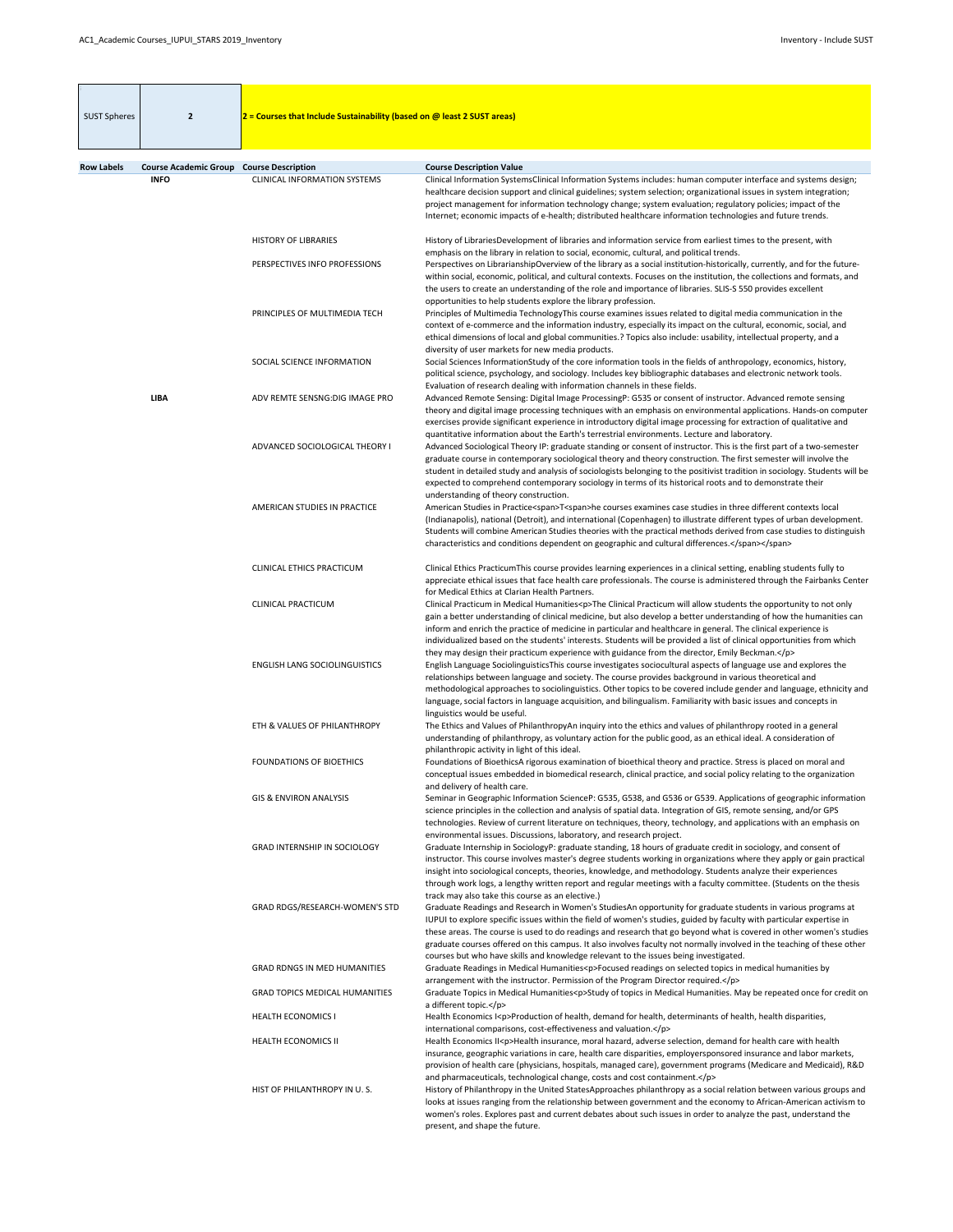| <b>SUST Spheres</b> | $\overline{2}$                                  | $2$ = Courses that Include Sustainability (based on @ least 2 SUST areas) |                                                                                                                                                                                                                                                                                                                                                                                                                                                                                                                                                                                                                                                                                                                                                                                                                               |
|---------------------|-------------------------------------------------|---------------------------------------------------------------------------|-------------------------------------------------------------------------------------------------------------------------------------------------------------------------------------------------------------------------------------------------------------------------------------------------------------------------------------------------------------------------------------------------------------------------------------------------------------------------------------------------------------------------------------------------------------------------------------------------------------------------------------------------------------------------------------------------------------------------------------------------------------------------------------------------------------------------------|
| <b>Row Labels</b>   | <b>Course Academic Group Course Description</b> |                                                                           | <b>Course Description Value</b>                                                                                                                                                                                                                                                                                                                                                                                                                                                                                                                                                                                                                                                                                                                                                                                               |
|                     | <b>LIBA</b>                                     | INDEP LEARNING IN APPLIED ANTH<br><b>INDIVIDUAL READINGS</b>              | Independent Learning in Applied AnthropologyP: permission of instructor. Independent research/training using<br>anthropological perspectives/methods in addressing social issues. The project must be a discrete activity with a<br>concrete product, conducted in conjunction with the student???s anthropology advisor and a member of the<br>organization where she or he will be located. May not be repeated for more than 6 credit hours.<br>Individual Readings in SociologyP: graduate standing and consent of instructor, 6 hours of graduate credit in sociology                                                                                                                                                                                                                                                    |
|                     |                                                 |                                                                           | with grades of B or better. Investigation of a topic not covered in the regular curriculum that is of special interest to<br>the student and that the student wishes to pursue in greater detail. Available only to sociology graduate students<br>through arrangement with a faculty member.                                                                                                                                                                                                                                                                                                                                                                                                                                                                                                                                 |
|                     |                                                 | INFO ECON& THRY INCENTIV/CNTRCT                                           | Information Economics and Theories of Incentives and Contracts <p>The course covers topics in the theories of<br/>incentives and contracts that study situations in which there are explicit or implicit contractual obligations. It explores<br/>the role and influence of asymmetric information in determining outcomes with special emphases on moral hazard<br/>and adverse selection.</p>                                                                                                                                                                                                                                                                                                                                                                                                                               |
|                     |                                                 | INST SETTING-HEALTH ECON U.S.                                             | Institutional Setting for Health Economics in the U.S. <p>P: completed or concurrent with E521 and E571. Overview of<br/>the structure fo the U.S. health care system including health care financing, health care delivery, and government<br/>programs. Private and public financing mechanisms as well as government regulation. Comparison of the U.S. system<br/>to the health care systems of other countries.</p>                                                                                                                                                                                                                                                                                                                                                                                                      |
|                     |                                                 | MACROECONOMIC THEORY I<br>MEDIA AND SOCIETY SEMINAR                       | Theory of Income and Employment IP: E504 or consent of instructor. Intensive study of intermediate income theory;<br>emphasis on construction and empirical significance of aggregative economic models of the determination of income,<br>employment, and price level.<br>Media and Society Seminar <p>This course offers an examination of structure, functions, ethics, and performance of</p>                                                                                                                                                                                                                                                                                                                                                                                                                             |
|                     |                                                 |                                                                           | communication and mass media, stressing a review of pertinent research literature. Students will analyze media<br>policies and performance in light of communication theory and current economic, political and social thought.                                                                                                                                                                                                                                                                                                                                                                                                                                                                                                                                                                                               |
|                     |                                                 | <b>MICROECONOMETRICS</b>                                                  | Econometrics 4-Microeconometrics <p>Microeconometrics with applications to labor, health, and public economics.<br/>Extensive coverage of limited dependent variable and panel data models. Empirical implementation is an essential<br/>component of the course.</p>                                                                                                                                                                                                                                                                                                                                                                                                                                                                                                                                                         |
|                     |                                                 | MODERN MATERIAL CULTURE                                                   | Modern Material Culture <p>This course examines how contemporary social experience is impacted by material<br/>culture ranging from toys to theme parks. Focuses on how consumers perceive themselves and others in modern<br/>consumer culture through the medium of commodities and examines systems of inequality that are reproduced and<br/>subverted through consumption.</p>                                                                                                                                                                                                                                                                                                                                                                                                                                           |
|                     |                                                 | NONPROFIT ECONOMY & PUB POLICY                                            | The Nonprofit Economy and Public PolicyP: E201. The role of nonprofit organizations (universities, churches,<br>hospitals, orchestras, charities, day care, research, nursing homes) in mixed economies. Public policy controversies<br>such as regulation of fundraising, antitrust against universities, "unfair" competition with for-profit firms, and the tax<br>treatment of donations. (This course may not be taken for credit by anyone who has received credit for E414.)                                                                                                                                                                                                                                                                                                                                           |
|                     |                                                 | PHILOSOPHY OF SCIENCE                                                     | Philosophy of ScienceA study of theories with regard to the nature, purpose, and limitations of science. Attention will<br>be given to the cognitive significance of theories, the scientific method (hypothesis formation, theory construction,<br>and testing), research paradigms, reductionism, and social epistemology.                                                                                                                                                                                                                                                                                                                                                                                                                                                                                                  |
|                     |                                                 | <b>QUANTITATIVE METHODS-SOCIOLOGY</b>                                     | Quantitative Research MethodsP: graduate standing or consent of instructor. This course surveys the major<br>techniques for investigating current sociological problems. It emphasizes the relationship between theory and<br>practice in under-standing and conducting research. Although methods intended for rigorous hypothesis testing<br>through quantitative analysis will be of major concern, the course will also examine issues in field research essential<br>to a full understanding of a research problem.                                                                                                                                                                                                                                                                                                      |
|                     |                                                 | SEMINAR IN HEALTH ECONOMICS                                               | Seminar/Workshop in Health Economics <p>Current topics in advanced health economics. Preparation of a research<br/>paper and oral presentation to a seminar.</p>                                                                                                                                                                                                                                                                                                                                                                                                                                                                                                                                                                                                                                                              |
|                     |                                                 | SEMINAR IN URBAN ANTHROPOLOGY<br>SOCIAL & POLITICAL PHILOSOPHY            | SEMINAR IN URBAN ANTHROPOLOGY<br>Social and Political PhilosophyAdvanced study of central issues, theories, and topics in social/political philosophy,<br>such as property rights, distributive justice, political liberty, and the limits and foundations of state authority.                                                                                                                                                                                                                                                                                                                                                                                                                                                                                                                                                |
|                     |                                                 | SOCIOLOGY THESIS RESEARCH<br><b>SOILS GEOGRAPHY</b>                       | SOCIOLOGY THESIS RESEARCH<br>Soils GeographyP: G538. Examines the spatial aspects of soils from a global and local perspective, including soil<br>genesis, morphology, and classification; physical, chemical, mechanical and biological properties of soil; and land use<br>mapping, analysis, planning, and management.                                                                                                                                                                                                                                                                                                                                                                                                                                                                                                     |
|                     |                                                 | SPECIAL TOPICS-LIT STDY & THRY<br>SURV OF CHILDREN'S LITERATURE           | Special Topics in Literary Study and TheoryReading in sociological, political, psychological, and other approaches to<br>literature.<br>Survey of Children's Literature <p>In this course, we will address the question of how transhistorical trends in</p>                                                                                                                                                                                                                                                                                                                                                                                                                                                                                                                                                                  |
|                     |                                                 |                                                                           | children???s literature reflect changing cultural views on children as intellectuals and consumers. We will work<br>toward answering this question by first studying a variety of theoretical approaches to defining the child as a subject,<br>and also by reading Lewis Carroll???s <em>Alice in Wonderland</em> and J.M. Barrie???s <em>Peter Pan</em> in<br>order to establish a baseline for the historical treatment of the child as reader and subject.?? In light of critical<br>debates stemming from these cornerstones of children???s literature, we will then move on to a study of<br>contemporary authors who adapt traditional themes and storytelling structures in order to re-present issues such as<br>freedom of speech, immigration, racial and gender politics, and environmentalism to child readers. |
|                     |                                                 | THE HUMAN CONDITION                                                       | Medical Humanities & The Illness Experience: Exploring the Human Condition <p>This course will proceed as an<br/>in-depth scrutiny of the philosophy and empiricism of medical science. The nature of Medical Humanities will be<br/>explored by debating issues affecting the human condition in general, and the illness experience in particular. These<br/>issues include evolutionary biology and the beginning of life; questions of artificial life and intelligence; the nature of<br/>consciousness; genetics and cloning; the pain of the nation over abortion and euthanasia; alternative and<br/>experimental medical techniques; organ donation and transplantation; redefining mental health; and the art and<br/>science involved in caring for the patient.</p>                                               |
|                     |                                                 | THE SOC OF HUMAN SEXUALITY<br>THEORY OF PRICES AND MARKETS 1              | The Sociology of Human Sexuality<br>Theory of Prices and MarketsP: E504 or consent of instructor. Pure theory of consumer behavior, competitive<br>exchange, theory of production; resource allocation, Pareto optimum, monopoly and monopsony, imperfect<br>competition, moral hazard, adverse selection, and market signaling.                                                                                                                                                                                                                                                                                                                                                                                                                                                                                              |
|                     |                                                 | THEORY OF PRICES AND MARKETS 2                                            | Theories of Prices and Market <p>Analysis of equilibrium, first- and second-orderconditions; statistical derivation of<br/>demand and cost curves; activity analysis; general equilibrium; welfare economics; microeconomics of capital theory;<br/>pure oligopoly and gave theory.</p>                                                                                                                                                                                                                                                                                                                                                                                                                                                                                                                                       |
|                     |                                                 | TOPICS IN AFRICAN-AMERICAN LIT                                            | Topics in African American LiteratureFocuses on a particular genre, time period, or theme of African American<br>literature. Examples: twentieth-century African American women's novels, black male identity in literature, kinship in<br>African American literature, and African American autobiography. May be repeated twice for credit with different<br>focuses.                                                                                                                                                                                                                                                                                                                                                                                                                                                       |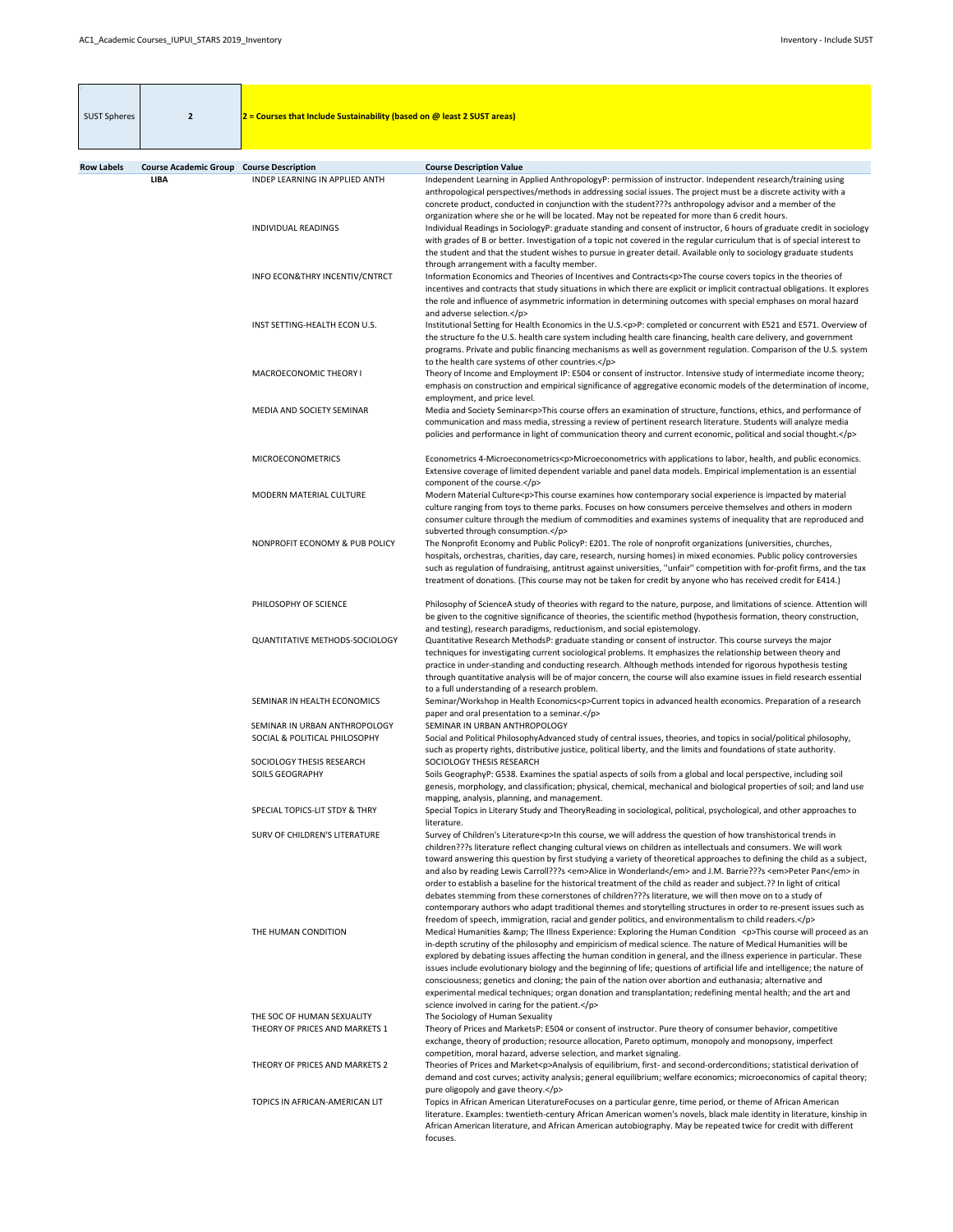| <b>SUST Spheres</b> | $\overline{2}$               | $2$ = Courses that Include Sustainability (based on @ least 2 SUST areas) |                                                                                                                                                                                                                                                                                                                                                                                                                                                                                                                                                                                                                                                                                                                                                                                                                                                                                                                                                                                                                                                                                                                                                                                                                                                                   |
|---------------------|------------------------------|---------------------------------------------------------------------------|-------------------------------------------------------------------------------------------------------------------------------------------------------------------------------------------------------------------------------------------------------------------------------------------------------------------------------------------------------------------------------------------------------------------------------------------------------------------------------------------------------------------------------------------------------------------------------------------------------------------------------------------------------------------------------------------------------------------------------------------------------------------------------------------------------------------------------------------------------------------------------------------------------------------------------------------------------------------------------------------------------------------------------------------------------------------------------------------------------------------------------------------------------------------------------------------------------------------------------------------------------------------|
| <b>Row Labels</b>   | <b>Course Academic Group</b> | <b>Course Description</b>                                                 | <b>Course Description Value</b>                                                                                                                                                                                                                                                                                                                                                                                                                                                                                                                                                                                                                                                                                                                                                                                                                                                                                                                                                                                                                                                                                                                                                                                                                                   |
|                     | <b>LIBA</b>                  | TOPICS IN APPLIED MACROECON                                               | Introduction to Applied MacroeconomicsP: E522. This course is a graduate-level introduction to theoretical and<br>empirical applications in one or more areas of macroeconomics. Applications to problems in the subdiscipline under<br>study will be discussed. Application of estimation and calibration techniques appropriate for the problems in the area<br>will be discussed.                                                                                                                                                                                                                                                                                                                                                                                                                                                                                                                                                                                                                                                                                                                                                                                                                                                                              |
|                     |                              | TOPICS IN APPLIED MICROECON I                                             | Topics in Applied Microeconomics IP: E521. This course is a graduate-level introduction to theoretical and empirical<br>applications in one or more areas of microeconomics. Applications to problems in the subdiscipline under study will<br>be discussed. From an empirical standpoint, appropriate estimation techniques will also be discussed. Further<br>discussion will consider how the system of firms, institutions, and consumers respond to economic incentives; and<br>normative issues-what policies will contribute maximally to economic efficiency and social welfare.                                                                                                                                                                                                                                                                                                                                                                                                                                                                                                                                                                                                                                                                          |
|                     |                              | TOPICS IN APPLIED MICROECON II                                            | Topics in Applied Microeconomics IIP: E521. As in E582, this course will apply theoretical and empirical applications in<br>one or more areas of microeconomics. Problems from a number of areas will be selected for demonstrating<br>solutions. Theoretical model building and prediction, numerical model solving, and hypotheses testing empirically<br>with real data will be included in the course.                                                                                                                                                                                                                                                                                                                                                                                                                                                                                                                                                                                                                                                                                                                                                                                                                                                        |
|                     | <b>NURS</b>                  | ADV PRAC IN PSYCH NURS II                                                 | Advanced Clinical Practice in Psychiatric/Mental Health Nursing IIIn?this practicum, students expand their practice to<br>indirect care responsibilities, including clinical supervision, evaluation of treatment environments, program<br>development, and interdisciplinary collaboration. Students examine social, legal, economic, and ethical issues to<br>develop goals for future professional development and contributions to nursing. 10 clinical hrs./wk.                                                                                                                                                                                                                                                                                                                                                                                                                                                                                                                                                                                                                                                                                                                                                                                              |
|                     |                              | CNS III: SYSTEM LEADERSHIP                                                | Clinical Nurse Specialist III: System Leadership for Innovation in Nursing Practice <span>Prepares clinical nurse<br/>specialists to function as innovation leaders within complex health systems. Emphasis is on leading nurses and<br/>multidisciplinary teams in achieving safety, quality and cost-effective outcomes??</span>                                                                                                                                                                                                                                                                                                                                                                                                                                                                                                                                                                                                                                                                                                                                                                                                                                                                                                                                |
|                     |                              | <b>ECON ANALYSIS:NURS &amp; HLTH SYST</b>                                 | Economic Analysis of Nursing and Health SystemsThis course provides the economic context for nursing<br>administration and a forum for students to analyze key nursing administration and health systems issues from a<br>perspective of economic value to the community they serve.                                                                                                                                                                                                                                                                                                                                                                                                                                                                                                                                                                                                                                                                                                                                                                                                                                                                                                                                                                              |
|                     |                              | FINANCAL MANAGEMENT: NURSING                                              | Financial Management: NursingDesigned to acquaint nurses with budget preparation and fiscal management of a<br>nursing unit or division. Methods of obtaining personnel input, estimating costs, and cost justification are analyzed in<br>depth.                                                                                                                                                                                                                                                                                                                                                                                                                                                                                                                                                                                                                                                                                                                                                                                                                                                                                                                                                                                                                 |
|                     |                              | <b>INTERPROF APPR TX OF SUB USE</b>                                       | Interprofessional Approach to the Treatment of Substance Use and Co-occurring Psychiatric DisordersThe purpose of<br>this course is to provide learners with knowledge, skills and the exploration of attitudes relevant to interprofessional<br>approaches to the treatment of substance use and co-occurring psychiatric disorders. The course will address<br>prevention, intervention, and treatments of these disorders with diverse populations across the life span. Students<br>draw upon previous and concurrent learning experiences and integrate values, knowledge, and skills relevant to their<br>professional standards of practice. Students explore the relationships between and among substance use/psychiatric<br>disorders and socioeconomic status, race, ethnicity, culture, religion, gender, sexual orientation, age, physical and<br>mental ability, and other socio-environmental factors of vulnerability. Consistent with strengths and ecosystems<br>perspectives, students consider the impact of social environments, physical settings, community contexts, and<br>political realities that support or inhibit the emergence of substance use and co-occurring disorders.                                                        |
|                     |                              | <b>NURSING CURRICULUM</b>                                                 | Curriculum in NursingThis course is designed for persons who are?or will be engaged in teaching within nursing<br>education settings. The primary focus is the process of curriculum development; philosophical, social, political,<br>economic, and professional issues that need?to be considered in planning curricula; evaluating existing curricula;<br>and?changing curricula?are examined.                                                                                                                                                                                                                                                                                                                                                                                                                                                                                                                                                                                                                                                                                                                                                                                                                                                                 |
|                     | <b>PBHL</b>                  | A POPULATION PERSP GLOBAL HLTH                                            | A POPULATION PERSPECTIVE FOR GLOBAL HEALTH <span>This course is designed to enable learners to understand<br/>what 'population health' means in the context of contemporary politics and public health. The course provides<br/>learners with a basic familiarity of the use of epidemiology and aggregate measures in political and policy<br/>contexts.</span>                                                                                                                                                                                                                                                                                                                                                                                                                                                                                                                                                                                                                                                                                                                                                                                                                                                                                                  |
|                     |                              | APPLICTN COST EFFECT ANLS PBHL                                            | Application of Cost-Effectiveness Analysis in Public HealthCost-effectiveness analysis is widely used in evaluating the<br>performance of public health programs and policies. In this course, students will learn to frame the conceptual<br>model, to collect and synthesize data regarding 'cost' and 'effectiveness,' to perform a cost-effectiveness analysis,<br>and to form recommendations based on the analysis. Meta-analysis and various survey/interview techniques will be<br>introduced as essential tools for data collection in cost-effectiveness analyses. Learning will be facilitated by<br>numerous examples of the application of this popular method. Health Policy and Management students have the<br>option of taking this course in place of H509.                                                                                                                                                                                                                                                                                                                                                                                                                                                                                     |
|                     |                              | CAPSTONE EXP IN SOC & BEHV SCI                                            | Capstone Experience in Social and Behavioral Sciences in Public HealthThis course will provide students with a<br>culminating experience aimed at integrating their learning throughout the MPH program. Through the<br>accomplishment of the learning objectives, students will have the opportunity to practice public health through the<br>resolution of public health problems; determine their proficiency in public health through the development of an<br>ePortfolio, and engage in professional development through various activities and presentations to prepare them for<br>professional life.                                                                                                                                                                                                                                                                                                                                                                                                                                                                                                                                                                                                                                                      |
|                     |                              | <b>CAPSTONE EXPERIENCE FOR HPM</b>                                        | Capstone Experience for Health Policy and ManagementThis course will provide students with a culminating<br>experience aimed at integrating their learning throughout the MPH program. Students will determine their<br>proficiency in public health through the development of an ePortfolio, and engaging in professional development<br>through various activities and presentations to prepare them for professional life.                                                                                                                                                                                                                                                                                                                                                                                                                                                                                                                                                                                                                                                                                                                                                                                                                                    |
|                     |                              | <b>CULTURE &amp; QUALITATIVE METHODS</b>                                  | Culture and Qualitative Methods This course provides learning opportunities for public health graduate students to<br>develop an understanding of culture and of how qualitative methods can be used to develop a sensitivity to and an<br>understanding of cultural practices. Such cultural sensitivities and competencies are basic to effective program<br>planning, implementation, service delivery, and program evaluation. This class will provide important knowledge and<br>opportunities related to public health practice in a community setting comprised of a multicultural population with<br>differing health beliefs, values, behaviors and health care needs. By the end of the semester, the student will be able<br>to define and distinguish the concepts of culture and traditions, acculturation and enculturation, traditionalism and<br>modernism and will be able to begin to identify how to build on cultural practices to develop interventions aimed at<br>influencing health behaviors. Further, the student will have active experience in conducting qualitative research in a<br>community setting, including skills in conducting windshield surveys, participant observations, key informant<br>interviews, and focus groups. |
|                     |                              | DEVELOPING STRAT CAPABILITY                                               | Developing Strategic Capability This course explores management roles in health care. Application of strategtic<br>management theories, concepts and principles and an understanding of managerial roles in organizations are<br>emphasized. Managerial process, management theories, leadership, organizational design, and strategic<br>management are examined.?                                                                                                                                                                                                                                                                                                                                                                                                                                                                                                                                                                                                                                                                                                                                                                                                                                                                                               |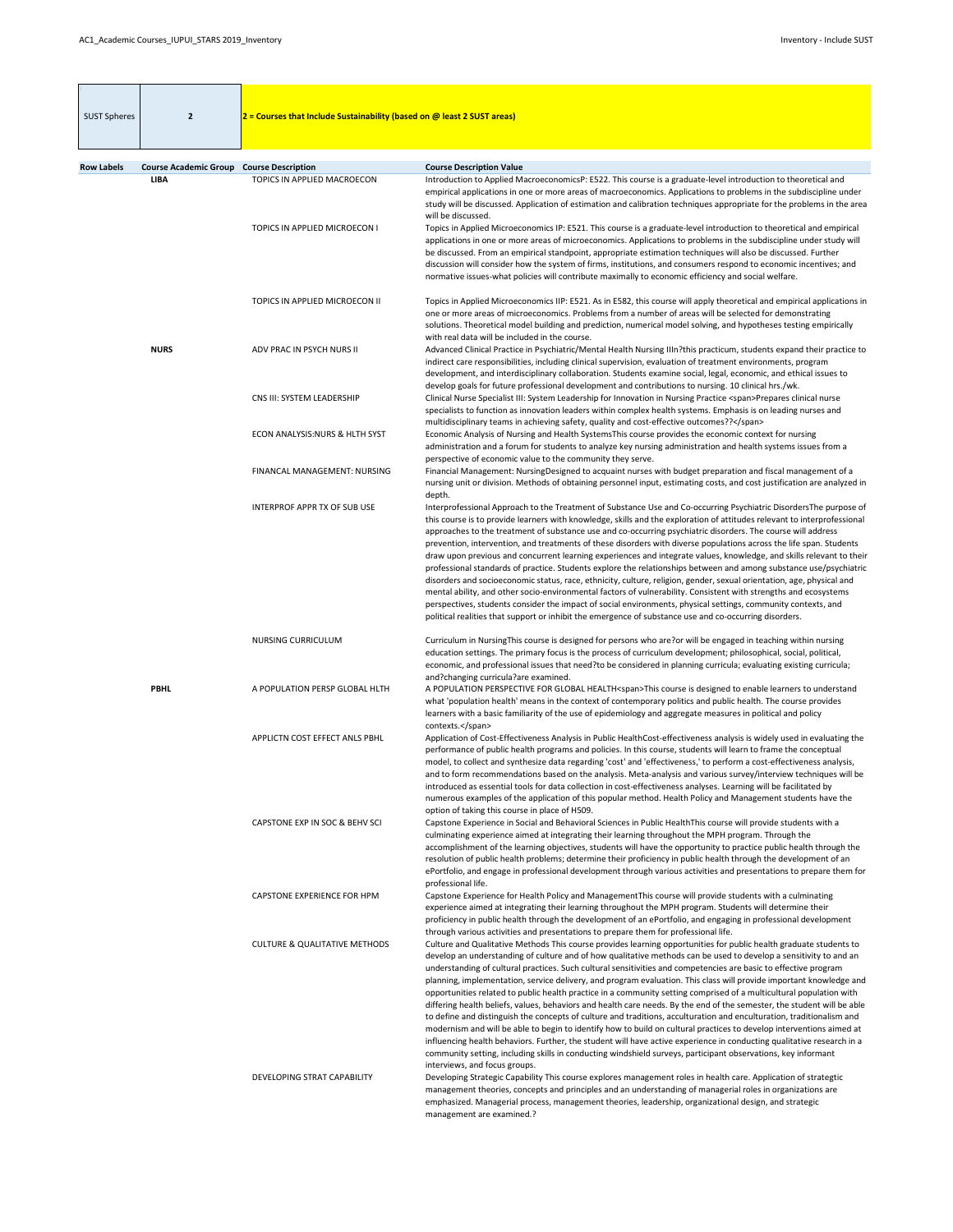| <b>SUST Spheres</b> | $\overline{2}$                                                 | $2$ = Courses that Include Sustainability (based on @ least 2 SUST areas) |                                                                                                                                                                                                                                                                                                                                                                                                                                                                                                                                                                                                                                                                                                                                                                                                                                                                                                                                                                                                                                                                                                                                                                                                                                                                                                                                                                                                                               |
|---------------------|----------------------------------------------------------------|---------------------------------------------------------------------------|-------------------------------------------------------------------------------------------------------------------------------------------------------------------------------------------------------------------------------------------------------------------------------------------------------------------------------------------------------------------------------------------------------------------------------------------------------------------------------------------------------------------------------------------------------------------------------------------------------------------------------------------------------------------------------------------------------------------------------------------------------------------------------------------------------------------------------------------------------------------------------------------------------------------------------------------------------------------------------------------------------------------------------------------------------------------------------------------------------------------------------------------------------------------------------------------------------------------------------------------------------------------------------------------------------------------------------------------------------------------------------------------------------------------------------|
|                     |                                                                |                                                                           |                                                                                                                                                                                                                                                                                                                                                                                                                                                                                                                                                                                                                                                                                                                                                                                                                                                                                                                                                                                                                                                                                                                                                                                                                                                                                                                                                                                                                               |
| <b>Row Labels</b>   | <b>Course Academic Group Course Description</b><br><b>PBHL</b> | DOCTORAL READING IN HPM                                                   | <b>Course Description Value</b><br>Doctoral Readings in Health Policy and Management This course is designed to expose a PhD student to published<br>material on a specific topic or technique related to their field of study in Health Policy and Management. The material<br>to be studied will be determined primarily by the PhD student under the direction of a faculty member with input<br>from the student's concentration advisor. The PhD student is expected to work closely with the faculty member to<br>develop a strategy to identify the material to study, plan a time frame for completion of the study and to determine<br>the nature of the study product. Generally the product will be a summary and interpretation of the material studied<br>in a literature review format. The PhD student and faculty member will complete a written agreement, which<br>outlines the scope of work for the semester. The concentration advisor will also sign this agreement.                                                                                                                                                                                                                                                                                                                                                                                                                                    |
|                     |                                                                | DOCTORAL RESEARCH IN HPM                                                  | Doctoral Readings in Health Policy and Management This course is designed to allow PhD students the opportunity to<br>explore research questions by collecting data or using existing data related to their field of study in Health Policy and<br>Management. The study topic will be determined primarily by the PhD student under the direction of a faculty<br>member with input from the student' concentration advisor. The PhD student is expected to work closely with the<br>faculty member to develop the study protocol, obtain IRB approval if necessary, obtain the data and collect the<br>planned data analysis. The time frame for completion and the nature of the study product will be determined by the<br>PhD student, faculty member and advisor. Generally the product will be a manuscript for submission to an<br>appropriate journal. The PhD student and faculty member will complete a written agreement, which outlines the<br>scope of work for the semester. The concentration advisor will also sign this agreement.                                                                                                                                                                                                                                                                                                                                                                          |
|                     |                                                                | ENV HLTH CONT ENROLLMENT                                                  | Environmental Health Continuous Enrollment This course is a one-credit course designed for MPH students who<br>previously registered for PBHL-A 703 Environmental Health Concentration Project and are working on their Final<br>Concentration Project until project grade has been assigned.                                                                                                                                                                                                                                                                                                                                                                                                                                                                                                                                                                                                                                                                                                                                                                                                                                                                                                                                                                                                                                                                                                                                 |
|                     |                                                                | ENV HLTH SCI FINAL CON PROJECT                                            | Environmental Science Concentration Final Project Provides students the opportunity to synthesize and integrate<br>knowledge acquirede through coursework and the public health internship. Student projects will include components<br>of?environmental science analysis, research, and application                                                                                                                                                                                                                                                                                                                                                                                                                                                                                                                                                                                                                                                                                                                                                                                                                                                                                                                                                                                                                                                                                                                          |
|                     |                                                                | ENVIRON SCI IN PUBLIC HEALTH<br>ENVIRONMENTAL EPIDEMIOLOGY                | Environmental Science in Public Health<br>ENVIRONMENTAL EPIDEMIOLOGY <p><br/><span>This course covers the major developments in the history of<br/>epidemiology. The course is not meant to be comprehensive, but rather to provide an opportunity to follow the<br/>development of the discipline. You will be required to read 5-7 seminal articles each week and be prepared to discuss<br/>them in class. Due to the shortened nature of the summer semester, you must read the first week's material before<br/>the class has started. All of the articles have been scanned and placed in Oncourse under the resource tab. Copies of<br/>the powerpoint presentations to help direct your readings also have been provided. We will be discussing the first<br/>weeks articles the first night so you must read them prior to class time. In order to focus your reading and discussion,<br/>there are several questions posed for each week's readings; you should be familiar with the major contribution of<br/>each article or historical figure. You should familiarize yourself with the context of their work - you should know what<br/>the purpose of their work was, external drivers that either facilitated or hindered their research, underlying political<br/>pressures, and assess the utility of their research in regards to how the field is practiced today.</span><br/><math>&lt;</math>/p&gt;</p> |
|                     |                                                                | ETHICS & PUBLIC HEALTH                                                    | <span>This course is an introduction to the role of ethics in population health-related<br/>Public Health Ethics<p><br/>programs, policymaking, professions and research.</p></span><br>$<$ /p>                                                                                                                                                                                                                                                                                                                                                                                                                                                                                                                                                                                                                                                                                                                                                                                                                                                                                                                                                                                                                                                                                                                                                                                                                               |
|                     |                                                                | FUNDAMENTALS OF TOXICOLOGY                                                | Environmental ToxicologyThis course examines the extent and significance of toxic agents in the environment.? It<br>covers risk assessment of potential adverse health effect resulting from human exposure to toxic environmental<br>agents. It also provides a background for understanding mechanistic and biologic specific processes of environmental<br>agents.                                                                                                                                                                                                                                                                                                                                                                                                                                                                                                                                                                                                                                                                                                                                                                                                                                                                                                                                                                                                                                                         |
|                     |                                                                | <b>HEALTH ECONOMICS</b>                                                   | Health Economics Examines the principles and applications of economic analysis in the health field and the<br>economist's approach to health care issues. It also provides insights offered by economic analysis of specific health<br>issues and problems.                                                                                                                                                                                                                                                                                                                                                                                                                                                                                                                                                                                                                                                                                                                                                                                                                                                                                                                                                                                                                                                                                                                                                                   |
|                     |                                                                | HEALTH SERV DELIVER & THE LAW                                             | Health Services Delivery and the LawMedical-legal concepts related to hospitals and other health services<br>organizations. Course provides an in-depth understanding of the law and the legal processes affecting the health<br>services system. Presentation of the elements of administrative and agency processes, torts, contracts, facilities,<br>physicians, patients, and personnel.                                                                                                                                                                                                                                                                                                                                                                                                                                                                                                                                                                                                                                                                                                                                                                                                                                                                                                                                                                                                                                  |
|                     |                                                                | HEALTH SERVICES FINANCIAL MGMT                                            | Financial Management Principles of Health CareP: SPHA-H 508. Provides knowledge of corporate finance practice in<br>health care organizations. Establishes an understanding of the basic elements of financial theory used to address<br>service expansion or contraction, capital investment issues, developing business plans and working capital<br>management.                                                                                                                                                                                                                                                                                                                                                                                                                                                                                                                                                                                                                                                                                                                                                                                                                                                                                                                                                                                                                                                            |
|                     |                                                                | <b>HLT PROM &amp; DISEASE PREVENTION</b>                                  | Human Disease and PreventionThis course has two components. First, students acquire knowledge of selected<br>diseases and social pathologies of importance in public health. They turn this knowledge into educational materials<br>for public health presentations and interventions. In the second component, students evaluate different prevention<br>interventions for the previously selected pathologies and develop formal recommendations.                                                                                                                                                                                                                                                                                                                                                                                                                                                                                                                                                                                                                                                                                                                                                                                                                                                                                                                                                                           |
|                     |                                                                | HLTH POL & MGMT FINAL CON PROJ                                            | Health Policy and Management Concentration ProjectThis course provides students the opportunity to synthesize<br>and integrate knowledge acquired through course work and the public health internship. Student projects will include<br>components of health policy analysis or management research and applications.                                                                                                                                                                                                                                                                                                                                                                                                                                                                                                                                                                                                                                                                                                                                                                                                                                                                                                                                                                                                                                                                                                        |
|                     |                                                                | HLTH SERV HUMAN RESOURCES MGMT                                            | Health Services Human Resource Management This course provides the knowledge and skills needed to understand<br>the application of personnel and labor relations techniques to the health services sectors, with particular emphasis<br>on human resources management, employees' benefit programs, and labor relations as applied to the health servies<br>delivery organization.                                                                                                                                                                                                                                                                                                                                                                                                                                                                                                                                                                                                                                                                                                                                                                                                                                                                                                                                                                                                                                            |
|                     |                                                                | HLTHCARE APPL OF STRATEGIC MGT                                            | Health Care Applications of Strategic ManagementP: H501, H502, H510, and H521. This last course of the series in the<br>capstone sequence is designed to assist students in synthesizing and summarizing all of the previous course work.<br>Emphasis is on 'real-world' case situations and requires active participation by the students. Case studies chosen<br>reflect current management issues in health services administration.                                                                                                                                                                                                                                                                                                                                                                                                                                                                                                                                                                                                                                                                                                                                                                                                                                                                                                                                                                                       |
|                     |                                                                | HPM CONTINUOUS ENROLLMENT                                                 | Health Policy and Management Continuous Enrollment This is a one-credit course designed for MPH students who<br>previously registered for PBHL-H 705 Health Policy and Management Concentration Project and are working on their<br>Final Concentration Project until project grade has been assigned.                                                                                                                                                                                                                                                                                                                                                                                                                                                                                                                                                                                                                                                                                                                                                                                                                                                                                                                                                                                                                                                                                                                        |
|                     |                                                                | HUMAN HEALTH RISK ASSESSMENT                                              | Environmental Health Risk Assessment Environmental Risk Assessment is the basis for making decisions related to<br>ecology and human health. This course will examine the basic principles and methods of conducting ecological and<br>human health risk assessments and how risk is managed and communicated to the public. Applications emphasizing<br>real cases will be used to illustrate the interdisciplinary process and products of risk assessment, as well as the<br>regulatory use of the information.                                                                                                                                                                                                                                                                                                                                                                                                                                                                                                                                                                                                                                                                                                                                                                                                                                                                                                            |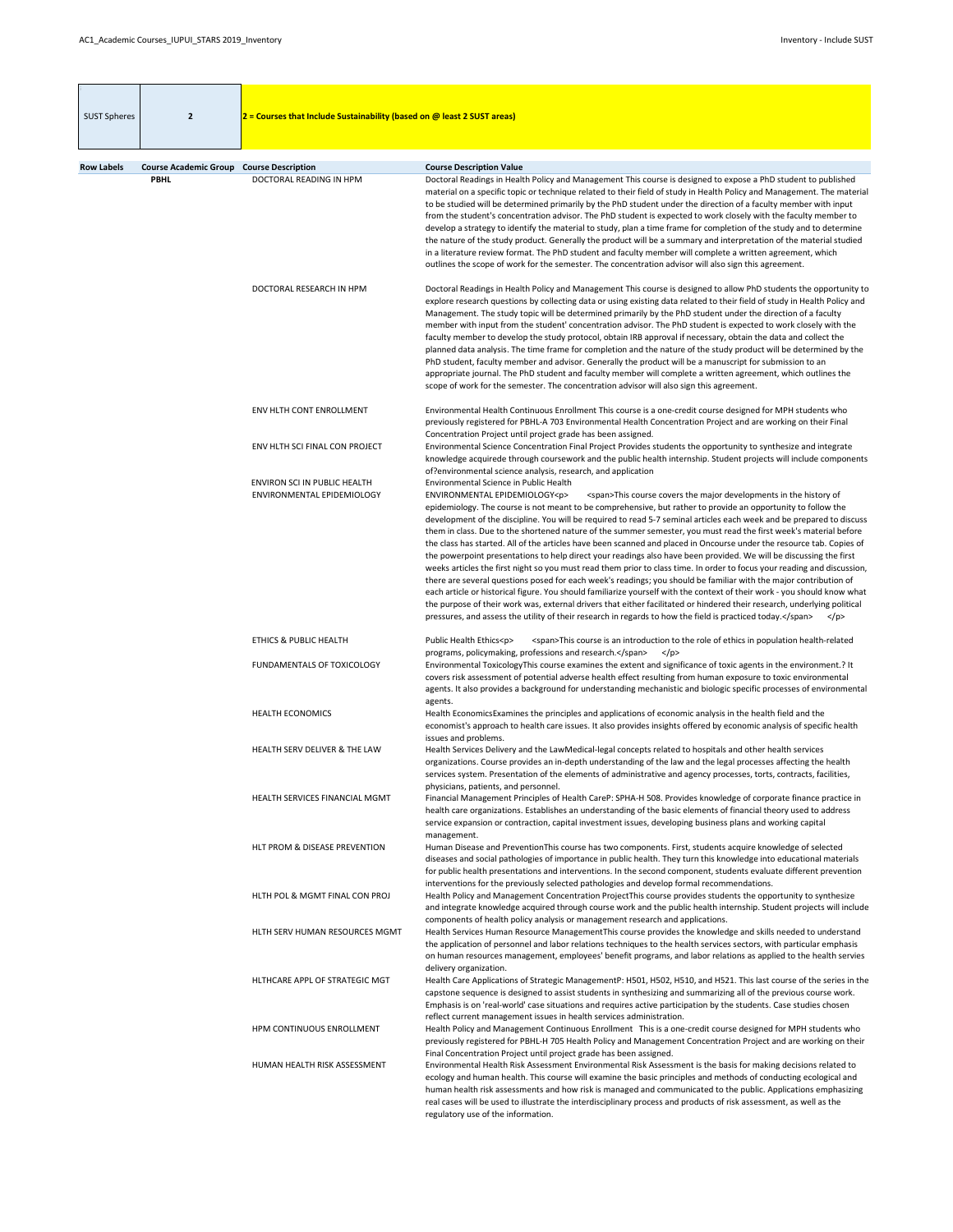| <b>SUST Spheres</b> | $\overline{2}$                              | $2$ = Courses that Include Sustainability (based on @ least 2 SUST areas) |                                                                                                                                                                                                                                                                                                                                                                                                                                                                                                                                                                                                                                                                                                                                                                                            |
|---------------------|---------------------------------------------|---------------------------------------------------------------------------|--------------------------------------------------------------------------------------------------------------------------------------------------------------------------------------------------------------------------------------------------------------------------------------------------------------------------------------------------------------------------------------------------------------------------------------------------------------------------------------------------------------------------------------------------------------------------------------------------------------------------------------------------------------------------------------------------------------------------------------------------------------------------------------------|
|                     |                                             |                                                                           |                                                                                                                                                                                                                                                                                                                                                                                                                                                                                                                                                                                                                                                                                                                                                                                            |
| <b>Row Labels</b>   | <b>Course Academic Group</b><br><b>PBHL</b> | <b>Course Description</b><br><b>INITIATING THE RSCH PROCESS</b>           | <b>Course Description Value</b><br>INITIATING THE RESEARCH PROCESS <span>This course is designed to enable learners to understand what 'population<br/>health' means in the context of contemporary politics and public health. The course provides learners with a basic<br/>familiarity of the use of epidemiology and aggregate measures in political and policy contexts.</span>                                                                                                                                                                                                                                                                                                                                                                                                       |
|                     |                                             | <b>INTERNSHIP IN ENV HLTH SCI</b>                                         | Internship in Environmental Health ScienceThis course integrates public health theory and practice in a practice<br>setting. Students have the opportunity to apply concepts from core and concentration courses, conduct projects, and<br>interact with a range of health professionals in the designated setting. Linked to the student's chosen concentration,<br>this work experience exposes the student to new issues and new ways to solve problems and offers the student an<br>opportunity to gain work experience in his/her concentration major and, at the same time, provides valuable job<br>skills. The student works both with a faculty advisor and an academically and professionally qualified preceptor in the                                                         |
|                     |                                             | INTERNSHIP IN HLTH POL & MGMT                                             | agency.<br>Internship in Health Policy and ManagementThis course integrates public health theory and practice in a practice<br>setting. Students have the opportunity to apply concepts from core and concentration courses, conduct projects, and<br>interact with a range of health professionals in the designated setting. Linked to the student"s chosen concentration,<br>this work experience exposes the student to new issues and new ways to solve problems and offers the student an<br>opportunity to gain work experience in his/her concentration major and, at the same time, provides valuable job<br>skills. The student works both with a faculty advisor and an academically and professionally qualified preceptor in the                                              |
|                     |                                             | <b>INTERNSHIP IN HLTH SVCS MGMT</b>                                       | agency.<br>Internship in Health Services ManagementP: H501, H509, H514, and H650. Requires the equivalent of a minimum of 3<br>credit hours of on-site experience under the supervision of a qualified preceptor and program faculty. Grading is on<br>an S/F basis.                                                                                                                                                                                                                                                                                                                                                                                                                                                                                                                       |
|                     |                                             | <b>INTERNSHIP IN SOC &amp; BEHAV SCI</b>                                  | Internship in Social and Behavioral ScienceThis course integrates public health theory and practice in a practice<br>setting. Students have the opportunity to apply concepts from core and concentration courses, conduct projects, and<br>interact with a range of health professionals in the designated setting. Linked to the student's chosen concentration,<br>this work experience exposes the student to new issues and new ways to solve problems and offers the student an<br>opportunity to gain work experience in his/her concentration major and, at the same time, provides valuable job<br>skills. The student works both with a faculty advisor and an academically and professionally qualified preceptor in the<br>agency.                                             |
|                     |                                             | LAW POV & POP HLTH                                                        | Law Poverty and Population Health <p>This course on Law and Public Health addresses the law and policy that inform<br/>the practice of public health primarily in the United States. The course proceeds with a examination of the field of<br/>public health and various definitions of public health. The course also examines law governing the practice of public<br/>health by state, local, and federal agencies, as well as health care professionals and institutions. Specific topics<br/>addressed include the constitutional foundations for public health practice and regulation, models and issues in<br/>public health regulation, and the relationship and tension between public health and private interests.????</p>                                                    |
|                     |                                             | LEADERSHIP GLOB HLTH LAW & ETH                                            | LEADERSHIP IN GLOBAL HEALTH LAW AND ETHICS <span>Overview of critical issues relating to law, ethics, and global<br/>public health, including legal foundations of the American public health system and ethical dilemmas. We compare<br/>and contrast the American perspective with those of other countries and governance structures.</span>                                                                                                                                                                                                                                                                                                                                                                                                                                            |
|                     |                                             | LEADING PUBLIC HEALTH SRVC ORG<br>LEAN IN HEALTHCARE ADMIN                | <b>Strategic Planning for Health Services Organizations</b><br>Lean in Healthcare Administration <p>A combination of experiential (learn by doing) and lecture formatted learning<br/>aimed at introducing students to the concept of Lean thinking and leadership in healthcare organizations. Within the<br/>course students will be introduced to: the history of Lean and its rise in healthcare, identification and quantification<br/>of the value of waste removal in process oriented work systems, Lean thinking, facilitation, tools and leadership.??<br/>Students will work independently and in small groups.</p>                                                                                                                                                             |
|                     |                                             | MANAGED CARE & POPUL HLTH                                                 | Managed Care and Population Health <p>The purpose of this course is to introduce students to the structure and<br/>processes that characterize Managed Care Organizations (MCOs).?? The course covers current Health Care<br/>transformation related to the Affordable Care Act (ACA).??</p>                                                                                                                                                                                                                                                                                                                                                                                                                                                                                               |
|                     |                                             | <b>MARKETING HLTH SVCS DELIVERY</b>                                       | Marketing for Health Services DeliveryThis course focuses on the marketing problems and strategies of health care<br>organizations. Subjects include the nature of health care services, organizing for health service delivery, managing<br>health services demand, tailoring customer mix, and managing supply in health care services.                                                                                                                                                                                                                                                                                                                                                                                                                                                  |
|                     |                                             | MGMT OF INDIV & GROUP BEHAV                                               | Management of Individual and Group BehaviorThis course provides a conceptual framework for understanding<br>behavior in the work environment by introducing concepts concerning effective management of people in<br>organizations. Key theories and concepts in the field of organizational behavior will be introduced. The focus of this<br>course is at the micro level of analysis, addressing topics such as individual theories of motivation, job design, and<br>diversity issues; management of work teams; group decision making; managing conflict; and leadership, influence,<br>and power issues.                                                                                                                                                                             |
|                     |                                             | MGMT SCI FOR HLTH SRVCS ADMIN                                             | Management Science for Health Services AdministrationFocus is on management science methods, as applied to<br>health sciences administration. Includes treatment of decision theory, constrained optimization, and probability<br>simulation.                                                                                                                                                                                                                                                                                                                                                                                                                                                                                                                                              |
|                     |                                             | MNG HLTHCARE ACT INFO DEC-MAKG                                            | Managing Health Care Accounting Information for Decision-MakingP: undergraduate principles of accounting.<br>Provides a user-oriented understanding of how accounting information should be utilized, focusing on balance sheet<br>and income statement and cash flow analysis, budgeting, cost analysis, and responsibility accounting.                                                                                                                                                                                                                                                                                                                                                                                                                                                   |
|                     |                                             | OCCUP HLTH AND SAF FOR PH PROF                                            | Occupational Health and Safety for Public Health Professionals This course provides a survey of technical and<br>regulatory aspects of protecting the health and safety of workers. Topics include basic toxicology; skin, eye, and<br>respiratory hazards; measuring hazardous atmospheres; ventilation systems; fire and explosion?hazards; emergency<br>response; occupational hearing loss; radiation; prevention of accidents; cumulative trauma; and personal protective<br>equipment.                                                                                                                                                                                                                                                                                               |
|                     |                                             | OUTCOMES ASSESSMT/OUTCOMES MGT                                            | Health Care Outcomes and Decision MakingP: H501, H502, H514, and H518. Application of health outcomes<br>measures in decision-making and evaluation in various health service settings. Includes designing and implementing<br>evaluation plans of health and social programs. Emphasis on evaluation strategies, measurement of health outcomes,<br>and management decision-making.                                                                                                                                                                                                                                                                                                                                                                                                       |
|                     |                                             | PH APPLICATION OF GIS                                                     | Public Health Applications of GIS Using ArcGIS Desktop software, this course aims to familiarize students with<br>applications of Geographic Information Systems (GIS) in the context of public health. Public Health cases will be used<br>to explain and teach principles, methods, and techniques. Topics include creating layer packages in ArcMap, health<br>data visualization, map design, health data downloading, geocoding tabular data, and spatial analysis and spatial<br>joins. Downloading, processing and visualization of satellite data on environmental parameters that are traditionally<br>determinants of public health will be covered at the end of the course. The course will provide practical experience to<br>students through exercises and a final project. |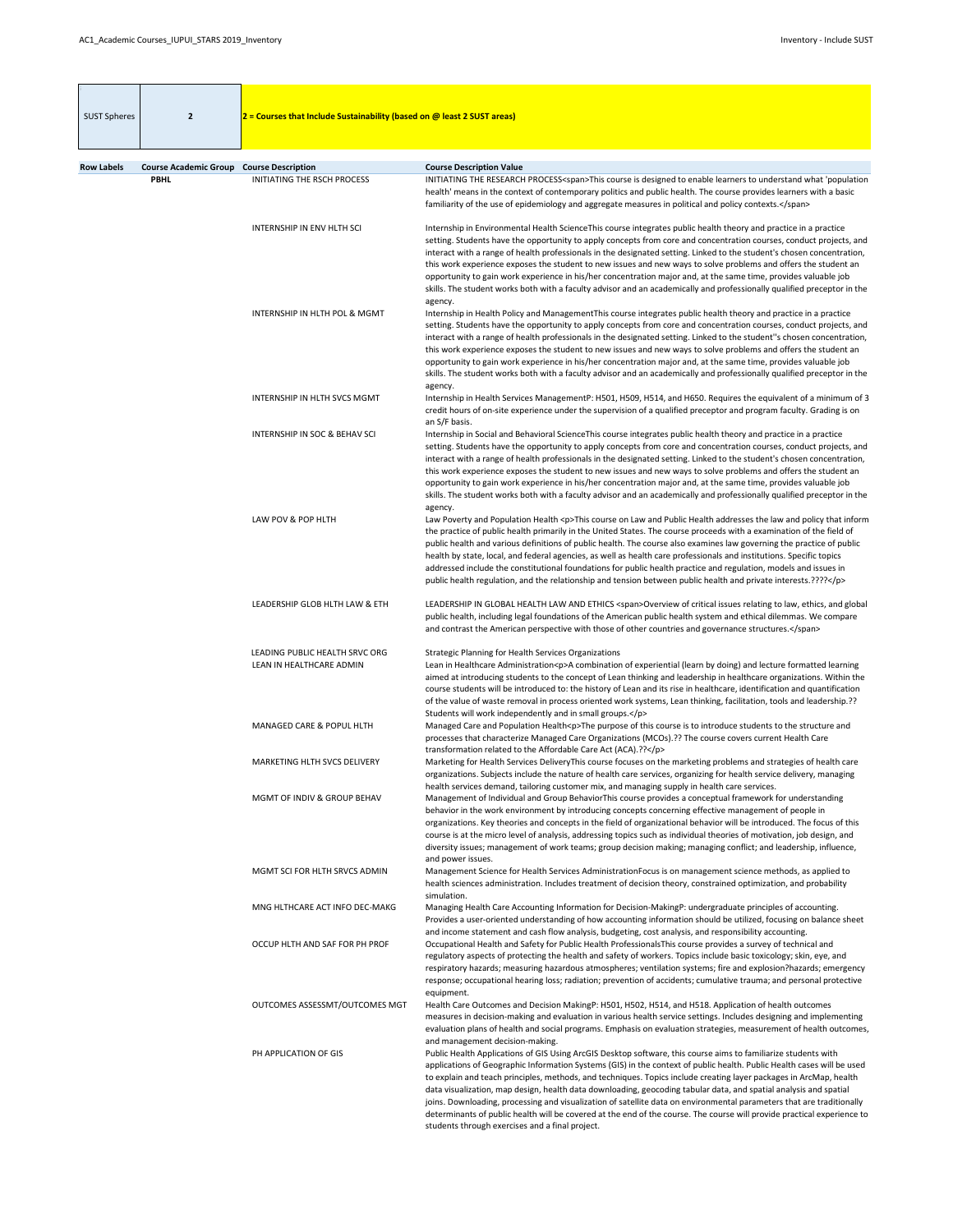| <b>SUST Spheres</b> | $\overline{2}$                                  | $2$ = Courses that Include Sustainability (based on @ least 2 SUST areas) |                                                                                                                                                                                                                                                                                                                                                                                                                                                                                                                                                                                                                                                                                                                                                                                                                                                                                                                                                                                                                                                                                                                                                                                                                                                                                                                                                                               |
|---------------------|-------------------------------------------------|---------------------------------------------------------------------------|-------------------------------------------------------------------------------------------------------------------------------------------------------------------------------------------------------------------------------------------------------------------------------------------------------------------------------------------------------------------------------------------------------------------------------------------------------------------------------------------------------------------------------------------------------------------------------------------------------------------------------------------------------------------------------------------------------------------------------------------------------------------------------------------------------------------------------------------------------------------------------------------------------------------------------------------------------------------------------------------------------------------------------------------------------------------------------------------------------------------------------------------------------------------------------------------------------------------------------------------------------------------------------------------------------------------------------------------------------------------------------|
| <b>Row Labels</b>   | <b>Course Academic Group Course Description</b> |                                                                           | <b>Course Description Value</b>                                                                                                                                                                                                                                                                                                                                                                                                                                                                                                                                                                                                                                                                                                                                                                                                                                                                                                                                                                                                                                                                                                                                                                                                                                                                                                                                               |
|                     | <b>PBHL</b>                                     | POL DESIGN IMPLEMENTATN & MGT                                             | Policy Design, Implementation, and Management This course will examine the implications for the future of health<br>policy in the United States. Further, health policy topics from economic, financial, sociological, political, and<br>psychological perspectives will be covered. Analytical paradigms are applied to organizational or macro-policy making<br>issues. Topics vary by semester according to current policy challenges faced at the federal level.                                                                                                                                                                                                                                                                                                                                                                                                                                                                                                                                                                                                                                                                                                                                                                                                                                                                                                          |
|                     |                                                 | PUBLIC HEALTH SANITATION                                                  | Food Safety and SanitationThis course will examine the various hazards that cause food borne illness as well as the<br>risk factors that are known to contribute to these diseases. Topics include etiological agents for common and<br>emerging food borne diseases; basic concepts of food science and technology; food safety principles and practices<br>that are recommended by the Food and Drug Administration's Food Code. ?                                                                                                                                                                                                                                                                                                                                                                                                                                                                                                                                                                                                                                                                                                                                                                                                                                                                                                                                          |
|                     |                                                 | READINGS IN PUBLIC HEALTH                                                 | Readings in Public Health This course is designed to expose the student to published material on a specific topic or<br>technique in the field of Public Health. The material to be studied will be determined primarily by the student under<br>the direction of a faculty member with input from the student's concentration advisor. The student is expected to<br>work closely with the faculty member to develop a strategy to identify the material to study, plan a time frame for<br>completion of the study and to determine the nature of the study product. Generally the product will be a summary<br>and interpretation of the material studied in a literature review format. The student and faculty member will<br>complete a written agreement, which outlines the scope of work for the semester. This agreement will also be signed<br>by the concentration advisor.                                                                                                                                                                                                                                                                                                                                                                                                                                                                                       |
|                     |                                                 | REG AFFAIRS FOR PROD STEWSHIP                                             | Topics in Public Health <span>This course explores the major national and international legislative, regulatory, and<br/>voluntary frameworks that impact manufacturing, importing, and placing products into commerce, and aspects for<br/>compliance management for businesses.</span>                                                                                                                                                                                                                                                                                                                                                                                                                                                                                                                                                                                                                                                                                                                                                                                                                                                                                                                                                                                                                                                                                      |
|                     |                                                 | <b>RESEARCH CONCEPTS IN HPM</b>                                           | Methods of Health Services and Policy Research                                                                                                                                                                                                                                                                                                                                                                                                                                                                                                                                                                                                                                                                                                                                                                                                                                                                                                                                                                                                                                                                                                                                                                                                                                                                                                                                |
|                     |                                                 | RESEARCH IN HLTH ADMINISTRATN                                             | Research in Health AdministrationP: all core courses or consent of instructor. Field research conducted under the<br>direction of a faculty member. Designed for advanced students and those who have elected not to take a residency.<br>Grading is on an S/F basis.                                                                                                                                                                                                                                                                                                                                                                                                                                                                                                                                                                                                                                                                                                                                                                                                                                                                                                                                                                                                                                                                                                         |
|                     |                                                 | SBS CONTINUOUS ENROLLMENT                                                 | Social and Behavioral Health Science Continuous Enrollment This is a one-credit course designed for MPH students<br>who previously registered for B701 Biostatistics Concentration Project and are working on their Final Concentration<br>Project until project grade has been assign.                                                                                                                                                                                                                                                                                                                                                                                                                                                                                                                                                                                                                                                                                                                                                                                                                                                                                                                                                                                                                                                                                       |
|                     |                                                 | SOC & BEHAV SCI FINAL CON PROJ                                            | Social and Behavioral Health Science Concentration ProjectThis course provides students the opportunity to<br>synthesize and integrate knowledge acquired through course work and the public health internship. Student projects<br>will include components of behavioral health science research and application.                                                                                                                                                                                                                                                                                                                                                                                                                                                                                                                                                                                                                                                                                                                                                                                                                                                                                                                                                                                                                                                            |
|                     |                                                 | SOC & BEHAV SCI IN PUBLIC HLTH                                            | Philosophy and Principles of Social and Behavioral Health Science Applied to Public Health PracticeExplores the<br>principles of health education and behavioral science and strategies for their application to health problems in<br>communities and among special populations.                                                                                                                                                                                                                                                                                                                                                                                                                                                                                                                                                                                                                                                                                                                                                                                                                                                                                                                                                                                                                                                                                             |
|                     |                                                 | STATIST METHODS FOR HLTH SVCS                                             | Statistical Methods for Health ServicesP: 3 credit hours of undergraduate statistics. Study of the quantitative<br>techniques commonly used to examine health-related data. Includes univariate, bivariate, and multivariate<br>techniques. Emphasis is on using statistical techniques to make policy and administrative decisions in a health<br>services setting. Students use standard computer software to analyze data.                                                                                                                                                                                                                                                                                                                                                                                                                                                                                                                                                                                                                                                                                                                                                                                                                                                                                                                                                 |
|                     |                                                 | TOPICS IN PUBLIC HEALTH                                                   | TOPICS IN PUBLIC HEALTH<br>Topics in Public Health: Public Health Ethics This course is an introduction to the role of ethics in population health-<br>related programs, policymaking, professions and research. Because public health interventions focus on<br>communities, as contrasted with individuals, they raise distinct and significant ethical questions from those raised in<br>health services delivery (commonly addressed in fields such as medical ethics, bioethics and clinical ethics). A central<br>question is: How should the rights of individuals be balanced against the protection or improvement of the health of<br>the public? Through examination of current, historic and potential cases--including infectious disease outbreaks and<br>bioterrorism threats, community health impact assessments, soda portion restrictions, and international public<br>health research and programs--students will increase their understanding of the ethical and human rights concerns in<br>public health. Students also will learn how to analyze local, national and international public health policies and<br>programs using numerous ethics-based frameworks, and will be more empowered to be critical contributors to the<br>development, delivery and assessment of ethically sound public health interventions in their professional careers. |

|             | US HLTH CARE SYSTEMS AND HP       | U.S. Health Care: Systems, Policies and Ethical Challenges Explores health, illness and disease trajectories and the<br>systemic components that mold the health care system. Ideological paradigms predicting utilization and health<br>behaviors are addressed, as are guidelines of ethical decision making/problem analysis. Formulations and<br>implementation of organizational and governmental policies and their associated theoretical assumptions are<br>addressed.                                                                                                                                |
|-------------|-----------------------------------|---------------------------------------------------------------------------------------------------------------------------------------------------------------------------------------------------------------------------------------------------------------------------------------------------------------------------------------------------------------------------------------------------------------------------------------------------------------------------------------------------------------------------------------------------------------------------------------------------------------|
|             | <b>WATER QUALITY</b>              | <b>WATER QUALITY<p></p></b><br><span>This course is designed to teach public health students the fundamentals of water<br/>quality and treatment of water, wastewater and solid waste along with associated aspects of the water cycle,</span>                                                                                                                                                                                                                                                                                                                                                                |
| <b>PED</b>  | <b>ECONOMICS OF EVENT TOURISM</b> | ecosystems, water resources and regulations.<br>$<$ /p><br>Economics of Event TourismThe course examines the fundamental economic principles as they apply to the leisure<br>and tourism industry.? The economic complexities of the tourism product, including travel behavior, tourism<br>spending, demand and supply of tourism services, costs and benefits of tourism events, tourism development by<br>governments, etc., will be investigated.? Trends in?travel and tourism, and related socio-economic impacts are<br>examined.? The pre-requisite for this course is undergraduate micro-economics. |
|             | EXER PRESCRP HLTH & DISEASE I     | Exercise Prescription in Health and Disease IHealth fitness laboratory evaluation for exercise prescription for<br>apparently healthy adults. Modification of prescription for metabolic and immune diseases. Topics include disease<br>etiology, pathophysiology, exercise intervention, clinical management and exercise prescription for hyperlipidemia,<br>obesity, diabetes, stage renal disease, cancer, AIDS and organ transplantation.                                                                                                                                                                |
|             | PHYSICAL ACTIVITY AND HEALTH      | Physical Activity and HealthProvides an overview of the role of physical activity in the prevention of disease and<br>disability. Explores the health-related consequences of inactivity and discusses interventions designed to increase<br>physical activity within populations. The course will focus on obesity and it's health-related consequences.                                                                                                                                                                                                                                                     |
|             | SPORTS TOURISM MANAGEMENT         | Sports Tourism ManagementThis course analyzes the interconnectedness of sport and tourism from behavioral,<br>historical, economic, management, marketing, environmental and policy perspectives. Issues and trends in the sport<br>and tourism industry are also investigated.                                                                                                                                                                                                                                                                                                                               |
| <b>PHST</b> | CIVIL SOCIETY AND PHILANTHROPY    | Civil Society and PhilanthropyThe?course explores the relationship of civil society to?the state, how the nonprofit<br>sector affects the state, and how the state regulates the sector. A continuing theme is how and whether the state<br>and philanthropic institutions make civil investments in strengthening civil society.                                                                                                                                                                                                                                                                             |
|             | CIVIL SOCIETY IN COMP PERSP       | Civil Society and PhilanthropyThe course explores the relationship of civil society to the state, how the nonprofit<br>sector affects the state, and how the state regulates the sector. A continuing theme is how and whether the state<br>and philanthropic institutions make civil investments in strengthening civil society.                                                                                                                                                                                                                                                                             |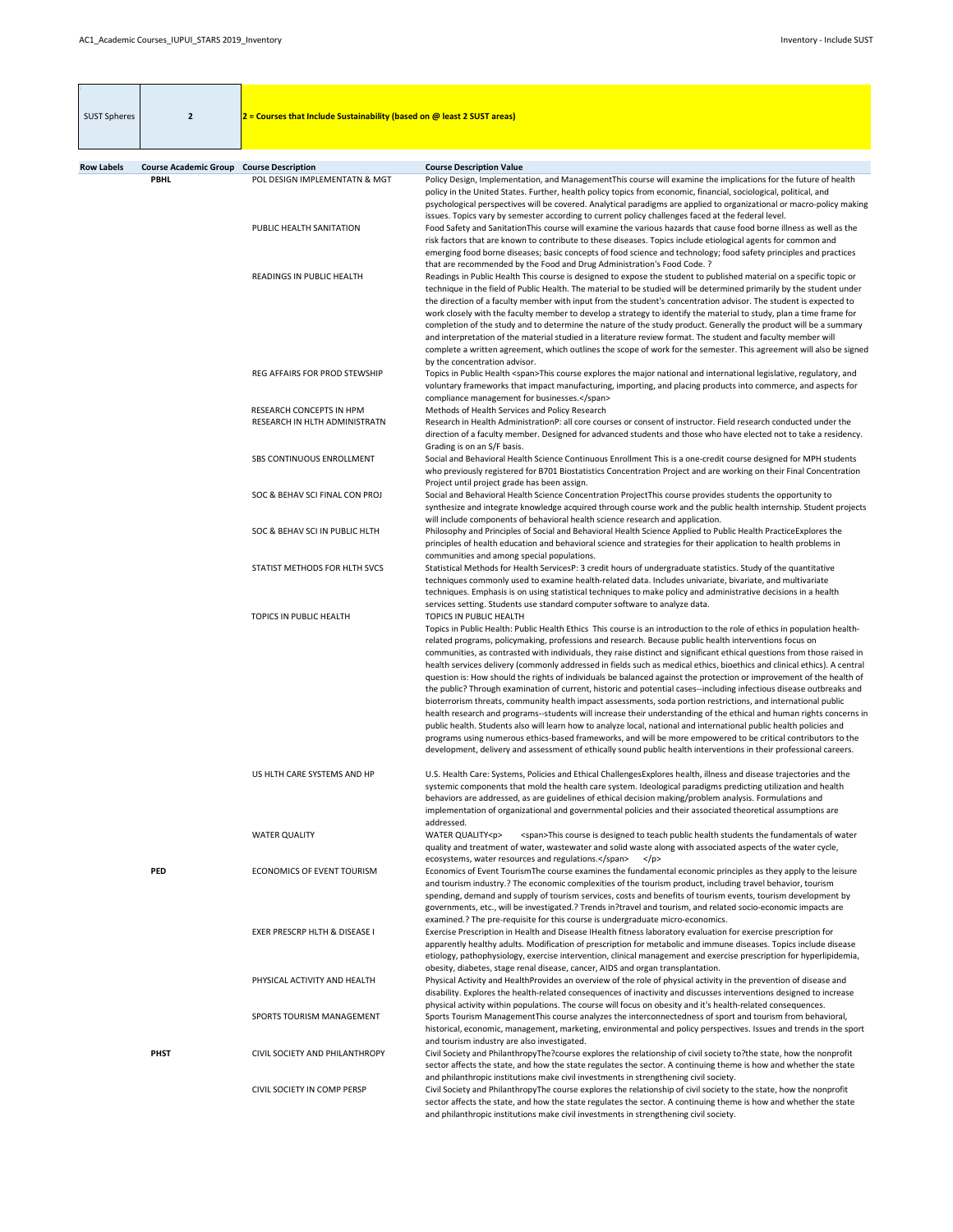| <b>SUST Spheres</b> | $\overline{2}$                                                 | $2$ = Courses that Include Sustainability (based on @ least 2 SUST areas) |                                                                                                                                                                                                                                                                                                                                                                                                                                                                                                                                                                                                                                                                                                                                                        |
|---------------------|----------------------------------------------------------------|---------------------------------------------------------------------------|--------------------------------------------------------------------------------------------------------------------------------------------------------------------------------------------------------------------------------------------------------------------------------------------------------------------------------------------------------------------------------------------------------------------------------------------------------------------------------------------------------------------------------------------------------------------------------------------------------------------------------------------------------------------------------------------------------------------------------------------------------|
|                     |                                                                |                                                                           |                                                                                                                                                                                                                                                                                                                                                                                                                                                                                                                                                                                                                                                                                                                                                        |
| <b>Row Labels</b>   | <b>Course Academic Group Course Description</b><br><b>PHST</b> | <b>CULTURE AND PHILANTHROPY</b>                                           | <b>Course Description Value</b><br>Cross-Cultural Dimensions of PhilanthropyExamines cross-cultural research on philanthropy and pursues critical<br>inquiry into the historical and cultural implications of philanthropy. The course focuses on the diverse system of<br>giving and serving within philanthropy traditions in the United States and around the world.                                                                                                                                                                                                                                                                                                                                                                                |
|                     |                                                                | <b>DISSERTATION</b>                                                       | Doctoral DissertationUndergraduate and graduate degrees, minors, and certificates in various areas of philanthropic<br>studies and nonprofit management are available at IUPUI and?IU Bloomington. These include American Humanics,<br>nonprofit management, museum studies, and the philanthropic studies minor. New courses and degree?programs<br>are developing rapidly. For up-to-date information, please contact Student Services for the Philanthropic Studies<br>Program, (317) 278-8911, or?visit www.philanthropy.iupui.edu.                                                                                                                                                                                                                |
|                     |                                                                | ETHICAL, MORAL&REL ASPECTS PHIL                                           | Ethical, Moral, and Religious Aspects of PhilanthropyThis doctoral seminar focuses on the major ethical and moral<br>texts that explain and justify philanthropy. Emphasis is placed on the philosophy of philanthropy in comparative<br>perspective, world traditions of social and religious conditions, and moral issues raised in philanthropy practice.                                                                                                                                                                                                                                                                                                                                                                                           |
|                     |                                                                | <b>GENDER AND PHILANTHROPY</b>                                            | Gender and PhilanthropyThis course provides a broad overview and deeper understanding of giving and volunteering<br>by gender from multiple perspectives, and how this knowledge can be applied across the nonprofit sector today. As<br>the 21st century unfolds, nonprofit practitioners ??? whether CEO, fundraiser, board member, or volunteer ??? and<br>donors must recognize that neither philanthropy nor fundraising follow a one-size-fits-all format. Woven throughout<br>this curriculum are examples of how women exercise their power and influence in philanthropy.                                                                                                                                                                     |
|                     |                                                                | HIST&CULTURAL PERSPECT OF PHIL                                            | Historical and Cultural Perspectives of PhilanthropyThis doctoral seminar focuses on the history of Philanthropy from<br>earliest to contemporary times. Cross-cultural perspectives are considered as socially and historically conditioned.<br>Ethnic and gender philanthropy are examined across geographic, cultural, and chronological periods.                                                                                                                                                                                                                                                                                                                                                                                                   |
|                     |                                                                | <b>HISTORY OF PHILANTHROPY</b>                                            | History of PhilanthropyThis course examines traditions of giving and receiving charity and philanthropy in the modern<br>era. It takes a comparative approach to giving including different historical contexts and traditions. Among the topics<br>covered will be donor motivations, definitions of need, identity formation, and philanthropy, politics and social<br>change.                                                                                                                                                                                                                                                                                                                                                                       |
|                     |                                                                | INTL HUMANITARIAN ASSISTANCE                                              | History of International Humanitarian AssistanceThis course covers the history of international humanitarian<br>assistance during the 19th and 20th centuries. Its focus is on the movements and activities that developed in<br>wealthier countries (Europe and the U.S.) during this period which attempted to help those in other lands in need of<br>assistance (e.g., food, shelter, medical care). These needs arose from a variety of causes, both natural and man-<br>made, such as famine, flood, epidemics, earthquakes and volcanoes as well as wars and government oppression. The<br>responses took many forms, governmental and non-governmental, in a world that underwent very dramatic changes<br>during the 19th and 20th centuries. |
|                     |                                                                | NONPROFITS AND PHILANTHROPY 2                                             | Research in Philanthropic StudeisThis course complements PHST-P 664. Topics covered in this course include<br>organization theory, networks, nonprofit/for-profit relationships, nonprofit revenues, social enterprise, social capital,<br>civil society, advocacy and social movements, non-governmental organizations (NGO's) and cross-national or<br>international NGO's, nonprofit governance, and public policies affecting philanthropy and nonprofit organizations.                                                                                                                                                                                                                                                                            |
|                     |                                                                | PHIL&NONPROFIT ORGS IN SOCIETY                                            | Philanthropy and Nonprofit Organizations in SocietySocial, psychological, political, and economic theories are used to<br>explain philanthropy and the practice of philanthropy through organizations in society. Major theoretical concepts<br>such as contract failure, social origins theory, voluntary failure, and serial reciprocity presented along with other.                                                                                                                                                                                                                                                                                                                                                                                 |
|                     |                                                                | PRIN AND PRAC OF FUNDRAISING                                              | Principles and Practices of Fundraising The course covers the salient aspects of the fundraising process as organized<br>carried out by nonprofit organizations ??? its base of core values, preparing a case for philanthropic support, relevant<br>techniques and strategies, assessing potential sources of support, effective engagement of human resources, and<br>process management. The course includes relevant theory to undergird practice, examination and analysis of current<br>practice, proposal of practice standards, and discussion and examination of ethical problems in fundraising.                                                                                                                                             |
|                     | <b>SCI</b>                                                     | ATTITUDES AND SOCIAL COGNITION                                            | Attitudes and Social CognitionP: Regular graduate standing in Psychology or permission of instructor. This graduate-<br>level seminar provides an overview of contemporary social psychological theory and research, emphasizing the social-<br>cognitive, affective, and motivational processes underlying attitudes, social inference, stereotyping, prejudice, and<br>self-regulation. Class discussion will focus on the application of this research to promote prosocial and prevent<br>antisocial behaviors affecting individuals, organizations, and society.                                                                                                                                                                                  |
|                     |                                                                | ETHICL LEGAL CULTRL ISS IN PSY                                            | Ethical, Legal, and Cultural Issues in Psychology1670 Ethical, Legal, and Cultural Issues in Psychology (3 cr.) P:<br>admission to graduate training in psychology or consent of instructor. Exploration of models of ethical decision<br>making. Examination of ethical principles and legal mandates that apply to professional psychology including<br>psychologists' roles in health care service delivery, consultation (clinical and organizational), research, and teaching.<br>Examination of cultural issues, including issues related to ethnicity, age, gender, religion, and sexual orientation.                                                                                                                                           |
|                     |                                                                | <b>INTERVENTION II: COG-BEH INTER</b>                                     | Intervention II: Cognitive Behavioral Interventions 1666 Intervention II: Cognitive Behavioral Interventions (3 cr.) P:<br>consent of instructor. Theory, research, and clinical application of cognitive-behavioral therapy (CBT). Addresses the<br>history and development of CBT, assessment and intake interview process, CBT intervention techniques, and CBT<br>treatment of several disorders. Relevant multicultural issues will also be discussed.                                                                                                                                                                                                                                                                                            |
|                     |                                                                | MULTICULTURAL COUNSELING<br><b>PRACTICUM INDUST. PSY</b>                  | MULTICULTURAL COUNSELING<br>Practicum in Industrial/Organizational Psychology684 Practicum in Industrial/Organizational Psychology (3 cr.) P: 570,<br>572, and consent of instructor. Practical experience in the development and implementation of field research in<br>organizational settings. Gives students the opportunity to spend eight hours per week in local business organizations<br>to gain experience and skills in industrial/organizational psychology.                                                                                                                                                                                                                                                                               |
|                     | <b>SHRS</b>                                                    | ADOLESCENTS AND YOUNG ADULTS                                              | Occupations of Adolescents and Young AdultsCourse will focus on the development, wellness, and disruption of<br>performance in areas of occupation of adolescents and young adults utilizing the occupational therapy process to<br>evaluate and intervene. Laboratory and fieldwork components will emphasize individual engagement in occupations<br>within various social and cultural contexts.                                                                                                                                                                                                                                                                                                                                                    |
|                     |                                                                | APP TRANS RESEARCH IN OT                                                  | Applied Translational Research in Occupational Therapy Course provides the student with the underpinnings needed<br>to translate findings from inter-disciplinary, evidence based healthcare research into practical application. Students<br>apply these findings to practices that affect health outcomes in individual patients and populations. The course goal<br>is to prepare the student to improve health through the application of both occupational therapy and inter-<br>disciplinary research.                                                                                                                                                                                                                                           |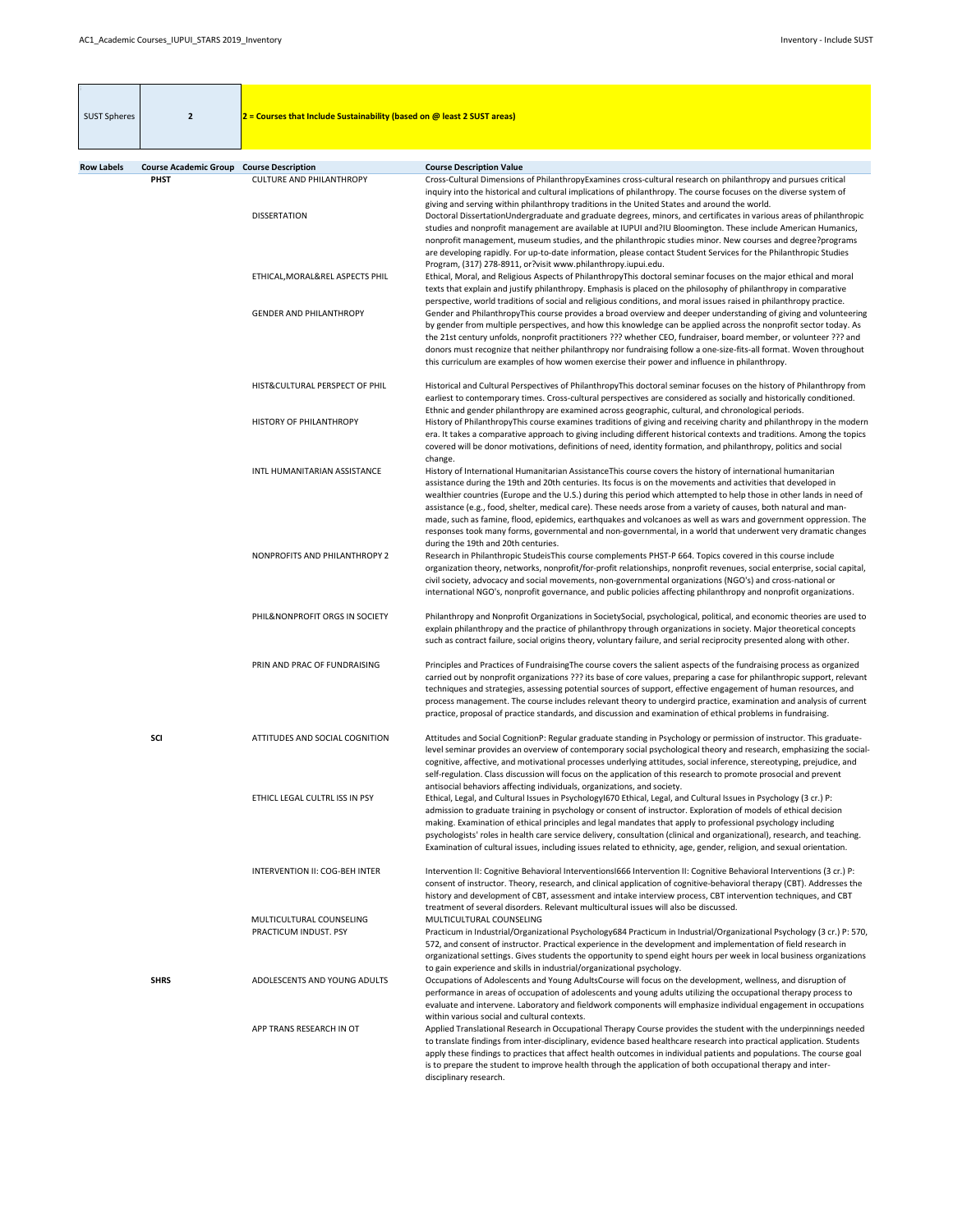| <b>SUST Spheres</b> | $\overline{2}$                                  | $2$ = Courses that Include Sustainability (based on @ least 2 SUST areas) |                                                                                                                                                                                                                                                                                                                                                                                                                                                                                                                                                                                                                                                                                                                                                                                                                                                                                                                                                                                                                                        |
|---------------------|-------------------------------------------------|---------------------------------------------------------------------------|----------------------------------------------------------------------------------------------------------------------------------------------------------------------------------------------------------------------------------------------------------------------------------------------------------------------------------------------------------------------------------------------------------------------------------------------------------------------------------------------------------------------------------------------------------------------------------------------------------------------------------------------------------------------------------------------------------------------------------------------------------------------------------------------------------------------------------------------------------------------------------------------------------------------------------------------------------------------------------------------------------------------------------------|
| <b>Row Labels</b>   | <b>Course Academic Group Course Description</b> |                                                                           | <b>Course Description Value</b>                                                                                                                                                                                                                                                                                                                                                                                                                                                                                                                                                                                                                                                                                                                                                                                                                                                                                                                                                                                                        |
|                     | <b>SHRS</b>                                     | CLIN ROT-PUB HLTH/COMM MED                                                | Clinical Rotation: Public Health and Community MedicineThis is the 4-week Community Medicine Clinical Rotation<br>requirement of the experiential year. This clinical rotation was created and designed to provide students with a<br>unique opportunity within a Community Medicine Health Center, to maximize the physician/physician assistant<br>collaboration model, to further develop awareness of and coordination with all health team members, and to<br>experience and participate the concept of a patient centered medical home. This rotation introduces students to<br>diverse preventive, emergent, acute, and chronic patient encounters, their complications and impact on patients                                                                                                                                                                                                                                                                                                                                  |
|                     |                                                 | <b>CLINICAL ROTATION-ELECTIVE II</b>                                      | across the life span, within the underserved population.<br>Clinical Rotation: ElectiveThis is the 2 or 4-week Elective Clinical Rotation that allows the student to choose to pursue<br>an area of medical beyond that of the 9 core required rotations. The rotation exists to encourage expansion of<br>opportunities to practice medicine in an area of interest that is available within the United States or abroad. This<br>rotation serves to deepen their commitment and understanding of preventive, emergent, acute, and chronic<br>treatment of patients, and their complications. The rotation offers students an opportunity to create a clinical<br>rotation unique to their interests and which fosters a deepening appreciation for the environment of global health,<br>and the diverse ethnic, cultural and economic environments in which medicine is practiced. Students self-select in<br>order to participate in an international rotation overseas, as long as they practice under the direct supervision of a |
|                     |                                                 | <b>DIETETIC INTERNSHIP</b>                                                | qualified preceptor.<br>Dietetic InternshipP: dietetic internship. Supervised clinical experience in clinical and community nutrition and food<br>service systems management. Course meets the requirements of the American Dietetic Association for the<br>postbaccalaureate experience needed for dietetic registration. Previous admission into dietetic internship required.<br>May be taken for a maximum of 22 credit hours. Not applicable to a graduate degree program.                                                                                                                                                                                                                                                                                                                                                                                                                                                                                                                                                        |
|                     |                                                 | HLTH PROMOTION & COMM OUTREACH                                            | Health Promotion and Community OutreachEssential concepts related to the roles of physical therapists in<br>prevention and in the promotion of health, wellness, and fitness. Course includes application of concepts through<br>service component in selected community agencies.                                                                                                                                                                                                                                                                                                                                                                                                                                                                                                                                                                                                                                                                                                                                                     |
|                     |                                                 | HLTH REHAB SYSTEMS & DELIVERY                                             | Health and Rehabilitation Systems DeliveryThis course analyses emerging trends in health care systems and delivery<br>associated with rehabilitation. Areas to be covered include organizational infrastructures, finance, public policy and<br>implications for disparate patient populations.                                                                                                                                                                                                                                                                                                                                                                                                                                                                                                                                                                                                                                                                                                                                        |
|                     |                                                 | LEGAL & ETHICAL ISS PHYS THER                                             | Legal and Ethical Issues in Physical TherapyIncludes essential information related to ethical, legal, and professional<br>practice regulations and standards of care. Interpersonal communication skills for the healthcare environment are<br>also presented.                                                                                                                                                                                                                                                                                                                                                                                                                                                                                                                                                                                                                                                                                                                                                                         |
|                     |                                                 | <b>OCCUPATIONS OF ADULTS</b>                                              | Occupations of Adults and Older AdultsThis course will focus on the disruption of performance in areas of occupation<br>of adults and older adults utilizing the occupational therapy process to evaluate and intervene. Laboratory and<br>fieldwork components will emphasize individual engagement in occupations within various social and cultural<br>contexts.                                                                                                                                                                                                                                                                                                                                                                                                                                                                                                                                                                                                                                                                    |
|                     |                                                 | <b>OCCUPATIONS-INFANTS &amp; CHILDREN</b>                                 | Occupations of Infants and ChildrenCourse will focus on the development, support, and disruption of performance in<br>areas of occupation of infants and children utilizing the occupational therapy process to evaluate and intervene.<br>Laboratory and fieldwork components will emphasize individual engagement in occupations within various social and<br>cultural contexts.                                                                                                                                                                                                                                                                                                                                                                                                                                                                                                                                                                                                                                                     |
|                     |                                                 | OT MGMT IN HEALTH & COMM SYSTM                                            | Occupational Therapy Management in Today's Health and Community SystemsA study of the occupational therapist's<br>role in the management of service delivery in both health and community systems. Managed care, managerial<br>functions, professionalism, ethics, and various laws are emphasized.                                                                                                                                                                                                                                                                                                                                                                                                                                                                                                                                                                                                                                                                                                                                    |
|                     |                                                 | PRINCIPLE OF PHARM PA                                                     | Principles of Medical PharmacologyThis survey of pharmacology will teach the student general principles of drug<br>action. Students will develop an understanding of the basic pharmacokinetic, pharmacodynamic, and<br>pharmacogenetic principles underlying drug therapy; prototypic drugs and their adverse effects; the development of<br>drug dependence and addiction; and an awareness of environmental toxins.                                                                                                                                                                                                                                                                                                                                                                                                                                                                                                                                                                                                                 |
|                     |                                                 | US HLTH CARE SYSTEM & PA POL                                              | U.S. Health Care: Systems, Policies and Public Health for PAThis course will explore U.S. health care systems and<br>policies. Discussion will focus on policy formation; influencers on policy making (stakeholders and data); health care<br>system operations; the impact policies have on U.S. health care outcomes; and the interaction of national, state, and<br>local policies.                                                                                                                                                                                                                                                                                                                                                                                                                                                                                                                                                                                                                                                |
|                     | <b>SPEA</b>                                     | CAPSTONE IN PUBL & ENV AFFAIR                                             | Capstone in Public and Environmental AffairsInterdisciplinary course designed to expose students to the realities of<br>the policy process through detailed analyses of case studies and projects. Course integrates science, technology,<br>policy, and management.                                                                                                                                                                                                                                                                                                                                                                                                                                                                                                                                                                                                                                                                                                                                                                   |
|                     |                                                 | <b>ENVIRONMENTAL LAW</b>                                                  | Environmental LawAn overview of U.S. environmental law. Key environmental statutes are examined, as are court<br>decisions interpreting those statutes. Topics include water and air pollution, hazardous waste, toxins, pesticides, and<br>environmental impact statements.                                                                                                                                                                                                                                                                                                                                                                                                                                                                                                                                                                                                                                                                                                                                                           |
|                     |                                                 | <b>ENVIRONMENTAL POLICY ANALYSIS</b><br>GOVERNING&LEADING-GLOBAL SOCTY    | Environmental Policy AnalysisThe interrelationships among social, technical, and natural systems. Theories of growth.<br>Causes and implications of environmental problems. Alternative policies and mechanisms for environmental control<br>and bases for choice.                                                                                                                                                                                                                                                                                                                                                                                                                                                                                                                                                                                                                                                                                                                                                                     |
|                     |                                                 |                                                                           | Governing and Leading in a Global SocietyThis gateway course will increase the student's appreciation of the role of<br>the profession in governance across multiple sectors of society within the global context.? Students will learn norms<br>associated with effective practice and frame a professional development plan to acquire the leadership skills to<br>support these norms.                                                                                                                                                                                                                                                                                                                                                                                                                                                                                                                                                                                                                                              |
|                     |                                                 | MGMT IN THE NONPROFIT SECTOR                                              | Management in the Nonprofit SectorP: V521 or PHST P521. An examination of nonprofit organizations and their role<br>in society. Management issues and public policy affecting these organizations are discussed. Primary emphasis is on<br>U.S. organizations, but attention is given to the global nature of the sector.                                                                                                                                                                                                                                                                                                                                                                                                                                                                                                                                                                                                                                                                                                              |
|                     |                                                 | NAT HOME & SECURITY IN AMERICA                                            | Homeland Security in the United States This course addresses federal policy and management issues related to<br>preventing, mitigating, preparing for, responding to, and recovering from major catastrophic events; both natural and<br>man-made, including acts of terrorism. Topics include emergency management, resource and response<br>infrastructures, public health issues, best practices, crisis communications, and business and governmental<br>continuity.                                                                                                                                                                                                                                                                                                                                                                                                                                                                                                                                                               |
|                     |                                                 | NEGOTIATN & DISP RESOLUTION PA                                            | Negotiation and Dispute Resolution for Public AffairsStudents will learn the skill of interest-based negotiation through<br>role play and simulation. Students will learn about dispute resolution techniques such as mediation, arbitration, fact<br>finding, early neutral evaluation, ombudsmanship, and facilitation. The course covers dispute resolution in federal<br>government and in the context of public, environmental, labor, and business disputes.                                                                                                                                                                                                                                                                                                                                                                                                                                                                                                                                                                     |
|                     |                                                 | NONPROFIT & VOLUNTARY SECTOR                                              | The Nonprofit and Voluntary SectorSame as PHST P521. The theory, size, scope, and functions of the nonprofit and<br>voluntary sector are covered from multiple disciplinary perspectives including historical, political, economic, and<br>social.                                                                                                                                                                                                                                                                                                                                                                                                                                                                                                                                                                                                                                                                                                                                                                                     |
|                     |                                                 | PRINCIPLES& PRACT OF SOC ENTREP                                           | Principles and Practices of Social EntrepreneurshipThis course will survey issues in social entrepreneurship and<br>engage students in completing class projects applying principles and practices of social entrepreneurship to problems<br>of nonprofit organizations, government agencies, and social-purpose business.                                                                                                                                                                                                                                                                                                                                                                                                                                                                                                                                                                                                                                                                                                             |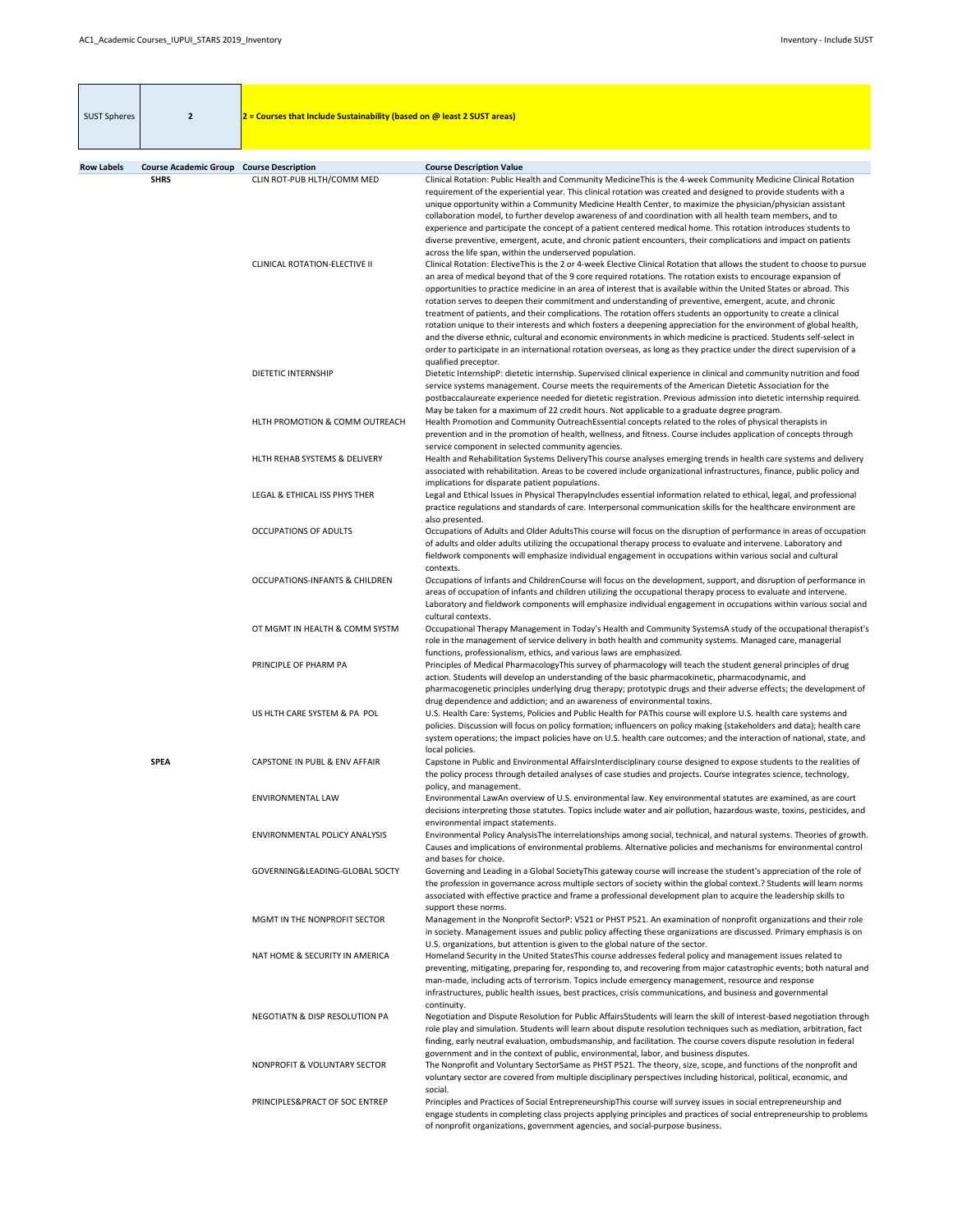| <b>SUST Spheres</b> | $\overline{2}$               | $2$ = Courses that Include Sustainability (based on @ least 2 SUST areas)                                                                                                                                                                                                                                                                                                      |                                                                                                                                                                                                                                                                                                                                                                                                                                                                                                                                                                                                                                                                                                                                                                                                                                                                                                                                                                                                                                                                                                                               |
|---------------------|------------------------------|--------------------------------------------------------------------------------------------------------------------------------------------------------------------------------------------------------------------------------------------------------------------------------------------------------------------------------------------------------------------------------|-------------------------------------------------------------------------------------------------------------------------------------------------------------------------------------------------------------------------------------------------------------------------------------------------------------------------------------------------------------------------------------------------------------------------------------------------------------------------------------------------------------------------------------------------------------------------------------------------------------------------------------------------------------------------------------------------------------------------------------------------------------------------------------------------------------------------------------------------------------------------------------------------------------------------------------------------------------------------------------------------------------------------------------------------------------------------------------------------------------------------------|
| <b>Row Labels</b>   | <b>Course Academic Group</b> | <b>Course Description</b>                                                                                                                                                                                                                                                                                                                                                      | <b>Course Description Value</b>                                                                                                                                                                                                                                                                                                                                                                                                                                                                                                                                                                                                                                                                                                                                                                                                                                                                                                                                                                                                                                                                                               |
|                     | <b>SPEA</b>                  | PUB MGT INFO SYSTEMS                                                                                                                                                                                                                                                                                                                                                           | Public Management Information SystemsThis course focuses on the application of information systems concepts and<br>tools to challenges and opportunities in the public sector. Topics covered will include current trends in information<br>systems; managerial use of information systems; hardware, software, and telecommunications; systems<br>development processes and practices; and strategic and policy issues in information systems.                                                                                                                                                                                                                                                                                                                                                                                                                                                                                                                                                                                                                                                                               |
|                     |                              | PUBLIC FINANCE & BUDGETING                                                                                                                                                                                                                                                                                                                                                     | Public Finance and BudgetingThe fiscal role of government in a mixed economy; sources of public revenue and credit;<br>administrative, political, and institutional aspects of the budget and the budgetary process; problems and trends in<br>intergovernmental fiscal relations.                                                                                                                                                                                                                                                                                                                                                                                                                                                                                                                                                                                                                                                                                                                                                                                                                                            |
|                     |                              | PUBLIC HUMAN RESOURCES MGMT                                                                                                                                                                                                                                                                                                                                                    | Public Human Resources ManagementAnalysis of the structure, operations, and design of public personnel systems,<br>including government agencies and public enterprise. Relationships between public policy and personnel concepts,<br>values, and operations are considered.                                                                                                                                                                                                                                                                                                                                                                                                                                                                                                                                                                                                                                                                                                                                                                                                                                                 |
|                     |                              | PUBLIC MANAGEMENT                                                                                                                                                                                                                                                                                                                                                              | Public ManagementAnalysis of concepts, methods, and procedures involved in managing public organizations.<br>Problems of organization, planning, decision making, performance evaluation, and management of human resources<br>are considered. Cases are drawn from a variety of public services found at federal, state, and local levels of<br>government.                                                                                                                                                                                                                                                                                                                                                                                                                                                                                                                                                                                                                                                                                                                                                                  |
|                     |                              | PUBLIC MANAGEMENT ECONOMICS                                                                                                                                                                                                                                                                                                                                                    | Public Management EconomicsThis course focuses on applications of the principles and concepts of intermediate<br>microeconomic theory and managerial economics to public sector management decisions and policy analysis. The<br>course utilizes case studies to give students opportunities to recognize the economic dimensions inherent in the<br>public policy problems and to develop an analytical problem-solving orientation.                                                                                                                                                                                                                                                                                                                                                                                                                                                                                                                                                                                                                                                                                         |
|                     |                              | PUBLIC ORGANIZATION                                                                                                                                                                                                                                                                                                                                                            | Public Organizations This course focuses on the behavior and theory of public organizations in four areas: (1)<br>individuals and groups in public organizations, (2) the design of public organizations, (3) organization-environment<br>relations, and (4) interorganizational relations.                                                                                                                                                                                                                                                                                                                                                                                                                                                                                                                                                                                                                                                                                                                                                                                                                                   |
|                     |                              | PUBLIC POLICY PROCESS<br>PUBLIC PROGRAM EVALUATION                                                                                                                                                                                                                                                                                                                             | Public Policy ProcessAn examination of the role of public affairs professionals in policy processes. Focuses on<br>relationships with political actors in various policy areas.<br>Public Program EvaluationExamination of how the programs of public agencies are proposed, established, operated,                                                                                                                                                                                                                                                                                                                                                                                                                                                                                                                                                                                                                                                                                                                                                                                                                           |
|                     |                              | STRAT MGMT PUB/NONPROFIT ORGS                                                                                                                                                                                                                                                                                                                                                  | and evaluated. Discussion of the role and conduct of research in the program evaluation process. In addition,<br>techniques of effective evaluation and analysis are discussed.<br>Strategic Management of Public and Nonprofit OrganizationsP: V502. Concepts, cases, and problem solving<br>associated with the structure and process of strategic management in the public sector, broadly defined to include                                                                                                                                                                                                                                                                                                                                                                                                                                                                                                                                                                                                                                                                                                              |
|                     | <b>SWK</b>                   | <b>ASSESS MENTAL HLTH &amp; ADDICTNS</b>                                                                                                                                                                                                                                                                                                                                       | governmental and nongovernmental organizations.<br>Assessment in Mental Health and AddictionsRecognizing the social, political, legal, and ethical implications of<br>assessment, students enrolled in this course critically examine various conceptual frameworks and apply bio-<br>psychosocial and strengths perspectives to understand its multidimensional aspects. Students learn to conduct<br>sophisticated mental status and lethality risk interviews, engage in strengths and assets discovery, and apply the<br>Diagnostic and Statistical Manual of the American Psychiatric Association and other classification schemes in<br>formulating assessment hypotheses. They gain an understanding of the application of several relevant assessment<br>instruments and learn to evaluate their relevance for service to at-risk populations, including persons affected by<br>mental health and addictions issues. Students learn to collaborate with a diverse range of consumers and other<br>professionals in developing meaningful assessments upon which to plan goals, intervention strategies, and means for |
|                     |                              | COMM-BASED PRAC MTL HLTH&ADDIC<br>DIV, HUMAN RIGHTS, SOC JUSTICE<br>DIVERSITY, HUM RGHTS & SOC JUS<br>FISCAL MGMT, MKTG, RESRCE DEV<br>GROUP&COMM BASED PRAC CHLD&FAM<br><b>HEALTH CARE PRACTICE I</b><br>HUMAN BEHAV & SOCIAL ENVIRON I<br>HUMAN BEHAVIOR IN SOC ENVIR II<br>HUMAN BEHAVR SOCIAL ENVIRON II<br>LEVRG ORG, COMM & POLIT SYST<br>MENT HLTH/ADDICT PRACT IND/FAM | evaluation.<br>Community-Based Practice in Mental Health and Addiction<br>DIV, HUMAN RIGHTS, SOC JUSTICE<br>DIVERSITY, HUM RGHTS & SOC JUS<br>Fiscal Management, Marketing, and Resource Development<br>Community-Based Practice with Children and Families<br><b>Health Care Practice I</b><br>HUMAN BEHAV & SOCIAL ENVIRON I<br>Human Behavior and the Social Environment II<br>HUMAN BEHAVR SOCIAL ENVIRON II<br>Leveraging Organizations, Communities, and Political Systems<br>Mental Health and Addictions Practice with Individuals and Families                                                                                                                                                                                                                                                                                                                                                                                                                                                                                                                                                                       |
|                     |                              | MNTL HLTH&ADDICT PR WITH GRPS<br>PHILOSOPHY OF SCI & SOC WORK<br>PRAC IND, FAM & COM IN HEALTH<br>SOC POLICY ANALYSIS & PRACTICE                                                                                                                                                                                                                                               | Mental Health and Addiction Practice with Groups<br>Philosophy of Science and Social Work<br><b>Health Care Practice II</b><br>SOC POLICY ANALYSIS & PRACTICE<br>Social Policy Analysis and Practice                                                                                                                                                                                                                                                                                                                                                                                                                                                                                                                                                                                                                                                                                                                                                                                                                                                                                                                          |
|                     |                              | SOC WRK PRAC WITH CHLDRN&ADOL<br>SOCIAL POLICY AND SERVICE<br>SOCIAL POLICY AND SERVICES                                                                                                                                                                                                                                                                                       | Social Work Practice with Children and Adolescents This course is designed to develop and broaden student<br>knowledge and skill in direct practice with children and adolescents. Social work practice will be examined within the<br>context of meta-frameworks that include developmental stages/tasks, sexual development and orientation, gender<br>issues, family context, culture, larger environmental systems, discrimination/oppression, and legal rights and<br>responsibilities. Emphasis will be placed on practice methods including assessment, interviewing, comparative<br>treatment models, and practice with special populations.<br>SOCIAL POLICY AND SERVICE<br>Social Policy and Services II                                                                                                                                                                                                                                                                                                                                                                                                            |
|                     |                              | SOCIAL WORK THEORIES<br>SOCIAL WRK PRACTICE IN SCHOOLS                                                                                                                                                                                                                                                                                                                         | Social Work Theories of Human and Social Behavior<br>Social Work Practice in SchoolsThis advanced level practice course is designed to provide students with an overview<br>of contemporary social work practice in school settings. Specific topical areas include the historical and contemporary<br>contexts of social work service in school settings, legal mandates for social work practice in schools, social policies<br>and trends in education affecting school settings and social work practice in schools, preventive and intervention<br>methods and roles applicable to diverse populations in school settings, research issues and practice effectiveness,<br>and multiculturalism and diversity issues in social work practice in schools.                                                                                                                                                                                                                                                                                                                                                                  |
|                     | <b>TECH</b>                  | <b>SWK PRACTICE: ADDICTIONS</b><br><b>LEADERSHIP AND ETHICS</b>                                                                                                                                                                                                                                                                                                                | <b>Social Work Practice: Addictions</b><br>Leadership EthicsAn examination of ethical, legal, and policy issues facing business and technology leaders. Topics<br>include ethical decision making, corporate social responsibility, code of ethics, public policies and government<br>regulations, international business practices, technology innovation, risk management in a global environment, and<br>specific areas of law-employment, health and safety, environmental, contract, warranties and liabilities, intellectural<br>property, technology law, and international laws and regulations.                                                                                                                                                                                                                                                                                                                                                                                                                                                                                                                      |
|                     |                              | MANAGERIAL TRNG DEVEL                                                                                                                                                                                                                                                                                                                                                          | Managerial Training and DevelopmentReview of current managerial education and development theories and<br>practices; discussion of fundamental social, economic, and political changes affecting business and the work of<br>managing; implications of these changes for individual manager development and continued growth.                                                                                                                                                                                                                                                                                                                                                                                                                                                                                                                                                                                                                                                                                                                                                                                                 |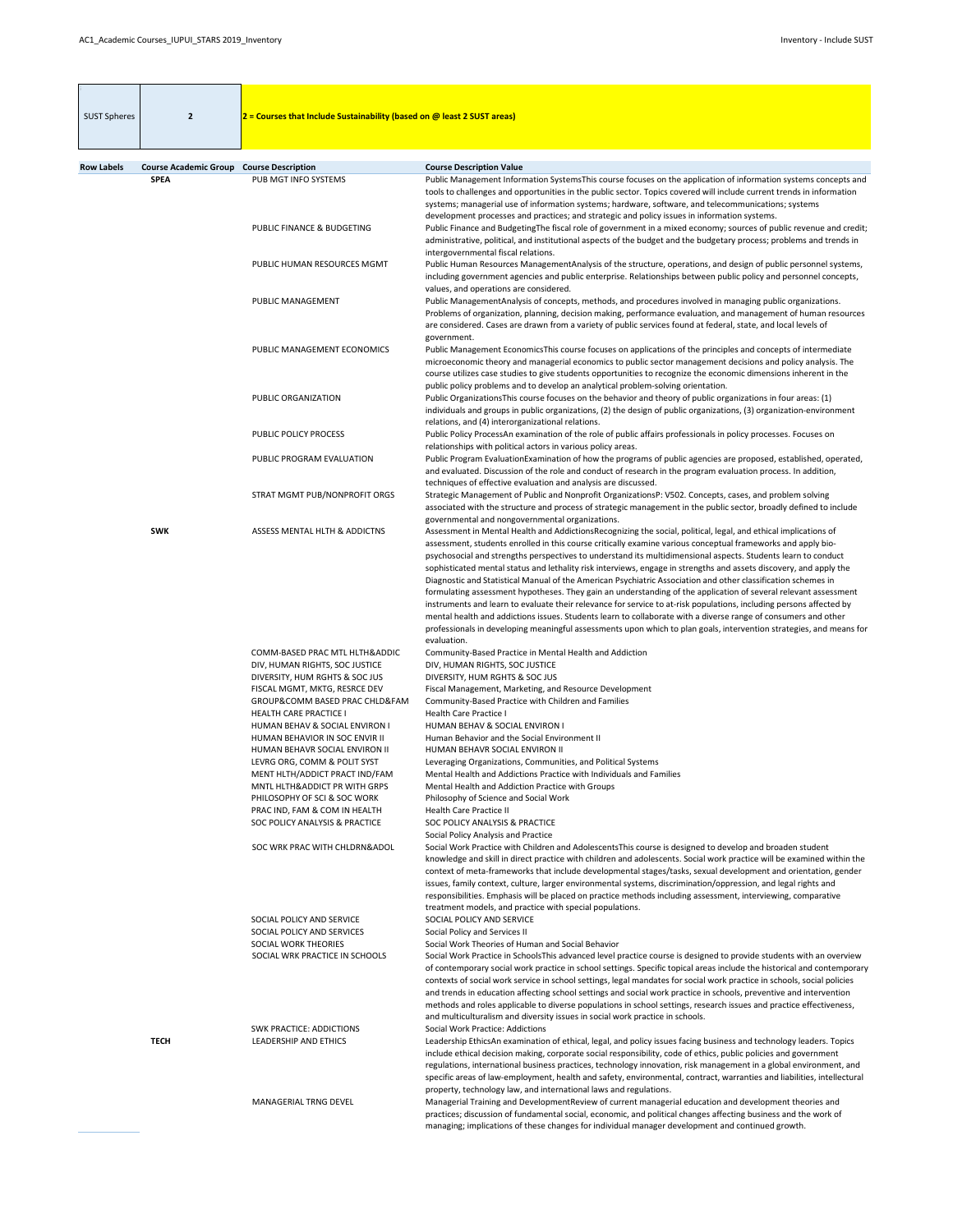| <b>SUST Spheres</b>             | $\mathbf{2}$                               | $2$ = Courses that Include Sustainability (based on @ least 2 SUST areas)  |                                                                                                                                                                                                                                                                                                                                                                                                                                                                                                                                                                                                                                                                                                                                                                                                                                                                                                                                   |
|---------------------------------|--------------------------------------------|----------------------------------------------------------------------------|-----------------------------------------------------------------------------------------------------------------------------------------------------------------------------------------------------------------------------------------------------------------------------------------------------------------------------------------------------------------------------------------------------------------------------------------------------------------------------------------------------------------------------------------------------------------------------------------------------------------------------------------------------------------------------------------------------------------------------------------------------------------------------------------------------------------------------------------------------------------------------------------------------------------------------------|
|                                 |                                            |                                                                            |                                                                                                                                                                                                                                                                                                                                                                                                                                                                                                                                                                                                                                                                                                                                                                                                                                                                                                                                   |
| <b>Row Labels</b><br><b>LAW</b> | <b>Course Academic Group</b><br><b>LAW</b> | <b>Course Description</b><br><b>ENVIRONMENTAL LAW</b>                      | <b>Course Description Value</b><br>Environmental Lawintroduces students to many of the major concepts and statutes in federal environmental law.<br>Laws covered may include the Clean Air Act, the Clean Water Act, the Endangered Species Act, CERCLA/Superfund,<br>and the Solid Waste Disposal Act/RCRA. Additional topics may include cost-benefit analysis, risk assessment,                                                                                                                                                                                                                                                                                                                                                                                                                                                                                                                                                |
| <b>UGRD</b>                     | <b>BUS</b>                                 | <b>BUS ADMIN INTRODUCTION: HONORS</b>                                      | ecosystem services and valuing the environment, and statutory interpretation.<br>Introduction to Business Administration: Honors <p>Business administration from the standpoint of the manager of a<br/>business firm operating in the contemporary economic, political, and social environment.?? Honors credit; permission<br/>required.</p>                                                                                                                                                                                                                                                                                                                                                                                                                                                                                                                                                                                    |
|                                 |                                            | <b>BUS ADMINISTRATION: INTRO</b>                                           | Business Administration: IntroductionBusiness administration from the standpoint of the manager of a business firm<br>operating in the contemporary economic, political, and social environment. No credit for Kelley School of Business<br>students when taken concurrently with or after the Integrative Core.                                                                                                                                                                                                                                                                                                                                                                                                                                                                                                                                                                                                                  |
|                                 |                                            | <b>CAREER PERSPECTIVES</b>                                                 | Career PerspectivesP: sophomore standing. Assists students in constructing their academic programs and postcollege<br>plans. Students are involved in group interaction with managers, senior executives, faculty, junior or senior student<br>mentors, alumni, and community leaders. Students use data from tests and exercises to consider career options as<br>they relate to such topics as globalization, total quality management, workforce diversity, leadership theory, and<br>volunteerism.                                                                                                                                                                                                                                                                                                                                                                                                                            |
|                                 |                                            | <b>COMMUNITY HEALTH</b><br><b>COMMUNITY SERVICE LEARNING</b>               | <b>COMMUNITY HEALTH</b><br>Independent Study in Community Service LearningP: sophomore standing. Authorization required. Independent<br>study course for students intending to apply to the Kelley School of Business and who have 26 or more credit hours.<br>Students will participate in an online library research program, survey and analyze written works on business ethics<br>and societal responsibility, and participate in a group social learning project that involves multiple visits to                                                                                                                                                                                                                                                                                                                                                                                                                           |
|                                 |                                            | <b>INTERNATIONL BUS ENVIRONMNT</b>                                         | elementary schools. Credit not given for both X103 and X203.<br>The International Business EnvironmentP: ECON E201 and E202 or equivalent, minimum of junior standing, or<br>consent of instructor. Economic environment for overseas operations. Governmental policies and programs that<br>affect international business. Economic and political philosophies around the world; patterns of government-business<br>relationships. Economic development and business activities in differing political and cultural environments.                                                                                                                                                                                                                                                                                                                                                                                                |
|                                 |                                            | <b>INTRO TO BUSINESS &amp; MANAGEMENT</b>                                  | Introduction to Business ManagementBusiness administration and management from the standpoint of a business<br>firm operating in the contemporary economic, political, and social environment. This course will not be counted<br>toward a business degree or minor.                                                                                                                                                                                                                                                                                                                                                                                                                                                                                                                                                                                                                                                              |
|                                 |                                            | <b>INTRO TO MACROECONOMICS</b>                                             | Introduction to MacroeconomicsP: E201. An introduction to macroeconomics that studies the economy as a whole;<br>the levels of output, prices, and employment; how they are measured and how they can be changed; money and<br>banking; international trade; and economic growth.                                                                                                                                                                                                                                                                                                                                                                                                                                                                                                                                                                                                                                                 |
|                                 |                                            | <b>INTRO TO MICROECONOMICS</b>                                             | Introduction to MicroeconomicsP: sophomore standing. E201 is a general introduction to microeconomic analysis.<br>Discussed are the method of economics, scarcity of resources, the interaction of consumers and businesses in the<br>market place in order to determine price, and how the market system places a value on factors of production.                                                                                                                                                                                                                                                                                                                                                                                                                                                                                                                                                                                |
|                                 |                                            | ORG & ORG CHANGE                                                           | Organizations and Organizational ChangeP: Z302; I-Core; senior standing. Analysis and development of organizational<br>theories, with emphasis on environmental dependencies, sociotechnical systems, structural design, and control of<br>the performance of complex systems. Issues in organizational change, such as appropriateness of intervention<br>strategies and techniques, barriers to change, organizational analysis, and evaluation of formal change programs.                                                                                                                                                                                                                                                                                                                                                                                                                                                      |
|                                 | <b>EDUC</b>                                | <b>FAMILIES, SCHOOL &amp; SOCIETY</b>                                      | Seminar 1: Individuals and Families in School and SocietyThe purpose of this seminar is to learn the perspectives of<br>individuals with disabilities and their families regarding the impact of disabilities in their daily lives. A life-span<br>approach will be used to discuss issues related to birth and early childhood, school-age years, and adulthood.<br>Additional topics include labeling, legal issues, person-centered planning, and academic, social/emotional, behavioral,<br>and environmental issues.                                                                                                                                                                                                                                                                                                                                                                                                         |
|                                 |                                            | MTHD TEACH STUDENTS SPEC NEEDS                                             | Methods for Teaching Students with Special NeedsThis course prepares future teachers to work with students with<br>diverse abilities in inclusive settings. Participants learn to use learning modalities, varied rates and complexity of<br>instruction, and making use of individual interests and preferences. Additionally, differentiating and/or individualizing<br>instruction for all learners and developing classroom management skills are emphasized.                                                                                                                                                                                                                                                                                                                                                                                                                                                                 |
|                                 |                                            | MULTICULT EDUC/GLOBAL AWARENS<br><b>SCHLS SOCIETY &amp; EXCEPTIONALITY</b> | <b>Multicultural Education and Global Awareness</b><br>Schools, Society, and ExceptionalityB-I This course is designed to provide an overview of the many complex issues<br>related to special education policy and practice in the United States. Content will include an introduction to the<br>definitions and characteristics of various exceptionalities; an exploration of the options available for instructing<br>exceptional children in public school settings; and discussion of the many important topics and issues related to<br>planning and implementing special education in American public schools.                                                                                                                                                                                                                                                                                                            |
|                                 | <b>ENGR</b>                                | <b>CAPSTONE DESIGN</b>                                                     | Capstone DesignClass 3.?? Concurrent engineering design concept is introduced and practiced.?? Application of the<br>design is emphasized.?? Design problems from all areas of energy engineering are considered.?? Contemporary<br>issues pertaining to energy engineering career will be discussed.                                                                                                                                                                                                                                                                                                                                                                                                                                                                                                                                                                                                                             |
|                                 |                                            | <b>COMPRS FLOW &amp; RENEW KIN ENGY</b>                                    | Compressible Flow and Renewable Kinetic Energy DesignThis course is designed to introduce compressible flow,<br>turbomachines and design of kinetic energy conversion and storage devices for wind, wave and tidal renewable<br>energy sources.?? Students will first learn about compressible flow, turbomachines concepts and kinetic energy<br>sources available on earth.?? Next, the course will provide students with analysis, design parameters and control<br>renewable kinetic energies.                                                                                                                                                                                                                                                                                                                                                                                                                                |
|                                 |                                            | DYN SYS & MEASUREMENTS                                                     | Dynamic Systems Modeling and MeasurementsThis course will cover the fundamentals of instrumentation,<br>measurement, and dynamic systems modeling.?? Design, selection, and usage of the instrumentation systems and<br>the interpretation of experimental results are also introduced.?? Basic concepts of measurements methods,<br>measurement system response, assessment, uncertainty analysis of measured data, sensors, signal conditioning,<br>recording/display devices, digital techniques, instrument interface, and measurement theories on stress and strain,<br>temperature, pressure, fluid flow and velocity will also be covered.?? Additionally, fundamentals of dynamic systems<br>including mechanical, electrical, and electromechanical systems will be introduced.?? Laplace transform, block<br>diagram, transient and frequency response of linear first and second order system will be covered as well. |
|                                 |                                            | <b>ELECTROCHEM MATL &amp; EEN</b>                                          | Fundamentals of Electrochemical Materials & Energy EngineeringClass 2. Lab 1.?? This course examines the<br>chemistry and structure of materials and their correlation with various electrochemical properties including their<br>suitability for use in conversion and storage of electrochemical energy, energy related materials, and chemical and<br>renewable energy sources.                                                                                                                                                                                                                                                                                                                                                                                                                                                                                                                                                |
|                                 |                                            | <b>ENG. MECHANICS</b>                                                      | Basic Engineering MechanicsThis course is an introductory mechanics course in energy engineering, covers force<br>systems and couples, equilibrium, centroids, friction, Kinematics, kinetics of particles & rigid body, Newton's second<br>law, energy, and momentum methods; equations of motions, and application to machine elements.                                                                                                                                                                                                                                                                                                                                                                                                                                                                                                                                                                                         |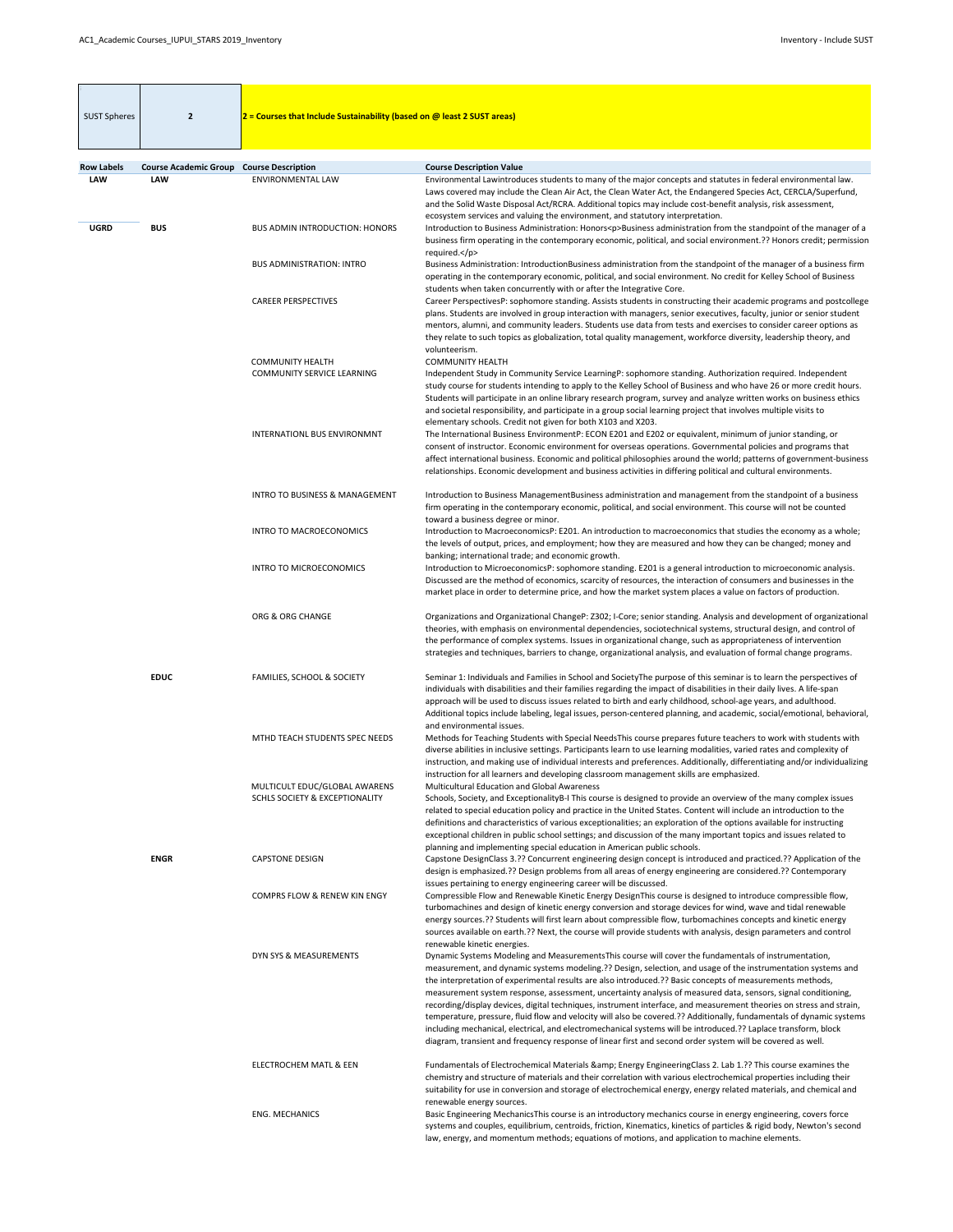| <b>SUST Spheres</b> | $\overline{2}$               | $2$ = Courses that Include Sustainability (based on @ least 2 SUST areas) |                                                                                                                                                                                                                                                                                                                                                                                                                                                                                                                                                                                                                                                                                                                                                          |
|---------------------|------------------------------|---------------------------------------------------------------------------|----------------------------------------------------------------------------------------------------------------------------------------------------------------------------------------------------------------------------------------------------------------------------------------------------------------------------------------------------------------------------------------------------------------------------------------------------------------------------------------------------------------------------------------------------------------------------------------------------------------------------------------------------------------------------------------------------------------------------------------------------------|
|                     |                              |                                                                           |                                                                                                                                                                                                                                                                                                                                                                                                                                                                                                                                                                                                                                                                                                                                                          |
| <b>Row Labels</b>   | <b>Course Academic Group</b> | <b>Course Description</b>                                                 | <b>Course Description Value</b>                                                                                                                                                                                                                                                                                                                                                                                                                                                                                                                                                                                                                                                                                                                          |
|                     | <b>ENGR</b>                  | <b>ENGINEERING ECONOMICS</b><br>ENGR DESIGN, ETHICS, & ENTRP              | <b>Engineering Economics</b><br>Engineering Design, Ethics, and EntrepreneurshipClass 2. Lab 2.?? Basic concepts of the design process.?? Innovative<br>engineering design of real life application.?? Engineering ethics topics.?? Fundamentals of Entrepreneurship.??<br>Design projects focus on open-ended problems.?? Design modeling, simulation, documentation and<br>communication.?? Implementation and use of modern computer tools in solving design problems and completing<br>team design projects in the area of Energy Engineering.                                                                                                                                                                                                       |
|                     |                              | <b>FLUID MECHANICS</b>                                                    | Fluid MechanicsContinua, velocity fields, fluid statics, basic conservation laws for systems and control volumes,<br>dimensional analysis.?? Euler and Bernoulli equations, viscous flows, boundary layers, flows in channels and around<br>submerged bodies, and one-dimensional gas dynamics.                                                                                                                                                                                                                                                                                                                                                                                                                                                          |
|                     |                              | <b>INTRO TO ENGINEERING MATERIALS</b><br>RENEWABLE ENERGY SYS & DESIGN    | Introduction to Engineering Materials<br>Renewable Energy System and DesignThis course is designed to introduce the system and design of energy<br>conversion and storage devices for renewable energy sources.?? Students will first learn about energy sources<br>available on earth including kinetic, solar, and chemical.?? Next, the course will provide students with a review of the<br>thermodynamic concepts behind energy constant and energy transfer via an energy conversion device.?? Finally, this<br>course will tie together concepts of renewable energy sources and thermodynamics teaching students about design<br>elements for energy conversion and storage devices, in which renewable energy sources are converted and stored. |
|                     | <b>HERR</b>                  | ART OF THE PAST TWO DECADES                                               | Art of the Past Two DecadesA seminar focusing on directed research into the art, critical writing, and conceptual<br>attributes of current art. Topics include postmodernism, appropriation, feminism, multiculturalism, deconstruction,<br>and semiotics.                                                                                                                                                                                                                                                                                                                                                                                                                                                                                               |
|                     |                              | FOUNDATIONS OF ART EDUCATION                                              | Foundations of Art EducationHistorical, sociological and philosophical foundations of art education; curriculum<br>development; individualized and interdisciplinary learning; instructing K-12 audiences; K-12 school organization; and<br>general processes and practices of teaching art including the creative problem solving process. School and museum<br>field experiences included.                                                                                                                                                                                                                                                                                                                                                             |
|                     |                              | HISTORY OF AMERICAN COMIC BKS                                             | History of American Comics and Graphic FictionArt historical overview of American Comics Books and Graphic Fiction.<br>Examines historical shifts from 18th-century origins, inception in popular press, and elevation of artistic status in<br>1960s. Considers dynamics between comics and socio-political forces, changing visual styles, changes in readership<br>and appreciation, and impact of contemporary publishing including digital technology.                                                                                                                                                                                                                                                                                              |
|                     |                              | INTRO TO CONTEMPORARY ART                                                 | Introduction to Contemporary ArtThis course introduces the vocabulary of visual arts in the twentieth century. Major<br>movements are briefly introduced with characteristic works. Painting, sculpture, photography, printmaking,<br>computer graphics, video, and environmental and performance art in the past three decades are emphasized.<br>Required of all Foundation Program students. Required for all Foundation Program students other than those<br>planning to major in Visual Communication. For art history majors, H103 is not required, but if taken, may be counted<br>for the required 20th/21st century requirement.                                                                                                                |
|                     |                              | <b>ITALIAN RENAISSANCE ART</b>                                            | Italian Renaissance ArtThis course covers the painting, architecture, sculpture and graphic arts of Renaissance Italy<br>with emphasis on the changing role of artists in society, major stylistic movements, the use and reception of art, the<br>work of major artists, and their cultural context.                                                                                                                                                                                                                                                                                                                                                                                                                                                    |
|                     |                              | <b>MAKING MEANING</b>                                                     | Making Meaning Theory. Survey study of a range of theories about visual communication design to inform studio<br>practice relative to broad issues of representation and interpretation within contextual frameworks.                                                                                                                                                                                                                                                                                                                                                                                                                                                                                                                                    |
|                     |                              | ROMANESQUE & GOTHIC ART                                                   | Romanesque and Gothic ArtRomanesque and Gothic art covers the period from about 1000 until 1550, from the<br>artist-craftsman tradition of monasteries and cathedrals to the end of the Age of Faith in Europe. Painting, sculpture,<br>and stained glass will be considered in their social and architectural context.                                                                                                                                                                                                                                                                                                                                                                                                                                  |
|                     | <b>INFO</b>                  | <b>WOMEN IN ART</b><br><b>CLINICAL INFORMATION SYSTEMS</b>                | <b>WOMEN IN ART</b><br>Clinical Information SystemsCourse covers human-computer interface and systems design, healthcare decision<br>support and clinical guidelines, system selection, organizational issues in system integration, project management for<br>information technology change, system evaluation, regulatory policies, impact of the Internet, economic impacts of e-<br>health, distributed healthcare information technologies, and future trends.                                                                                                                                                                                                                                                                                      |
|                     | <b>LIBA</b>                  | ADVANCED BUSINESS GERMAN                                                  | Advanced Business GermanP: fourth-year proficiency or consent of instructor. Focus is on the contemporary business<br>idiom and current economic issues facing Germany. Active practice of specialized business language, both for oral<br>and written communication.                                                                                                                                                                                                                                                                                                                                                                                                                                                                                    |
|                     |                              | ADVANCED REMOTE SENSING                                                   | Advanced Remote Sensing: Digital Image ProcessingP: G336 or consent of instructor. Advanced remote sensing<br>theory and digital image processing techniques with an emphasis on environmental applications. Hands-on computer<br>exercises provide significant experience in introductory digital image processing for extraction of qualitative and<br>quantitative information about Earth's terrestrial environments. Lecture and laboratory.                                                                                                                                                                                                                                                                                                        |
|                     |                              | <b>ADVERTISING ISSUES &amp; RESEARCH</b>                                  | Problems in AdvertisingP: J320 and permission of the instructor. Seminar on current developments and problems<br>concerning advertising as an economic and social force. Stresses independent investigation on topics such as politics<br>and advertising and advertising and public taste.                                                                                                                                                                                                                                                                                                                                                                                                                                                              |
|                     |                              | AFRICAN AMERICAN POLITICS                                                 | African American Politics Examines the African American political condition, with special emphasis on political thought<br>and behavior. Analyzes not only how the political system affects African Americans, but also the impact African<br>Americans have on it. Themes for this course may vary. PUL=2                                                                                                                                                                                                                                                                                                                                                                                                                                               |
|                     |                              | AFRICAN DIASPORA: GLBL PERSPECT                                           | Globalization, Struggle, and Empowerment in the African DiasporaExamines the shared cultural, political, social, and<br>intellectual responses to the transoceanic experiances of African diasporic populations. Utilizes interdisciplinary tools<br>and perspectives to understand the impact of colonialism, imperialism, and globalization on African populations of<br>the United States, Canada, Great Britain, and selected Western European nations during the modern era.                                                                                                                                                                                                                                                                        |
|                     |                              | AIDS AND SOCIETY                                                          | AIDS and SocietyP: R100 or consent of instructor. This course examines the HIV/AIDS epidemic from a sociological<br>perspective. Students will explore how social factors have shaped the course of the epidemic and the experience of<br>HIV disease. The impact of the epidemic on health care, government, and other social institutions will also be<br>discussed.                                                                                                                                                                                                                                                                                                                                                                                   |
|                     |                              | AMERICAN CONSTITUTIONAL HIST 1                                            | American Constitutional History II: 1607-1865. II: 1865-present. Changing constitutional system from seventeenth-<br>century colonies to contemporary nations. Structure of government: federalism, division of powers, political<br>institutions. Relationship of government to society and economy. Civil liberties and democracy. Constitutional law<br>and politics.                                                                                                                                                                                                                                                                                                                                                                                 |
|                     |                              | AMERICAN ETHNIC & MINORITY LIT                                            | American Ethnic and Minority LiteratureAnalysis of literature by and about immigrants from diverse cultures as well<br>as ethnic literature about groups such as African Americans, Appalachians, Hispanics, and Native Americans, from a<br>historical and thematic perspective.                                                                                                                                                                                                                                                                                                                                                                                                                                                                        |
|                     |                              | <b>AMERICAN HISTORY I</b>                                                 | American History II. Colonial period, Revolution, Confederation and Constitution, national period to 1865. II. 1865 to<br>present. Political history forms framework, with economic, social, cultural, and intellectual history interwoven.<br>Introduction to historical literature, source material, and criticism.                                                                                                                                                                                                                                                                                                                                                                                                                                    |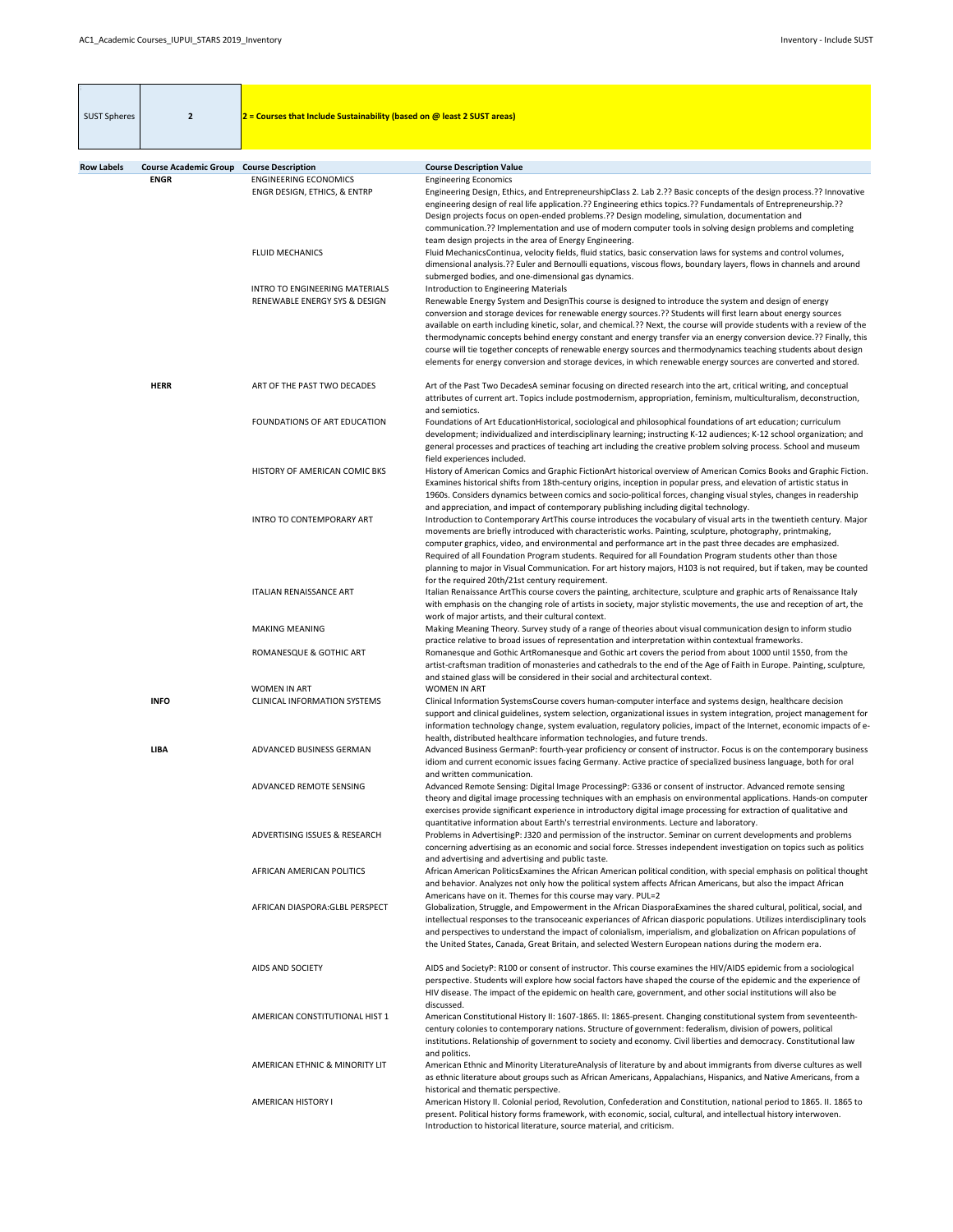| <b>SUST Spheres</b> | $\overline{2}$                                  | 2 = Courses that Include Sustainability (based on @ least 2 SUST areas) |                                                                                                                                                                                                                                                                                                                                                                                                                                  |
|---------------------|-------------------------------------------------|-------------------------------------------------------------------------|----------------------------------------------------------------------------------------------------------------------------------------------------------------------------------------------------------------------------------------------------------------------------------------------------------------------------------------------------------------------------------------------------------------------------------|
| <b>Row Labels</b>   | <b>Course Academic Group Course Description</b> |                                                                         | <b>Course Description Value</b>                                                                                                                                                                                                                                                                                                                                                                                                  |
|                     | <b>LIBA</b>                                     | AMERICAN HISTORY II                                                     | American History III. Colonial period, Revolution, Confederation and Constitution, national period to 1865. II. 1865 to<br>present. Political history forms framework, with economic, social, cultural, and intellectual history interwoven.<br>Introduction to historical literature, source material, and criticism.                                                                                                           |
|                     |                                                 | AMERICAN INDIAN PHILOSOPHIES                                            | American Indian PhilosophiesAn examination of the philosophical views, themes, and implications of North American<br>Indian traditions, with applications to variety of cross-cultural and philosophical issues. PUL=5                                                                                                                                                                                                           |
|                     |                                                 | AMERICAN RELIGION                                                       | American ReligionA consideration of American religion, with particular emphasis on the development of religious<br>diversity and religious freedom in the context of the American social, political, and economic experience.                                                                                                                                                                                                    |
|                     |                                                 | ANTHROPOLOGY SENIOR CAPSTONE                                            | Senior ProjectAn independent study course, taken toward the end of undergraduate studies in which students apply<br>their anthropological expertise to projects that range from original research to applied work in the community.<br>Students work on individual projects of their own design in consultation with faculty supervisors. Registration is by<br>instructor authorization.                                        |
|                     |                                                 | <b>BIOMEDICAL ETHICS</b>                                                | Biomedical EthicsA philosophical consideration of ethical problems that arise in current biomedical practice, e.g., with<br>regard to abortion, euthanasia, determination of death, consent to treatment, and professional responsibilities in<br>connection with research, experimentation, and health care delivery.                                                                                                           |
|                     |                                                 | <b>BRITAIN BEFORE 1688</b>                                              | Britain II: Britain before 1688. Development of Britain and its institutions from Roman times to the Glorious<br>Revolution, with special emphasis on political and constitutional change. II: Britain since 1688. Examines important<br>modern political, economic, social, and cultural developments, including industrialization and imperialism and the<br>emergence of ideologies like liberalism and socialism.            |
|                     |                                                 | <b>BRITAIN SINCE 1688</b>                                               | Britain III: Britain before 1688. Development of Britain and its institutions from Roman times to the Glorious<br>Revolution, with special emphasis on political and constitutional change. II: Britain since 1688. Examines important<br>modern political, economic, social, and cultural developments, including industrialization and imperialism and the<br>emergence of ideologies like liberalism and socialism.           |
|                     |                                                 | <b>COMPARATIVE RELIGIOUS ETHICS</b>                                     | Comparative Religious EthicsComparisons of ethical traditions and moral lives in the world's religions. The focus will<br>be how formative stories, exemplary figures, central virtues, ritual practices, etc., clarify different traditions'<br>understandings of key moral issues, rights, and roles.                                                                                                                          |
|                     |                                                 | <b>CONTROL OF CRIME</b>                                                 | Control of CrimeP: R100 or consent of instructor. History, objectives, and operation of the crime control system in<br>relation to its sociopolitical context. Critical examination of philosophies of punishment and programs of<br>rehabilitation.                                                                                                                                                                             |
|                     |                                                 | <b>CRIME &amp; SOCIETY</b>                                              | Crime and SocietyP: R100 or consent of instructor. Examination of the creation, selection, and disposition of persons<br>labeled criminal. Emphasis on crime as an expression of group conflict and interest. Critique of academic and popular<br>theories of crime and punishment.                                                                                                                                              |
|                     |                                                 | <b>CURRENT ECONOMIC ISSUES</b>                                          | Current Economic IssuesP: E201 or permission of instructor. Current economic issues, problems, and research<br>methods. Designed to explore in depth an economic issue currently before the public or to examine a particular<br>aspect of the methodology of economics. Examples would be a study of the economic aspects of discrimination, a<br>study of urban economic policy, or a study of simplified models in economics. |
|                     |                                                 | DEVIANCE AND SOCIAL CONTROL                                             | Deviance and Social ControlP: R100 or consent of instructor. An introduction to major sociological theories of<br>deviance and social control. Analyzes empirical work done in such areas as drug use, unconventional sexual behavior,<br>family violence, and mental illness. Explores both "lay" and official responses to deviance, as well as cultural<br>variability in responses to deviance.                              |
|                     |                                                 | DEVLPT ANTHROPOLOGICAL THOUGHT                                          | The Development of Anthropological ThoughtAn overview of the major theoretical developments within<br>anthropology, as the discipline has attempted to produce a universal and unified view of human life based on<br>knowledge of evolution and prehistoric and contemporary cultures                                                                                                                                           |
|                     |                                                 | ECONOMIC DEVELOPMENT                                                    | Economic DevelopmentP: E201, E202, and junior standing or consent of instructor. Characteristics of economically<br>underdeveloped countries. Obstacles to sustained growth; planning and other policies for stimulating growth;<br>examination of development problems and experience in particular countries.                                                                                                                  |
|                     |                                                 | ENVIRONMENTAL CONSERVATION                                              | Environmental ConservationConservation of natural resources including soil, water, wildlife, and forests as<br>interrelated components of environmental quality.                                                                                                                                                                                                                                                                 |
|                     |                                                 | EUR IN THE TWENTIETH CENT II                                            | Europe in the Twentieth Century IIDiplomatic, economic, intellectual, military, political, and social developments<br>within Europe from World War I to present; changing relationships between Europe and other parts of the world.                                                                                                                                                                                             |

| <b>EVOLUTION &amp; PREHISTORY</b> | Evolution and PrehistoryP: junior standing. An advanced survey of human biological and cultural evolution from pre-                                                        |
|-----------------------------------|----------------------------------------------------------------------------------------------------------------------------------------------------------------------------|
|                                   | Pleistocene hominids through the development of urbanized state societies. (Not open to students who have taken<br>A103.                                                   |
| <b>FAMILIES AND SOCIETY</b>       | Families and SocietyP: R100 or consent of instructor. The family is a major social institution, occupying a central place                                                  |
|                                   | in people's lives. This course explores formation and dissolution of marriages, partnerships, families; challenges                                                         |
|                                   | family members face, including communication and childrearing; reasons for and consequences of change in                                                                   |
|                                   | American families; and how family patterns vary across and within social groups.                                                                                           |
| FIELD EXPERIENCE IN ANTH          | Field Experiences in AnthropologyP: permission of instructor. A supervised field experience in a selected area of                                                          |
|                                   | anthropology. May not be repeated for more than 6 credit hours. PUL=3; RISE=E                                                                                              |
| <b>GENDER AND POLITICS</b>        | Women and PoliticsAnalysis of women in contemporary political systems, domestic or foreign, with emphasis on                                                               |
|                                   | political roles, participation, and public policy. Normative or empirical examination of how political systems affect<br>women and the impact women have on the system(s). |
| <b>GENDER AND SOCIETY</b>         | Gender and SocietyP: R100 or consent of instructor. A sociological examination of the roles of women and men in                                                            |
|                                   | society, analysis of the determinants and consequences of these roles, and assessment of forces likely to bring about                                                      |
|                                   | future change in these roles. Although focus will be on contemporary American society, cross-cultural variations in<br>gender roles will also be noted.                    |
| <b>GENDER AND WORK</b>            | Gender and WorkP: R100 or consent of instructor. This course examines the changing roles that women and men                                                                |
|                                   | play in paid and unpaid work, and how these roles are socially constructed through socialization practices, social                                                         |
|                                   | interaction, and actions of social institutions. The interaction of gender, race, ethnicity, and social class on individuals'                                              |
|                                   | involvement in work will also be explored.                                                                                                                                 |
| <b>GIS &amp; ENVIRON ANALYSIS</b> | Seminar in Geographic Information ScienceP: G336, G338, and G436 or G438. Applications of geographic information                                                           |
|                                   | science principles in the collection and analysis of spatial data. Integration of GIS, remote sensing, and/or GPS                                                          |
|                                   | technologies. Review of current literature on techniques, theory, technology, and applications with an emphasis on                                                         |
|                                   | environmental issues. Discussions, laboratory, and research project. May substitute for the G491 capstone course.                                                          |
| <b>GREEK HISTORY</b>              | Greek HistoryPolitical, social, and economic developments in the Greek word from the age of Mycenae and Troy until                                                         |
|                                   | the Roman conquest (30 BC). Greek colonial world, Athens and Sparta, career and legend of Alexander the Great, the                                                         |
|                                   | Hellenistic age. Archaeology as a source of political and social history. (Equivalent to HIST C386; students may not<br>receive credit for both courses.)                  |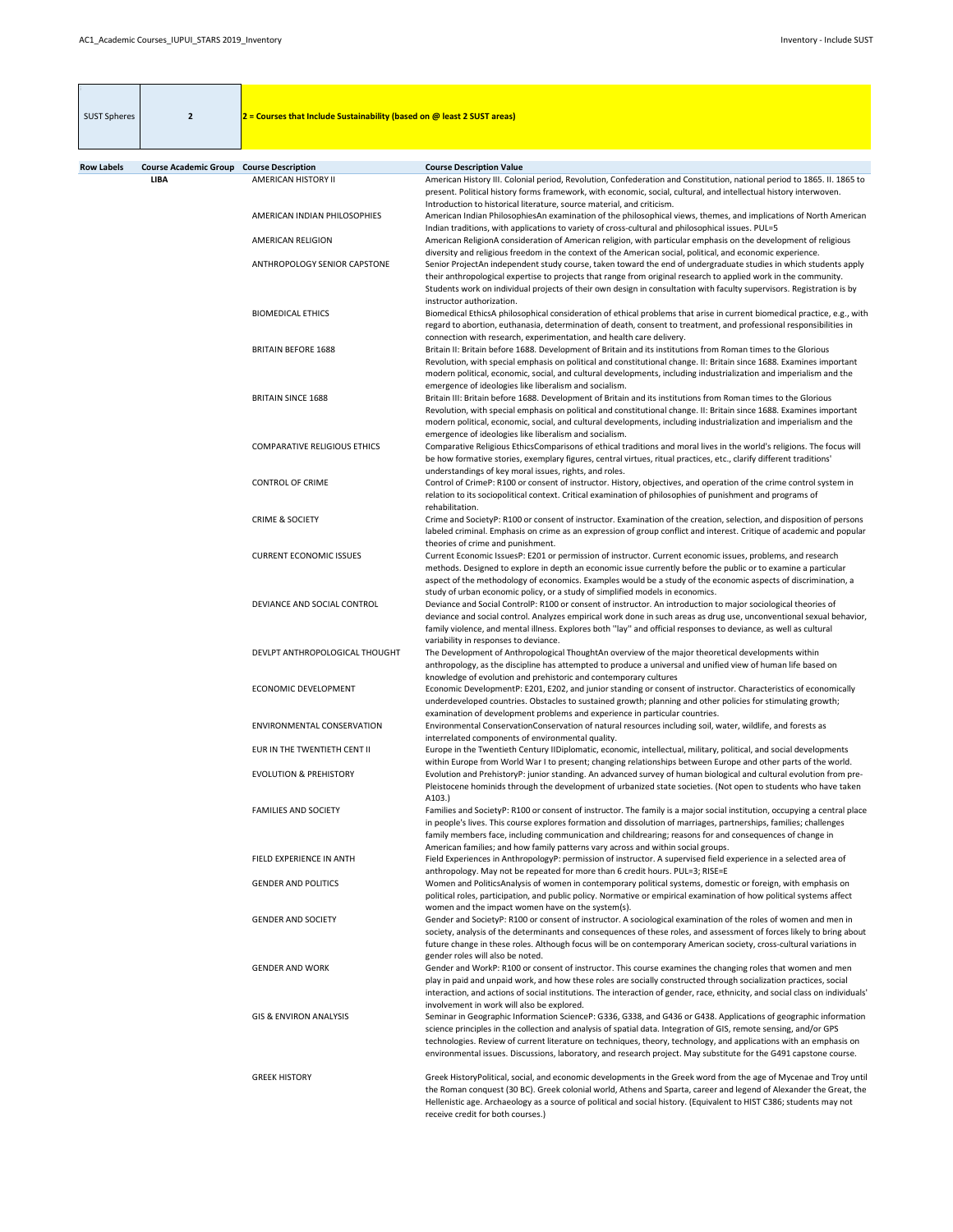| <b>SUST Spheres</b> | $\overline{2}$               | $2$ = Courses that Include Sustainability (based on @ least 2 SUST areas) |                                                                                                                                                                                                                                                                                                                                                                                                                                                                                                                                                                          |
|---------------------|------------------------------|---------------------------------------------------------------------------|--------------------------------------------------------------------------------------------------------------------------------------------------------------------------------------------------------------------------------------------------------------------------------------------------------------------------------------------------------------------------------------------------------------------------------------------------------------------------------------------------------------------------------------------------------------------------|
| <b>Row Labels</b>   | <b>Course Academic Group</b> | <b>Course Description</b>                                                 | <b>Course Description Value</b>                                                                                                                                                                                                                                                                                                                                                                                                                                                                                                                                          |
|                     | <b>LIBA</b>                  | <b>GRK HIST-MINOANS TO ALEXANDER</b><br>HISTORY OF ECONOMIC THOUGHT       | Greek HistoryPolitical, social, and economic developments in the Greek world from the age of Mycenae and Troy<br>until the Roman conquest (167 B.C.). Greek colonial world, Athens and Sparta, career and legend of Alexander the<br>Great, the Hellenistic age. Archaeology as a source of political and social history.<br>History of Economic ThoughtP: E201-E202. Examination of main theoretical developments since the beginning of the                                                                                                                            |
|                     |                              |                                                                           | systematic study of economics. Theoretical propositions and structures of the earlier writers will be interpreted and<br>evaluated in terms of modern economic analysis.                                                                                                                                                                                                                                                                                                                                                                                                 |
|                     |                              | HISTORY OF JOURNALISM                                                     | History of JournalismAmerican social-intellectual history integrated with the story of news media development,<br>emphasizing the historical relationship of the mass media to American social, economic, and cultural patterns and<br>developments. Origin, growth, shortcomings, and achievements of media. Impact of society on the media and vice<br>versa.                                                                                                                                                                                                          |
|                     |                              | HISTORY OF WESTERN CIVILIZ 1                                              | History of Western Civilization II. Rise and fall of ancient civilizations; barbarian invasions; rise, flowering, and<br>disruption of medieval church; feudalism, national monarchies. II. Rise of middle class; parliamentary institutions,<br>liberalism, political democracy; industrial revolution, capitalism, and socialist movements; nationalism, imperialism,<br>international rivalries, world wars.                                                                                                                                                          |
|                     |                              | HISTORY OF WESTERN CIVILIZ 2                                              | History of Western Civilization III. Rise and fall of ancient civilizations; barbarian invasions; rise, flowering, and<br>disruption of medieval church; feudalism, national monarchies. II. Rise of middle class; parliamentary institutions,<br>liberalism, political democracy; industrial revolution, capitalism, and socialist movements; nationalism, imperialism,<br>international rivalries, world wars.                                                                                                                                                         |
|                     |                              | HUMAN GEOG IN CHANGING WORLD                                              | Introduction to Human GeographyAn introduction to the principles, concepts, and methods of analysis used in the<br>study of human geographic systems. Examines geographic perspectives on contemporary world problems such as<br>population growth, globalization of the economy, and human-environmental relations.                                                                                                                                                                                                                                                     |
|                     |                              | <b>HUMAN GROWTH &amp; DEVELOPMENT</b>                                     | Human Growth and Development The study of human growth and development from a biocultural perspective<br>including the physical mechanisms, and social, cultural, and environmental factors that lead to normal growth and<br>development throughout the human life cycle. Causal factors, patterns of expression, and methods of assessment<br>are stressed. Also available for graduate credit.                                                                                                                                                                        |
|                     |                              | IND PROJ/SEM MED HUM/HLTH STDS                                            | Independent Project/Seminar in Medical Humanities and Health StudiesA seminar or research project on a subject in<br>Medical Humanities and Health Studies. Requires a minimum of 9 credit hours in the minor. PUL=4                                                                                                                                                                                                                                                                                                                                                     |
|                     |                              | INDIV READINGS IN SOCIOLOGY                                               | Individual Readings in SociologyP: consent of instructor and 9 credit hours of sociology courses with at least a B (3.0)<br>or higher. Investigation of a topic not covered in the regular curriculum that is of special interest to the student and<br>that the student wishes to pursue in greater detail. Normally available only to majors through arrangement with a<br>faculty member.                                                                                                                                                                             |
|                     |                              | <b>INEQUALITY AND SOCIETY</b>                                             | Inequality and SocietyP: R100 or consent of instructor. Presentation of conservative and radical theories of class<br>formation, consciousness, mobility, and class consequences. Relevance of social class to social structure and<br>personality. Emphasis on the American class system, with some attention given to class systems in other societies.                                                                                                                                                                                                                |
|                     |                              | INTER-CULTURAL COMMUNICATION                                              | Intercultural CommunicationP: C180 or permission of instructor. Cognitive, affective, and behavioral learning about<br>intercultural and intracultural communication to increase under-standing of the centrality of communication in the<br>social, psychological, and environmental aspects of culture.                                                                                                                                                                                                                                                                |
|                     |                              | <b>INTERDIS APPRCH ENG &amp; AMER LIT</b>                                 | Interdisciplinary Approaches to English and American Literature ISocial, political, and psychological studies in English<br>and American literature. Topics may vary and include, for example, Freud and literature, responses to revolution, the<br>literature of technology, and literature and colonialism.                                                                                                                                                                                                                                                           |
|                     |                              | INTERMEDIATE MACROECON THEORY<br>INTERMEDIATE MICROECON THEORY            | Intermediate Macroeconomic TheoryP: E201-E202. Theory of income, employment, and price level. Study of<br>countercyclical and other public policy measures. National income accounting.<br>Intermediate Microeconomic TheoryP: E201-E202, MATH M119. Theory of demand; theory of production; pricing                                                                                                                                                                                                                                                                     |
|                     |                              | INTRNSHP PROGRAM IN SOCIOLOGY                                             | under different market conditions; allocation and pricing of resources; partial and general equilibrium theory; and<br>welfare economics. Analysis of current economic problems and technology changes in firms and industries.<br>Internship Program in SociologyP: R100, 9 credits of sociology with a B (3.0) or higher, junior standing with consent of                                                                                                                                                                                                              |
|                     |                              |                                                                           | instructor. This course involves students working in organizations where they apply or gain practical insight into<br>sociological concepts, theories, and knowledge. Students analyze their experiences through work logs, a paper, and<br>regular meetings with the internship director.                                                                                                                                                                                                                                                                               |
|                     |                              | <b>INTRO TO CARIBBEAN LITERATURE</b>                                      | Introduction to Caribbean LiteratureIntroduces students who have a limited knowledge of the Caribbean region to<br>the basic themes of Caribbean literature. Examines the ways in which Caribbean writers present a colonial past and<br>its effect on Caribbean culture in their attempts to 'write back' to imperialist thought.                                                                                                                                                                                                                                       |
|                     |                              | <b>INTRO TO HUMAN GEOGRAPHY</b>                                           | Introduction to Human GeographyAn introduction to the principles, concepts, and methods of analysis used in the<br>study of human geographic systems. Examines geographic perspectives on contemporary world problems such as<br>population growth, globalization of the economy, and human-environmental relations.                                                                                                                                                                                                                                                     |
|                     |                              | <b>INTRO TO INTL RELATIONS</b>                                            | Introduction to International RelationsAn introduction to the global political system and issues that shape relations<br>among countries. The course looks at problems of conflict resolution, the role of international law and organizations,<br>the challenges of poverty and development, and the other major policy issues over which nations cooperate, argue,<br>or go to war.                                                                                                                                                                                    |
|                     |                              | <b>INTRO TO MACROECONOMICS</b>                                            | Introduction to MacroeconomicsP: E201. An introduction to macroeconomics that studies the economy as a whole;<br>the levels of output, prices, and employment; how they are measured and how they can be changed; money and<br>banking; international trade; and economic growth.                                                                                                                                                                                                                                                                                        |
|                     |                              | <b>INTRO TO MICROECONOMICS</b>                                            | Introduction to MicroeconomicsP: sophomore standing. E201 is a general introduction to microeconomic analysis.<br>Discussed are the method of economics, scarcity of resources, the interaction of consumers and businesses in the<br>market place in order to determine price, and how the market system places a value on factors of production.                                                                                                                                                                                                                       |
|                     |                              | INTRO TO MICROECONOMICS: HON                                              | Introduction to Microeconomics: HonorsDesigned for students of superior ability. Covers the same core materials as<br>E201. PUL=5                                                                                                                                                                                                                                                                                                                                                                                                                                        |
|                     |                              | <b>INTRO TO WOMEN'S STUDIES</b>                                           | Introduction to Women's StudiesThis introductory course examines both the relation of women's studies to other<br>disciplines and the multiple ways in which gender experience is understood and currently studied. Beginning with a<br>focus on how inequalities between women and men, as well as among women, have been explained and critiqued,<br>the course considers the impact of social structure and culture on gender. The intersections of gender, race, class,<br>sexual orientation, and age are investigated in both national and international contexts. |
|                     |                              | <b>INTRODUCTION TO LAW</b>                                                | Introduction to LawAn introduction to law as an aspect of government and politics, and as a means for dealing with<br>major social problems. Students will study legal reasoning, procedures, and materials, and may compare other<br>nations legal systems. The course usually includes a moot court or other forms of simulation. PUL=2                                                                                                                                                                                                                                |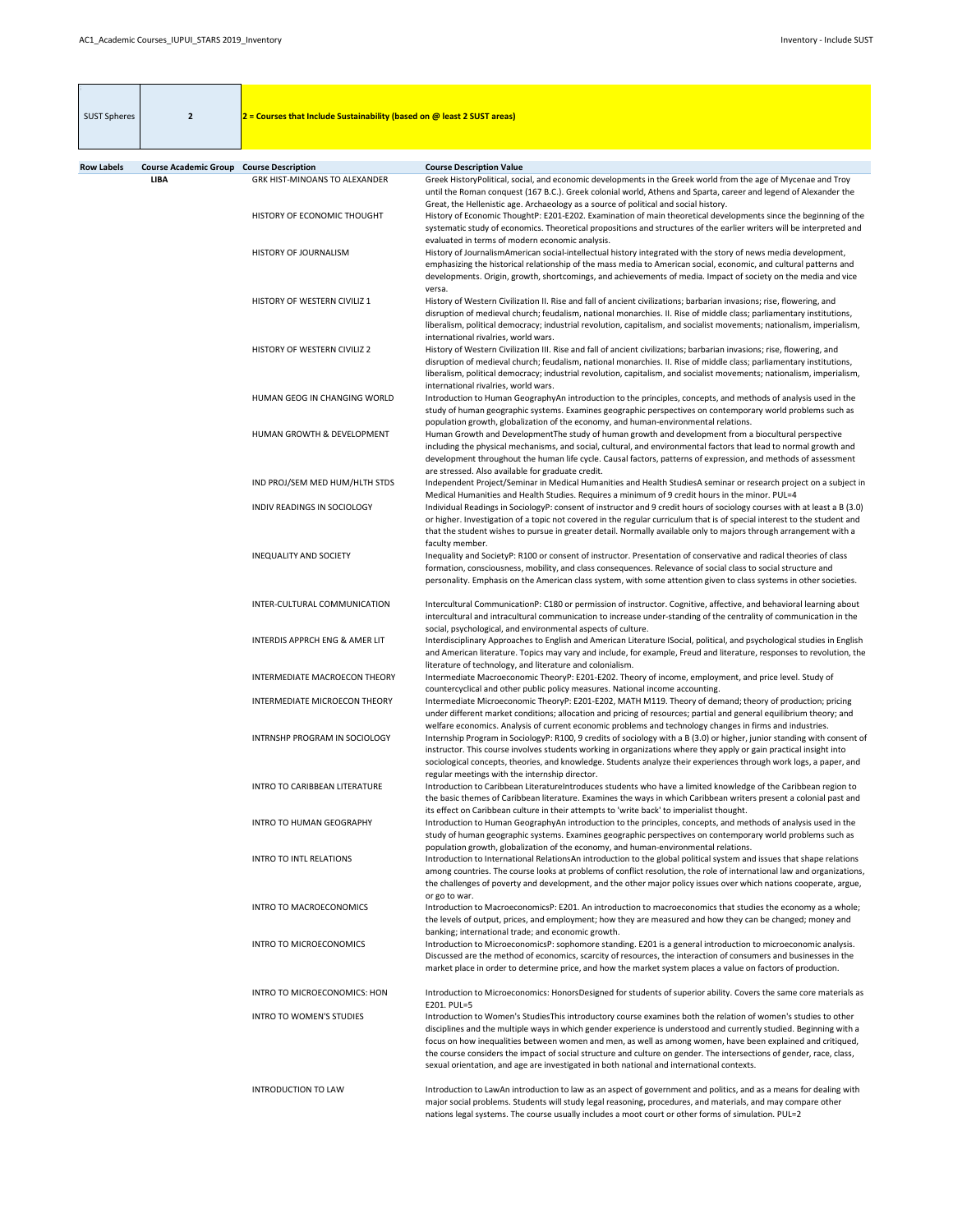| <b>SUST Spheres</b> | $\overline{2}$                                                 | $2$ = Courses that Include Sustainability (based on @ least 2 SUST areas) |                                                                                                                                                                                                                                                                                                                                                                                                                                                                                                                                                                                                                                                                                                                                                                                                                                                                                                                                                                                                                                                                                                                                                                                                                                                                                                                                                                                                                                                                                                                                                                                                   |
|---------------------|----------------------------------------------------------------|---------------------------------------------------------------------------|---------------------------------------------------------------------------------------------------------------------------------------------------------------------------------------------------------------------------------------------------------------------------------------------------------------------------------------------------------------------------------------------------------------------------------------------------------------------------------------------------------------------------------------------------------------------------------------------------------------------------------------------------------------------------------------------------------------------------------------------------------------------------------------------------------------------------------------------------------------------------------------------------------------------------------------------------------------------------------------------------------------------------------------------------------------------------------------------------------------------------------------------------------------------------------------------------------------------------------------------------------------------------------------------------------------------------------------------------------------------------------------------------------------------------------------------------------------------------------------------------------------------------------------------------------------------------------------------------|
|                     |                                                                |                                                                           |                                                                                                                                                                                                                                                                                                                                                                                                                                                                                                                                                                                                                                                                                                                                                                                                                                                                                                                                                                                                                                                                                                                                                                                                                                                                                                                                                                                                                                                                                                                                                                                                   |
| <b>Row Labels</b>   | <b>Course Academic Group Course Description</b><br><b>LIBA</b> | INTRODUCTION TO SOCIOLOGY                                                 | <b>Course Description Value</b><br>Introduction to SociologyP: W131 or consent of instructor. Consideration of basic sociological concepts, including                                                                                                                                                                                                                                                                                                                                                                                                                                                                                                                                                                                                                                                                                                                                                                                                                                                                                                                                                                                                                                                                                                                                                                                                                                                                                                                                                                                                                                             |
|                     |                                                                | <b>ISLAM &amp; MODERNITY</b>                                              | some of the substantive concerns and findings of sociology, sources of data, and the nature of the sociological<br>perspective.<br>Islam and ModernityThis course examines the issues and events that have shaped Muslims' understanding of the<br>place of Islam in the modern world.? It focuses on the way Muslim thinkers have defined the challenge of modernity-                                                                                                                                                                                                                                                                                                                                                                                                                                                                                                                                                                                                                                                                                                                                                                                                                                                                                                                                                                                                                                                                                                                                                                                                                            |
|                     |                                                                | JUVENILE DELINQUENCY & SOCIETY                                            | politically, technologically, socially and religiously-and the responses that they have advocated.<br>Juvenile Delinquency and SocietyP: R100 or consent of instructor. Legal definition of delinquency, measurement and<br>distribution of delinquency. Causal theories considered for empirical adequacy and policy implications. Procedures for<br>processing juvenile offenders by police, courts, and prisons are examined.                                                                                                                                                                                                                                                                                                                                                                                                                                                                                                                                                                                                                                                                                                                                                                                                                                                                                                                                                                                                                                                                                                                                                                  |
|                     |                                                                | LAMP SOPH SEM: BUS/HUMANITIES                                             | LAMP Sophomore Seminar: Business and the Humanities <span>A topical seminar that introduces students to<br/>fundamental issues in the relationship between business and society. Topics vary with the instructor and year and<br/>include advertising in American culture and big business in American society. PUL = 2<span class="Apple-converted-&lt;br&gt;space"><br/></span></span>                                                                                                                                                                                                                                                                                                                                                                                                                                                                                                                                                                                                                                                                                                                                                                                                                                                                                                                                                                                                                                                                                                                                                                                                          |
|                     |                                                                | LATIN AM: EVOLUTN & REVOLUTION                                            | Latin America: Evolution and Revolution since IndependenceNational period: the struggle for independence; the<br>nineteenth-century attempts to achieve political stability and economic progress; the efforts to attain social justice in<br>the twentieth century, with emphasis on common problems.                                                                                                                                                                                                                                                                                                                                                                                                                                                                                                                                                                                                                                                                                                                                                                                                                                                                                                                                                                                                                                                                                                                                                                                                                                                                                            |
|                     |                                                                | LATIN AMERICA: CONQST & EMPIRE                                            | Latin America: Conquest and EmpireThe colonial period: Spanish, Portuguese, Indian, and African backgrounds;<br>discovery, conquest, and settlement; economic, social, political, religious, and cultural life; the movement toward<br>independence.                                                                                                                                                                                                                                                                                                                                                                                                                                                                                                                                                                                                                                                                                                                                                                                                                                                                                                                                                                                                                                                                                                                                                                                                                                                                                                                                              |
|                     |                                                                | <b>LITERATURE FOR TODAY</b>                                               | Literature for TodayP: W131. Poems, dramas, and narratives pertinent to concerns of our times: e.g., works<br>concerning values of the individual and society, problems of humanism in the modern world, and conflicts of freedom<br>and order.                                                                                                                                                                                                                                                                                                                                                                                                                                                                                                                                                                                                                                                                                                                                                                                                                                                                                                                                                                                                                                                                                                                                                                                                                                                                                                                                                   |
|                     |                                                                | <b>MACHINES &amp; AGE OF INVENTION</b>                                    | Machines and the Age of InventionThe history of invention and the industrialization of Britain during the eighteenth<br>and nineteenth centuries, with the economic, social, demographic, and intellectual changes that resulted.                                                                                                                                                                                                                                                                                                                                                                                                                                                                                                                                                                                                                                                                                                                                                                                                                                                                                                                                                                                                                                                                                                                                                                                                                                                                                                                                                                 |
|                     |                                                                | MEDIA AS SOCIAL INSTITUTIONS                                              | The Media as Social InstitutionsP: J300, senior standing. Examination of the functions and impact of the mass media<br>in society with primary focus on the United States. Discussion of the values of media organizations and the<br>professional and ethical values of journalists. Critical analysis of the relationship of the media and society and the<br>effect of political, economic, and cultural factors on the operation of the media. I Sem., II Sem., SS.                                                                                                                                                                                                                                                                                                                                                                                                                                                                                                                                                                                                                                                                                                                                                                                                                                                                                                                                                                                                                                                                                                                           |
|                     |                                                                | MEDICAL HUMANITIES & HEALTH                                               | Introduction to Medical Humanities and Health Studies <address>The proposed new course is a multi- and inter-<br/>disciplinary survey course in Medical Humanities &amp; Health Studies with a focus on the contributions of different<br/>humanities and social science disciplines to the knowledge base of Western health care and medicine. A very<br/>introductory exposure to approximately seven to nine disciplinary perspectives on medicine and health care will be<br/>presented by MHHS faculty and guest lecturers representing their respective fields. A team of two faculty members<br/>from the MHHS Program will teach and coordinate the course content along comparative themes. They will review<br/>the content of the discipline-specific guest lectures in discussions along the lines of health care topics to illuminate<br/>the interplay of differing perspectives in understanding health care, and highlight the key characteristics of the<br/>traditional liberal arts disciplines represented [please see the attached sample syllabus]. The course will initially be<br/>offered twice during the academic year, beginning with Spring semester 2011. One section per semester will be<br/>taught with an enrollment cap of 45 students per section (90 per academic year). It is hoped that as the course<br/>becomes better known across the IUPUI campus, it will draw additional students from other schools, increasing<br/>enrollments not only for the course, but for related upper division liberal arts courses as well. (PUL 3, 2,<br/>1A)</address> |
|                     |                                                                | MEDICINE, HUMANITIES & LAW                                                | A Body of Law: Medicine, Humanities, & LawAn introductory course into the intersection of law and medicine as<br>viewed through the lens of the humanities. This course will focus on subtopics of law and medicine, including the<br>legal bases of the doctor-patient relationship, bioethics and law, medical malpractice, and medical<br>professionalization. Its purpose is to introduce students to the way the practice of medicine from both the physician                                                                                                                                                                                                                                                                                                                                                                                                                                                                                                                                                                                                                                                                                                                                                                                                                                                                                                                                                                                                                                                                                                                                |
|                     |                                                                | MODERN MATERIAL CULTURE                                                   | and the patient perspectives is shaped by Constitutional, statutory, and common law. PUL=2, 5, 3<br>Modern Material CultureThis course examines how contemporary social experience is impacted by material culture<br>ranging from toys to theme parks. Focuses on how consumers perceive themselves and others in modern consumer<br>culture through the medium of commodities and examines systems of inequality that are reproduced and subverted<br>through consumption.                                                                                                                                                                                                                                                                                                                                                                                                                                                                                                                                                                                                                                                                                                                                                                                                                                                                                                                                                                                                                                                                                                                      |
|                     |                                                                | NATIVE AMERICAN LITERATURE                                                | Native American Literature <p>A survey of traditional and modern literature by American Indians, especially of the<br/>high plains and southwest culture areas, with particular attention to the image of the Indian in both native and white<br/>literature.?? PUL=5</p>                                                                                                                                                                                                                                                                                                                                                                                                                                                                                                                                                                                                                                                                                                                                                                                                                                                                                                                                                                                                                                                                                                                                                                                                                                                                                                                         |
|                     |                                                                | ORIG OF MOD AMERICA 1865-1917                                             | Origins of Modern America, 1865-1917Social, economic, cultural, and political ways in which Americans<br>accommodated and resisted changes introduced by large-scale industrialization. Populism and progressivism receive<br>special attention.                                                                                                                                                                                                                                                                                                                                                                                                                                                                                                                                                                                                                                                                                                                                                                                                                                                                                                                                                                                                                                                                                                                                                                                                                                                                                                                                                  |
|                     |                                                                | PERSPECTIVES: WORLD TO 1800                                               | Perspectives on the World to 1800Emergence of civilizations in the Near East, sub-Saharan Africa, pre-Columbian<br>America. Role of revolutions, i.e., geographic, scientific, industrial, social, and political (American and French) in<br>establishment of European hegemony in Asia and the Western Hemisphere.                                                                                                                                                                                                                                                                                                                                                                                                                                                                                                                                                                                                                                                                                                                                                                                                                                                                                                                                                                                                                                                                                                                                                                                                                                                                               |
|                     |                                                                | PERSPECTVS HLTH/DISEASE/HEALNG                                            | Perspectives on Health, Disease, and HealingThe course utilizes the perspectives of the humanities and social science<br>disciplines to provide students with a broader understanding of the many facets of health and disease, suffering and<br>dying, as well as art and science of healing. PUL=3                                                                                                                                                                                                                                                                                                                                                                                                                                                                                                                                                                                                                                                                                                                                                                                                                                                                                                                                                                                                                                                                                                                                                                                                                                                                                              |
|                     |                                                                | PHILOSOPHY AND CULTURE                                                    | Philosophy and CultureIn-depth consideration of a topic involving the interrelationship between philosophy and<br>culture. May be repeated for credit.                                                                                                                                                                                                                                                                                                                                                                                                                                                                                                                                                                                                                                                                                                                                                                                                                                                                                                                                                                                                                                                                                                                                                                                                                                                                                                                                                                                                                                            |
|                     |                                                                | PHILOSOPHY OF SCIENCE                                                     | Philosophy of ScienceAn introductory study of theories with regard to the nature, purpose, and limitations of science.                                                                                                                                                                                                                                                                                                                                                                                                                                                                                                                                                                                                                                                                                                                                                                                                                                                                                                                                                                                                                                                                                                                                                                                                                                                                                                                                                                                                                                                                            |
|                     |                                                                | PILGRIMAGE IN WORLD RELIGIONS                                             | Pilgrimage in World ReligionsPilgrimage is one of the most ancient practices of humankind and is associated with a<br>great variety of religious and spiritual traditions. This class explores all aspects of the practice of pilgrimage or sacred<br>journeying, from its nationalistic aspects, as with Medjugorje in Croatia, to its economic development aspects, the<br>impact of the internet and globalization, pilgrimage an protest (as with Gandhi's famous salt march), and so on. The<br>similarities and differences in the practice of pilgrimage in Islam, Hinduism, Buddhism, Christianity, and other<br>religions and spiritual traditions, all the way to Graceland can be considered. What are the points of commonality?<br>The reasons for pilgrimage vary greatly and were most famously described by Chaucer in his classic book The<br>Canterbury Tales. Our class will explore the many dimensions of sacred travels. PUL=5,6,3; C/T                                                                                                                                                                                                                                                                                                                                                                                                                                                                                                                                                                                                                                     |
|                     |                                                                | POLITICAL GEOGRAPHY                                                       | Political GeographyAn examination of the spatial organization of political systems and the interaction of geographical<br>area and political processes. Emphasis on the geographical characteristics of states and the geographical dimensions<br>of international relations.                                                                                                                                                                                                                                                                                                                                                                                                                                                                                                                                                                                                                                                                                                                                                                                                                                                                                                                                                                                                                                                                                                                                                                                                                                                                                                                     |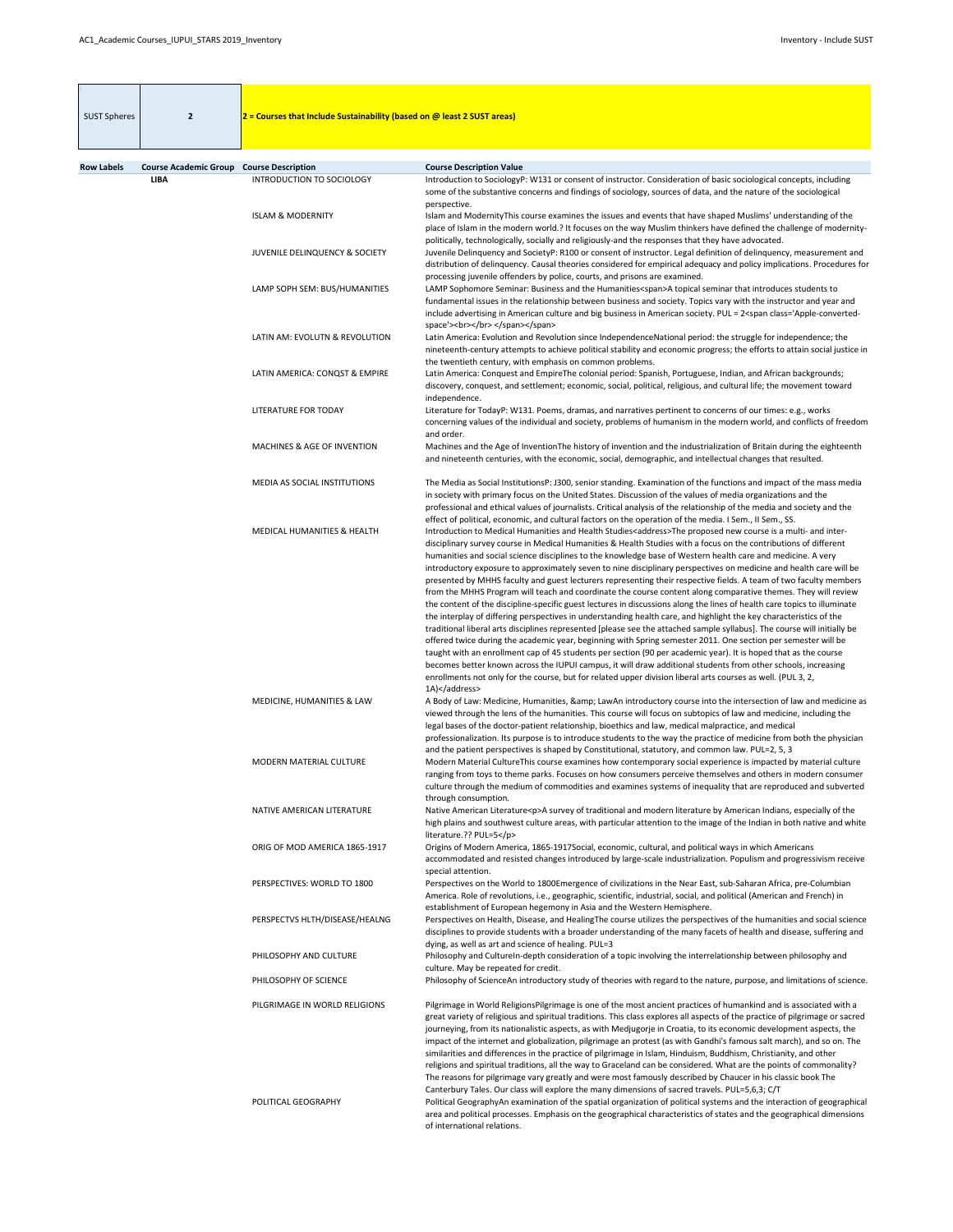| <b>SUST Spheres</b> | $\overline{2}$                                                 | $2$ = Courses that Include Sustainability (based on @ least 2 SUST areas) |                                                                                                                                                                                                                                                                                                                                                                                                                                                                                                                                                                                                                                                                                                                                |
|---------------------|----------------------------------------------------------------|---------------------------------------------------------------------------|--------------------------------------------------------------------------------------------------------------------------------------------------------------------------------------------------------------------------------------------------------------------------------------------------------------------------------------------------------------------------------------------------------------------------------------------------------------------------------------------------------------------------------------------------------------------------------------------------------------------------------------------------------------------------------------------------------------------------------|
|                     |                                                                |                                                                           |                                                                                                                                                                                                                                                                                                                                                                                                                                                                                                                                                                                                                                                                                                                                |
|                     |                                                                |                                                                           |                                                                                                                                                                                                                                                                                                                                                                                                                                                                                                                                                                                                                                                                                                                                |
| <b>Row Labels</b>   | <b>Course Academic Group Course Description</b><br><b>LIBA</b> | POLITICAL SOCIOLOGY                                                       | <b>Course Description Value</b><br>Political SociologyAnalysis of the nature and basis of political power on the macro level-the community, the national,                                                                                                                                                                                                                                                                                                                                                                                                                                                                                                                                                                      |
|                     |                                                                |                                                                           | and the international arenas. Study of formal and informal power structures and of the institutionalized and non-<br>institutionalized mechanisms of access to power.                                                                                                                                                                                                                                                                                                                                                                                                                                                                                                                                                          |
|                     |                                                                | PRACTICUM IN APPLIED ANTH                                                 | Practicum in Applied AnthropologyP: permission of instructor. An arranged experience in applied anthropology,<br>appropriate to individual career goals. The student will work with an approved community group or organization in a<br>specific project that facilitates the integration of previous course work and experience in a practical application. May<br>not be repeated for more than 6 credit hours.                                                                                                                                                                                                                                                                                                              |
|                     |                                                                | <b>RACE &amp; ETHNIC RELATIONS</b>                                        | Race and Ethnic RelationsP: R100 or consent of instructor. Comparative study of racial, ethnic, and religious relations.<br>Focus on patterns of inclusion and exclusion of minority groups by majority groups. Discussion of theories of<br>intergroup tensions-prejudice and discrimination-and of corresponding approaches to the reduction of tensions.                                                                                                                                                                                                                                                                                                                                                                    |
|                     |                                                                | RDGS - MED HUMANITES/HLTH STDS                                            | Readings in Medical Humanities and Health StudiesIndividual readings and research. May be repeated once for credit<br>on a different subject.                                                                                                                                                                                                                                                                                                                                                                                                                                                                                                                                                                                  |
|                     |                                                                | READINGS & RSCH IN GENDER STDS                                            | Readings and Research in Women's StudiesP: W105 and consent of instructor and program director. Individual<br>readings and research. May be repeated twice for credit with a different topic.                                                                                                                                                                                                                                                                                                                                                                                                                                                                                                                                  |
|                     |                                                                | <b>RELIGION AND CULTURE</b>                                               | Religion and CultureAn introduction to the diversity of human cultures from the perspective of religious studies. The<br>course uses a case study approach to understand how religion shapes, and is shaped by, culture and society. PUL=5                                                                                                                                                                                                                                                                                                                                                                                                                                                                                     |
|                     |                                                                | RELIGION AND REVOLUTION                                                   | Religion and RevolutionFrom the founding of the United States to the current uprisings identified as the Arab Spring,<br>religion and political and social revolution often seem to be curious yet common travel partners. This course will ask<br>why and how religion and political revolution travel together. How do religious language, symbols, and identities<br>shape writing and other forms of discourse? How has religion or a critique of religion informed many of the larger<br>social movements of the modern era (slave resistance, black power, feminism, workers' rights, democratic<br>participation and citizenship)? This course will focus on works that foreground the interaction between religion and |
|                     |                                                                | <b>RELIGION AND VIOLENCE</b>                                              | revolutionary movements throughout the modern era. PUL=2,5,6; C/T<br>Religion and ViolenceExamines the relationship between religion, violence, and society in light of recent global<br>events, drawing on a range of classical and modern texts concerning religious justifications for non-ritualistic<br>bloodshed. Focusing on Judaism, Christianity, and Islam, themes addressed include otherness, transgression,                                                                                                                                                                                                                                                                                                       |
|                     |                                                                | <b>RELIGION BEHIND BARS</b>                                               | revenge, torture, retribution, with special attention paid to religious terrorism.<br>Religion Behind BarsThis course will explore punishment, prison, and the prison industrial complex's relationship to<br>religion. The course will examine the development of the prison in the Western world, specifically the United States,<br>and its relationship to religious norms, values, and institutions. In addition to the historical evolution of prison and<br>the prison industrial complex, this course will also address the current prison system and the role of religion in the                                                                                                                                      |
|                     |                                                                | RELIGIONS, ETHICS, AND HEALTH                                             | contemporary moment. Finally, this course will look at how religion is shaped in and by the prison system and the<br>prison industrial complex. PUL=5,6; C/T<br>Religions, Ethics, and HealthThe positions of religious ethical traditions on issues such as the control of reproduction,<br>experimentation with human subjects, care of the dying, delivery of health care, physical and social environments,                                                                                                                                                                                                                                                                                                                |
|                     |                                                                | REVOLUTIONARY AMERICA                                                     | and heredity. May be repeated once for credit under different focus.<br>Colonial and Revolutionary America IIEuropean background of American history; discovery and exploration of New<br>World by Spain, France, and England. Colonization: motives, causes, types. Social and intellectual developments in                                                                                                                                                                                                                                                                                                                                                                                                                   |
|                     |                                                                | <b>ROMAN HISTORY</b>                                                      | English colonies in the seventeenth and eighteenth centuries. Birth of Republic, 1763-89.<br>Roman HistoryPolitical, social, and economic developments in the Roman world from the age of Kings to the late<br>Roman Empire (Equivalent to HIST C387; students may not receive credit for both courses.) PUL=2,5                                                                                                                                                                                                                                                                                                                                                                                                               |
|                     |                                                                | SELECTED TPCS IN U.S. EC HIST                                             | Selected Topics in U.S. Economic HistoryP: E201-E202. Analysis of selected topics, including transportation<br>developments, government intervention, systems of property rights, slavery, economic growth, income distribution,                                                                                                                                                                                                                                                                                                                                                                                                                                                                                               |
|                     |                                                                | SEMINAR-MEDICAL ANTHROPOLOGY                                              | economic stability, technical change, and others.<br>Medical AnthropologyA cross-cultural examination of human biocultural adaptation in health and disease, including<br>biocultural epidemiology; ethnomedical systems in the prevention, diagnosis, and treatment of disease; and                                                                                                                                                                                                                                                                                                                                                                                                                                           |
|                     |                                                                | <b>SENIOR SEMINAR</b>                                                     | sociocultural change and health. Also available for graduate credit. PUL=3,4,5<br>Senior SeminarP: E321 and E322 or permission of instructor. Assessment of the current state of economic knowledge<br>and discussion of how economics is applied to study the problems facing modern society.<br>Senior SeminarThis course examines the present state of anthropology, strategies for career development, and issues<br>involved in using and applying anthropology. Designed to be taken toward the end of undergraduate studies, usually<br>in conjunction with the A412 Senior Project, this course is generally restricted to anthropology majors. Registration is                                                        |
|                     |                                                                | SEXUALITY AND SOCIETY                                                     | by instructor authorization.<br>Sexuality and SocietyP: R100 or consent of instructor. Provides a basic conceptual scheme for dealing with human<br>sexuality in a sociological manner.                                                                                                                                                                                                                                                                                                                                                                                                                                                                                                                                        |
|                     |                                                                | SOC & STATE IN THE MOD WORLD                                              | Society and State in the Modern WorldTopics, issues, and key figures in modern political philosophy, e.g., distributive<br>justice, state authority, and the political thought of Hobbes, Locke, Rousseau, Mill, Marx, and Rawls.                                                                                                                                                                                                                                                                                                                                                                                                                                                                                              |
|                     |                                                                | SOC FACTORS IN HLTH & ILLNESS                                             | Social Factors in Health and IllnessP: R100 or consent of instructor. Examines the social aspects of health and illness,<br>including variations in the social meanings of health and illness, the social epidemiology of disease, and the social<br>dimensions of the illness experience.                                                                                                                                                                                                                                                                                                                                                                                                                                     |
|                     |                                                                | SOC ORGANIZATION OF HLTH CARE                                             | Social Organization of Health CareP: R100 or consent of instructor. Surveys the nature of, and recent changes in, the<br>health care delivery system in the United States. Patient and professional roles and the characteristics of different<br>health care settings are explored. Current debates about the nature of the professions and professional work are<br>emphasized.                                                                                                                                                                                                                                                                                                                                              |
|                     |                                                                | SOCIAL & CULTURAL BEHAVIOR                                                | Social and Cultural BehaviorP: junior standing. An advanced survey of cultural and social processes that influence<br>human behavior, with comparative examples from different ethnic groups around the world. (Not open to students<br>who have taken A104.)                                                                                                                                                                                                                                                                                                                                                                                                                                                                  |
|                     |                                                                | SOCIAL PROBLEMS                                                           | Social ProblemsSelected current "problems" of American society are analyzed through the use of basic sociological<br>data and the application of major sociological frameworks. Policy implications are discussed in light of value choices<br>involved in various solutions.                                                                                                                                                                                                                                                                                                                                                                                                                                                  |
|                     |                                                                | SOCIAL THEORY                                                             | Social TheoryP: R100 or consent of instructor. This course covers several traditions of classical, contemporary, and<br>post-modern social thought (e.g., social Darwinism, conflict theory, functionalism, symbolic interactionism, critical<br>theory, and feminist theory). The social context, construction, and application theories are included.                                                                                                                                                                                                                                                                                                                                                                        |
|                     |                                                                | SOCIOLOGY CAPSTONE SEMINAR                                                | Sociology Capstone SeminarP: R100, R351, R355 (or R356 or R357) and senior status. Designed to help graduating<br>senior sociology majors to synthesize and demonstrate what they have learned in their major while readying<br>themselves for a career and/or graduate study.                                                                                                                                                                                                                                                                                                                                                                                                                                                 |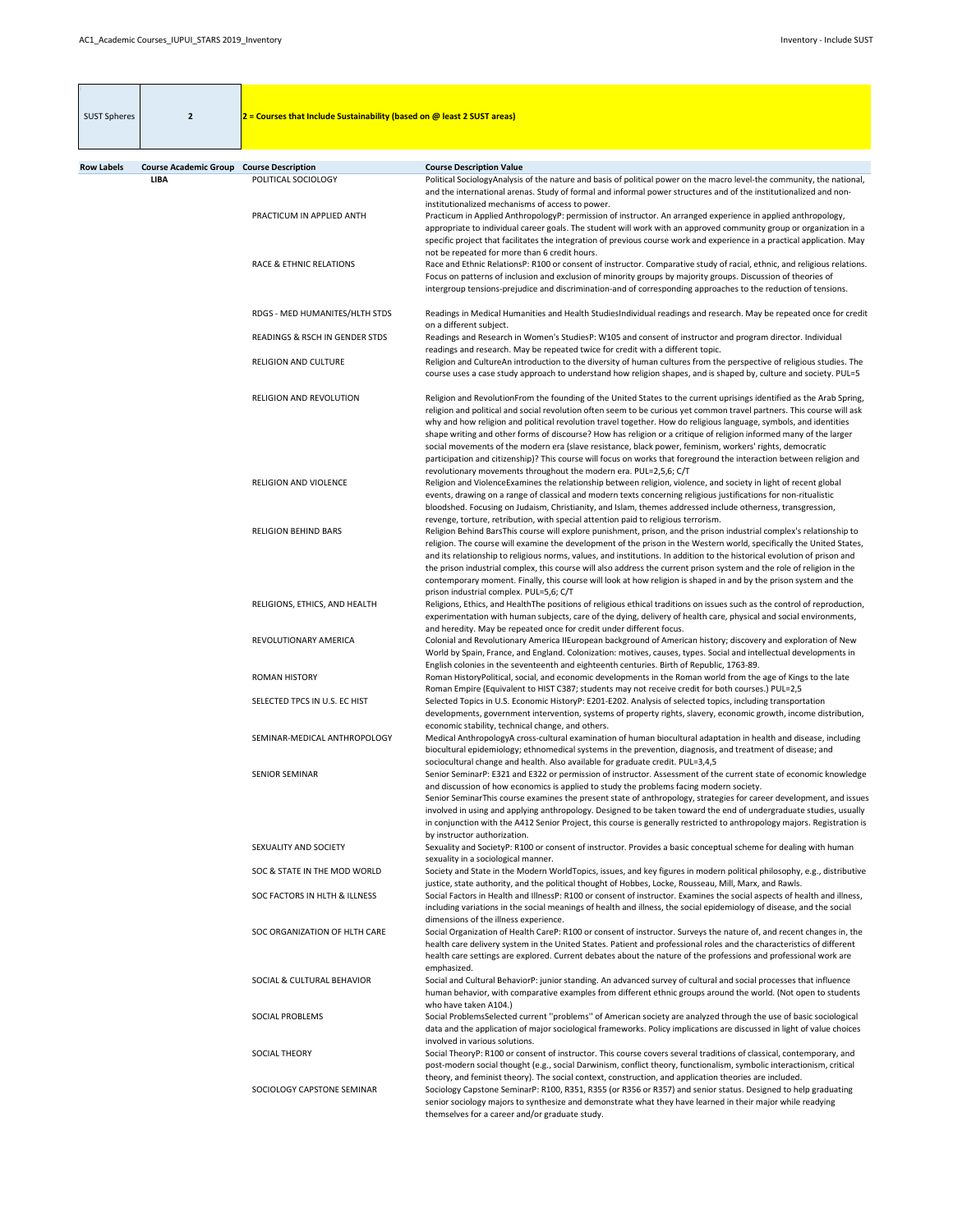| <b>SUST Spheres</b> | $\overline{2}$                                  | 2 = Courses that Include Sustainability (based on $\omega$ least 2 SUST areas) |                                                                                                                                                                                                                                                                                                                                                                                                                                                                                                                                                                                                                                                                                                                                                                                                                 |
|---------------------|-------------------------------------------------|--------------------------------------------------------------------------------|-----------------------------------------------------------------------------------------------------------------------------------------------------------------------------------------------------------------------------------------------------------------------------------------------------------------------------------------------------------------------------------------------------------------------------------------------------------------------------------------------------------------------------------------------------------------------------------------------------------------------------------------------------------------------------------------------------------------------------------------------------------------------------------------------------------------|
| <b>Row Labels</b>   | <b>Course Academic Group Course Description</b> |                                                                                | <b>Course Description Value</b>                                                                                                                                                                                                                                                                                                                                                                                                                                                                                                                                                                                                                                                                                                                                                                                 |
|                     | <b>LIBA</b>                                     | SOCIOLOGY OF DEATH & DYING                                                     | Sociology of Death and DyingP: R100 or the consent of instructor. This course examines inevitable and salient<br>features of the human condition. Historical evaluation of images and attitudes toward death, the medicalization of<br>death, the human consequences of high-tech dying, the role of the family in caring for dying loved ones, the<br>emergence and role of hospices, the social roles of funerals, grief and bereavement, euthanasia and suicide, the<br>worlds of dying children and grieving parents, and genocide are major issues that are addressed. Two of the major<br>themes of the course revolve around the idea that the way we die is a reflection of the way we live; and, that the<br>study of dying and death is an important way of studying and affirming the value of life. |
|                     |                                                 | SOCIOLOGY OF DISABILITY                                                        | Sociology of DisabilityP: R100 or consent of instructor. An examination of current models of disability and of disability<br>at the interpersonal and societal level. Topics include recent legal, social, and educational changes; the ways in which<br>people with disabilities interact with the nondisabled; the role played by relatives and caregivers; and the image of<br>people with disabilities in film, television, and other media. Recommended for students in nursing, education,<br>physical and occupational therapy, and social work, as well as for the medical sociology minor. Available for graduate<br>credit.                                                                                                                                                                           |
|                     |                                                 | SOCIOLOGY OF EDUCATION                                                         | Sociology of EducationP: R100 or consent of instructor. A survey of sociological approaches to the study of education,<br>covering such major topics as education as a social institution, the school in society, the school as a social system, and<br>the sociology of learning.                                                                                                                                                                                                                                                                                                                                                                                                                                                                                                                              |
|                     |                                                 | SOCIOLOGY OF RELIGION<br>SOCIOLOGY OF WORK                                     | Sociology of Religion<br>Sociology of WorkP: R100 or consent of instructor. Analysis of the meaning of work, the dynamic social processes                                                                                                                                                                                                                                                                                                                                                                                                                                                                                                                                                                                                                                                                       |
|                     |                                                 | SPORTS AND SOCIETY                                                             | within work organizations, and environmental constraints on organizational behavior.<br>Sports and SocietyThis course will examine the importance sports and leisure activities play in society.?? From local<br>examples such as Indiana motorsports and high school basketball, to international examples such as the Olympics<br>and World Cup, we will examine sports from the perspective of athletes and fans, look at sports as an increasingly<br>important business, and discuss how sports have been a significant agent for social change (including Title Nine, and<br>the integration of major league baseball).                                                                                                                                                                                   |
|                     |                                                 | SR COLLOQUIUM IN WOMENS STUD                                                   | Senior Colloquium in Women's StudiesP: consent of instructor. This is a culminating interdisciplinary course for<br>advanced students who are prepared to present the results of an original major research effort on a topic in women's<br>studies. Participants will be expected to read and evaluate the presentations of other students and participating<br>faculty.                                                                                                                                                                                                                                                                                                                                                                                                                                       |
|                     |                                                 | STUDIES IN AMERICAN CULTURE                                                    | Studies in American Culture <p>Surveys the American cultural landscape, from topics in popular culture, like comics,<br/>to specific eras of literary production, like the Harlem Renaissance. May be repeated once for credit. PUL=5</p>                                                                                                                                                                                                                                                                                                                                                                                                                                                                                                                                                                       |
|                     |                                                 | SURVEY OF INTERNATIONAL ECON                                                   | Survey of International EconomicsP: E201-E202. Survey of international economics. Basis for and effects of<br>international trade, commercial policy and effects of trade restrictions, balance of payments and exchange rate<br>adjustment, international monetary systems, and fixed vs. flexible exchange rates. Students who have taken E430<br>many not enroll in E303 for credit.                                                                                                                                                                                                                                                                                                                                                                                                                         |
|                     |                                                 | SURVEY OF LABOR ECONOMICS                                                      | Survey of Labor EconomicsP: E201. Economics problems of the wage earner in modern society; structure, policies,<br>and problems of labor organizations; employer and governmental labor relationships.                                                                                                                                                                                                                                                                                                                                                                                                                                                                                                                                                                                                          |
|                     |                                                 | THE AFRICAN AMER EXPERIENCE                                                    | The African American ExperienceThis integrator course introduces students to the methodological and analytical<br>tools needed to understand the historical background, contemporary challenges, and current policy debates about<br>issues confronting the African American community, such as credit market discrimination, affirmative action, and<br>reparations. A chief goal of the course is to expose students to broad themes in African American history, while also<br>providing them with the necessary interdisciplinary tools-both qualitative and quantitative-to analyze contemporary<br>economic problems and prospects. PUL=1A                                                                                                                                                                |
|                     |                                                 | THE BIBLE AND CULTURE                                                          | The Bible and CultureA cultural introduction to this central text of Western civilization. Explores some of the Bible's<br>major themes and literatures in their original context. Examines how the Bible's Jewish and Christian parts relate to<br>each other and how biblical stories, concepts, and ethics have been interpreted and have influenced later culture.<br>$PUL=5$                                                                                                                                                                                                                                                                                                                                                                                                                               |
|                     |                                                 | THE ECONOMICS OF INDUSTRY                                                      | Economics of IndustryP: E201 or permission of instructor. A theoretical and empirical analysis of the structure,<br>conduct, and performance of major American industries. Emphasized is the degree of competition in various markets,<br>how markets operate under conditions of competition or monopoly, and competition as a dynamic process over<br>time.                                                                                                                                                                                                                                                                                                                                                                                                                                                   |
|                     |                                                 | THE HISTORY OF WORK IN AMERICA                                                 | History of Work in AmericaExamines the major transformations in the lives of American working people from the<br>colonial era to modern times. The course explores shifting patterns of work, working class life and community,<br>organized labor movements, and the relationship of workers and unions to the state.                                                                                                                                                                                                                                                                                                                                                                                                                                                                                          |
|                     |                                                 | THE REFORMATION                                                                | The ReformationEconomic, political, social, and religious background of Protestant Reformation; Lutheran, Reformed,<br>Anglican, and Anabaptist movements, with reference to their political and theological trends; Catholic Reformation.                                                                                                                                                                                                                                                                                                                                                                                                                                                                                                                                                                      |
|                     |                                                 | THE UNITED STATES 1917-1945                                                    | United States History, 1917-1945Political, demographic, economic, and intellectual transformations of 1917-1945;<br>World War I, the twenties, the Great Depression, New Deal, World War II.                                                                                                                                                                                                                                                                                                                                                                                                                                                                                                                                                                                                                    |
|                     |                                                 | THEORIES OF RELIGION                                                           | Theories of ReligionTheorists of religion explore the what, why, and how of religions. What is religion? Why are<br>people religious? How do religions shape meaning in people's lives, cultures, and societies? This advanced seminar<br>examines classical to contemporary theories. Open to all majors. Fulfills Religious Studies senior capstone. Offered<br>fall semesters.                                                                                                                                                                                                                                                                                                                                                                                                                               |
|                     |                                                 | TOPICS IN AFRICAN-AMERICAN LIT                                                 | Topics in African American LiteratureFocuses on a particular genre, time period, or theme in African American<br>literature. Topics may include twentieth-century African American women's novels, black male identity in African<br>American literature, or African American autobiography. May be repeated once for credit with different focus.                                                                                                                                                                                                                                                                                                                                                                                                                                                              |
|                     |                                                 | <b>TOPICS IN ANTHROPOLOGY</b>                                                  | Topics in Anthropology: (variable title)A conceptual examination of selected topics in the field of anthropology. May<br>not be repeated for more than 6 credit hours.                                                                                                                                                                                                                                                                                                                                                                                                                                                                                                                                                                                                                                          |
|                     |                                                 | TOPICS IN APPLIED SOCIOLOGY:<br><b>TOPICS IN SOCIOLOGY</b>                     | TOPICS IN APPLIED SOCIOLOGY:<br>Topics in SociologyP: variable with topic. Exploration of a topic in sociology not covered by the regular curriculum but                                                                                                                                                                                                                                                                                                                                                                                                                                                                                                                                                                                                                                                        |
|                     |                                                 | TOPICS IN WOMEN'S STUDIES                                                      | of interest to faculty and students in a particular semester. Topics to be announced.<br>Topics in Women's Studies: (variable title)An interdisciplinary study of selected themes, issues, and methodologies in<br>women's studies. May be repeated for up to 6 credit hours.                                                                                                                                                                                                                                                                                                                                                                                                                                                                                                                                   |
|                     |                                                 | TPCS MED HUMANITIES/HLTH STDS                                                  | Topics in Medical Humanities and Health StudiesIntensive study and analysis of selected issues and problems in<br>Medical Humanities and Health Studies. Topics will ordinarily cut across fields and disciplines. May be repeated once                                                                                                                                                                                                                                                                                                                                                                                                                                                                                                                                                                         |
|                     |                                                 | U.S. SINCE WORLD WAR II                                                        | for credit on a different topic.? Fall 2010: Culture of Mental Illness.<br>United States History since World War IIPolitical, demographic, economic, and intellectual transformations of 1945-<br>present: Cold War, problems of contemporary America.                                                                                                                                                                                                                                                                                                                                                                                                                                                                                                                                                          |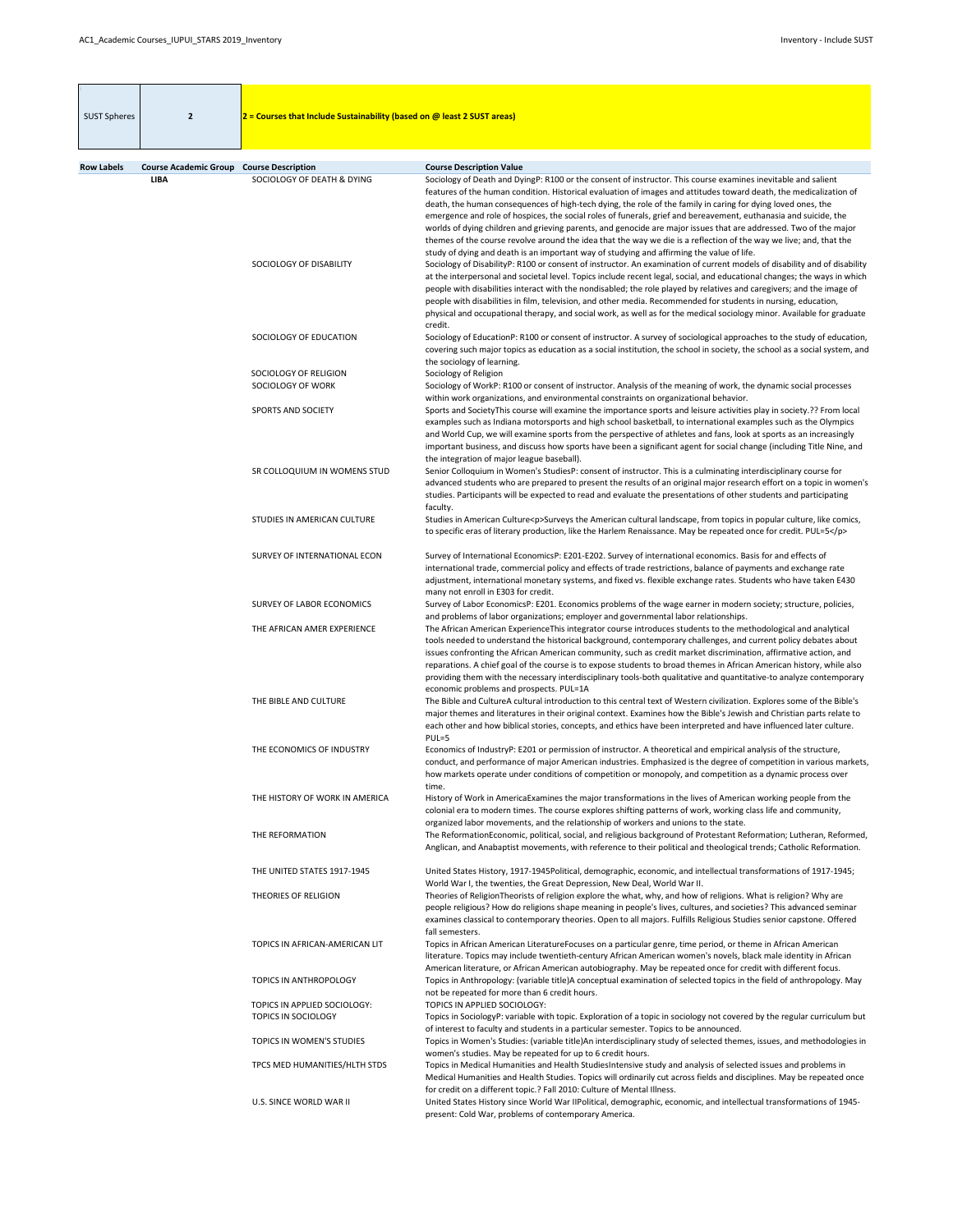| <b>SUST Spheres</b> | $\overline{2}$                                                 | $2$ = Courses that Include Sustainability (based on @ least 2 SUST areas)                           |                                                                                                                                                                                                                                                                                                                                                                                                                                                                                                                                                                |
|---------------------|----------------------------------------------------------------|-----------------------------------------------------------------------------------------------------|----------------------------------------------------------------------------------------------------------------------------------------------------------------------------------------------------------------------------------------------------------------------------------------------------------------------------------------------------------------------------------------------------------------------------------------------------------------------------------------------------------------------------------------------------------------|
|                     |                                                                |                                                                                                     |                                                                                                                                                                                                                                                                                                                                                                                                                                                                                                                                                                |
| <b>Row Labels</b>   | <b>Course Academic Group Course Description</b><br><b>LIBA</b> | <b>UNITED STATES, 1789-1865 I</b>                                                                   | <b>Course Description Value</b><br>United States, 1789-1865 IPolitical, economic, and social development of United States from Washington's<br>presidency through the Civil War. Growth of political, religious, educational, and other social institutions, and<br>contributions of Hamilton, Jefferson, Jackson, Webster, Marshall, Lincoln. Agriculture, manufacturing, commerce,                                                                                                                                                                           |
|                     |                                                                | UNITED STATES, 1789-1865 II                                                                         | labor.<br>United States, 1789-1865 IIPolitical, economic, and social development of United States from Washington's<br>presidency through the Civil War. Growth of political, religious, educational, and other social institutions, and<br>contributions of Hamilton, Jefferson, Jackson, Webster, Marshall, Lincoln. Agriculture, manufacturing, commerce,<br>labor.                                                                                                                                                                                         |
|                     |                                                                | <b>URBAN ANTHROPOLOGY</b>                                                                           | Urban AnthropologyAnthropological perspectives on contemporary American cities. Topics to be covered include<br>(among others): changes in the nature of cities from maufacturing sites to spaces for consumption and tourism;<br>gentrification; racial and ethnic diversity in cities; urban social movements and new models for social services.                                                                                                                                                                                                            |
|                     |                                                                | <b>URBAN GEOGRAPHY</b>                                                                              | Urban GeographyStudy and interpretation of urban spatial structures, design, policies, and problems with an<br>emphasis on the geographic perspective. Topics include urban housing markets, racial segregation, homelessness,<br>and urban crime.                                                                                                                                                                                                                                                                                                             |
|                     |                                                                | <b>URBAN POLITICS</b>                                                                               | Urban Politics Political behavior in modern American communities; emphasizes the impact of municipal organization,<br>city officials and bureaucracies, social and economic notables, political parties, interest groups, the general public,<br>and protest organizations on urban policy outcomes.                                                                                                                                                                                                                                                           |
|                     |                                                                | <b>VICTIMOLOGY</b>                                                                                  | Practicum in VictimologyP: R100 or consent of instructor. The role of the victim in the criminal justice system is<br>examined through both course work and practical experience as a volunteer with the Marion County Prosecutor's<br>Witness-Victim Assistance Program. Recommended for students with interest in deviance, criminology, law, criminal<br>justice, and social service.                                                                                                                                                                       |
|                     |                                                                | WEALTH EXCH & PWR IN ANTH PERS                                                                      | Wealth, Exchange, and Power in Anthropological PerspectiveThis course examines cultural patterns of production,<br>exchange, and consumption, with an emphasis on non-Western societies and how these factors influence economic<br>development in the Third World.                                                                                                                                                                                                                                                                                            |
|                     |                                                                | <b>WOMEN AND HEALTH</b>                                                                             | Women and HealthP: R100 or consent of instructor. A review of the relationships among cultural values, social<br>structure, disease, and wellness, with special attention focused on the impact of gender role on symptomatology and<br>access to health care. Selected contemporary health problem areas will be examined in depth. Alternative models of<br>health care delivery will be identified and discussed.                                                                                                                                           |
|                     |                                                                | WOMEN, RACE, CULTURE, AND EDUC                                                                      | Women of the Diaspora: Race, Culture, and EducationIntroduce students to film, music, poetry, literature, and writing<br>dealing with the experiences of women throughout the African Diaspora, with emphasis on Sub Saharan Africa,<br>Central America, North America, and the Caribbean. Students will be required to read four books in addition to short<br>stories, poetry, and scholarly articles on the topic.                                                                                                                                          |
|                     | <b>LSTU</b>                                                    | CLASS, RACE, GENDER & WORK<br><b>GLOBAL PBLMS:LOCAL SOLUTIONS</b><br><b>GLOBALIZATION AND LABOR</b> | Class, Race, Gender, and Work<br><b>GLOBAL PBLMS:LOCAL SOLUTIONS</b><br>Globalization and LaborThis course explores the globalization of trade, production, and migration and the effects of<br>these processes on American workers. Through reading, discussion, and problem formation, students will critically<br>think about the ways global processes and policies impact American workers??? daily lives, analyze existing historical<br>and current justifications for offshore production and the dismantling of barriers to trade and investment, and |
|                     |                                                                | <b>OCCUPATIONAL HEALTH &amp; SAFETY</b>                                                             | explore alternatives to these policies.<br>Occupational Health and SafetyThis course reviews elements and issues of occupational health and safety. It<br>emphases the union's role in the implementation of workplace health and safety programs, worker and union rights,<br>hazard recognition techniques, and negotiated and statutory remedies-in particular the OSHA Act of 1970.                                                                                                                                                                        |
|                     | <b>NURS</b>                                                    | WORKPLCE DISCRIM/FAIR EMPLYMNT<br>COMPREHENSIVE HLTH ASSESSMENT                                     | Workplace Discrimination and Fair Employment<br>Comprehensive Health Assessment(Traditional, Accelerated, and R.N.-B.S.N.) P: All third- semester nursing courses;<br>P/C: Anatomy, Physiology, or Microbiology; C: B245. This course focuses on helping students acquire skills to conduct<br>a comprehensive health assessment, including the physical, psychological, social, functional, and environmental<br>aspects of health. The process of data collection, interpretation, documentation, and dissemination of assessment<br>data?will be addressed. |
|                     |                                                                | <b>FAMILIES AND POPULATIONS</b>                                                                     | Transitional Care of Families and Populations (Traditional, Accelerated) Using the childbearing family as an extensive<br>exemplar, this course focuses on family and community health: community assessment, epidemiology, and<br>intervention with individuals, families, communities and populations. Students address prenatal care, normal and<br>high risk pregnancy and childbirth, newborn care, genetic counseling, care coordination, complementary care, and<br>environmental health.                                                               |
|                     |                                                                | <b>GLOBAL HEALTH ISSUES IN NURS</b>                                                                 | Global Health Issues in Nursing This course focuses on global health issues, the conditions that contribute to global<br>health disparities, and nursing interventions. Conceptual models and health equity concepts, evidence-based<br>practice, and health care delivery systems are analyzed to explore strategies for addressing global health issues.<br>Students investigate issues and advocate for health justice.??                                                                                                                                   |
|                     |                                                                | <b>HEALTH ASSESSMENT FOR 2ND DEGR</b><br>HEALTH ASSESSMENT: PRACTICUM                               | <b>HEALTH ASSESSMENT FOR 2ND DEGR</b><br>Comprehensive Health Assessment: Practicum(Traditional, Accelerated, and R.N.-B.S.N.) P: All third-semester<br>courses; C: B244. Students will have the opportunity to use techniques of interview, observation, percussion,<br>palpation, inspection, and auscultation in assessing clients across the life span in simulated and actual environments.                                                                                                                                                               |
|                     |                                                                | HEALTH CARE DELIVERY SYSTEMS                                                                        | Health Care Delivery Systems (Traditional, Accelerated) Students examine health care delivery systems, leadership,<br>health policy, regulation and economics. Students explore quality practices of health care organizations. Students<br>analyze the impact of informatics on health care and nursing including the electronic health record, information                                                                                                                                                                                                   |
|                     |                                                                | <b>INTERACTIVE PROCESSES</b>                                                                        | technology in healthcare, and information literacy.<br>Clinical Nursing Care 2: Interactive Processes(Traditional, Accelerated) This course focuses on nursing care<br>management of individuals and families experiencing acute and chronic health problems related to interaction with<br>the environment and others: sensory, motor, cognitive, affective, and interpersonal processes. Using a holistic<br>approach this course addresses health problems occurring across the lifespan.                                                                   |
|                     | <b>PBHL</b>                                                    | ADV HEALTH FINANCE & BUDGETING                                                                      | Advanced Health Finance and BudgetingP: H352. This course builds upon H352 Health Finance and Budgeting as well<br>as examines the uses of contractual language and obligations. It uses a series of case studies to apply techniques and<br>principles taught in SPEA-H 352.                                                                                                                                                                                                                                                                                  |
|                     |                                                                | AIR POLLUTION IN THE COMMUNITY                                                                      | Air Pollution and Control A survey course covering the chemistry, transport, and fate of air pollutants related to<br>current issues of air quality, such as photochemical smog, ozone depletion, particulate matter, and indoor air quality.<br>Topics include the types, sources, health and environmental effects, measurement, evaluation, control, regulation,<br>and modeling of air pollution concentrations.                                                                                                                                           |
|                     |                                                                | APPLIED HEALTH CARE ADMIN                                                                           | Applied Health Care AdministrationsP: H320. This course is a study of the complexities of multi-institutional<br>arrangements and integrated services in the U.S. health care industry. The focus is on applying management skills to,<br>and making comparisons of, the current driving forces among health care delivery system components.                                                                                                                                                                                                                  |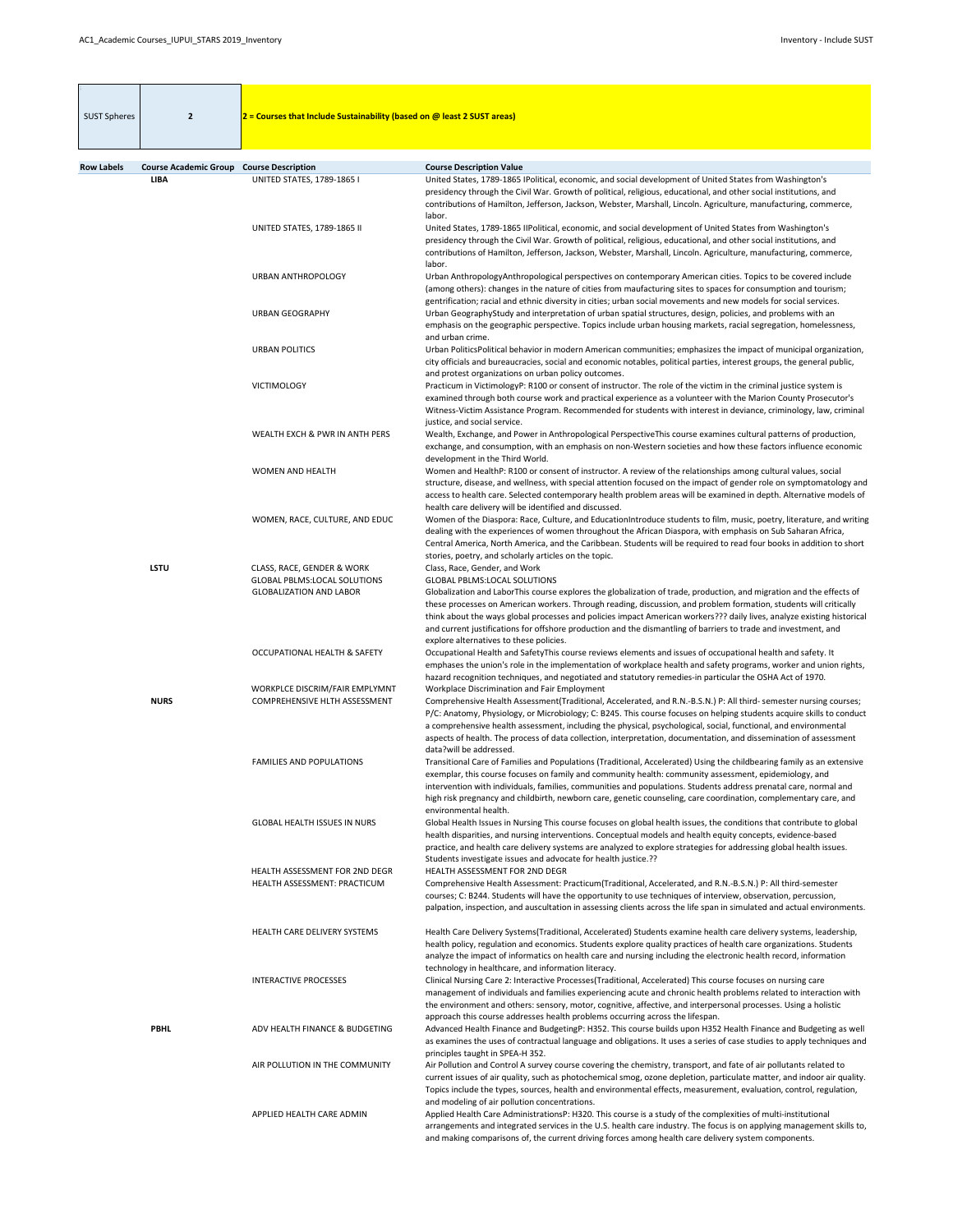| <b>SUST Spheres</b> | $\overline{2}$                                  | $2$ = Courses that Include Sustainability (based on @ least 2 SUST areas) |                                                                                                                                                                                                                                                                                                                                                                                                                                                                                                                                                                                                                                                                                                                                                                                            |
|---------------------|-------------------------------------------------|---------------------------------------------------------------------------|--------------------------------------------------------------------------------------------------------------------------------------------------------------------------------------------------------------------------------------------------------------------------------------------------------------------------------------------------------------------------------------------------------------------------------------------------------------------------------------------------------------------------------------------------------------------------------------------------------------------------------------------------------------------------------------------------------------------------------------------------------------------------------------------|
|                     |                                                 |                                                                           |                                                                                                                                                                                                                                                                                                                                                                                                                                                                                                                                                                                                                                                                                                                                                                                            |
| <b>Row Labels</b>   | <b>Course Academic Group Course Description</b> |                                                                           | <b>Course Description Value</b>                                                                                                                                                                                                                                                                                                                                                                                                                                                                                                                                                                                                                                                                                                                                                            |
|                     | <b>PBHL</b>                                     | APPLIED HLTH PROMOTION METHODS                                            | Applied Health Promotion Methods <p>This course provides students with understanding, application, and practice of<br/>key methods in community health promotion including health communication, health education, health policy, and<br/>community mobilization strategies. Application of theory and implementation of methods at individual and<br/>community levels are addressed.</p>                                                                                                                                                                                                                                                                                                                                                                                                 |
|                     |                                                 | ARMED CONFL NATURAL DIS & HLTH<br><b>CAPSTONE EXPERIENCE BSPH CH</b>      | ARMED CONFL NATURAL DIS & HLTH<br>Capstone Experience: BSPH in Community Health This course integrates public health theory and practice in an<br>applied practice setting. The capstone experience is tailored to students' expected post-baccalaureate goals. A<br>variety of public health experiences are available, including an internship, a service-learning project, a portfolio                                                                                                                                                                                                                                                                                                                                                                                                  |
|                     |                                                 | <b>CAREERS IN PUBLIC HEALTH</b>                                           | project, a research paper, and an honors thesis.<br>Careers in Public Health This undergraduate course will expose students to a variety of public health careers.<br>Students will hear from public health professionals who hold a variety of positions in epidemiology, environmental<br>and occupational health, social and behavioral sciences, public health preparedness, biostatistics, maternal-child-<br>family health, chronic and infectious disease prevention, and health policy and management. Professionals from the<br>private and public sectors will introduce students to the many careers in public health and to the various roles and<br>functions of public health professionals. The course will focus on careers at all levels of education; bachelor's degree, |
|                     |                                                 | CHRONIC & LONG-TERM CARE ADMIN                                            | master's degree and doctoral degree levels.<br>Chronic Long-Term Care AdministrationAdministering programs across the continuum of care including nursing<br>homes, hospice, home health, and assisted living; Medicare and Medicaid financing; quality improvement; care                                                                                                                                                                                                                                                                                                                                                                                                                                                                                                                  |
|                     |                                                 | CLTR COMP IN PROMOTION OF HLTH                                            | management; and needs of special populations, particularly, vulnerable elders.<br>Cultural Competency in the Promotion of Health This course will prepare students to conduct health related work in a<br>multicultural environment where health and health care have varied meanings.                                                                                                                                                                                                                                                                                                                                                                                                                                                                                                     |
|                     |                                                 | <b>COMMUNITY HEALTH</b>                                                   | Community Health This course provides learning opportunities for public health undergraduate students to develop<br>an understanding of factors that distinguish personal health--individual actions that affect the health of an individual<br>and those close to him or her--from community health, which refers to the health status of a defined group of people<br>and the actions, policies, structures, and conditions that promote, protect and preserve the health of communities.                                                                                                                                                                                                                                                                                                |
|                     |                                                 | ENV HTH SCI TEC MGT WAT&WASTE                                             | Environmental Health Science Technology: Managing Water and WastesTechnology approach to preventing the<br>transmission of disease among humans through water and wastes. Course focuses on drinking water treatment and<br>distribution, water quality and pollution, wastewater treatment, storm water management, municipal solid waste,<br>and hazardous waste management.                                                                                                                                                                                                                                                                                                                                                                                                             |
|                     |                                                 | ENVIR SCI & HLTH DATA ANALYSIS                                            | Environmental Science and Health Data AnalysisP: SPEA-H 316, SPEA-K 300, 1 semester of chemistry. Provides<br>students with an understanding of basic principles needed to perform sampling and analysis of field and laboratory<br>environmental data. Topics include properties of chemical and biological constituents, detection limits, calibration,<br>quality control, precision accuracy, and statistical analysis.                                                                                                                                                                                                                                                                                                                                                                |
|                     |                                                 | <b>ENVIRONMENTAL HEALTH SCIENCE</b>                                       | Environmental Health ScienceA study of human interaction with the environment and potential impacts of<br>environmental agents on health and safety. Hazards from natural sources and human activities that contaminate our<br>air, land, water, food, homes, neighborhoods, and workplaces are examined. Environmental control activities,<br>including pollution control technology and policy, are also examined.                                                                                                                                                                                                                                                                                                                                                                       |
|                     |                                                 | ENVIRONMETAL HEALTH INTERNSHP                                             | Environmental Health Science InternshipOpen to interested students upon approval of the faculty. Students are<br>placed with governmental agencies or private and not-for-profit organizations or governmental units for assignment<br>to a defined task relevant to their educational interests in environmental health science. Tasks may involve staff work<br>or research. May be repeated for credit. Course is graded S/F (Satisfactory/Fail).                                                                                                                                                                                                                                                                                                                                       |
|                     |                                                 | FUNDAMENTALS OF TOXICOLOGY                                                | Introduction to Environmental Toxicology Study of toxic mechanisms, pathology, and disease development resulting<br>from exposure to biological and chemical agents in the environment.                                                                                                                                                                                                                                                                                                                                                                                                                                                                                                                                                                                                    |
|                     |                                                 | <b>GLOBAL PUBLIC HEALTH</b>                                               | Global Public Health All public health is global in today's world. This course will explore the key global public health<br>issues that face countries in the world with higher, middle, and lower income resources. The health policy issues that<br>affect public health outcomes in various political, cultural, and economic environments will be analyzed. New,<br>innovative solutions to global public health problems will also be discussed.                                                                                                                                                                                                                                                                                                                                      |
|                     |                                                 | HEALTH CARE ACCOUNTING                                                    | Health Care Accounting Course will provide students with a foundation in health care accounting from long-term care<br>to acute care. The topics covered will include balancing sheet or statement of financial position, income statement or<br>statement of revenue and expenses, journals, ledgers, trial balances and discrimination of formatting financial<br>statements between acute care and long-term care organizations.                                                                                                                                                                                                                                                                                                                                                        |
|                     |                                                 | <b>HEALTH ECONOMICS</b>                                                   | Health Economics This course applies economics to the study of administrative and policy issues in the health care<br>sector. Economic concepts are used to explain the system of health care financing and the organization of health care<br>delivery in the U.S. The economic evaluation of health care programs is also discussed.                                                                                                                                                                                                                                                                                                                                                                                                                                                     |
|                     |                                                 | HEALTH FINANCE AND BUDGETING                                              | Health Finance and BudgetingP: BUS-A 200 or BUS-A 201. A study of the financial management of health care<br>facilities based on generally accepted business principles. Accounting and managerial control of cash, accounts<br>receivable, inventory control, budgeting, and cost control, as well as accounting and evaluation of short- and long-<br>term debt will be examined.                                                                                                                                                                                                                                                                                                                                                                                                        |
|                     |                                                 | <b>HEALTH POLICY</b>                                                      | Health PolicyP: H320. This course will focus on current health policy issues within the context of the U.S. health care<br>system. The course will familiarize students with the political environment of public policy, introduce major health<br>care policy perspectives, and apply those analytical models to a series of health policy issues.                                                                                                                                                                                                                                                                                                                                                                                                                                        |
|                     |                                                 | HIGH RSK HLTH BEH&HARM REDUCTN                                            | High-Risk Health Behavior and Harm ReductionSome individuals and groups are more likely to engage in high-risk<br>health behaviors than others, which is costly to them and society. This class will focus on health risk related to sexual<br>behavior, drug use, and homelessness.                                                                                                                                                                                                                                                                                                                                                                                                                                                                                                       |
|                     |                                                 | HLTH ADMINISTRATION ETHICS SEM                                            | Health Administration Ethics SeminarP: SPEA-H320 and senior standing. This course examines healthcare ethical<br>decision making challenges from managerial perspective and explores broader policy issues associated with ethical<br>problems in healthcare institutions. It provides an overview of general theories of ethical decision-making and<br>through case studies, debates and research examines ethical challenges in everyday managerial activities.                                                                                                                                                                                                                                                                                                                         |
|                     |                                                 | <b>INDUSTRIAL HYGIENE</b>                                                 | Industrial HygieneSurvey of the technical and regulatory aspects of protecting the health and safety of workers.<br>Topics include basic toxicology; skin, eye, and respiratory hazards; measuring hazardous atmospheres; ventilation<br>systems; fire and explosion hazards; emergency response; occupational hearing loss; radiation; prevention of<br>accidents; cumulative trauma; and personal protective equipment.                                                                                                                                                                                                                                                                                                                                                                  |
|                     |                                                 | <b>INFLUENCING THE PUBLIC'S HLTH</b>                                      | Influencing the Public????s Health: The Role of Policy <p>This course exposes students to the role of policy in<br/>influencing the health of human populations in our work, civil society and our own lives.?? Students from all<br/>disciplines will benefit from exploring empirical patterns and historical contexts that influence health policy decisions<br/>for our country???s complex healthcare and public health systems. ????</p>                                                                                                                                                                                                                                                                                                                                             |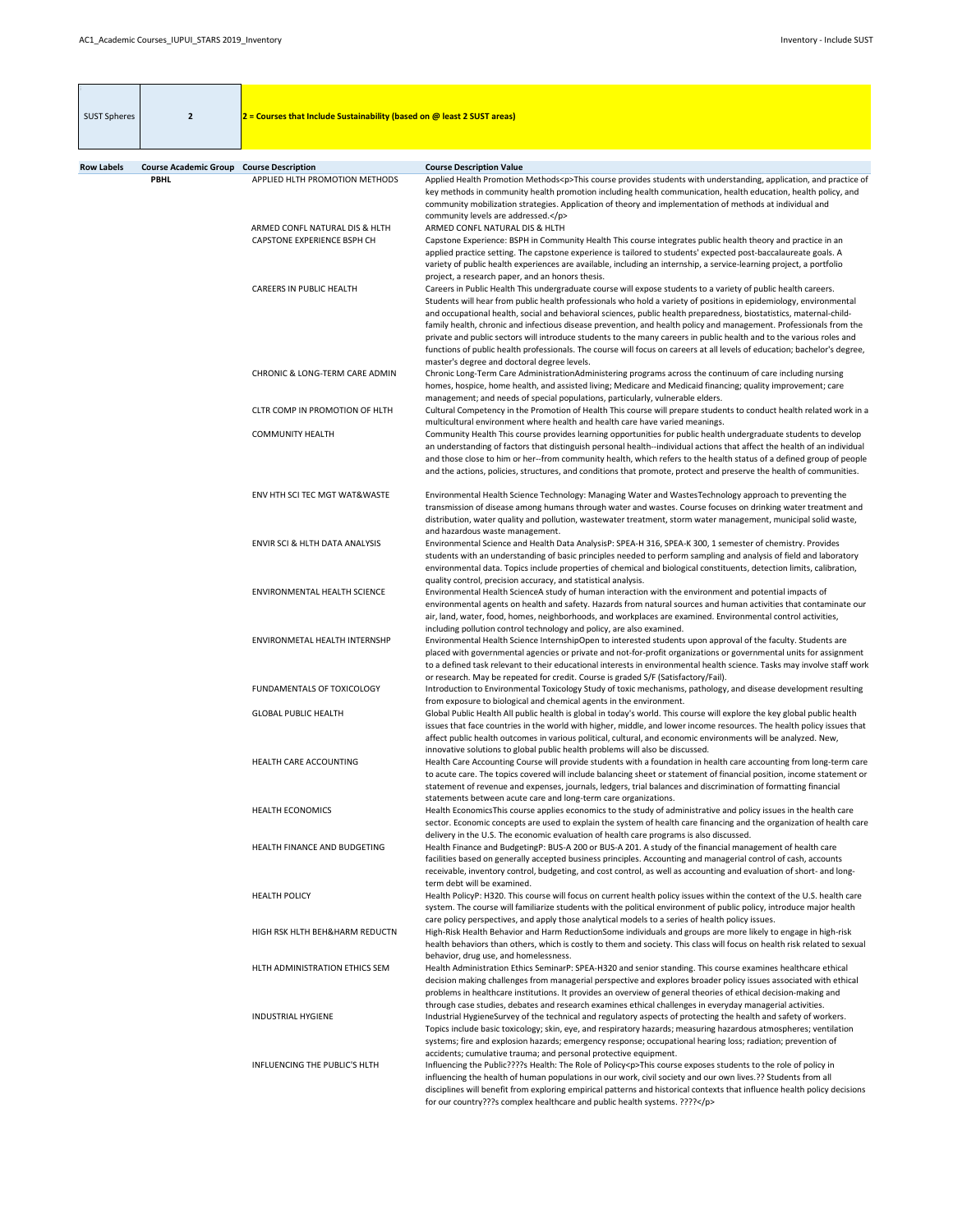| <b>SUST Spheres</b> | $\overline{2}$                                                 | $2$ = Courses that Include Sustainability (based on @ least 2 SUST areas)  |                                                                                                                                                                                                                                                                                                                                                                                                                                                                                                                                                                                                                                                                                                                                                                                                                                |
|---------------------|----------------------------------------------------------------|----------------------------------------------------------------------------|--------------------------------------------------------------------------------------------------------------------------------------------------------------------------------------------------------------------------------------------------------------------------------------------------------------------------------------------------------------------------------------------------------------------------------------------------------------------------------------------------------------------------------------------------------------------------------------------------------------------------------------------------------------------------------------------------------------------------------------------------------------------------------------------------------------------------------|
|                     |                                                                |                                                                            |                                                                                                                                                                                                                                                                                                                                                                                                                                                                                                                                                                                                                                                                                                                                                                                                                                |
| <b>Row Labels</b>   | <b>Course Academic Group Course Description</b><br><b>PBHL</b> | <b>INTRO TO COMMUNITY HEALTH</b>                                           | <b>Course Description Value</b><br>Introduction to Community HealthThis undergraduate course will expose students to a variety of public health<br>careers. Students will hear from public health professionals who hold a variety of positions in epidemiology,<br>environmental and occupational health, social and behavioral sciences, public health preparedness, biostatistics,<br>maternal-child-family health, chronic and infectious disease prevention, and health policy and management.<br>Professionals from the private and public sectors will introduce students to the many careers in public health and to<br>the various roles and functions of public health professionals. The course will focus on careers at all levels of<br>education; bachelor's degree, master's degree and doctoral degree levels. |
|                     |                                                                | LEAN MTHDLGY IN HLTHCARE ORG                                               | LEAN METHODOLOGY IN HEALTHCARE ORGANIZATIONS <span>Using a combination of experiential (learn by doing)<br/>and lectures, students will be introduced to: the history of Lean and its rise in healthcare, identification and<br/>quantification of the value of waste removal in process oriented work systems, Lean thinking, facilitation, tools and<br/>leadership. Students will work independently and in small groups.</span>                                                                                                                                                                                                                                                                                                                                                                                            |
|                     |                                                                | LEGAL ASPECTS OF HLTH CARE ADM                                             | Legal Aspects of Health Care AdministrationAn overview of the liability and legal responsibility, as well as legal<br>recourse, that health care facilities may exercise. This course will discuss policies and standards relating to health<br>facility administration. Also included is a discussion of financial aspects unique to the hospital/health care facility<br>environment, such as third-party payments and federal assistance.                                                                                                                                                                                                                                                                                                                                                                                   |
|                     |                                                                | <b>OPERATIONS MGMT &amp; QLTY IMPMT</b>                                    | Operations Management and Quality Improvement in HealthcareThis course provides an overview of the halthcare<br>operations managment (OM), with emphasis on quality improvement. ?? You will apply OM principles to develop<br>more effective operational processes, mitigate risks, and improve quality. ??Discussions, case studies and<br>assignments will focus on strategies and techniques of quality improvement processes, project managment and<br>others.                                                                                                                                                                                                                                                                                                                                                            |
|                     |                                                                | ORG BEHAV & HUM RESOURCE HLTHC                                             | ORGANIZATIONAL BEHAVIOR & HUMAN RESOURCES FOR HEALTHCARE <span>This course introduces disciplines<br/>of organizational behavior and human resources management (HRM) and their application to the management of<br/>healthcare organizations. The course examines how to effectively manage individuals, teams and systems in the<br/>dynamic legal, social, and economic healthcare environment.</span>                                                                                                                                                                                                                                                                                                                                                                                                                      |
|                     |                                                                | PUBLIC HEALTH SANITATION                                                   | Food Science and SanitationBasic concepts of food technology with emphasis on methods and procedures in food<br>processing to minimize contamination and to prevent food-related illness. Federal, state, and local food laws and<br>inspection procedures will be examined.                                                                                                                                                                                                                                                                                                                                                                                                                                                                                                                                                   |
|                     |                                                                | <b>REGIONAL CULTURES &amp; MORTALITY</b><br>TECHNIQUES IN ENVIR SCI & HLTH | REGIONAL CULTURES & MORTALITY<br>Environmental Science and Health Data AnalysisBasic physical, chemical, and biological examinations and standards<br>for potable water quality, wastewater treatment determinations, and stream pollution control. Basic physical,<br>chemical, and biological (ergonometric) examinations used in industrial hygiene and air pollution control. Instruction<br>in basic laboratory skills and techniques for performing these examinations.?                                                                                                                                                                                                                                                                                                                                                 |
|                     |                                                                | TERRORISM PUBLIC HEALTH THREAT                                             | Terrorism as a Public Health Threat <p>Explores mass casualty / high disruption weapons as a public health threat,<br/>with an emphasis on health protection of community members and first responders.?? We will examine multi-hazard<br/>emergency response frameworks; the structure/function of these weapons and their health effects; and the cycle of<br/>preparedness, response, recovery and mitigation.</p>                                                                                                                                                                                                                                                                                                                                                                                                          |
|                     |                                                                | THEORETICAL FOUND COMM HLTH                                                | Theories of Health Behavior ChangeThis course will explore the theories of health behavior change that are used to<br>develop health interventions for individuals and communities. Students will learn different theories, how to put them<br>into practice, and how useful and practical they are for various populations.                                                                                                                                                                                                                                                                                                                                                                                                                                                                                                   |
|                     |                                                                | THIS STRESS IS KILLING ME                                                  | This Stress is Killing Me: Stress and Its Effects on YouThis course will teach you all about stress and its effect on your<br>body and mind. You will learn the biology of stress, factors that protect you from stress or make you more vulnerable<br>to it and the experience of stress in various settings, such as work, family and community. You will learn ideas about<br>how to manage stress in your own life and be asked to create a plan to help better manage the stress that is in your<br>life.                                                                                                                                                                                                                                                                                                                 |
|                     |                                                                | TOPICS IN PUBLIC HEALTH                                                    | Topic in Public Health: Applied Health PromotionThis course provides students with understanding, application, and<br>practice of key methods in community health promotion including health communication, health education, health<br>policy, and community mobilization strategies. Application of theory and implementation of methods at individual<br>and community levels are addressed.<br><b>TOPICS IN PUBLIC HEALTH</b>                                                                                                                                                                                                                                                                                                                                                                                              |
|                     |                                                                | URBAN ANGST SUBURB BLUES PMH                                               | Urban Angst. Suburban Blues: Public Mental Health <p>This online course will examine how the mental health of<br/>communities is influenced by geopolitical influences, SES, neighborhood, safety, culture, environment, community<br/>and other elements external to the individual. Using textbooks, case study readings, and multimedia we will analyze<br/>causes of mental (dis)ease in the general public and develop a stronger understanding of how the outside world can<br/>impact the health of the mind.</p>                                                                                                                                                                                                                                                                                                       |
|                     | <b>PED</b>                                                     | <b>CONSUMER HEALTH</b><br><b>CULTURAL HERITAGE TOURISM</b>                 | <b>CONSUMER HEALTH</b><br>Cultural Heritage Tourism <p>Analyzes the integration of visitor interests/needs and the protection of cultural and<br/>heritage resources.?? Elements examined include the various cultural and heritage assets operable as tourism<br/>attractions in addition to the link between quality cultural heritage tourism and community development.??<br/>Emphasis is placed on Indiana cultural and heritage tourism.</p>                                                                                                                                                                                                                                                                                                                                                                             |
|                     |                                                                | DRUG USE IN AMERICAN SOCIETY                                               | Drug Use in American SocietyAn interdisciplinary approach to the study of drug use in American society. The course<br>will examine the effects of alcohol, tobacco, and illicit drugs on the physical, mental, and social health of the<br>individual.                                                                                                                                                                                                                                                                                                                                                                                                                                                                                                                                                                         |
|                     |                                                                | <b>ECON TOURISM &amp; EVENTS</b>                                           | Economics of Tourism and Events <p>Analyzes macro and micro economic concepts as they apply to the production,<br/>distribution, and comsumption of tourism-related goods and services.?? Topics include tourism demand, competition<br/>among tourism suppliers, and benefits and costs of tourism development.</p>                                                                                                                                                                                                                                                                                                                                                                                                                                                                                                           |
|                     |                                                                | <b>ESSENTIALS OF NUTRITION</b>                                             | Essentials of NutritionBasic nutrition and its application in meeting nutritional needs of all ages. Consideration is<br>given to food selection, legislation, and community nutrition education programs.                                                                                                                                                                                                                                                                                                                                                                                                                                                                                                                                                                                                                     |
|                     |                                                                | <b>EXERCISE LEADERSHIP&amp;PROG DESGN</b>                                  | Exercise Leadership and Program DesignThe course is designed to be a culminating experience for the fitness<br>specialist student to demonstrate practical application of the theory, techniques and skills of safe, effective, efficient<br>exercise leadership and program design in a variety of supervised settings with both apparently healthy and special<br>populations.?? This course serves as a foundation for becoming a qualified candidate for the AGSM Health, Fitness<br>Instructor national certification.<br>                                                                                                                                                                                                                                                                                                |
|                     |                                                                | <b>GLOBAL TOURISM SEMINAR</b>                                              | <b>Global Tourism</b>                                                                                                                                                                                                                                                                                                                                                                                                                                                                                                                                                                                                                                                                                                                                                                                                          |
|                     |                                                                | HLTH PROBLEMS IN THE COMMUNITY<br><b>MARRIAGE &amp; FAMILY INTERACTION</b> | HLTH PROBLEMS IN THE COMMUNITY<br>Marriage and Family InteractionBasic personal and social factors that influence the achievement of satisfying<br>marraige and family experiences.                                                                                                                                                                                                                                                                                                                                                                                                                                                                                                                                                                                                                                            |
|                     |                                                                | PERSONAL HEALTH                                                            | Personal Health<br>Personal HealthAcquaints prospective teachers with basic personal health information and provides motivation for<br>intelligent self-direction of health behavior with emphasis on responsibilities as citizens and as teachers. Study of<br>physiological and psychological bases for health, drugs and other critical issues, and family health.                                                                                                                                                                                                                                                                                                                                                                                                                                                          |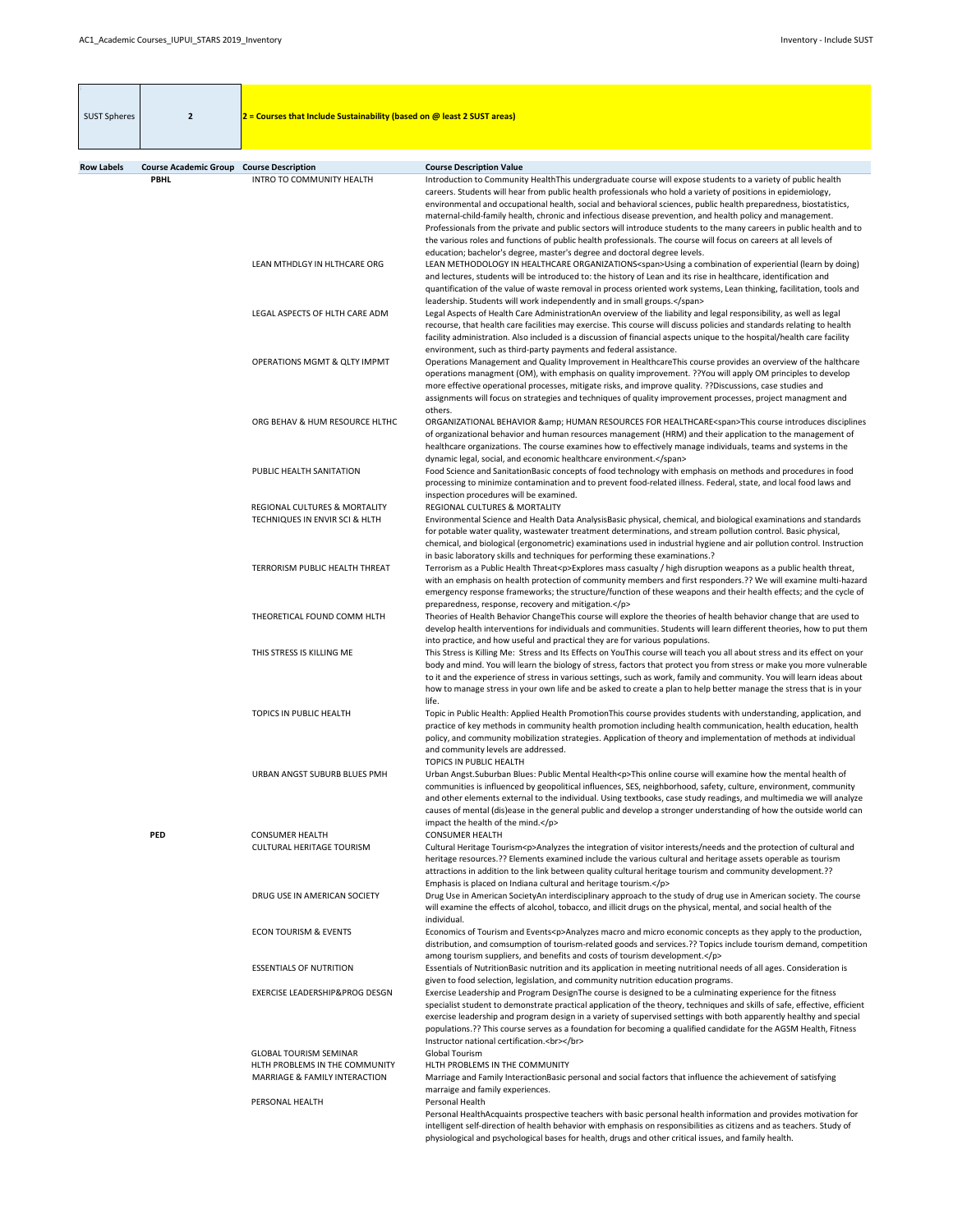| <b>SUST Spheres</b> | $\overline{2}$                                  | $2$ = Courses that Include Sustainability (based on @ least 2 SUST areas) |                                                                                                                                                                                                                                                                                                                                                                                                                                                                                                                                                                                                                                                                                                                                                                                                                                                                                                           |
|---------------------|-------------------------------------------------|---------------------------------------------------------------------------|-----------------------------------------------------------------------------------------------------------------------------------------------------------------------------------------------------------------------------------------------------------------------------------------------------------------------------------------------------------------------------------------------------------------------------------------------------------------------------------------------------------------------------------------------------------------------------------------------------------------------------------------------------------------------------------------------------------------------------------------------------------------------------------------------------------------------------------------------------------------------------------------------------------|
|                     |                                                 |                                                                           |                                                                                                                                                                                                                                                                                                                                                                                                                                                                                                                                                                                                                                                                                                                                                                                                                                                                                                           |
| <b>Row Labels</b>   | <b>Course Academic Group Course Description</b> |                                                                           | <b>Course Description Value</b>                                                                                                                                                                                                                                                                                                                                                                                                                                                                                                                                                                                                                                                                                                                                                                                                                                                                           |
|                     | <b>PED</b>                                      | PHYS ACT PROG INDV DIS/SP POP<br>PHYSICAL ACTIVITY AND DISEASE            | TitlePhysical Activity Programming for Individuals with Disabilities and Other Special Populations<br>Physical Activity and Disease: Prevention and TreatmentProvides an overview of the role of physical activity in the<br>prevention of disease and disability.?? The cause of common diseases, physiological impact and treatment side<br>effects of common diseases will be discussed to enable effective exercise prescription within special populations.                                                                                                                                                                                                                                                                                                                                                                                                                                          |
|                     |                                                 | PRIN/APPL OF LIFESTYLE WELLNS<br>PRINCIPLES OF EVENT TOURISM              | Principles and Applications of Lifestyle Wellness<br>Principles of Event Management <p>Provides an introductory approach to planning and organizing events.?? Focus is<br/>on the operational principles of for-profit and non-profit event types, including sporting, cultural, social, and<br/>business.</p>                                                                                                                                                                                                                                                                                                                                                                                                                                                                                                                                                                                            |
|                     |                                                 | SANIT/HLTH FOOD SVC LODG TOUR<br>TOURISM MANAGEMENT PRINCIPLES            | Sanitation and Health in Food Service, Lodging, and Tourism<br>Tourism Management Principles <p>Builds upon the foundation of management through analysis and application in<br/>the tourism industry.?? Topics include strategic planning, risk management, international business and<br/>entrepreneurship.?? Students will examine principles of non-profit management, social responsibility and effective<br/>management of the workforce.</p>                                                                                                                                                                                                                                                                                                                                                                                                                                                       |
|                     | <b>PHST</b>                                     | <b>WOMEN'S HEALTH</b><br><b>CONTEMP APPR TO PHILANTHROPY</b>              | Women's Health<br>History of Philanthropy in the WestThis course examines the history of the social act of philanthropy from the ancient<br>world to modern times (circa 1900).? Students will scrutinize both the history and historiography of 'philanthropy'<br>what charity happened in past time, and what methods and sources modern historians use to write about such<br>occurrences.? The course will involve analyzing allegedly benevolent human practices within the context of their<br>social, political, and cultural histories.                                                                                                                                                                                                                                                                                                                                                           |
|                     |                                                 | INTL HUMANITARIAN ASSISTANCE<br><b>LEARNING BY GIVING</b>                 | <b>INTL HUMANITARIAN ASSISTANCE</b><br>Learning By GivingThis course offers students the opportunity to combine the theory and practice of strategic<br>philanthropy by granting \$10,000 to local nonprofit organizations. This course thus aims to teach grantmaking best<br>practices and to prepare students for work inthe field. This experience will familiarize students with local nonprofit<br>organizations, expose them to local needs, and help them to develop their own grant-making strategy. One of the<br>today's key discussions in the nonprofit sector is how to use strategically limited philanthropic resources in order to<br>spur social change, have an impact, and leverage local resources. The first part of the course will introduce students<br>to the multiple facets of strategic giving. In the second part of the course students will apply this knowledge to their |
|                     |                                                 | PHILANTHROPY & THE HUMANITIES                                             | own grant-making strategy. PUL=3<br>Philanthropy and the HumanitiesThis?course draws from the humanities?(including?the arts, history, literature,<br>philosophy, and religion)?to address the question of responsible action in philanthropy.? To whom or to what should<br>a philanthropist be responsible??How should philanthropic action be done??Readings and discussions will involve<br>and analysis of values, goals, purposes, moral claims, and aspirations that sometimes compete, conflict, or coexist<br>uneasily in philantrhopic action and organizations. PUL=6                                                                                                                                                                                                                                                                                                                          |
|                     |                                                 | PHILANTHROPY AND THE SOC SCI                                              | Philanthropy and the Social SciencesThis?course in the social sciences (including anthropology, communication<br>studies, economics, ethnic studies, political science, psychology, and sociology) offers an introduction to the<br>analytical approaches and perspectives that the social sciences bring to bear upon the study of philanthropy.? The<br>course surveys the issues and diverse roles played by voluntary action and philanthropic organizations in society, as<br>well as the problems and questions that shape social science research on understanding and improving the practice<br>of philanthropy.                                                                                                                                                                                                                                                                                  |
|                     |                                                 | PHILANTHRPY, CALLING, & COMMUNITY                                         | Philanthropy, Calling, and Community This course explores the intersections and overlaps among the concepts of<br>calling, community, and the public responsibility of citizens and professionals in a democracy to work together<br>towards the common good. The readings from philosophical and cultural traditions, as well as historical and<br>contemporary biographies, provide the groundwork for students to develop their ideas and have informed<br>deliberations about their personal values, vocation, and commitment to making a difference in the world through<br>their career, profession, or personal lives. PUL=6                                                                                                                                                                                                                                                                       |
|                     | <b>SCI</b>                                      | CAPSTONE PRCT IN CLINICL PSYCH                                            | Capstone Practicum in Clinical Rehabilitation PsychologyB482 Capstone Practicum in Clinical Rehabilitation<br>Psychology (3 cr.) P: B386 and consent of instructor. Students are placed in a clinical/community setting and gain<br>applied practicum experience working with individuals who have psychological, medical, and/or physical health<br>problems. Relevant multicultural issues will be addressed.                                                                                                                                                                                                                                                                                                                                                                                                                                                                                           |
|                     |                                                 | <b>ENVIRONMENTAL PROBLEMS</b><br>ETHICS AND DIVERSITY IN PSY              | <b>Environmental Problems</b><br>Ethics and Diversity in PsychologyThis course introduces students to values and professional issues in psychology,<br>with an emphasis on ethics and diversity. Students will learn to recognize the importance of ethical behavior in all<br>aspects of science and practice of psychology and that sociocultural factors and personal biases may shape research<br>and practice.                                                                                                                                                                                                                                                                                                                                                                                                                                                                                       |
|                     |                                                 | <b>EVOLUTION OF THE EARTH &amp; LIFE</b>                                  | Evolution of the Earth and LifeEvidence for evolution of the Earth and life in the rock record, Sequence of events, time<br>of occurrence, rates of change. Interrelationships of principal themes: chemical evolution of the planet, evolution of<br>the biosphere, plate tectonics, mountain building, and sea level changes. Bearing of evolution on human welfare.                                                                                                                                                                                                                                                                                                                                                                                                                                                                                                                                    |
|                     |                                                 | <b>GLOBAL CHANGE BIOLOGY</b><br><b>GLOBAL CYCLES</b>                      | <b>Global Change Biology</b><br>Global CyclesSpring. The global environment is dominated by interlinking cycles of earth materials, chemicals, and<br>biological components. This course will explore the major elements of the geochemical cycles found in the<br>atmosphere, land, lakes, river, biota, and oceans, as well as the human impacts on these cycles. This course will take<br>a global approach to geochemistry and environmental problems and will introduce fundamental concepts of<br>meteorology, surficial geology (weathering, erosion, and sedimentation), biogeochemistry, limnology, and<br>oceanography.                                                                                                                                                                                                                                                                         |
|                     |                                                 | <b>INTRODUCTION TO PSYCHOLOGY</b>                                         | Introduction to PsychologyEquiv. to IU PSY-P 155 and PU PSY 12000. This foundational course introduces students to<br>psychology as a systematic and scientific way to think about the biological and social aspects of behavior and mental<br>processes. Topics include Research Methods, Behavioral Neuroscience, Sensation/Perception, Learning, Memory,<br>Cognition and Language, Motivation/Emotion, Personality, Social, Stress and Health, Psychological Disorders and<br>Treatment, and Life-span Development.                                                                                                                                                                                                                                                                                                                                                                                   |
|                     |                                                 | <b>PERCEPTION</b>                                                         | PerceptionB334 Perception (3 cr.) P: B105. Equiv. to IU PSY P329 and PU PSY 310. Consideration of the concepts and<br>research in perception. Relation of sense organ systems to human behavior. Some attention to social and cultural<br>factors.                                                                                                                                                                                                                                                                                                                                                                                                                                                                                                                                                                                                                                                        |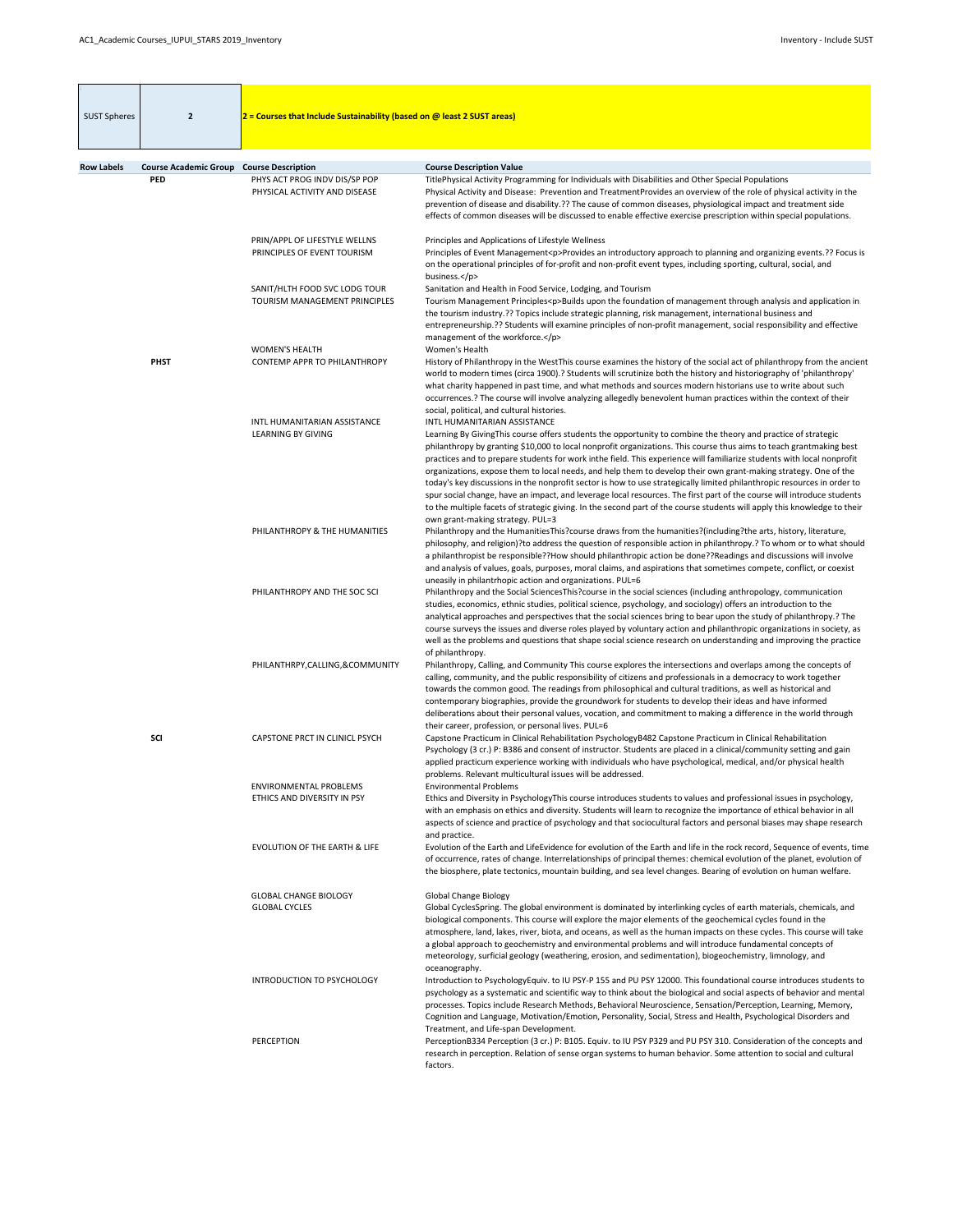| <b>SUST Spheres</b> | $\overline{2}$                                  | $2$ = Courses that Include Sustainability (based on @ least 2 SUST areas)                                                                                                                                |                                                                                                                                                                                                                                                                                                                                                                                                                                                                                                                                                                                                                                                                                                                                                                                                                                                                  |
|---------------------|-------------------------------------------------|----------------------------------------------------------------------------------------------------------------------------------------------------------------------------------------------------------|------------------------------------------------------------------------------------------------------------------------------------------------------------------------------------------------------------------------------------------------------------------------------------------------------------------------------------------------------------------------------------------------------------------------------------------------------------------------------------------------------------------------------------------------------------------------------------------------------------------------------------------------------------------------------------------------------------------------------------------------------------------------------------------------------------------------------------------------------------------|
| <b>Row Labels</b>   | <b>Course Academic Group Course Description</b> |                                                                                                                                                                                                          | <b>Course Description Value</b>                                                                                                                                                                                                                                                                                                                                                                                                                                                                                                                                                                                                                                                                                                                                                                                                                                  |
|                     | <b>SCI</b>                                      | POSITIVE PSYCHOLOGY                                                                                                                                                                                      | Positive PsychologyThis course is an introduction to Positive Psychology. The two main goals are for students to (1)<br>learn about the content and science that informs Positive Psychology, and (2) apply in their own lives empirically-<br>validated strategies that help people develop a happier and more meaningful life. This course will include a positive<br>view of human functioning and a review of research and practices in Positive Psychology. Emphasis will be placed on<br>science and its applications with regard to topics such as human strengths and values, neuroscience as it relates to<br>happiness/mindfulness, gratitude, cultural (eastern/western) aspects of happiness/values, process vs. outcome,<br>optimism, the new field of self-compassion, positive affect, coping, friendship and love, spirituality, and resilience. |
|                     |                                                 | SCI AND HLTH PROF STDY ABROAD                                                                                                                                                                            | Timmy Global Health - IUPUI ChapterSpring. This course will provide students with a culturally rich experience. There<br>will be two components to this class: 1. Learning about the cultural, political, historical, and health-related aspects of<br>the Dominican Republic through pre-, in-country, and post-trip mandatory classes. 2. Engaging with medical<br>professionals, translators, fellow participants, and local residents/patients on the service trip to the Dominican<br>Republic focusing on global health and medical health issues.                                                                                                                                                                                                                                                                                                         |
|                     |                                                 | THE PSYCHOLOGY OF WOMEN                                                                                                                                                                                  | The Psychology of WomenB376 The Psychology of Women (3 cr.) P: Three (3) credit hours of psychology. Equiv. to IU<br>PSY P460 and PU PSY 239. A survey of topics in psychology as related to the biological, social, and psychological<br>development of women in modern society.                                                                                                                                                                                                                                                                                                                                                                                                                                                                                                                                                                                |
|                     |                                                 | URBAN SUBURBAN GARDENING                                                                                                                                                                                 | Urban and Suburban GardeningSpring, even years. Course is intended for both biology and non-biology majors.<br>Designed to expand understanding of the science and techniques of gardening with emphasis on healthy soil and its<br>impact on plant growth. After completing the course, students will be able to describe what makes plants grow and<br>what makes plants grow healthy. No gardening experience is required.                                                                                                                                                                                                                                                                                                                                                                                                                                    |
|                     | <b>SHRS</b>                                     | DISABILITY AND SOCIETY                                                                                                                                                                                   | Disability and Society <span>Focusing on the psychological, social, political, and economic circumstances of individuals<br/>with disabilities in American society and to broaden students' perspectives on disability issues through exposure to<br/>the personal accounts and writing of persons with disabilities, examination of professional practices, discussion of<br/>public policies, and completion of class projects.</span>                                                                                                                                                                                                                                                                                                                                                                                                                         |
|                     |                                                 | DIVERSITY ISS IN HLTH&REHAB SV<br>GLBL PRSPCT: NUTR, HLTH, DISEASE<br>HLTH&REHAB PROF DVLPNG CNTRIES<br>HLTH&REHAB SYST ACRSS THE WRLD<br>HUM NUTR THROUGH THE LIFESPAN<br><b>NUTRITION AND EXERCISE</b> | Diversity Issues in Health and Rehabilitation Services<br>Global Perspectives in Nutrition, Health, Disease, and Disability<br>Health and Rehabilitation Professionals in Developing Countries<br>Health and Rehabilitation Systems Across the World<br>Human Nutrition Through the Lifespan<br>Nutrition and ExerciseThis course will allow the student to apply the principles of physiology, chemistry, and biology<br>to describe the role of nutrition and exercise in the human body and to explore the interrelated and protective role of                                                                                                                                                                                                                                                                                                                |
|                     |                                                 | SEMINAR: GLOBAL REHAB & HEALTH<br>SURVEY OF US HLTH CARE SYSTEM                                                                                                                                          | nutrition and exercise in wellness, health promotion, and disease prevention.<br>Seminar in Global Rehabilitation and Health<br>Survey of US Health Care Systems <span>This course will explore the U.S. health care system as it relates to health<br/>and rehabilitation services. Discussion will focus on the components of the health care system, how they function,<br/>how they support other components, who works in the health care system, how the system is financed, the access to<br/>the system, and how the U.S. rehabilitation services compare to other systems in the world.</span>                                                                                                                                                                                                                                                          |
|                     | <b>SPEA</b>                                     | DIVERSITY ISSUES IN CRIM JUST                                                                                                                                                                            | Diversity Issues in Criminal Justice This course examines the influence of diversity issues such as race, ethnicity, class,<br>and gender on crime and the treatment of the underrepresented groups throughout the American criminal justice<br>system.                                                                                                                                                                                                                                                                                                                                                                                                                                                                                                                                                                                                          |
|                     |                                                 | <b>ENVIRONMENTAL LAW &amp; REGULATION</b>                                                                                                                                                                | Environmental Law and RegulationIntroductory course in environmental law and regulation. Subjects covered include<br>command and control regulation, air quality, water quality, toxics, waste management, energy, natural resources,<br>international environmental law, and alternative dispute resolution.                                                                                                                                                                                                                                                                                                                                                                                                                                                                                                                                                    |
|                     |                                                 | FOUNDATNS OF HOMELAND SECURITY                                                                                                                                                                           | Foundations of Homeland Security(Kokomo only) Examination of the theory and research driving homeland security<br>and emergency management measures and an analytical look at the practices and principles of homeland security<br>from an empirical perspective.                                                                                                                                                                                                                                                                                                                                                                                                                                                                                                                                                                                                |
|                     |                                                 | <b>GOVERNMENT FINANCE AND BUDGETS</b><br>HONORS RDGS IN PUB & ENVIR AFF                                                                                                                                  | Government Finance and BudgetsStudy of fiscal management in public agencies, including revenue administration,<br>debt management, and public budgeting.<br>Honors Readings in Public and Environmental AffairsRestricted to students in SPEA Honors Program.                                                                                                                                                                                                                                                                                                                                                                                                                                                                                                                                                                                                    |
|                     |                                                 | INDVDL RGHTS, CMN GOOD, PBLC POL                                                                                                                                                                         | Individual Rights, Common Goods, and Public Policies This course considers the tension between individual and<br>majoritarian rights in our constitutional system, and the effects of that tension on the formulation of public policy.                                                                                                                                                                                                                                                                                                                                                                                                                                                                                                                                                                                                                          |
|                     |                                                 | <b>INTERNSHIP PUB &amp; ENVIR AFFAIRS</b>                                                                                                                                                                | Internship in Public and Environmental AffairsOpen to interested students upon approval of the faculty. Students are<br>placed with public agencies or governmental units for assignment to a defined task relevant to their educational<br>interests in public affairs. Tasks may involve staff work or research. Full-time participants may earn up to 6 credit<br>hours. Course is graded S/F.                                                                                                                                                                                                                                                                                                                                                                                                                                                                |
|                     |                                                 | INTRO NON-PROF ACCT/REPORTING                                                                                                                                                                            | Introduction to Nonprofit Accounting and ReportingP: SPEA-V 246 (Bloomington only); BUS-A 200 or BUS-A 201<br>(Indianapolis only); or consent of instructor. This course covers concepts and processes of nonprofit accounting and<br>financial reporting, with exploration of differences between for-profit, governmental, and nonprofit systems.<br>Examples will be drawn from health organizations, welfare agencies, charities, and educational institutions.                                                                                                                                                                                                                                                                                                                                                                                              |
|                     |                                                 | LAW AND PUBLIC POLICY                                                                                                                                                                                    | Law and Public PolicyThe purpose of this course is to provide a basic understanding of the origins, process, and<br>impact of law in the making and implementing of public policy. The course's major objective is to provide students<br>with the substantive concepts necessary to understand the judicial system and law in its various forms.                                                                                                                                                                                                                                                                                                                                                                                                                                                                                                                |
|                     |                                                 | <b>LEADERSHIP AND ETHICS</b>                                                                                                                                                                             | Leadership and Ethics This course is designed to examine the complex leadership issues and challenges facing<br>communities and to explore how citizens and government can work together to address these challenges. This<br>includes exploration of how the problems, conflicts, and dilemmas encountered by leaders when making decisions<br>must be considered within an ethical framework.                                                                                                                                                                                                                                                                                                                                                                                                                                                                  |
|                     |                                                 | MANAGEMENT, LEADERSHIP&POLICY                                                                                                                                                                            | Management, Leadership, and Policy This course seeks to integrate learning across the public affairs curriculum.<br>Students will review and reflect about their learning in management, leadership, and policy. Experiential methods-<br>service learning, projects, cases, and exercises-will be used to help students apply theory, concepts, and skills.                                                                                                                                                                                                                                                                                                                                                                                                                                                                                                     |
|                     |                                                 | <b>MANAGING WORK FORCE DIVERSITY</b>                                                                                                                                                                     | Managing Workforce Diversity The composition and nature of the workforce is changing. Managers must decide how<br>to accommodate real differences among the members of their organizations. This course seeks to provide<br>information for practitioners who hope to integrate an understanding of workforce diversity into their management<br>style and professional behavior.                                                                                                                                                                                                                                                                                                                                                                                                                                                                                |
|                     |                                                 | MASS MEDIA & PUBLIC AFFAIRS                                                                                                                                                                              | Mass Media and Public Affairs Course analyzes the role of the media in the formation of public policy, including the<br>responsibility of journalists, legal and ethical constraints, business pressures and their effects, impact of technology,<br>and similar issues.                                                                                                                                                                                                                                                                                                                                                                                                                                                                                                                                                                                         |